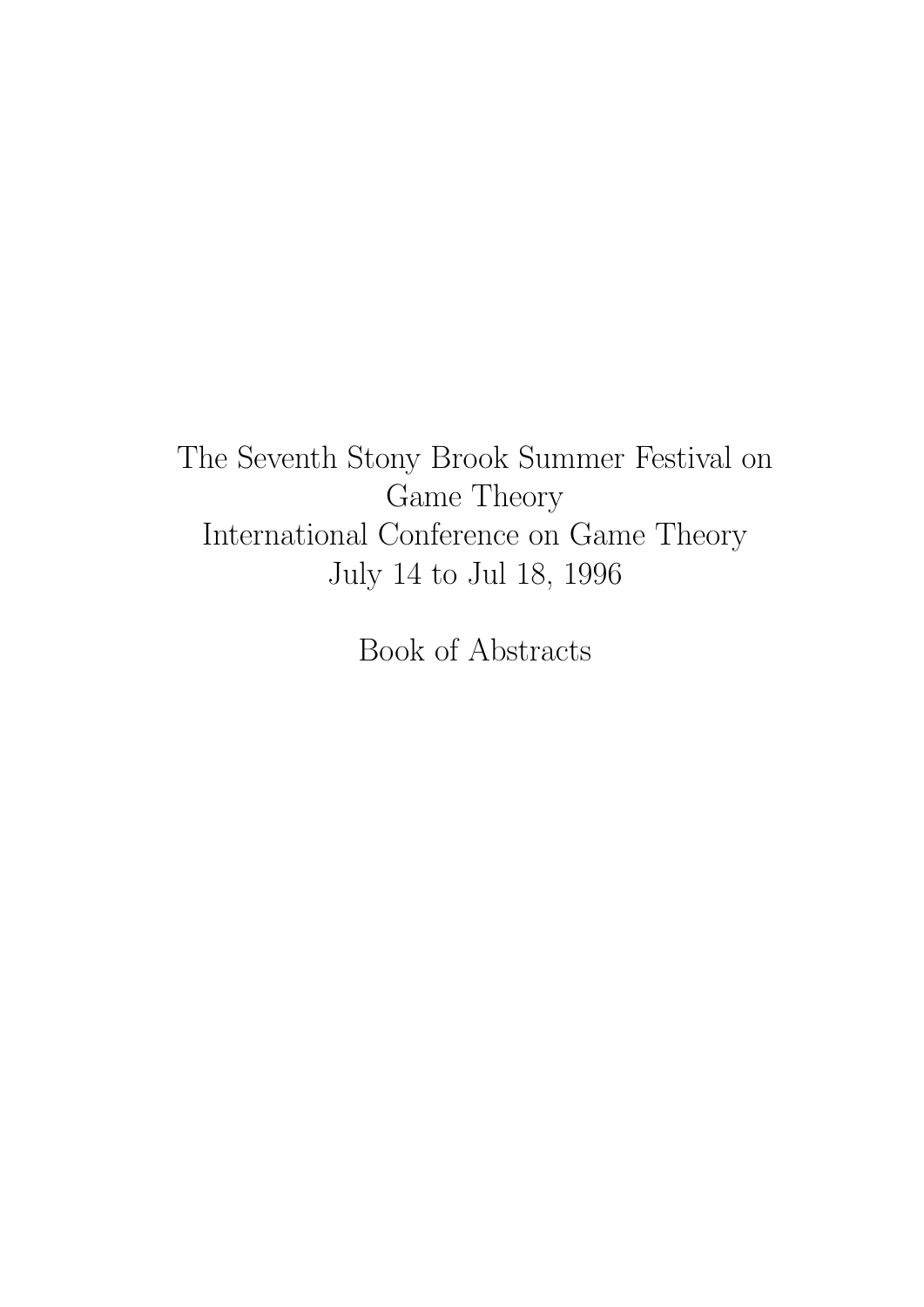# A Value for Games with n Players and r Alternatives: Potential and Consistency

M. Josune Albizuri Irigoien<sup>∗</sup> (joint w/J.C. Santos and J.M. Zarzuelo)

#### Abstract

Bolger (1993) introduced a special class of games in partition function form. More precisely, there is a set N of players and  $r$  alternatives and each player chooses one alternative. In this way it is obtained an ordered partition or arrangement  $\Gamma = (\Gamma_1, \ldots, \Gamma_r)$  of N. Each pair  $(\Gamma_i, \Gamma)$  is called an *embedded coalition*. With each embedded coalition  $(\Gamma_i, \Gamma)$  there is associated a real number  $v(\Gamma_i, \Gamma)$ representing the 'worth' of coalition  $\Gamma_i$  if the players arrange themselves according to G. Bolger (1993) provided several examples of economic as well as political situations to which these games could be applied.

For this class of games this author defined and characterized a *jualue* (depending on alternative j) that might be seen as a 'natural extension' of the Shapley value to these games. In the definition of this value it is implicitly assumed that in the end all the players will choose the same alternative, namely j. In addition, Bolger (1993) defined a value for the case in which in the end the players did not choose necessarily the same alternative.

The object of this work is to redefine and study some of the properties of the value associated with a final arrangement. Of course, the j-value is the particular case in which the final arrangement is that in which all the players have selected alternative j. We provide three different characterizations of this value, the first two are similar to the classical of Shapley (1953) and the third is similar to that of Young (1985). As a result of the third characterization we have obtained that the axioms used by Bolger (1993) to characterize the j-value are not independent. We have also established a relationship between the value associated with an arrangement of a game of the new class and the Shapley value of a particular game with side-payments derived from the former game. On the other hand, we define a potential for these games and, as Bolger (1993) did for the j-value, we also give a

<sup>∗</sup>Department of Applied Economy I, Euskal Herriko Unibertsitatea/Universidad del Pais Vasco.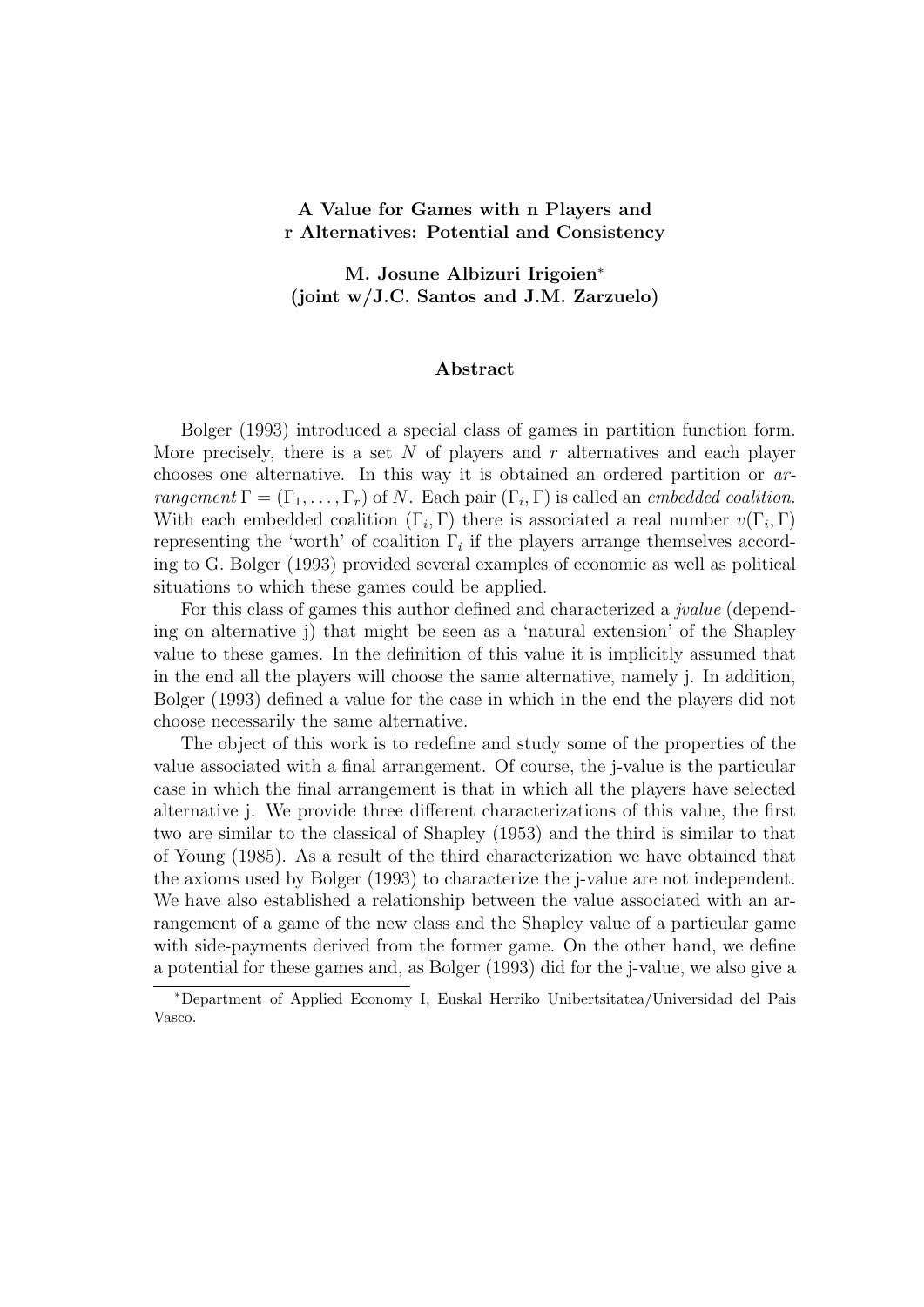characterization of the value associated with an arrangement by means of a property of balanced contributions and efficiency (Myerson, 1980); as a consequence of our result we have found again that in the similar characterization of Bolger the axioms are not independent. Finally we have also studied the consistency of this value.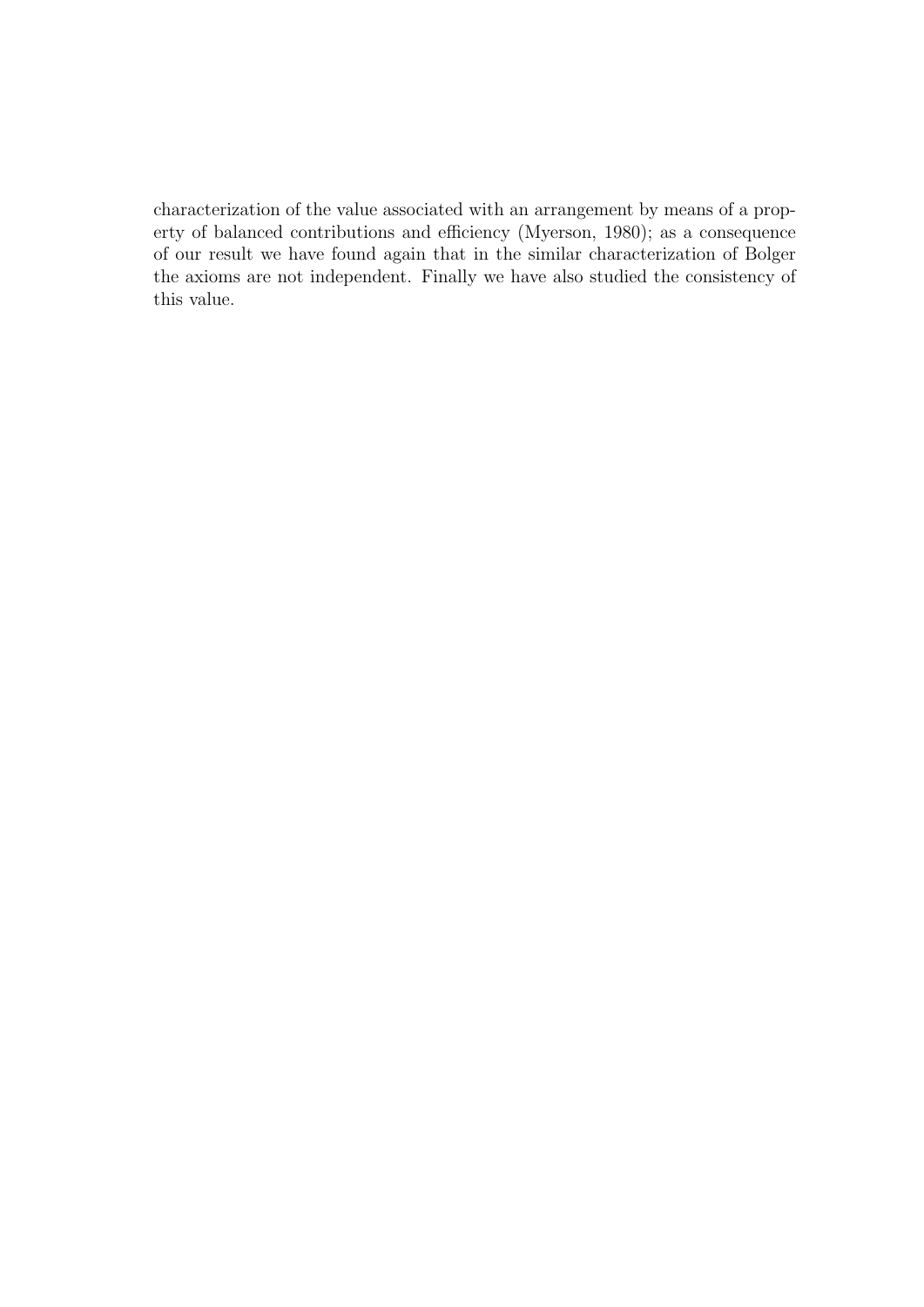# On the Existence of Core Allocations in a Large Economy with Incentive-Compatibility Constraints

# Beth Allen

### University of Minnesota and Federal Reserve Bank of Minneapolis

# Abstract

For an atomless exchange economy with finitely many states of the world, possibly asymmetric initial information, and suitably dispersed initial endowment vectors for (almost) every state-dependent utility function, the (NTU) incentivecompatible core is nonempty, where (ex ante) blocking allocations must satisfy incentive-compatibility conditions. Such incentive-compatible core allocations are obtained by demonstrating the existence of "competitive equilibria" despite the non-convexities in agents' consumption sets induced by the presence of incentivecompatibility considerations and then observing that the "equilibrium" allocations belong to the core.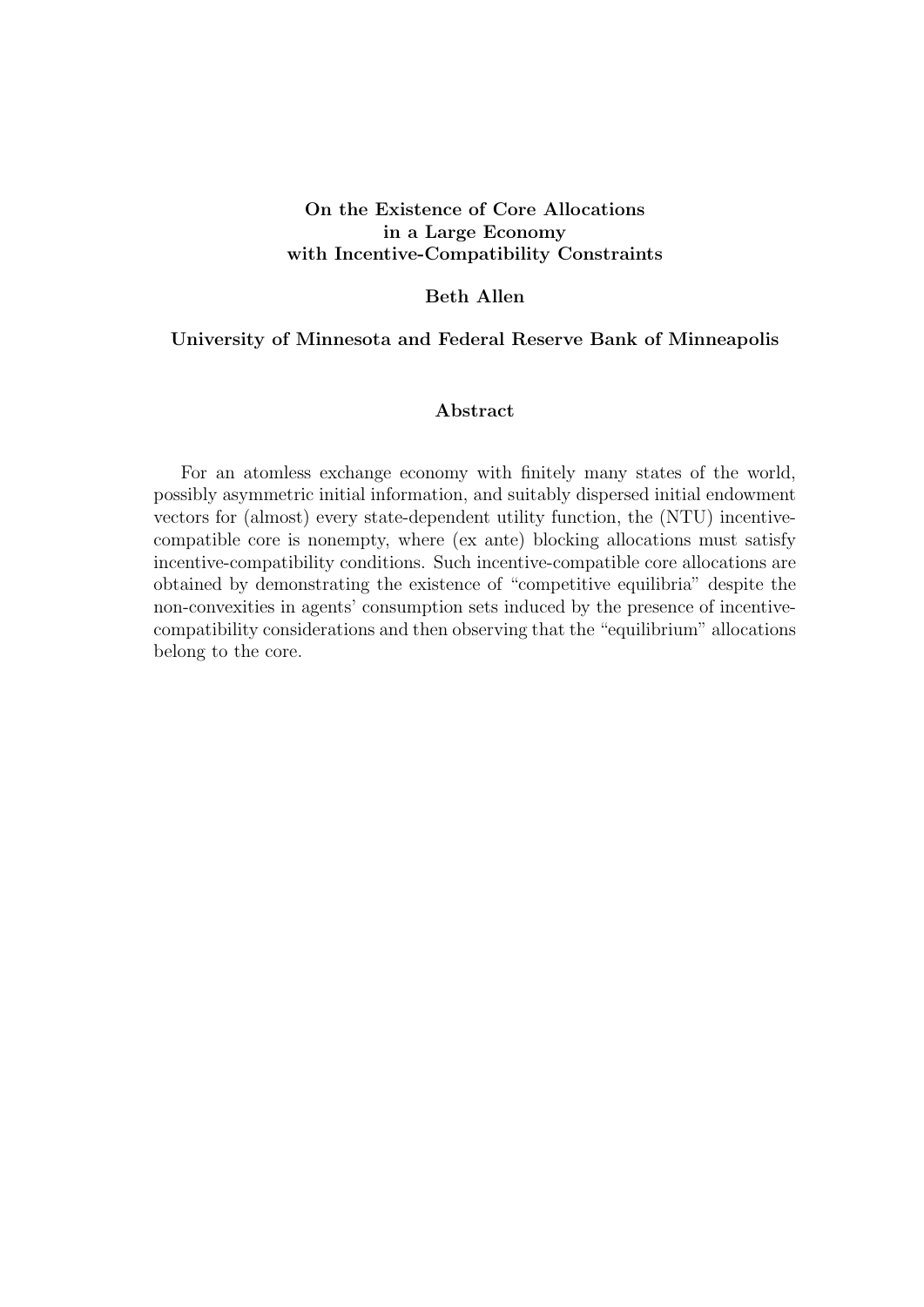# The Robustness of a Sophisticated Mutant in an Evolutionary Model of Cooperation

Erwin Amann<sup>∗</sup> (joint w/C.-L. Yang† )

# Abstract

In a formal model the effect of mutation in a prisoners' dilemma game is analyzed. It is shown that in an evolutionary model if information entails fitness costs cooperation can persist in a symbiotic equilibrium in the long run. Moreover, this result is robust against further mutation.

<sup>∗</sup>Dortmund University, Germany †Boston University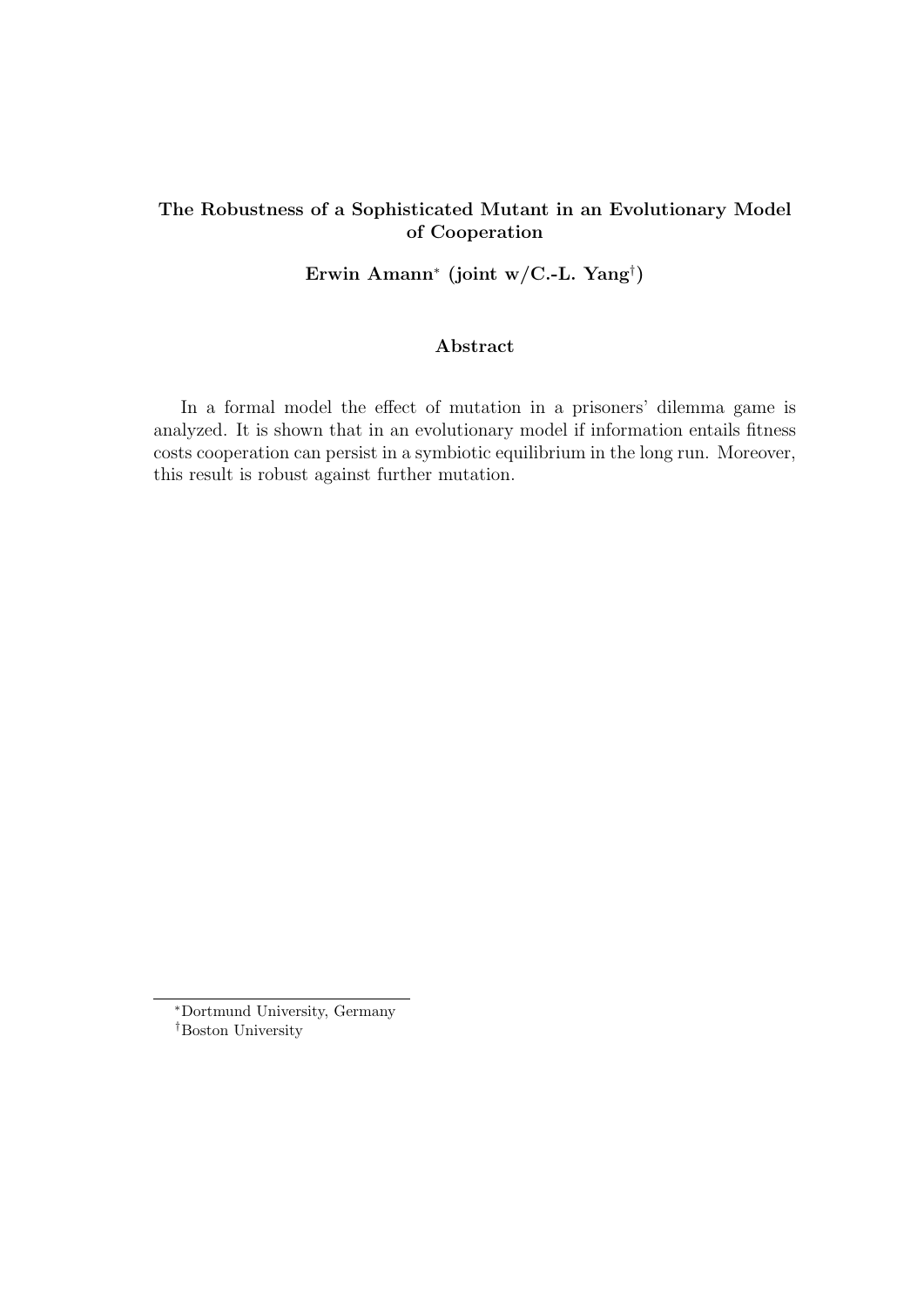# One-Way Spillovers, Endogenous Innovator/Imitator Roles and RJV Performance

Rabah Amir<sup>∗</sup> (joint w/J. Wooders† )

#### Abstract

We consider a two-period duopoly characterized by a one-way spillover structure in process R&D and a very broad specification of product market competition. We show that a priori identical firms always engage in different levels of R&D, at equilibrium, thus giving rise to an innovator/imitator configuration and ending up with different sizes. In view of this endogenous firm heterogeneity, the social benefits of, and the firms' incentives for, research joint ventures are somewhat different from the case of ex post firm symmetry. The key properties of the game are submodularity (R&D decisions are strategic substitutes) and lack of global concavity.

<sup>∗</sup>W.Z.B., Germany †University of Arizona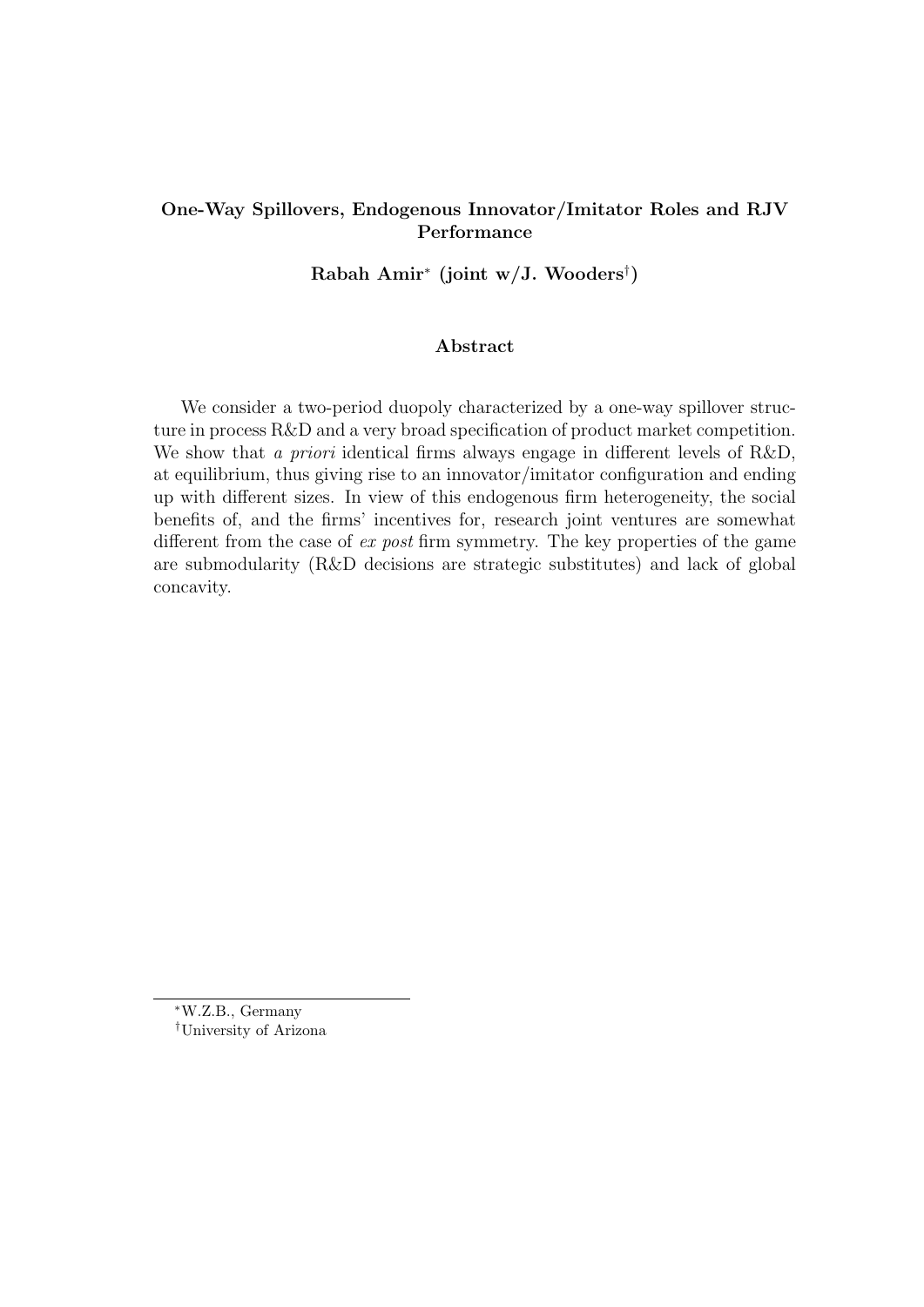# Cyclical Cooperation in Finitely Repeated Games Ivan Arribas (joint w/A. Urbano) University of Valencia, Spain

#### Abstract

Several recent papers have addressed the problem of sustaining cooperation in finitely repeated games of complete information (Radner (1980), Benoit and Krishna (1985), Friedman (1985), among others). As is well known, every game possessing a unique Nash equilibrium gives rise to a unique subgame perfect equilibrium in finite repetitions, consisting of the repeated static solution -attempts to establish collusion "unravel" from the terminal period. However, games possessing a multiplicity of Nash equilibria give rise to a host of other outcomes; indeed Benoit and Krishna establish under relatively week conditions that, as in the infinite horizon case, every individually rational outcome can be obtained in some subgame perfect equilibrium. Of course, certain outcomes are often supported by punishment phases which, while subgame perfect, penalize all participants. When players have opportunities to communicate throughout the game, these punishments require the group to behave in a dynamically inconsistent fashion.

The notion of a *consistent equilibrium* for finitely repeated games has been developed by Bernheim and Ray (1989). The notion also appears under different names in van Damme (1989), and Farell and Maskin (1989). Bernheim et al. (1987) noted that this notion may not be entirely satisfactory for games involving more than two players, in that the above papers have restricted attention to renegotiation by the set of all players. Bernheim et al. notion of a perfectly coalition proof equilibrium coincides with consistency in two players, finite horizon games. A related concept is that of Asheim (1991).

The purpose of our paper is to isolate subgame perfect equilibria of particular interest. More precisely, when consistency isolates cyclical equilibria despite the fact that the games may also admit noncyclical subgame perfect equilibria. For a particular kind of two-players games, perfectly coalition-proof equilibria have a peculiar and striking problem: for identifiable interest rates, play necessarily cycles between cooperation and a static noncooperative outcome. In fact, one may induce cyclical cooperation of any periodicity as the unique consequence of perfectly coalition-proof behavior by selecting the discount factor appropriately. Further the periodicity increases as the discount factor increases.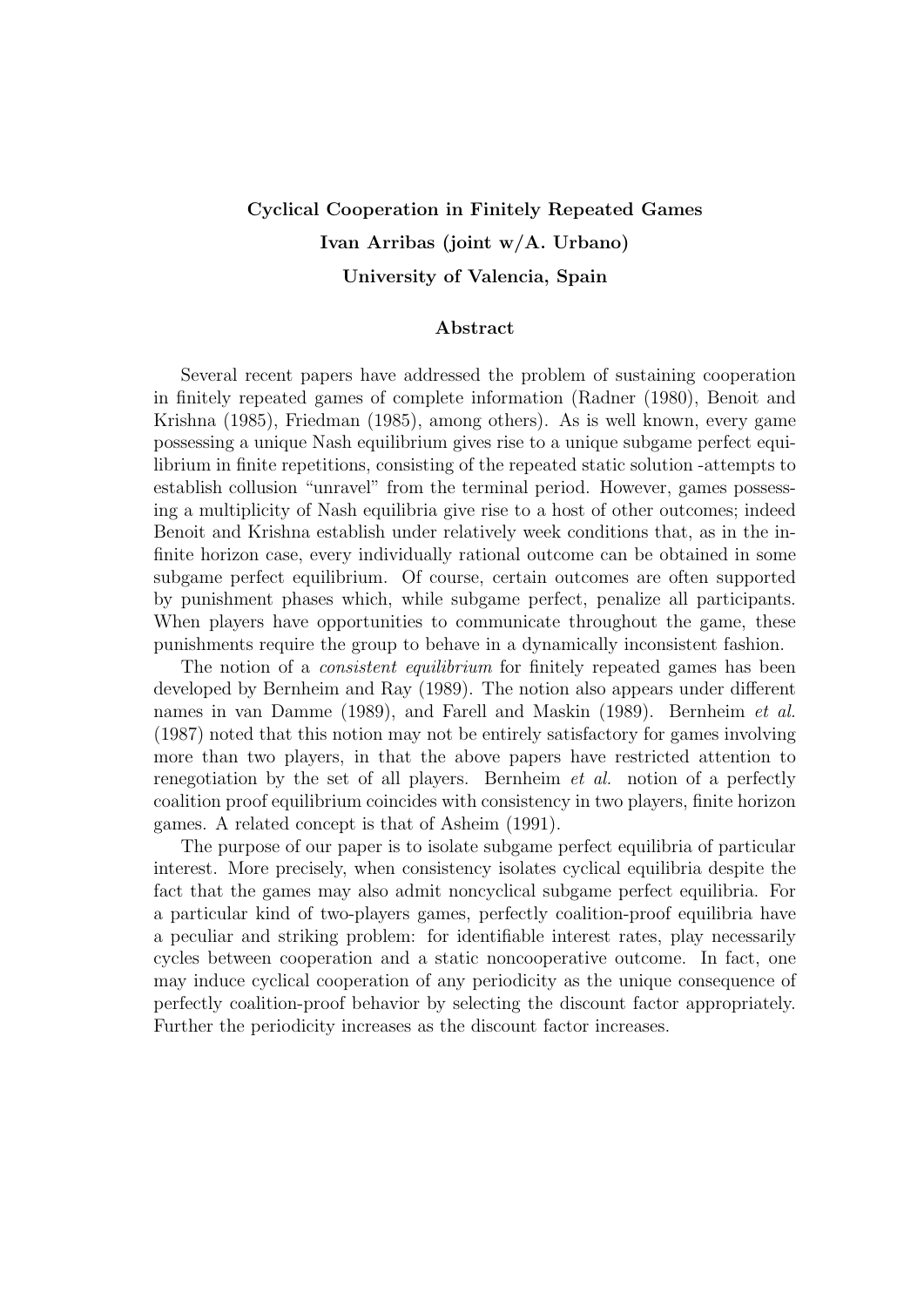#### Admissibility and Common Knowledge

Geir B. Asheim<sup>∗</sup> (joint w/M. Dufwenberg† )

#### Abstract

The implications of assuming that it is commonly known that players consider only admissible best responses are investigated. A procedure, where strategy sets are iteratively eliminated, is formalized in terms of an increasing order of mutual knowledge. This is done within a framework where players can have knowledge of strategy sets for the opponents such that, for each opponent, the choice of any strategy outside her set is deemed infinitely less likely than the choice of any strategy contained in her set. It is illustrated how concepts that do not allow the players to have such knowledge may admit incautious behavior. On the other hand, the procedure of iterated admissibility effectively imposes such knowledge, but does not adequately explain how this is a consequence of an increasing order of mutual knowledge.

The framework consists of a states-of-the-world model, with a partition of the state space for each player, and a function for each player assigning a subset of that player's strategies to each state. It is assumed to be commonly known that each player's strategy set is the set of admissible best responses given a probability distribution that does not assign positive probability to vectors of strategy sets for his opponents known by the player to be impossible. This assumption corresponds to a procedure where strategy sets are iteratively eliminated. A strategy set that survives the iterative elimination is called a fully permissible set. For this concept, general existence is established, a characterization is offered, and a finite algorithm is provided.

It is established that any strategy in a fully permissible set is both rationalizable and survives the Dekel-Fudenberg procedure, while the converse does not hold. The "Battle-of- the-sexes-with-outside-option" and "Burning Money" games are used to show how the forward induction outcome results from an assumption of it being commonly known that each player's strategy set is the set of admissible best responses. In the latter example, burning need not be interpreted as a signal,

<sup>∗</sup>University of Oslo, Norway

<sup>†</sup>Tilburg University, The Netherlands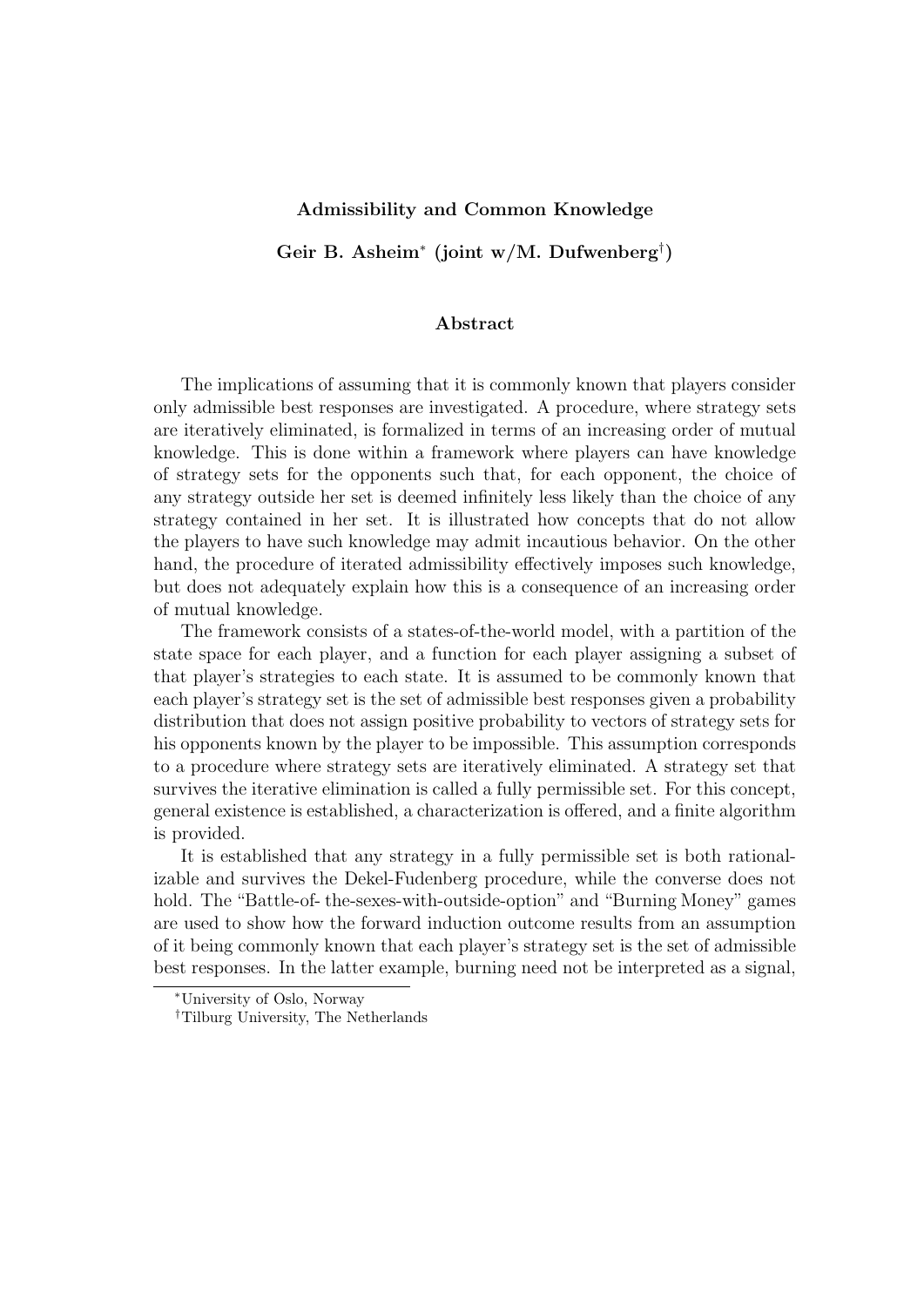implying that our analysis is robust against a critique commonly leveled at the usual forward induction argument in this game. Finally, a new perspective on the backward induction paradox is discussed in the context of the "Take-it-or-leave-it" game, in which there is for each player a fully permissible set that contains more than the backward induction strategy.

The concept of fully permissible sets is based on both lexicographic optimization and a full support restriction on first-order conjectures. It is argued that the concept of fully permissible sets captures common knowledge of admissibility in the most reasonable way.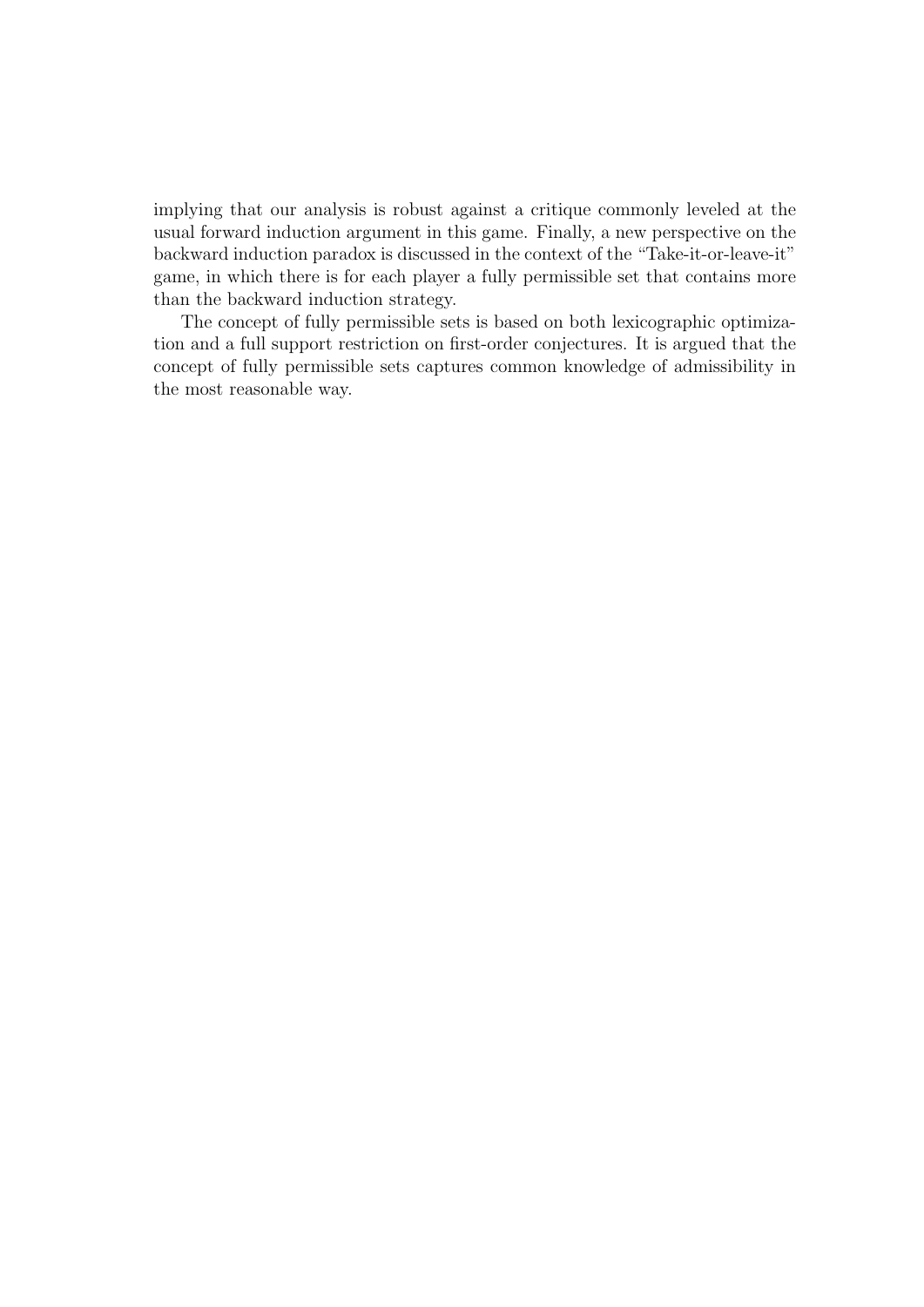### Business Cycles, Thin Resale Markets, and Darwinian Competition

#### James Bergin (joint w/D. Bernhardt)

#### Queen's University, Canada

### Abstract

This paper explores the entry and exit decisions of firms over the business cycle, detailing the joint evolution of the distributions of firm productivities, firm sizes, prices and profits. The driving force for the economy is a persistent stochastic demand process (so that high demand (price) in one period makes high demand in the succeeding period more likely).

A firm is characterized by its capital stock (size) and technology index. The distribution of firms is given as a joint distribution over capital and technology and this distribution, together with an aggregate shock parameter, describes the state of the system at any point in time. Firms, technologies evolve stochastically and the evolution of the capital stock depends on investment and depreciation.

Existence of equilibrium is guaranteed by results of Bergin and Bernhardt (1995) and in certain circumstances equilibrium can be characterized in terms of a solution to a social planner problem (discussed in the work of Lucas and Prescott and more recently by Hopenhayn). In that case, equilibria are unique and markov on a minimal state space.

Within this framework we explain the relationships between the timing and magnitude of output fluctuations, both in aggregate and at the firm level, bankruptcy (exit) and productivity rates. The value of exit is endogenized in a non–trivial way: the opportunity cost to a firm of using its specialized resources in production is that it could exit the market and sell its resources to a new entrant which can better employ them. The value both of remaining in production and of exiting the market vary over the business cycle and we detail the consequences for exit and hence the distribution of firm productivities. An active firm is modeled as one with a technology with control over input resources. The productivity of the firm's technology evolves according to a firm specific persistent stochastic process. This paper explicitly characterizes the option to exit. Each period an active firm has the option of continuing to produce or of ceasing production and attempting to sell its resources to a potentially more efficient entrepreneur. Such an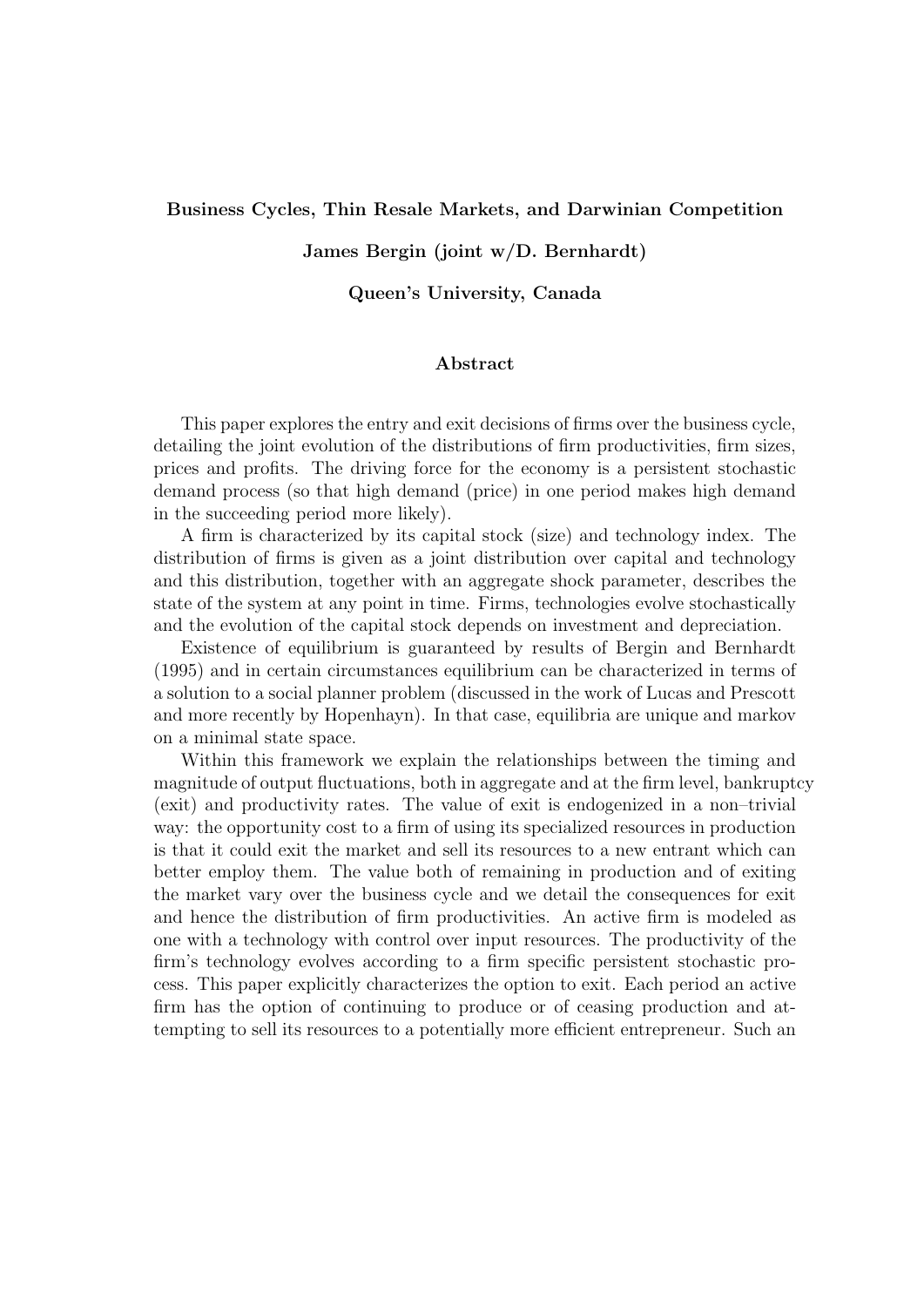entrepreneur lacks other access to input resources. That is, we take seriously resource constraints on new entrants: entrants must obtain "storefront space" from existing firms before entering the market. This extreme assumption captures the fact that it may be quite costly for entrepreneurs without resources to start from scratch in an undeveloped area; it is less costly to enter by purchasing resources.

From the game theoretic perspective, the paper provides a partial synthesis of two different approaches to anonymous sequential games: the social planner formulation and the game theory approach to these games. Furthermore, it illustrates a methodology that should have wide application in other areas of games theory – such as evolutionary game theory.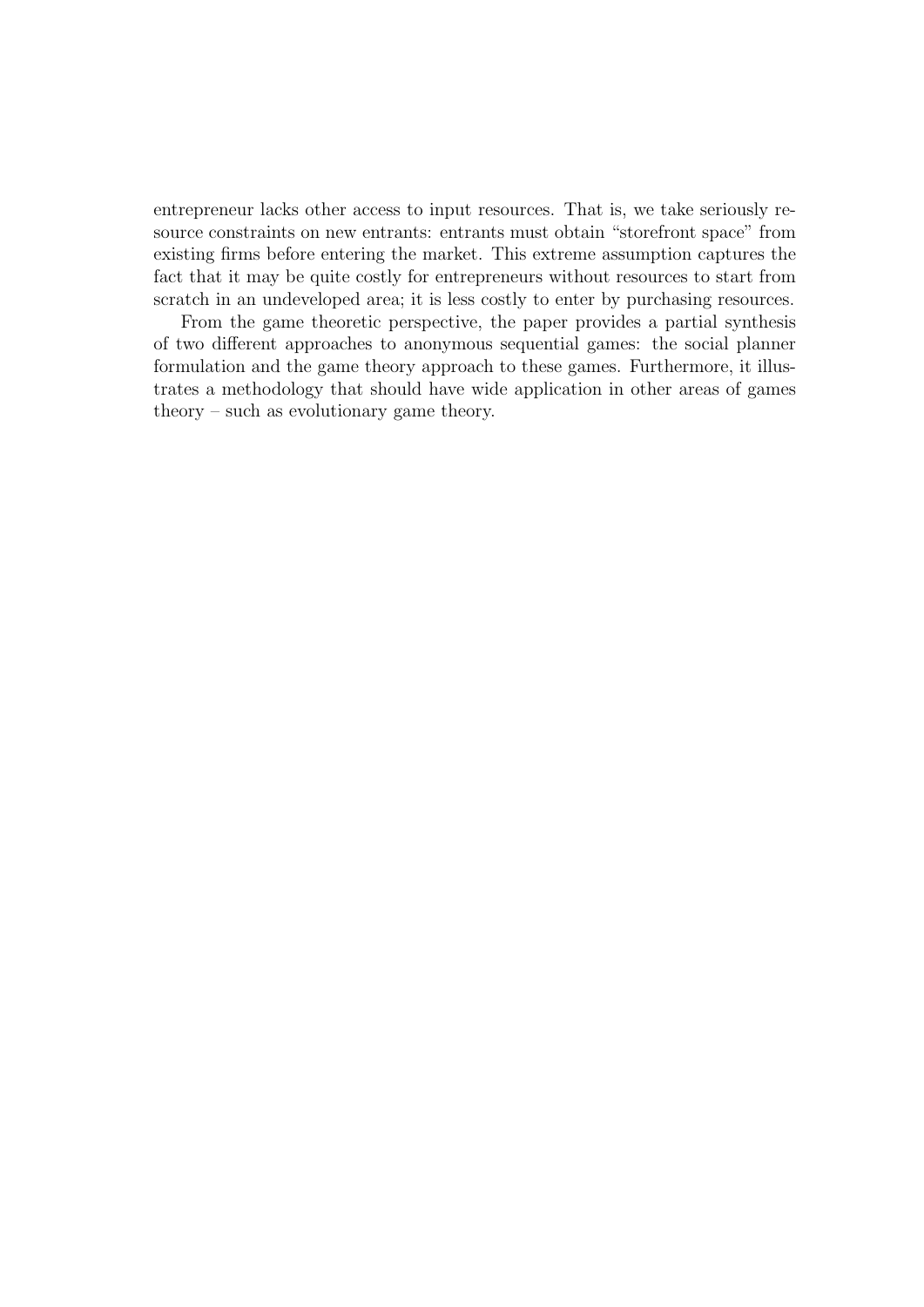# Hart and Mas-Colell Potential for Restricted Games

# J.M. Bilbao

University of Seville, Spain

# Abstract

The purpose of this paper is to generalize the notion of graph-restricted games or communication games. In this model, the feasible coalitions are those belonging to a partition system. First, we study a recursive procedure for computing the Hart and Mas-Colell potential of these games. For special classes of set systems – partition convex geometries  $\mathcal{L}$  —, we prove a formula for the convex Shapley value in terms of the original game.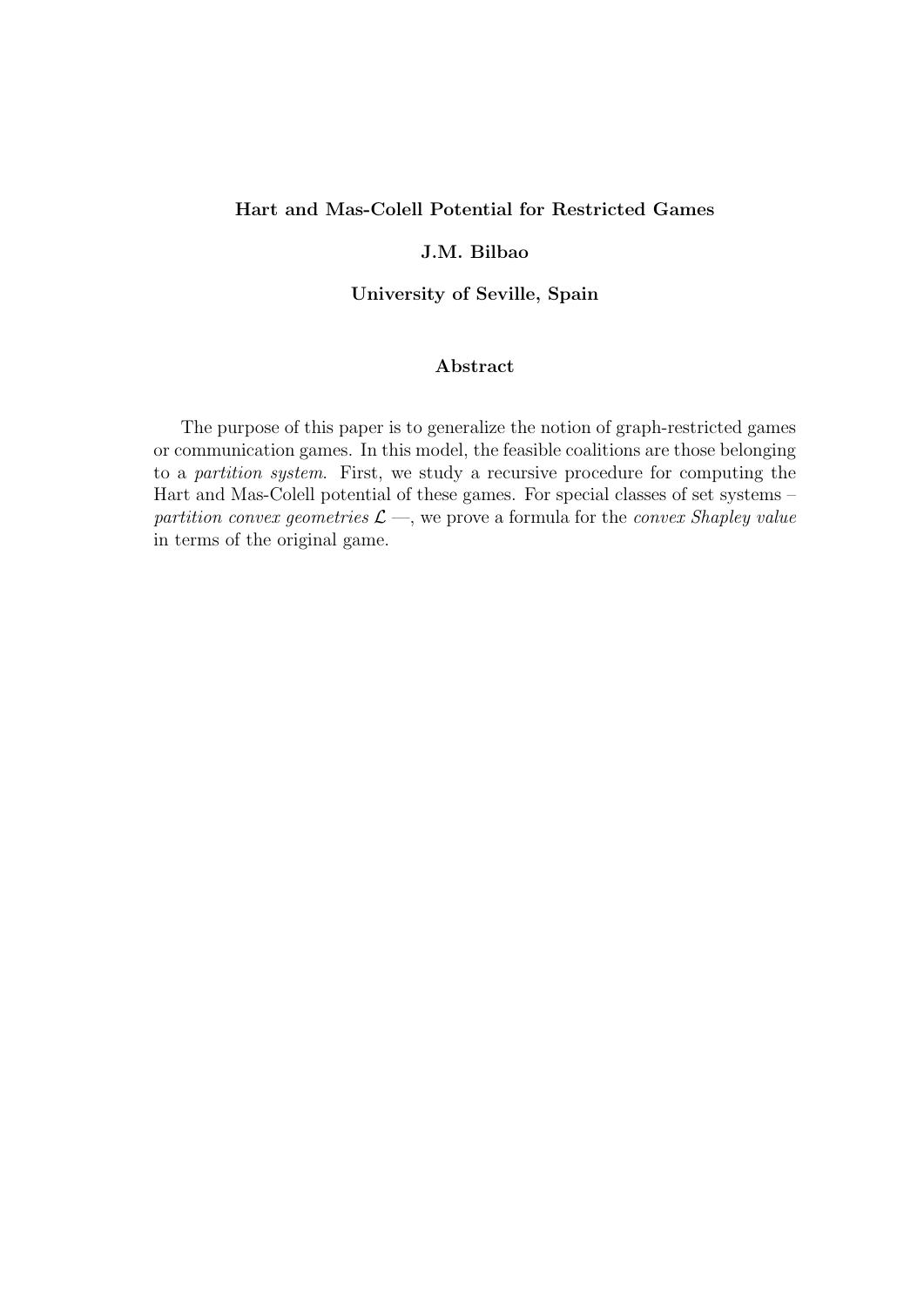#### Communication, Risk, and Efficiency in Games

#### Andreas Blume

#### University of Iowa

### Abstract

This paper studies the evolution of effective preplay communication in games where a single communication round precedes a simultaneous-move, completeinformation game. The paper identifies stable outcomes under population learning dynamics in which individuals with some probability replace their current strategy with a best reply against beliefs supported on a sample of currently used strategies. It is shown that under these conditions the effectiveness of one-sided preplay communication is inversely related to risk in the underlying game, and to the size of the message space. Multi-sided communication is more effective than onesided communication, i.e. risk and the size of the message space play no role, if all players communicate, have the same preferred equilibrium and messages have some small a priori information content that identifies message profiles that signal agreement on a strict equilibrium in the underlying game.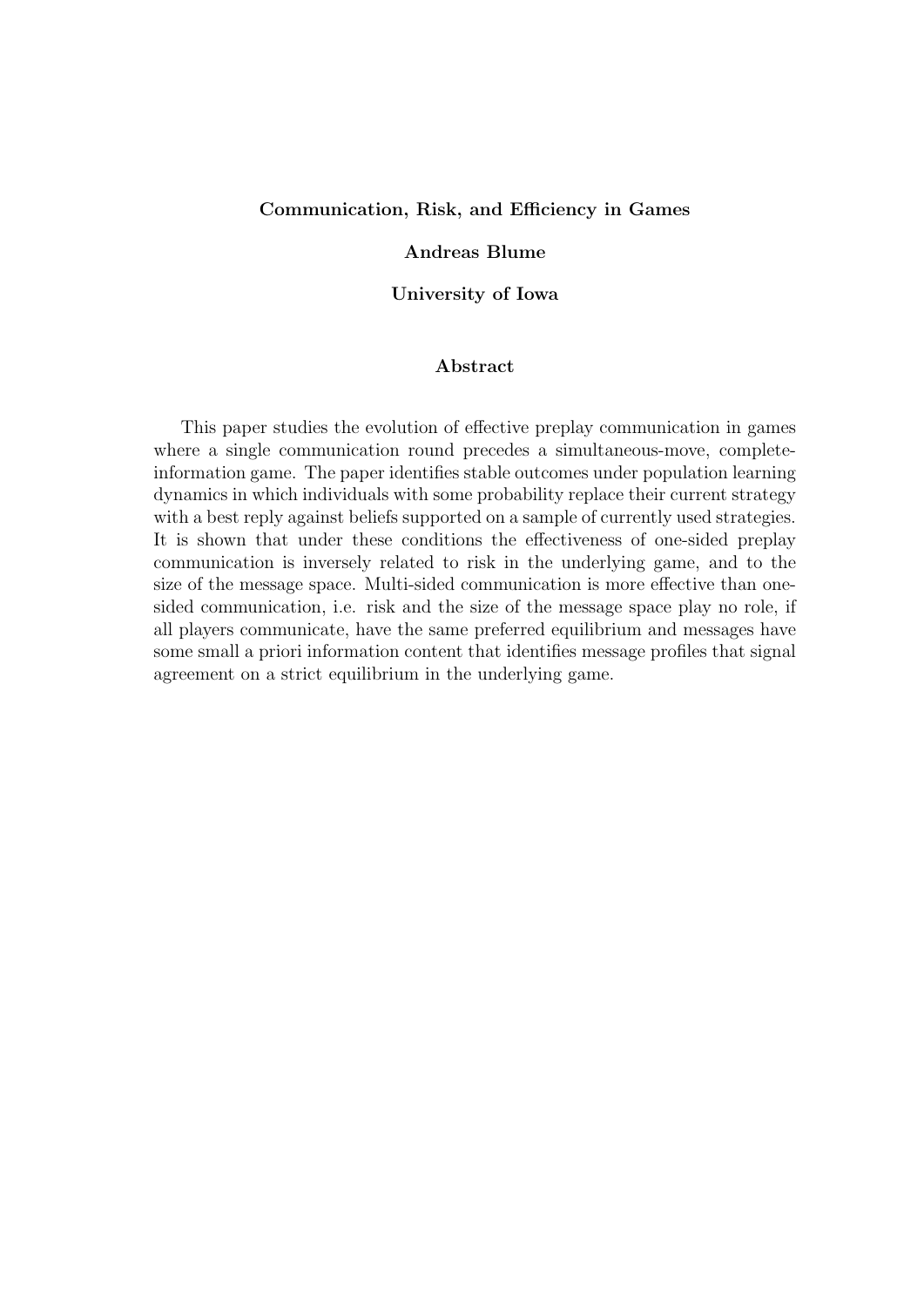# Backward Induction Is Not Robust: The Parity Problem and the Uncertainty Problem

Steven J. Brams<sup>∗</sup> (joint w/D.M. Kilgour† )

# Abstract

A cornerstone of game theory is backward induction, whereby players reason backward from the end of a game in extensive form to the beginning to determine what choices are rational at each stage of play. Truels, or three-person duels, are used to illustrate how the outcome can depend on the evenness/oddness of the number of rounds *(the parity problem)* and on uncertainty about the endpoint of the game (the uncertainty problem). Since there is no known endpoint in the latter case, an extension of the idea of backward induction is used to determine the outcome.

The parity problem highlights the lack of robustness of backward induction, but it poses no conflict between two foundational principles of rational choice and, hence, does not seem paradoxical. On the other hand, two conflicting views of the world underlie the uncertainty problem, depending on whether the number of rounds, which is assumed to be finite, is bounded or unbounded. While in the bounded case the players invariably shoot from the start, in the unbounded case they may all cooperate and never shoot, despite the fact that the truel will end with near certainty – and therefore be *effectively* bounded – after only a few rounds. Some real-life examples, in which destructive behavior sometimes occurred and sometimes did not, are used to illustrate these differences.

<sup>∗</sup>New York University

<sup>†</sup>Wilfrid Laurier University, Canada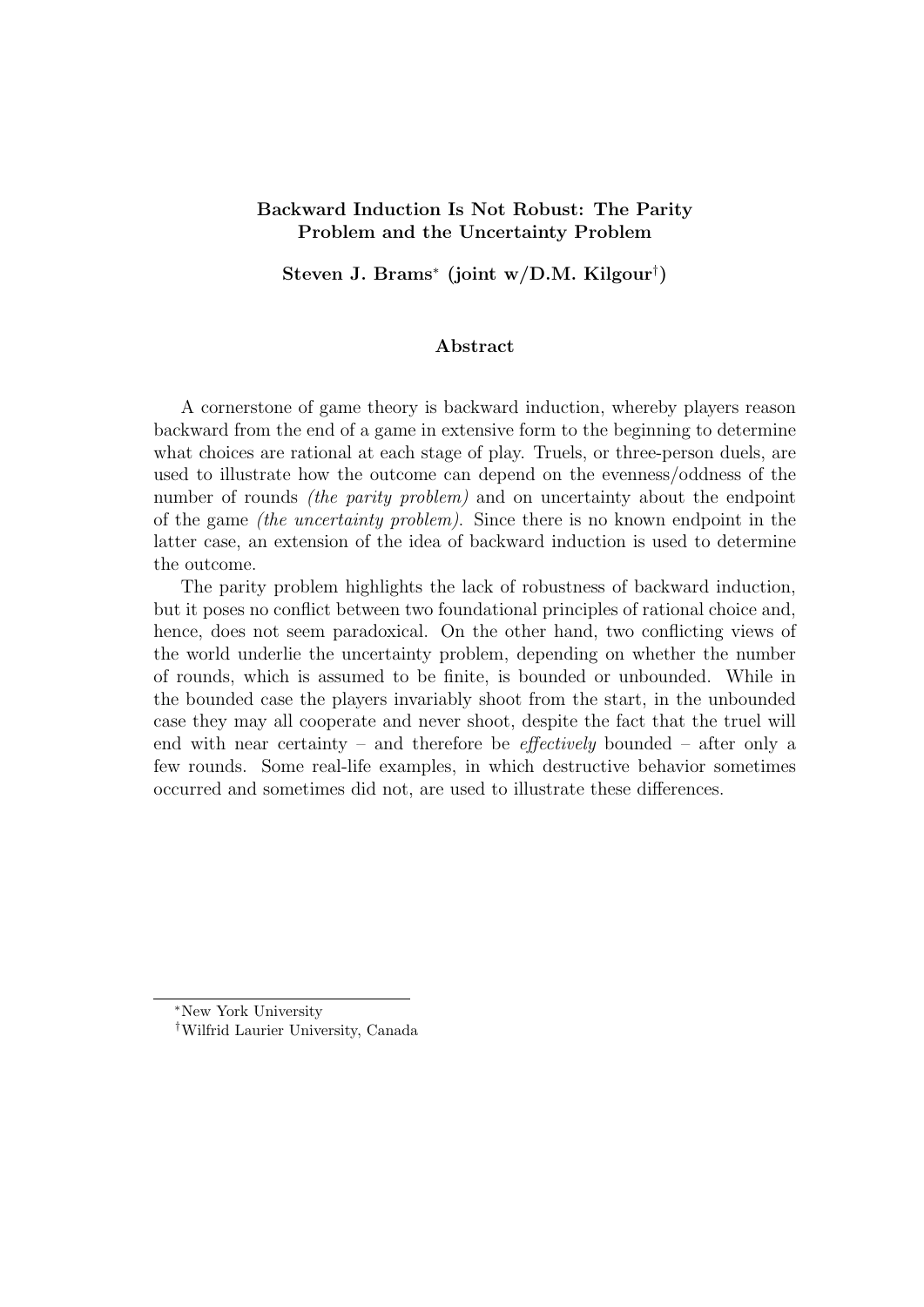# What Price Coordination? Auctioning the Right to Play as a Form of Preplay Communication

Bruno Broseta<sup>∗</sup> (joint w/V.P. Crawford† )

#### Abstract

The paper proposes a model to explain the experimental results in Van Huyck, Battalio and Beil's (1993) "Asset Markets as an Equilibrium Selection Mechanism: Coordination Failure, Game Form Auctions and Tacit Communication" (Games and Economic Behavior, 5, 485-504). In their experimental design, subjects repeatedly played a simple coordination game, with the right to play allocated by auction each period. Subjects invariably bid the market-clearing price to a level recoverable only in the most efficient equilibrium and then converged to that equilibrium, even though subjects playing the game without auctions always converged to an inefficient equilibrium.

In the first part of the paper, we develop an adaptive model which explains these experimental results by showing how strategic uncertainty interacts with the learning dynamics. A convergence result shows that the learning dynamics generate a prior probability distribution over coordination outcomes. The efficiency-enhancing effects of auctioning the right to play is then qualitatively assessed through a comparative dynamics analysis. We find that it can be attributed to both an "optimist subjects" effect and to players' forward induction inferences.

In the second part of the paper, we estimate the learning model using Van Huyck, Battalio and Beil's (1993) experimental data. We specify the econometric model as a discrete-choice dynamic process with heteroskedastic disturbances, endogenous sample selection and missing regressors. Finally, we simulate the learning model -using the parameter estimates- and test its explanatory power by comparing the prior probability distribution over outcomes it generates with the experimental results.

<sup>∗</sup>University of Arizona

<sup>†</sup>University of California, San Diego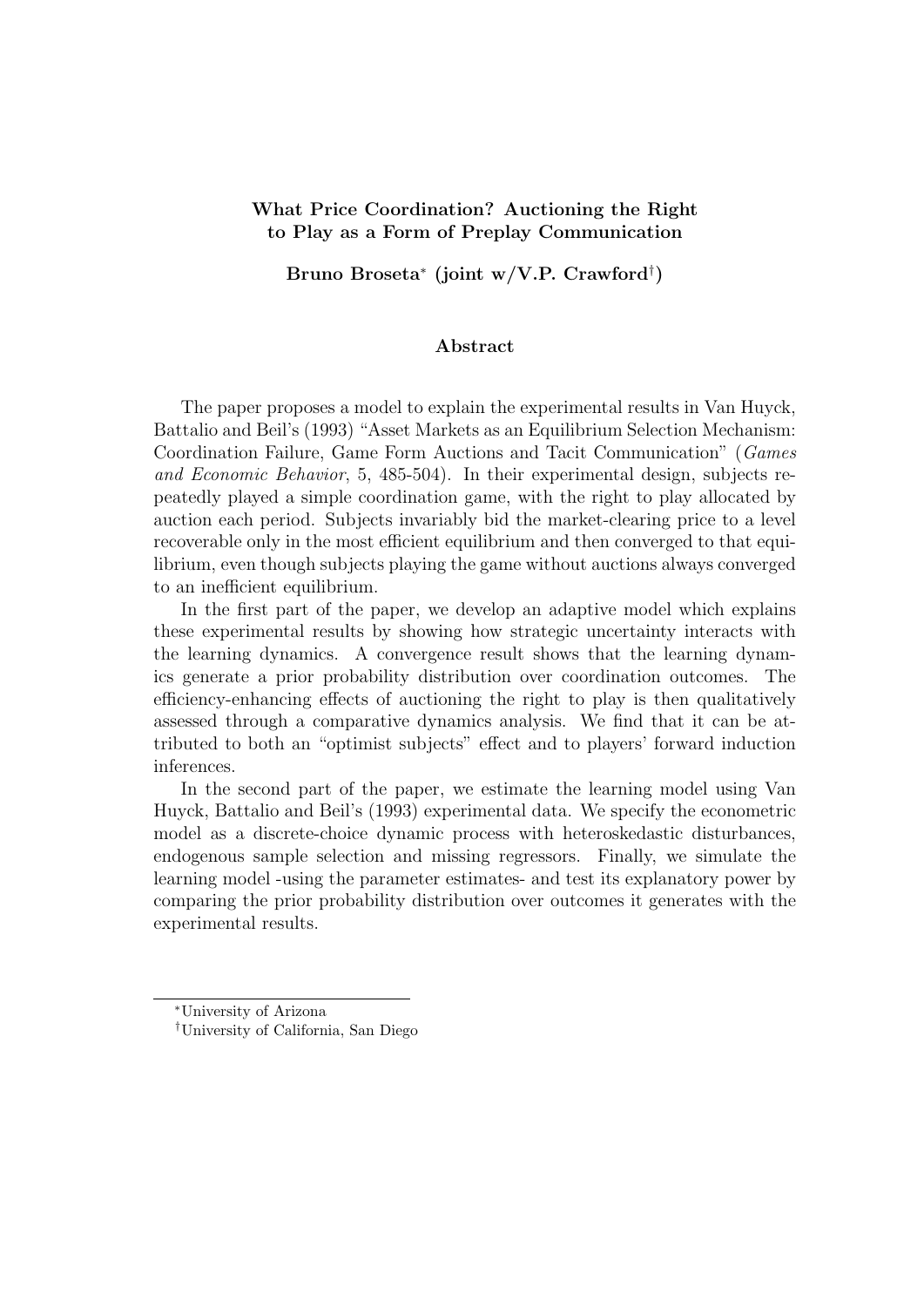### Forward Induction in a Repeated Wage Negotiation

### Vicente Calabuig (joint w/G. Olcina)

University of Valencia, Spain

# Abstract

We present a finitely repeated bargaining game with complete information. The stage game is a simultaneous demand game with a fallback position for both parties, in which we allow one party (say, the union) to establish credible commitments to strike if it is not offered a determined wage. In this stage game there is a multiplicity of strict Nash Equilibria (NE), and in the repeated game there is also a severe multiplicity problem.

We try to refine the equilibrium set of the repeated game using a formulation of Forward Induction related with proposals suggested in the previous literature on repeated games with finite horizon (Osborne (1989), Ponssard (1991), Al-Najjar  $(1995)$ .

In particular, we say that a path of NE in the repeated game is consistent with forward induction (CFI) if for all periods t the cost of deviation (if it is strictly positive) in that period is greater or equal than the maximal net gain if CFI paths with  $t - 1$  horizon.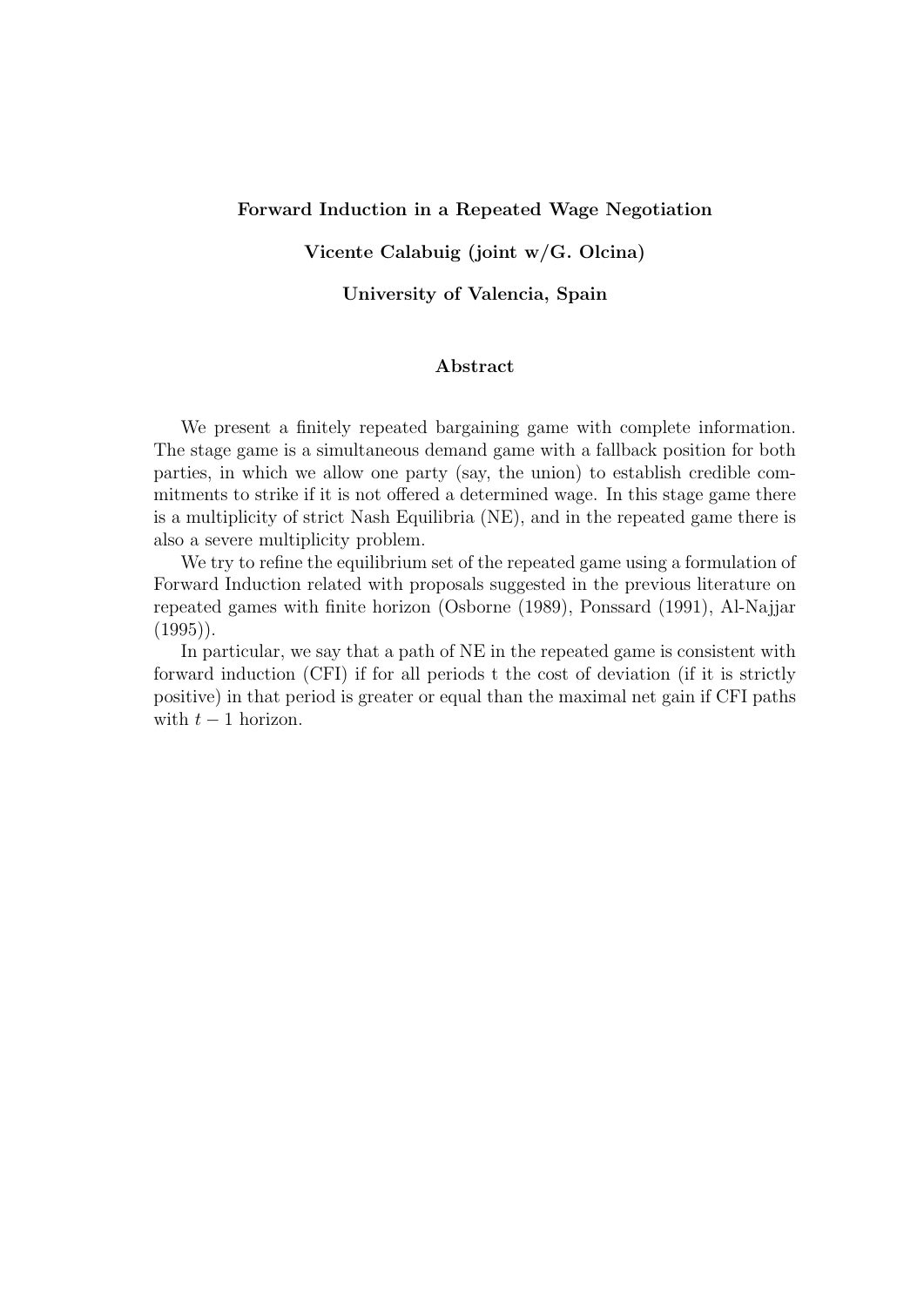#### Learning to Cooperate in Repeated Games

#### In-Koo Cho

#### Brown University

### Abstract

We investigate the learning behavior in a two person infinitely repeated game. In contrast to the existing literature on learning in games (e.g., Fudenberg and Kreps [1993]), each player is maximizing his long run payoff subject to his belief about the opponent's repeated game strategy. Each player "economizes" the estimation of the opponent's strategy and the selection of the best response by assuming a linear strategy (Cho [1995]) drives the opponent's action and by minimizing the complexity of the best response (Rubinstein [1986] and Cho and Li [1995]). We assume that a player updates the estimator according to the stochastic gradient method (Marcet and Sargent [1989] and Woodford [1990]) with a slowly disappearing random noise to ensure sufficiently frequent experiments as in a simulated annealing process (cf. Kushner [1987]).

By using a stochastic approximation technique (Kushner [1981]), we prove that in any symmetric  $2 \times 2$  infinitely repeated game, the learning dynamics converge with probability 1. The long run outcome of the game is sustained by a Nash equilibrium in linear strategies, where each player is "imitating" the opponent's strategy. The actions of the two players are perfectly coordinated, and each outcome is realized with positive frequency. In the prisoner's dilemma game, for example, the players must cooperate with positive frequency in the limit.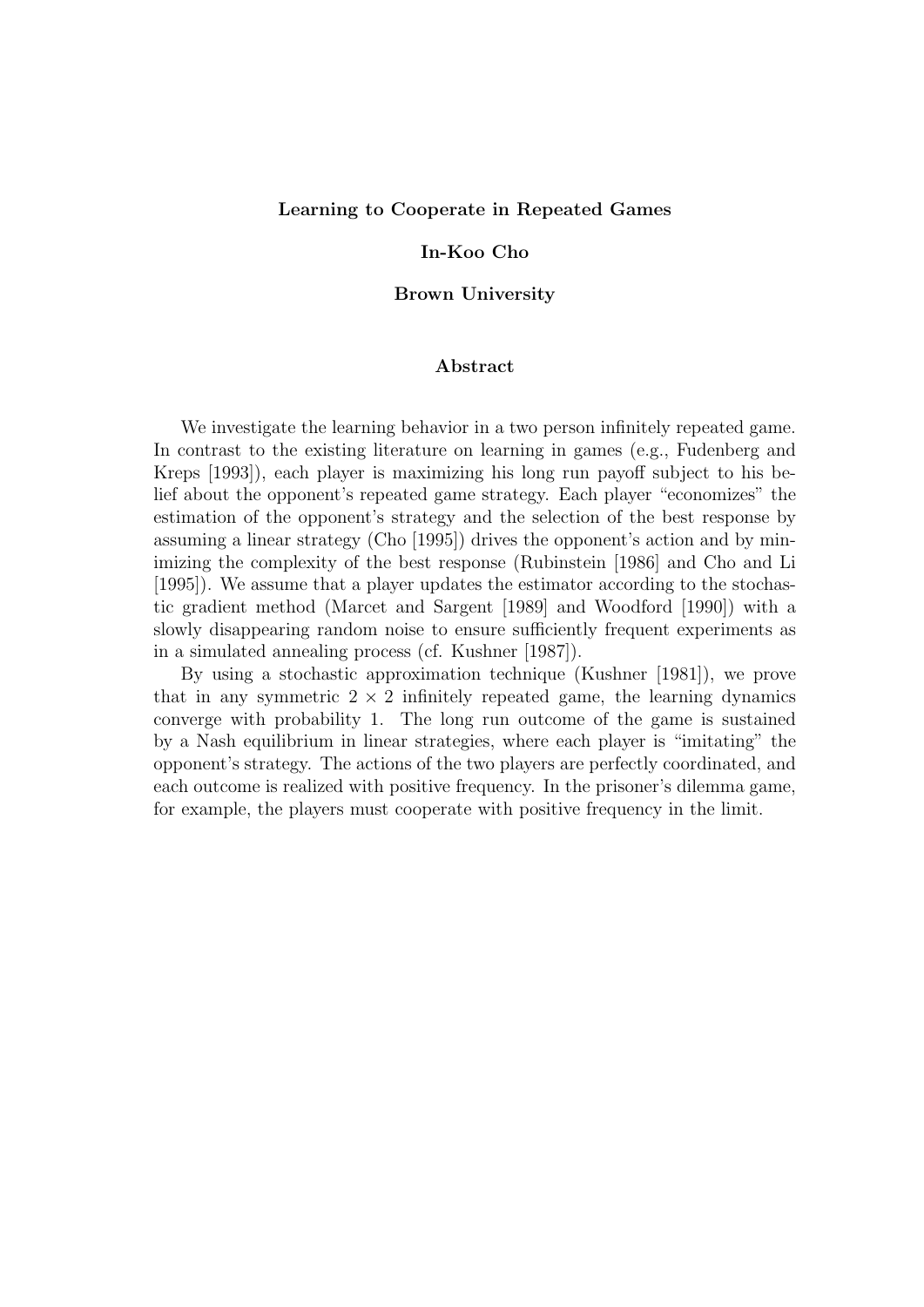# Exchange Economy with Production Modelled as a Strategic Game

# Johann Choi

# University of California at Los Angeles

### Abstract

Let  $(A, A, \mu)$  be a measure space. A represents the set of players, A the  $\sigma$ algebra of subsets of A. A contains a continuum of players (consumers) and a finite number  $(n)$  of "managers", each runs a firm. So, we require;

$$
A = A_1 \cup A_2, \qquad \text{where}
$$

 $A_1$  is the set of consumers and  $A_2$  the set of managers, and

$$
\mu(A_1) = \mu(A) > 0
$$
  

$$
|A_2| = n, \qquad \mu(A_2) = 0.
$$

Also, we require  $(A_1, A_1, \mu)$  to be an atomless measure space, where  $A_1$  is the  $\sigma$ -algebra of subsets of A intersected with  $A_1$ . Without loss of generality, we may take  $(A_1, A_1, \mu)$  to be  $([O, 1], \beta, \lambda)$  where  $\beta$  is a Borel  $\sigma$ -algebra and  $\lambda$  is a Lebesgue measure. There are m commodities under exchange and a commodity money is used as a mean of exchange of goods. We classify these m commodities as "input" and "output" for the production: The first  $m_1$  goods are "raw (input) materials", and the last  $m_2$  are "consumable (output) goods", where  $m_1 + m_2 = m$ . The money in this model is very close to the money we know: It has certain intrinsic value in itself, and it only serves as a mean of exchange. The choice of commodity money would avoid the insolvency problem which could result when consumers are allowed to create as much "paper" money they wish and come short at the end of the game. Also, the total amount of any goods, including the money, present in the model will be kept finite, so that allocation functions (see below) will be integrable. The money is formulated as the  $m+1$  st commodity.

We wish to establish existence of active Nash Equilibrium of this game: In particular, we wish to establish the following

Theorem: Suppose that for each consumable good  $j, j = m_l + 1, \ldots, m$ , there are non-null set of consumers  $S_i$  who are monied and desire the good j, and suppose that for each raw material  $k, k = 1, \ldots, m_1$ , there are at least 2 firms which desire the raw material  $k$ . Then there is an active Nash Equilibrium.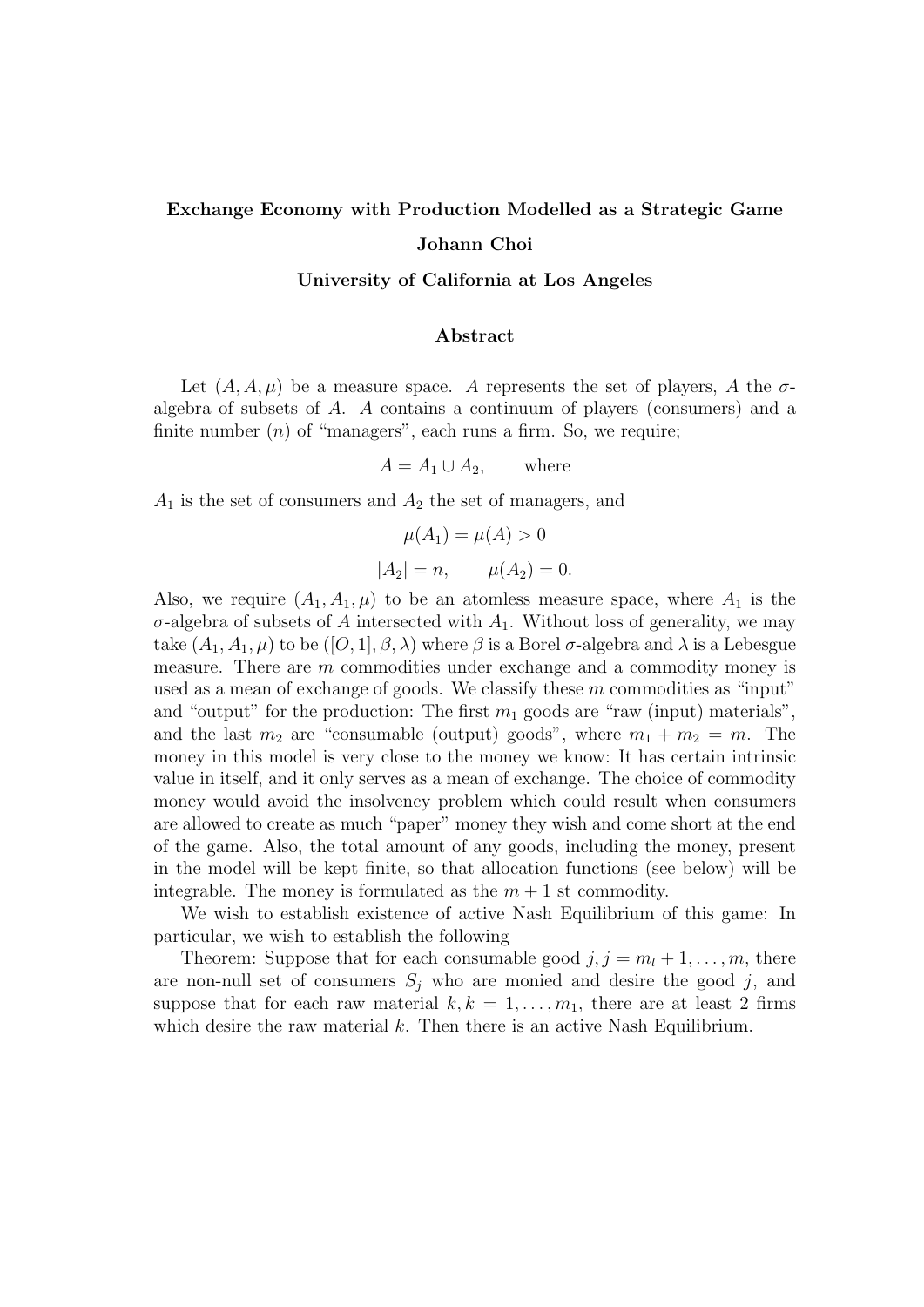### Games and Economies with Crowding Types

### John Conley

### University of Illinois-Urbana-Champaign

# Abstract

We develop a new model of an economy with public goods and differentiated crowding. In such an economy agents form groups for the purpose of collective consumption of public goods and the externalities generated by group members. Our model has the new feature that a distinction is made between the crowding effects of an agent and his tastes. Crowding effects are assumed to be observable while tastes are not. In the standard model, agents are affected by the "types" of other agents where the "type" of an agent encompasses his taste type. The crowding types model enables us to obtain a number of new results and address new questions.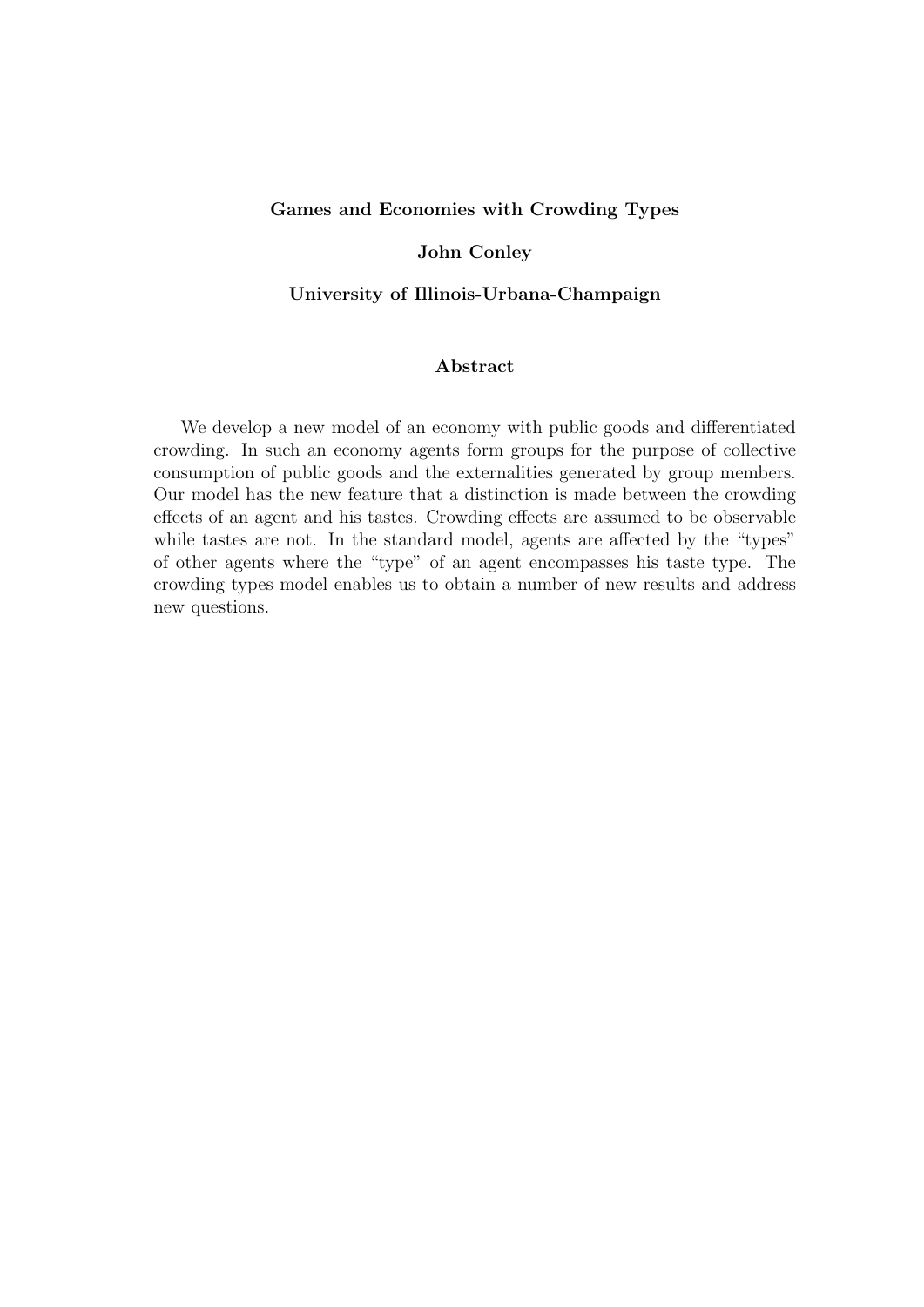### Copying Fidelity

# Ben C. Cooper

#### Wolfson College, United Kingdom

# Abstract

This paper considers the evolutionary stability of a population of players choosing finite automata to play the infinitely repeated prisoners' dilemma. Players attempt to imitate automata that have proved successful in previous generations in such a way that population proportions follow the replicator dynamics. This imiation may be imperfect, as they do not observe the structure of automata directly, only the action sequences the automata generate. It is shown that when automata are deterministic, the problem of copying fidelity prevents a utilitarian equilibrium. However, if players occasionally make operating mistakes when using their automata, they may be copied faithfully and a utilitarian equilibrium is possible. Imitation is particularly easy in populations of stochastic automata with no more than two internal states. In such populations, automata that perform the 'PAVLOV' strategy do particularly well.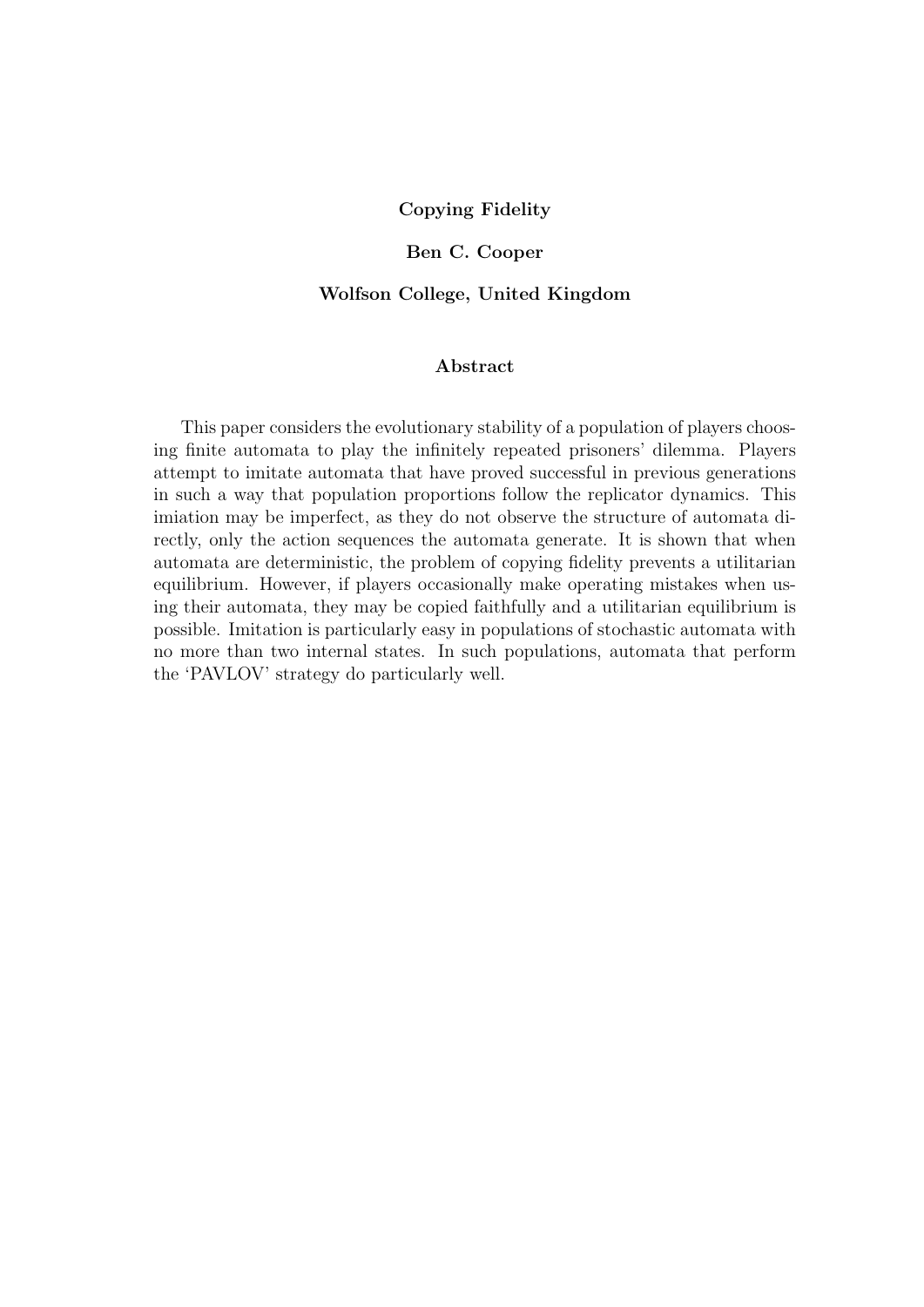#### Committee Decisions and Contracting

James A. Dearden<sup>∗</sup> (joint w/D. Klotz† )

#### Abstract

A committee (i.e., a group of principals) signs a contract with an individual (i.e., an agent) for the agent to produce a commodity for the committee. First, the committee determines a contract and then offers it to the agent. Second, the agent either accepts or rejects the contract. If the agent accepts she produces the commodity, and the relationship ends if the agent rejects the contract. After the commodity is delivered to the committee, the committee acts in accordance to the contract. The contract has several important features.

The commodity x has k characteristics. That is,  $x \in \mathbb{R}_+^k$ . Each characteristic is observable by the agent and the committee. Only  $j < k$  of the characteristics are verifiable by a third party (such as the courts). Thus, any contractual terms can specify only the j verifiable characteristics, and compensation may be a function of only the  $j$  verifiable characteristics.

After the commodity is produced, the committee votes by majority rule whether to accept the commodity and pay the contracted fees. If the committee rejects the commodity, it must make a severance payment. (This feature of the contract is like a take-or-pay option contract.)

In this model, the agent's decision is straightforward. We derive a best response function for the agent that states the characteristics of the produced commodity as a function of the contract. The focus of our paper is the committee decision.

That fact that the committee is able to contract on only a subset of the characteristics adds a complicating dimension to the committee's contracting problem. We examine a complete information model, and the agent knows that each committee member has strictly monotone and strictly convex preferences. Hence, if a committee member places a minimum requirement on one of the characteristics, then the agent may decrease the quantity of a nonverifiable characteristic and still receive a majority approval by the committee. While the committee can directly affect the verifiable characteristics of the commodity that the agent delivers,

<sup>∗</sup>Lehigh University

<sup>†</sup>Fordham University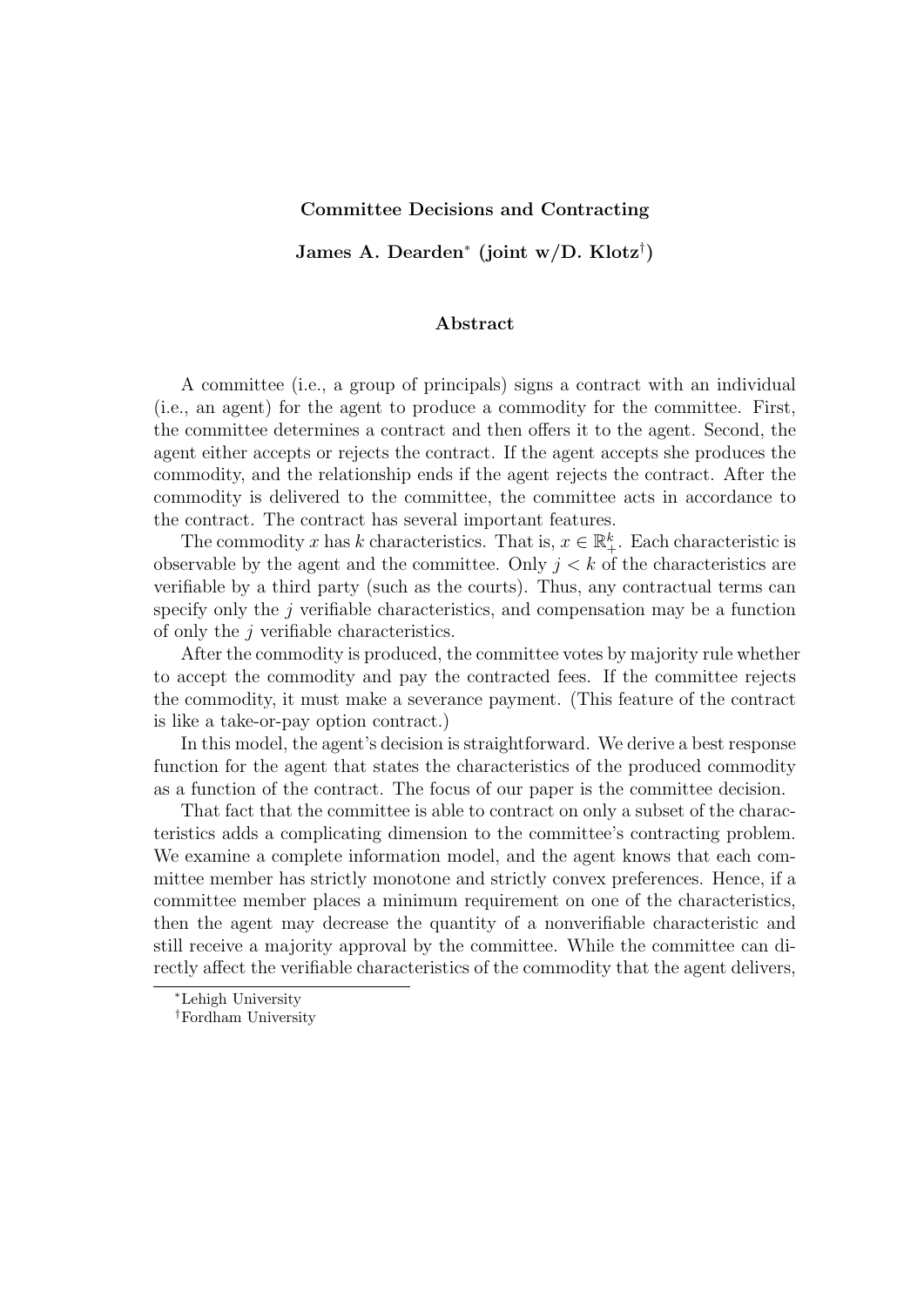the committee cannot directly affect the agent's production of the nonverifiable characteristics.

One interesting question is: Does a Strong Nash equilibrium exist to the committee contract offer game (given the agent's best response function). To answer this question we characterize preference profiles for which Strong equilibria exist and ones for which strong equilibria do not exist. Roughly, if the agent has a strong preference to produce the characteristics on which the parties can contract, then a strong equilibrium exists, else not. By addressing the existence of strong equilibrium we intend to determine whether stable committee decisions exist to this problem.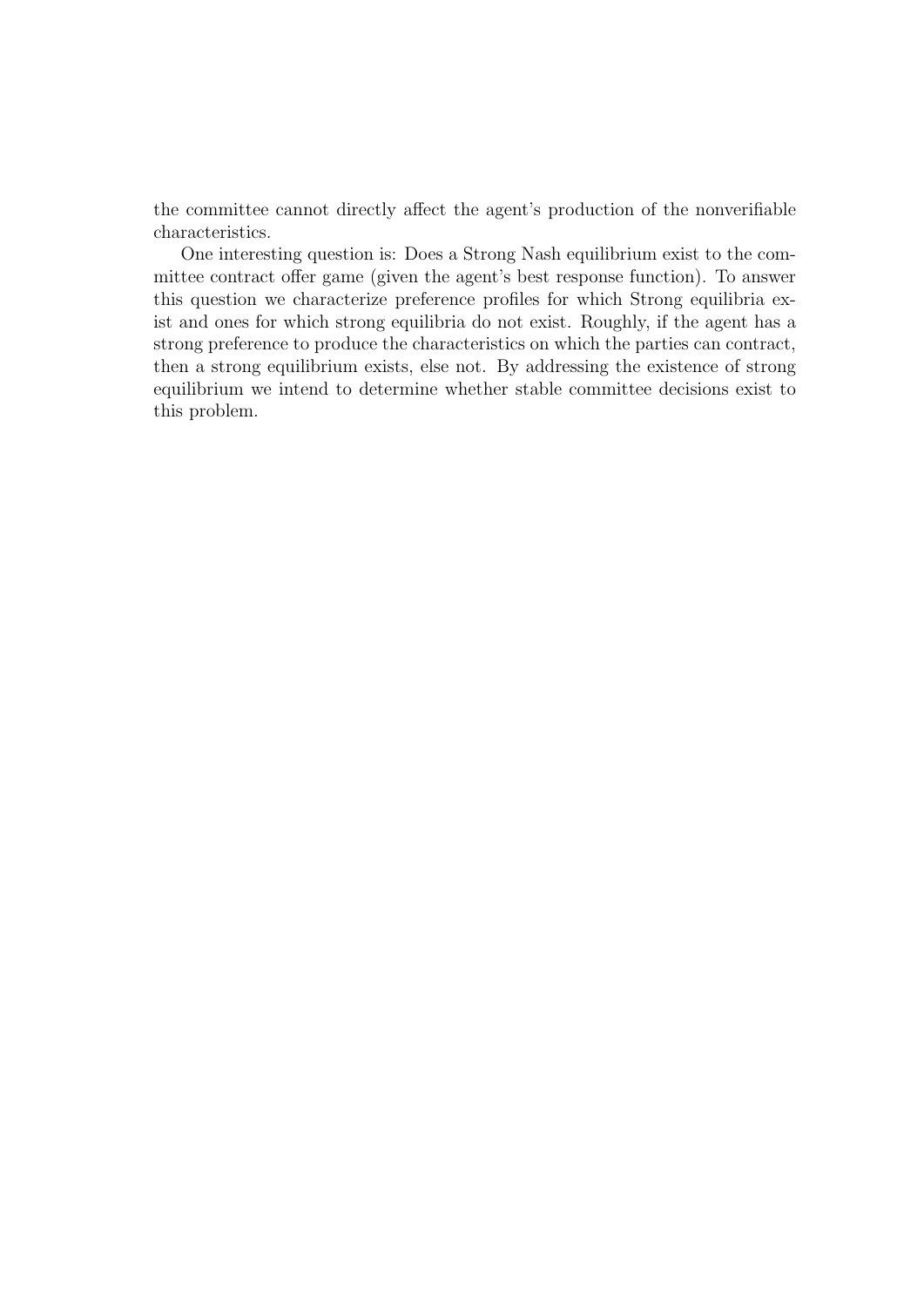# Keeping Up With the Joneses: Aspirations and Experiments Without Random Matching

# Huw David Dixon

### University of York, United Kingdom

### Abstract

This paper considers a model where agents play in pairs on separate islands. They have an aspiration level which is determined by the average payoff of all agents in all islands. If their own profit level falls below their aspiration level, then they randomly choose a strategy from the available set. There is thus a population dynamic generated by the impact of population profits on individual aspiration levels, and hence on the experimentation of individual agents. Agents remain on the same island: there is no random matching. The results are very clear cut. Given a very weak condition, the global attractor is the (set of) cooperative outcome(s).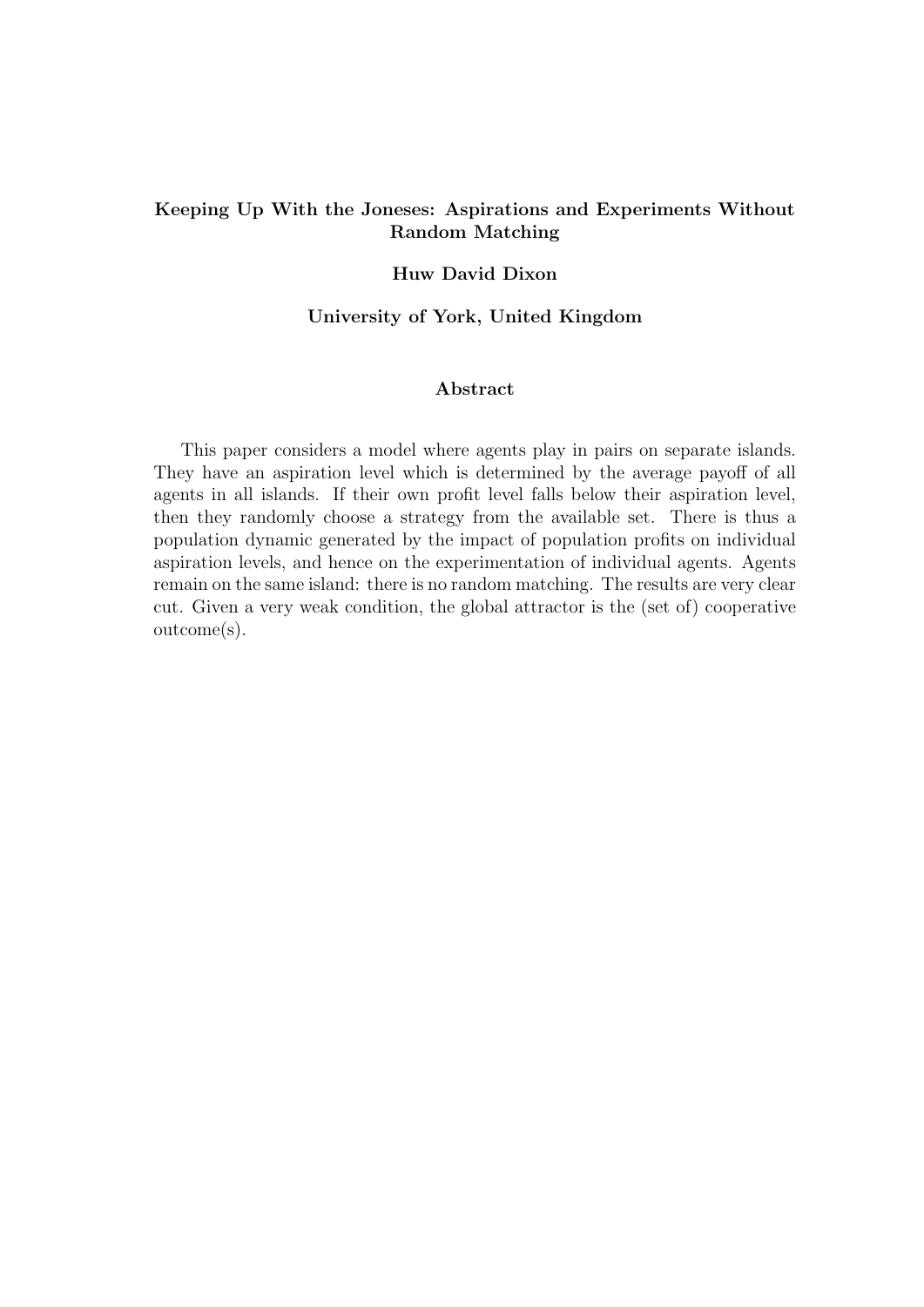### Core Equivalence Theorems for Infinite Convex Games

Ezra Einy<sup>∗</sup> (joint w/R. Holzman† , D. Monderer‡ , and B. Shitovitz§ )

# Abstract

We show that the core of a continuous convex game on a measurable space of players is a von Neumann-Morgenstern stable set. We also extend the definition of the Mas-Colell bargaining set to games with a measurable space of players, and show that for continuous convex games the core may be strictly included in the bargaining set but it coincides with the set of all countably additive payoff measures in the bargaining set. We provide examples which show that the continuity assumption is essential to our results.

<sup>∗</sup>Ben-Gurion University, Israel

<sup>†</sup>Technion - Israel Institute of Technology, Israel

<sup>‡</sup>Technion - Israel Institute of Technology, Israel

<sup>§</sup>University of Haifa, Israel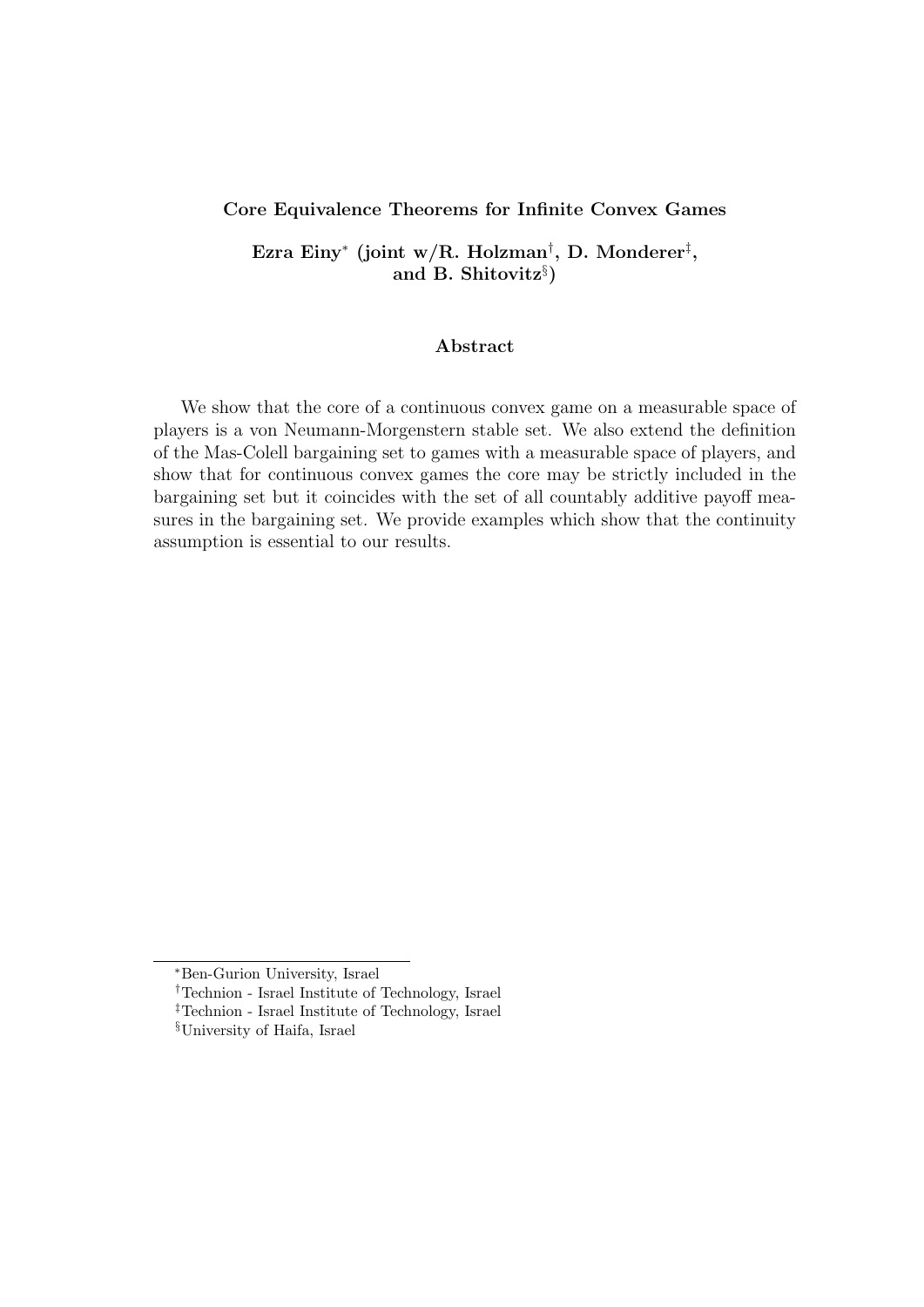# Incentive Monotonicity and Equilibrium Selection in Binary Choice Games

# Walter Elberfeld

# Humboldt Universität zu Berlin, Germany

# Abstract

In this paper I develop a model of equilibrium selection for binary choice games with complete information. It relies on the successive application of two refinements of the Nash equilibrium concept. It is shown that the solutions are payoff monotonous and invariant with respect to isomorphisms, but not best reply invariant. For some special classes I compute and compare the solution with the risk-dominant Nash equilibrium.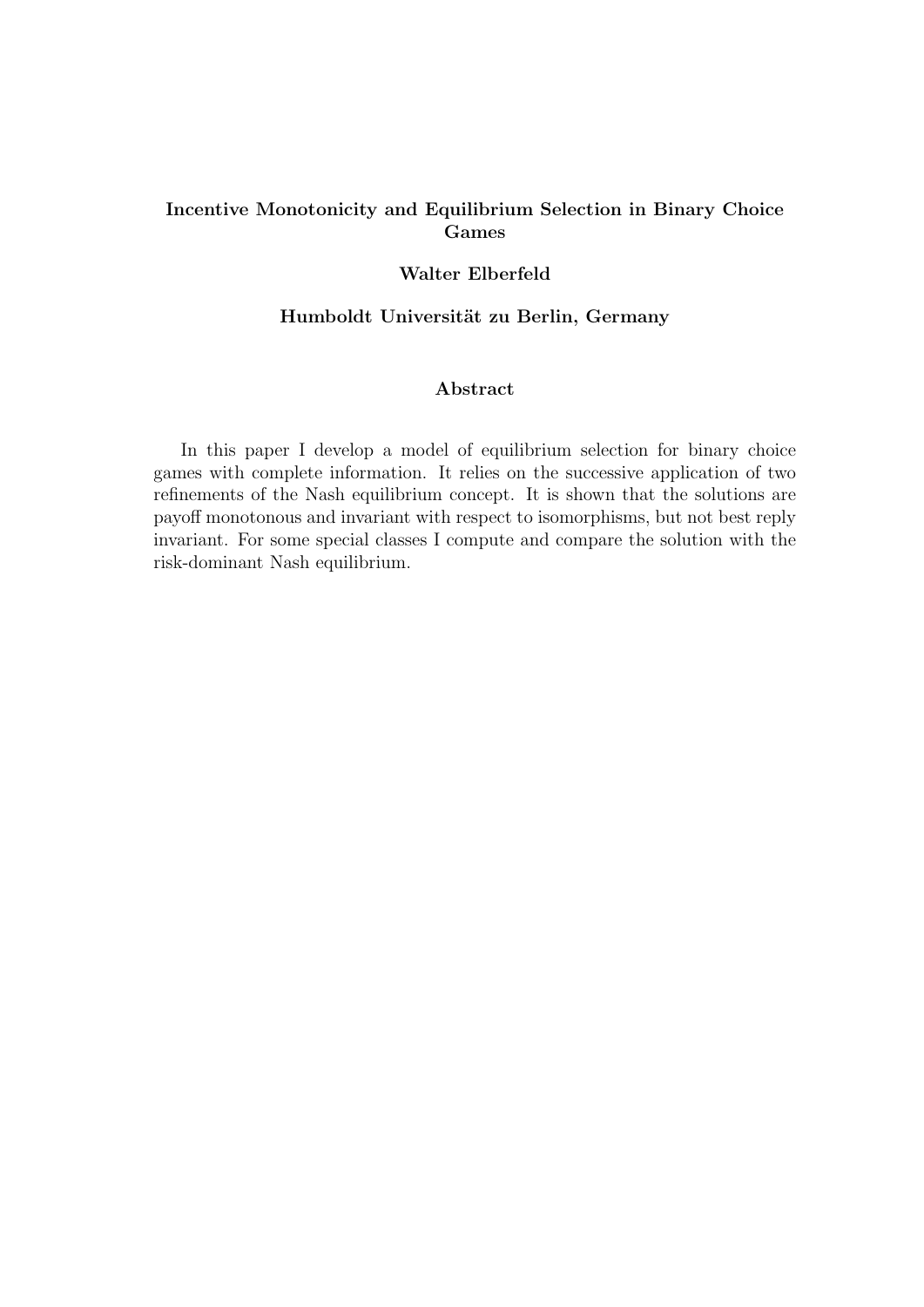#### Commonly Assumed Rationality

### Christian Ewerhart

University of Bonn, Germany

# Abstract

Iterated strict dominance is a well-established procedure that delivers the implications of common knowledge of rationality in normal-form games. Many attempts have been made to devise an analogous concept that is based on weak dominance or admissibility. Serious foundational issues seem to make a good theory impossible. This paper approaches the problem from a new perspective. Using first-order predicate logic, we model the players' ability (or inability) to derive theorems from a given set of assumptions. Under commonly assumed rationality, the strategy sets decompose into three categories: irrationalizable strategies, rationalizable strategies, and others. The theory provides a framework that helps to judge and interpret the sometimes surprisingly strong results of iterated weak dominance. Examples are given. Moreover, standard normal-form rationalizability is shown to be the consequence of commonly assumed Bayesian rationality.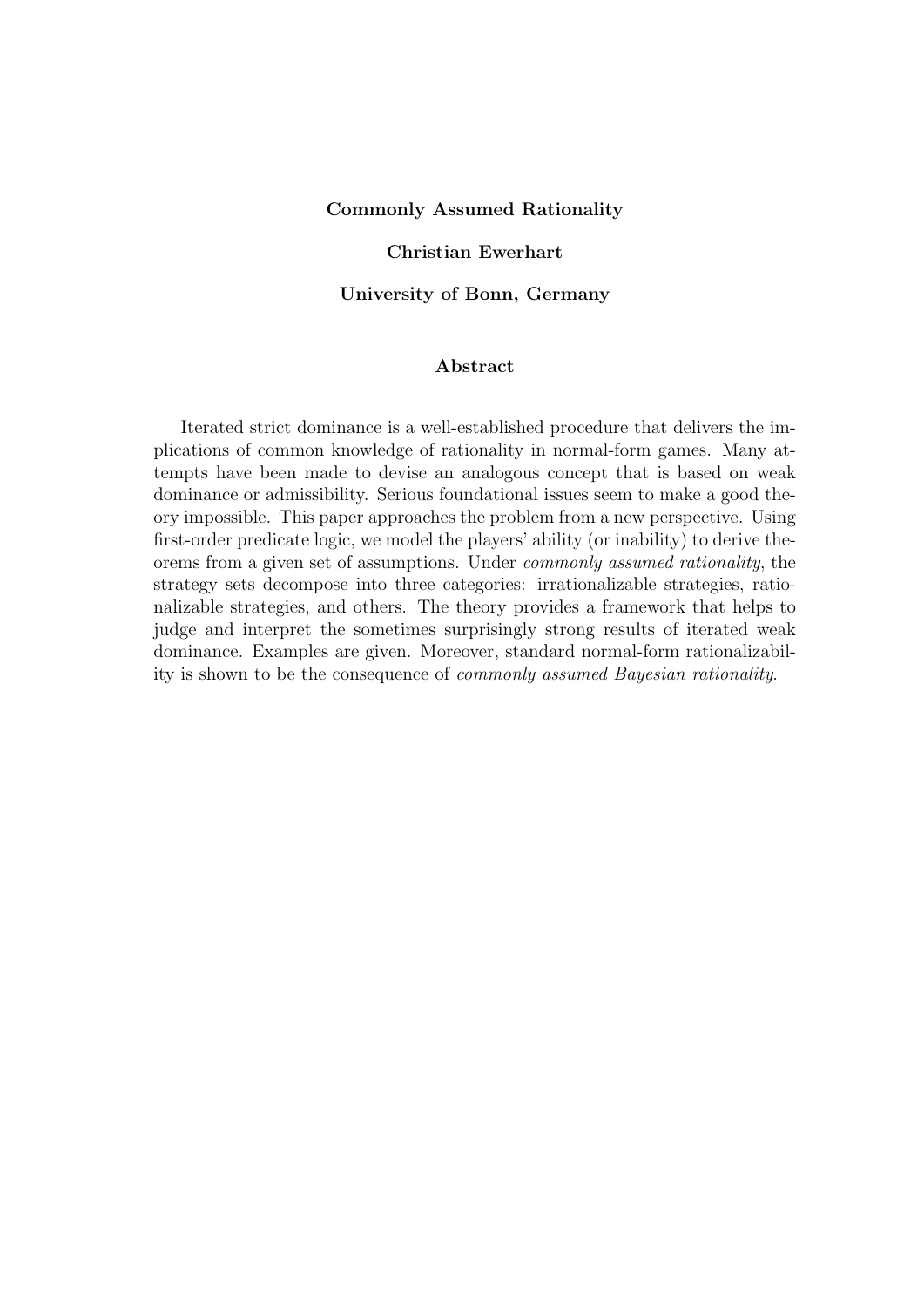# Weighted Discounted Stochastic Games with Perfect Information

Eugene A. Feinberg<sup>\*</sup> (joint w/E. Altman<sup>†</sup>, and A. Shwartz<sup>‡</sup>)

### Abstract

We consider a two-person zero-sum stochastic game with an infinite time horizon. The payoff is a linear combination of expected total discounted rewards with different discount factors. For a model with a countable state space and compact action sets, we characterize the set of persistently optimal policies. For a model with finite state and action sets and with perfect information, we prove the existence of an optimal pure Markov policy, which is stationary from some epoch onward, and we describe an algorithm to compute such a policy. We provide an example which shows that an optimal policy, which is stationary after some step, may not exist for weighted discounted sequential games with finite state and action sets and without the perfect information assumption.

<sup>∗</sup>Harriman School of Management and Policy, SUNY at Stony Brook † INRIA, France

<sup>‡</sup>Technion - Israel Institute of Technology, Israel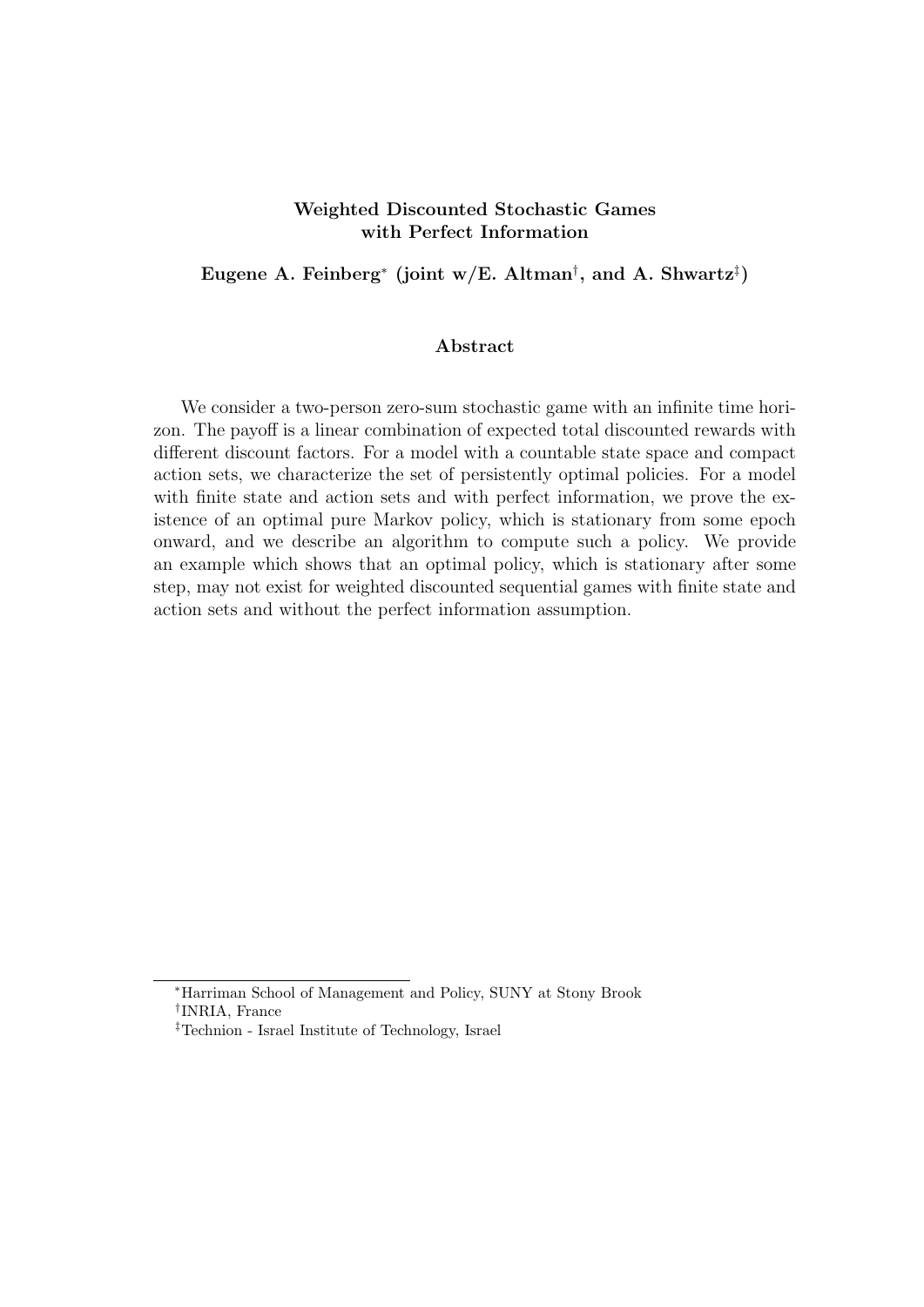#### Evolving Landscapes in Population Games

Daniel Friedman (joint w/J. Yellin)

University of California at Santa Cruz

# Abstract

We consider adjustment processes, including learning, in population games in which the action spaces are the unit interval  $[0, 1]$ . Such processes arise from a three-dimensional "landscape" of an underlying payoff function. We use gradient dynamics, in which each player increases or decreases his action at a speed proportional to the gradient of the expected payoff. The distribution of actions is described by a class of nonlinear partial-differential-integro equations. We derive gradient processes as constrained optima, given certain information and adjustment technologies. Limiting distributions for generalized gradient processes are characterized for a class of payoff functions that result in pure Nash equilibria, and for another class that results in totally mixed Nash equilibria. Sample simulations and analytically tractable examples are exhibited. We discuss connections with the learning in games literature, Sonnenschein (1982) dynamics on the circle, replicator dynamics and other biological models. Economic and other social science applications are suggested.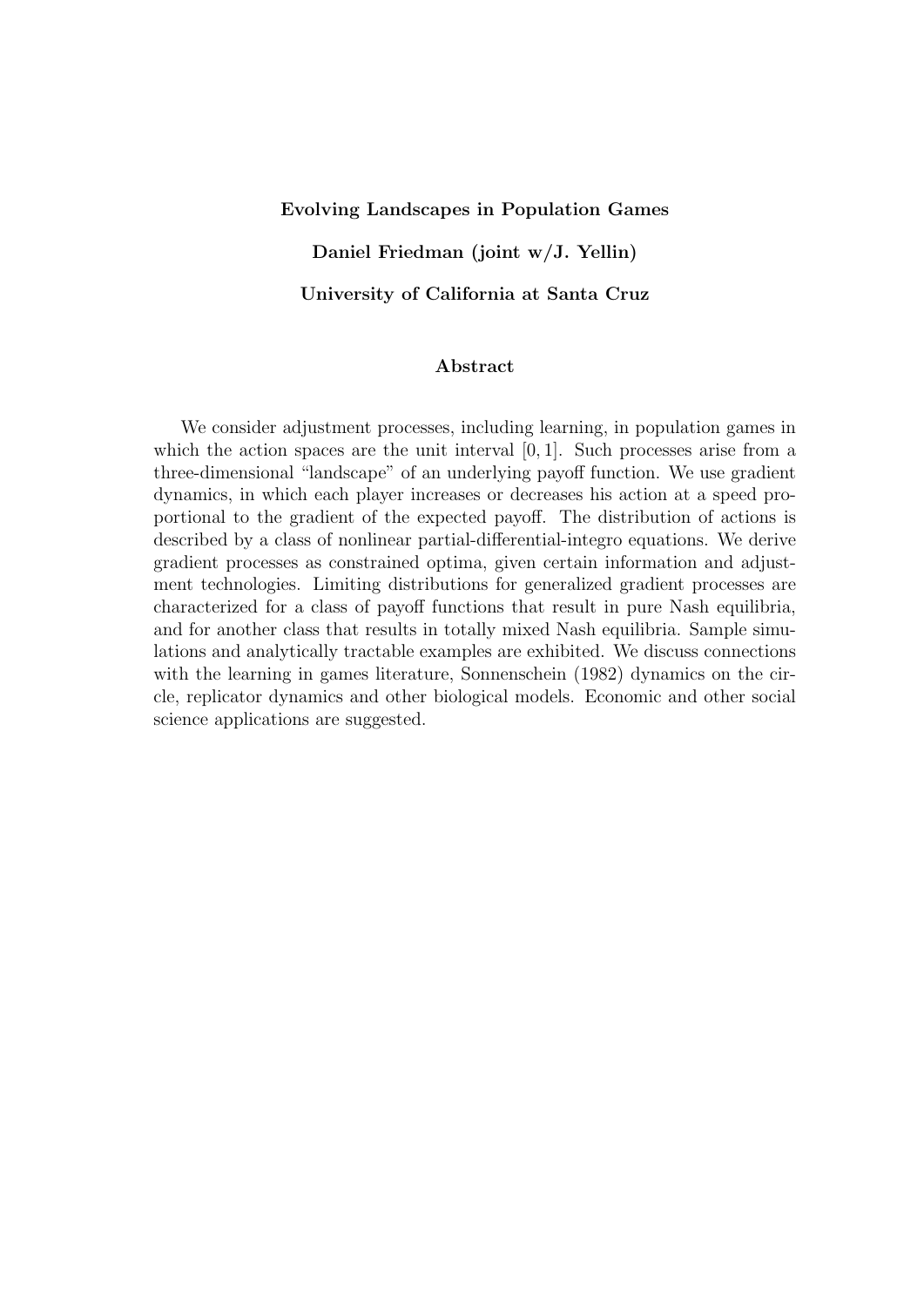#### On a Market for Coalitions with Indivisible Agents and Lotteries

# Rod Garratt (joint w/C.-Z. Qin)

#### University of California at Santa Barbara

# Abstract

In this paper we define a new class of games called totally L-balanced games. These are games whose subgames are all balanced with respect to the balancing coefficients that are generated by joint lotteries over partitions of agents. We show that total L-balancedness is necessary and sufficient for the game to be generated from a direct lottery market. Total L-balancedness is a weaker condition than total balancedness. Indeed, all simple majority voting games are totally L-balanced, though they are not even balanced when the number of players is greater than two. Thus the analysis expands the class of market games. The paper also considers the relationship between the core outcomes of a game and the competitive outcomes of the direct lottery market. It is shown that the core of a totally L-balanced game coincides with the set of lottery equilibrium utility vectors of the direct lottery market.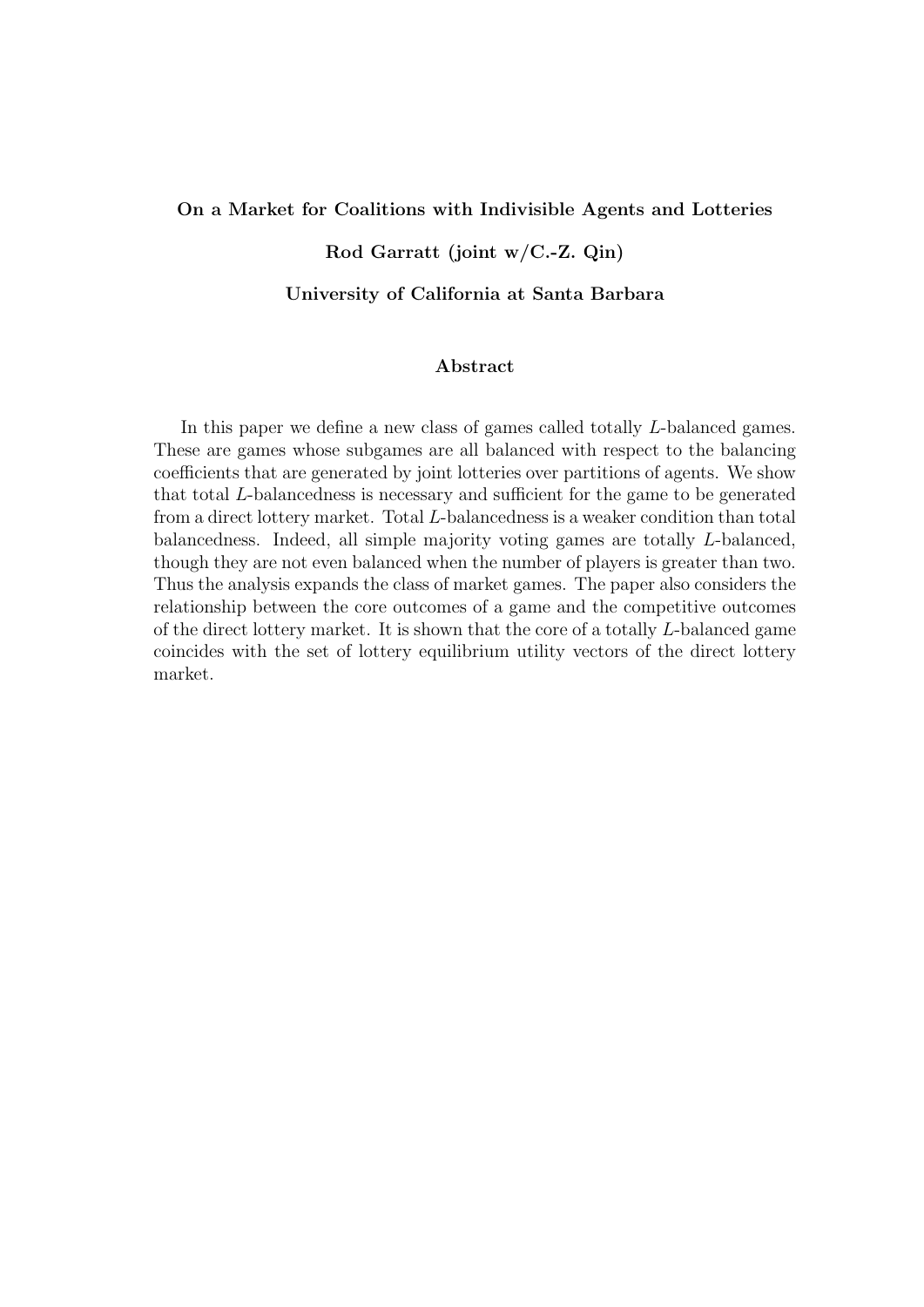# Market Institutions and Allocations

#### Gordon R. Green

New York University

# Abstract

Interpreting market institutions and market processes as noncooperative games, we ask why any given noncooperative game is played in a market rather than some other noncooperative game. The assumption that individuals will use market institutions that are not payoff dominated by any other set of market institutions implies restrictions on the allocations that should be observed. The analysis is based on an adaptation of the mathematical structure of the dynamic matching problems introduced by Roger B. Myerson (1995) to a setting in which all outcomes are obtained in Nash equilibria of noncooperative games. We show for a general class of market environments that there exist allocations that cannot be improved upon by allocations that are obtainable in the Nash equilibria of alternative noncooperative games. We take account of the fact that, in such alternative games, individuals will draw inferences about others' types when they participate in the alternative game.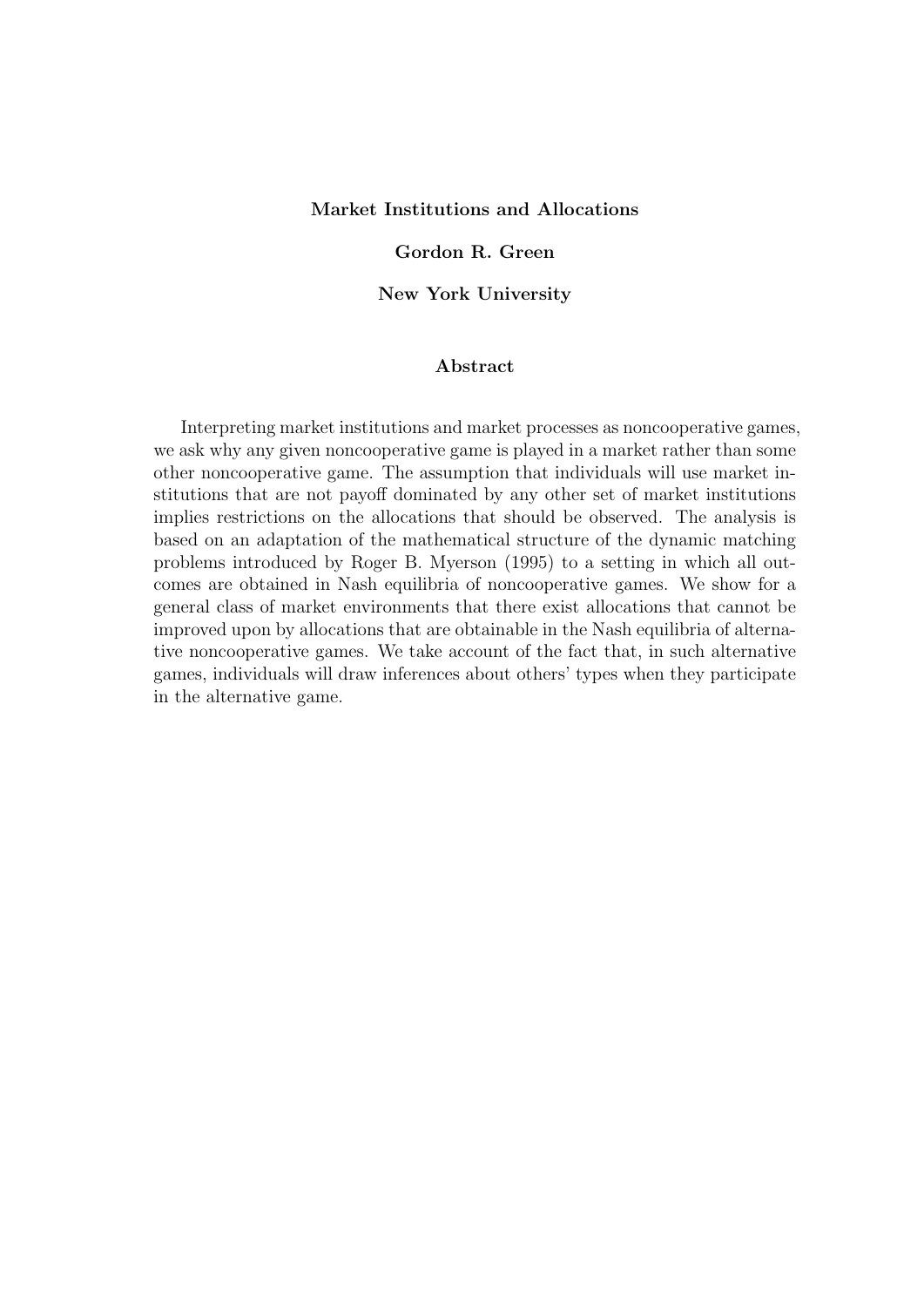# Asymptotically Finite Repetition of Rubinstein's Bargaining Game

# Ebbe Groes

### University of Copenhagen, Denmark

# Abstract

This paper studies the infinite repetition of Rubinstein's alternating offers bargaining game. It is shown by Muthoo (1995) that for this game, the folk theorem holds under weak conditions on the discount factor between stage games. Furthermore it is shown by Bernheim and Dasgupta (1995) that for a broad class of strategic form stage games the folk theorem holds even with a variable discount factor converging to zero. In this paper we extend the analysis in these two papers, showing that for the repeated bargaining game the folk theorem breaks down if discounting between stages converges to zero.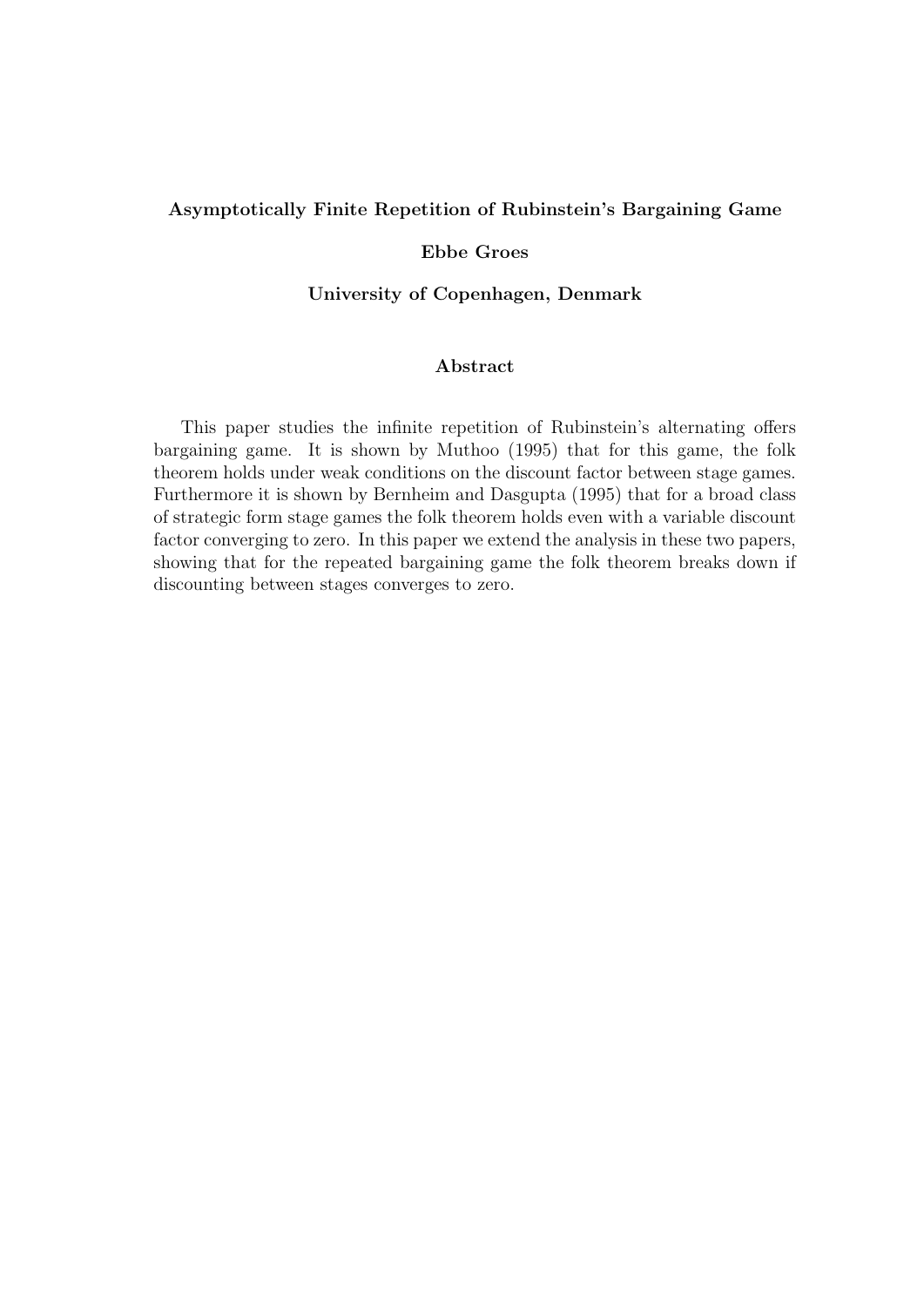# Perfect Graphs, Normal Hypergraphs, Stable Families of Coalitions, and Effectivity Functions

Vladimir Gurvich<sup>∗</sup> (joint w/E. Boros† )

#### Abstract

A family of coalitions  $k$  is called stable if  $k$ -core is "always" not empty. More accurately, k is TU-stable if  $C(k, v)$  is not empty for any superadditive characteristic function v; k is NTU-stable if  $C(k, V)$  is not empty for any superadditive and compact generalized characteristic function V; k is NF-stable if  $C(k, q, u)$  is not empty for any normal form game  $(g, u)$  where g is a game form and u is a utility function.

Theorem 1.  $k$  is NTU-stable iff  $k$  as a hypergraph is normal.

Theorem 2.  $k$  is NF-stable iff  $k$  as a hypergraph is normal.

Theorem 3. k is TU-stable iff k as a hypergraph is partitionable, that is, any integer balanced weighting of  $k$  is a sum of partitions.

The last theorem was proved by Le Breton, Owen, and Weber (1992), and then independently by Kuippers (1994), Boros, and Gurvich (1994). All the proofs are based on Bondareva-Shapley Theorem. Theorems 1 and 2 are based on Scarf Theorem.

Let  $G$  be a simple graph. Let us assign a player to any maximal clique of  $G$  and an outcome to any maximal independent set of  $G$ . For any vertex  $v$ in G let us denote by  $K(v)$  and  $B(v)$  the coalition of players and the block of outcomes generated by all the maximal cliques and respectively independent sets which contain vertex v. Let us define an effectivity function (EFF)  $E = E(G)$  by formula

 $E(K, B) = 1$  if  $K = K(v)$  and  $B = B(v)$  for some vertex v.

Theorem 4. For any graph G the EFF  $E(G)$  is playing-minor, that is  $E(G)$  is majorized by an EFF  $E(g)$  implemented by a game form g.

This theorem can be derived from Moulin-Peleg's characterization of EFFs implementable by game forms as monotone and superadditive.

<sup>∗</sup>Russian Academy of Sciences, Russia

<sup>†</sup>RUTCOR, Rutgers University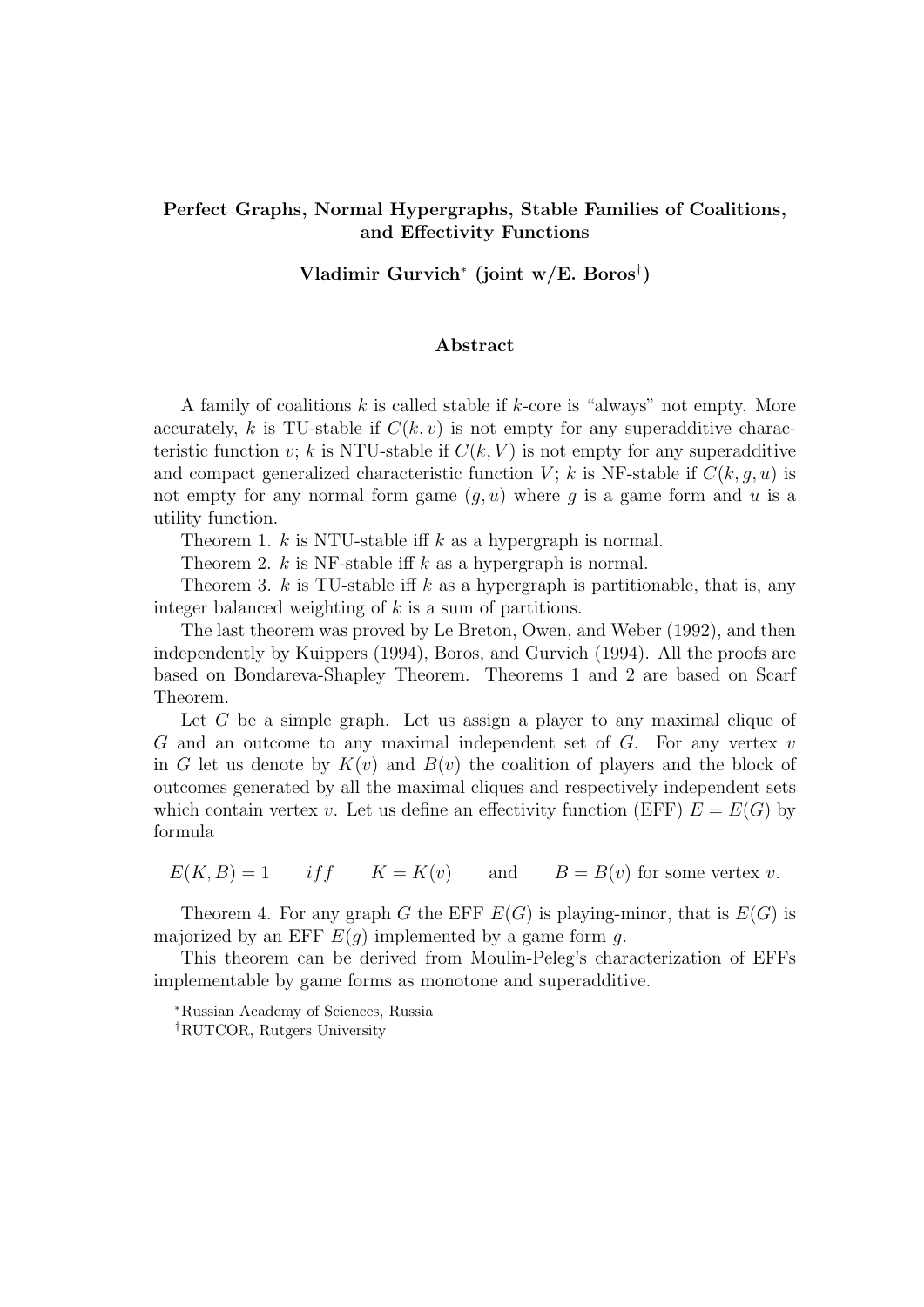Theorem 5. EFF  $E(G)$  is stable iff graph G is kernel solvable.

Theorems 2 and 5 enable us to prove that perfect graphs are kernel solvable, as it was conjectured by Berge and Duchet (1983). Thus some problems of perfect graph theory are in fact special cases of a game theoretic problem: to characterize stable EFFS.

We also assign to any EFF a pair of hypergraphs and give a sufficient condition for stability in terms of perfect graph theory. At last, using this technique we prove

Theorem 6. It is NP-hard to recognize stability of an EFF.

Theorem 7. It is NP-hard to check that an EFF is playing-minor.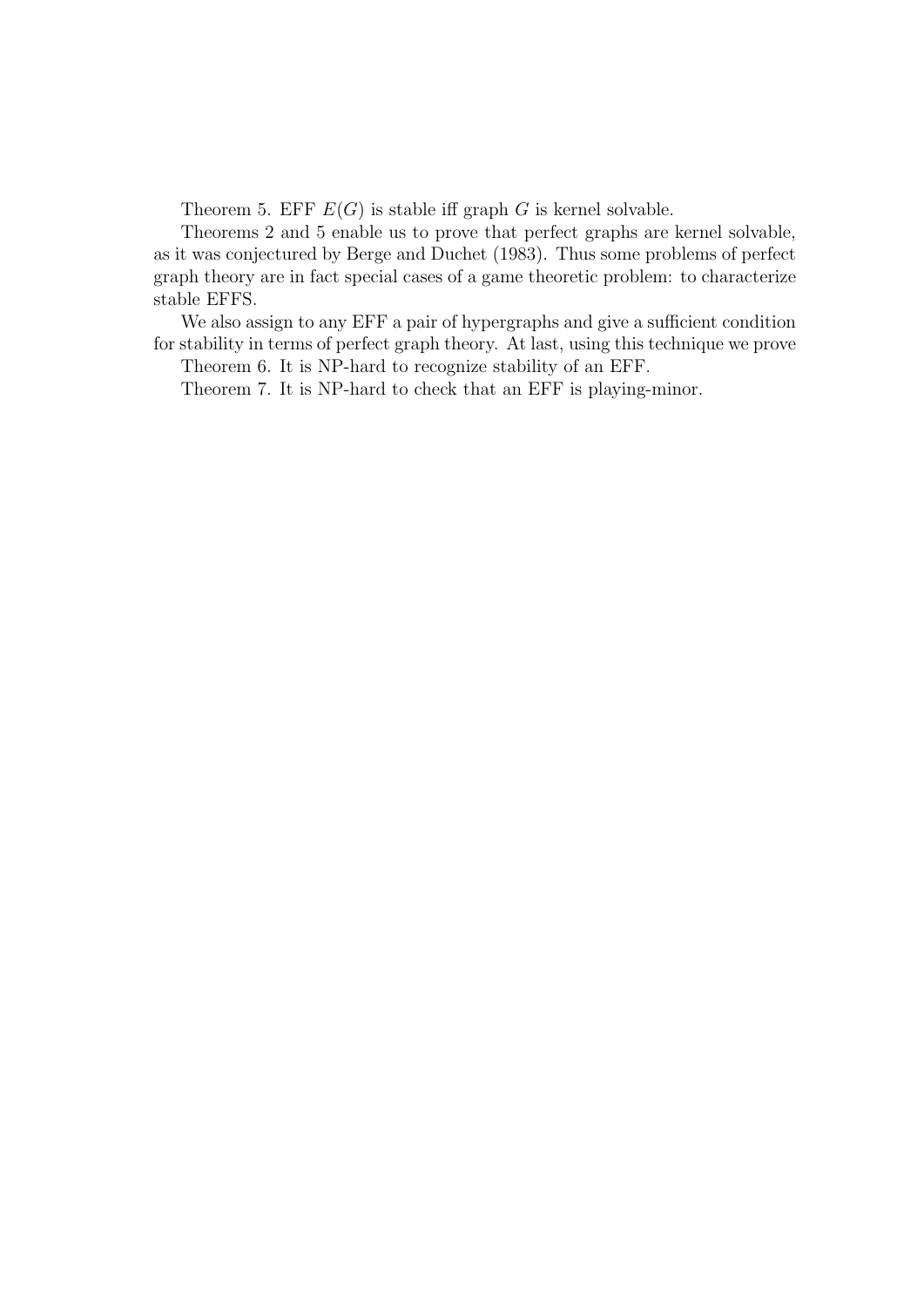# Repeated Within-Group Games with Discounting in a Multi-Group Environment

### Kjell Hausken

## Max-Planck-Institut für Gesellschaftsforschung, Germany

### Abstract

The article analyzes how a technology of conflict between groups, such as litigation, confiscation, robbery, theft, combat, and between-group competition for an external rent affect strategic behavior within groups in a repeated game with discounting. The static analysis shows that the requirement for the external rent E to facilitate within-group cooperation increases with the number of groups, the number of agents in each group, and the cost of cooperation, and decreases with the amount of resources produced by one cooperative act. The dynamic analysis combining the between-group conflict technology with the Folk Theorem shows how a positive external rent can compensate for a too small discount factor, and how a negative rent in the sense of hardship can be tolerated if the discount factor is above a certain minimum value.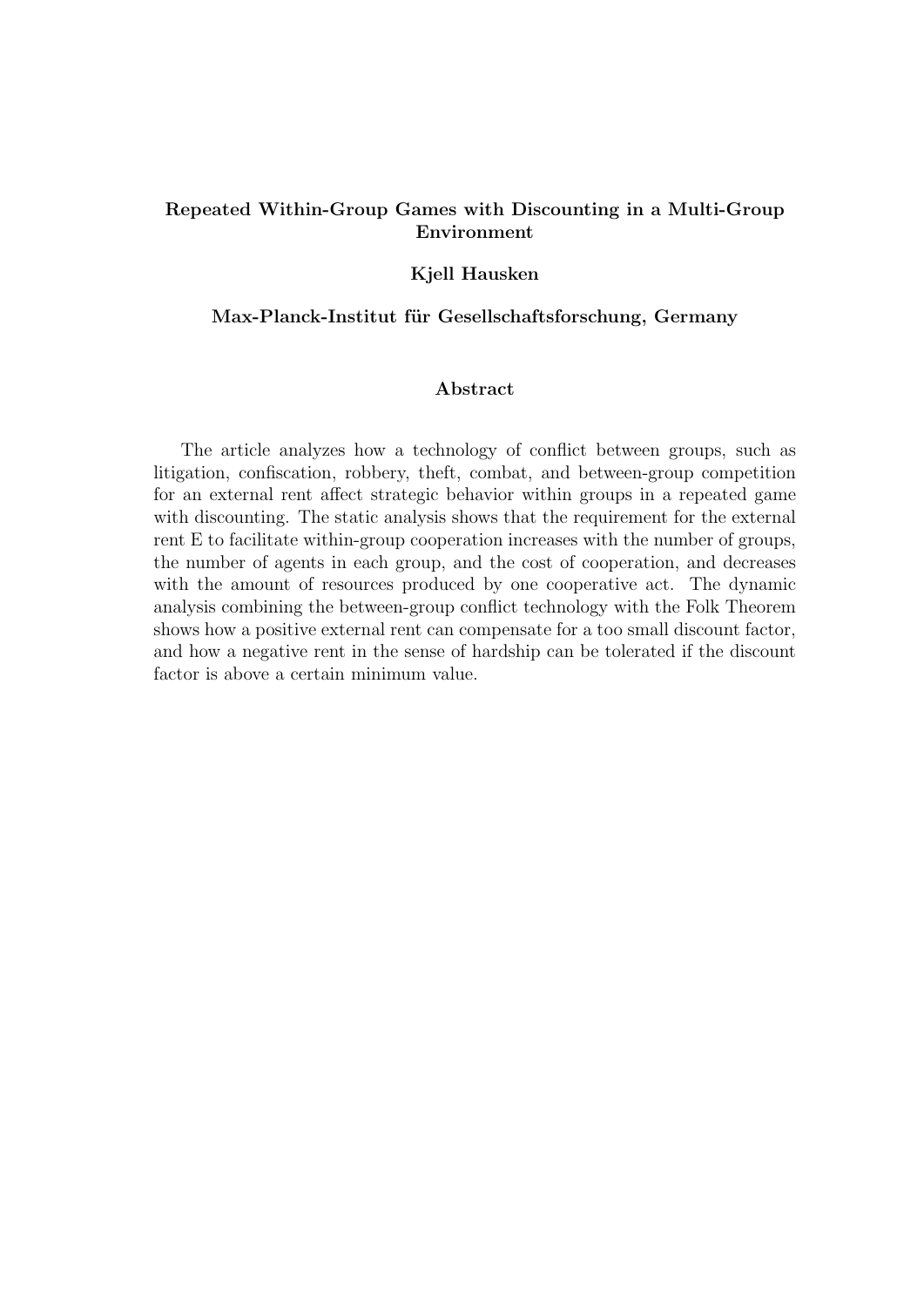# Linear and Symmetric Values for Partially Defined Cooperative Games

### David Housman

# Allegheny College

### Abstract

There is a growing literature on the applications of cooperative game theory to the allocation of costs or benefits of a joint endeavor. This paper is motivated by such applications; when the determination of all coalitional worths is prohibitively expensive. For example, each coalitional worth may require an extensive engineering or accounting study, and the number of such studies increases exponentially with the number of players. The purpose of this paper is to present axiomatic rationales for allocation methods when not all coalitional worths are known. The results extend Shapley's (1953) and Young's (1985) characterizations of the Shapley Value for "fully defined" cooperative games and Wilson's (1993) characterization of the reduced Shapley Value for "partially defined" cooperative games.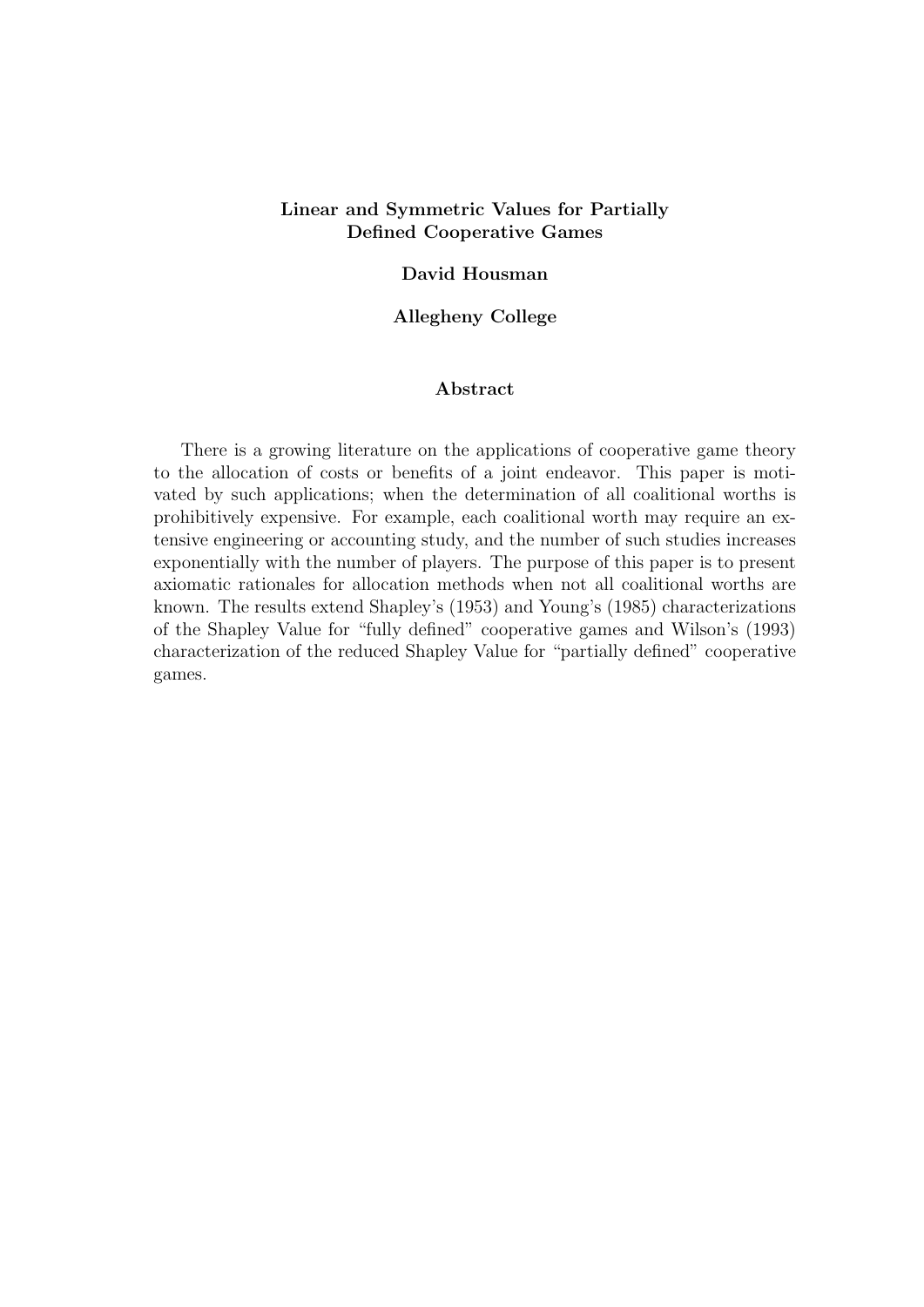### The Time Factors to Patent Litigation and Licensing

Jin-Li Hu<sup>∗</sup> (joint w/R. Aoki† )

### Abstract

We incorporate patent licensing, litigation, damage reward, and time factors into a single model. The settlement of a patent lawsuit is more likely to be achieved as it takes longer time to reach a verdict or the length of the patent is shorter. The administration and the court can affect the settlement rate of patent lawsuits by changing these time-spans. When the time to imitate is short, the patentee willing to settle or without incentive to litigate will license to a potential infringer. The legal system which prevents the patent infringement from taking place maximizes the patentee's realized payoff. Yet a legal system's inducing licensing agreement before the patent infringement maximizes the realized social surplus. We also demonstrate how the price of an intangible asset like a patent is determined by the time factors, in addition to the legal, market, and technological factors.

<sup>∗</sup>Ming-Chuan College, Taiwan †SUNY at Stony Brook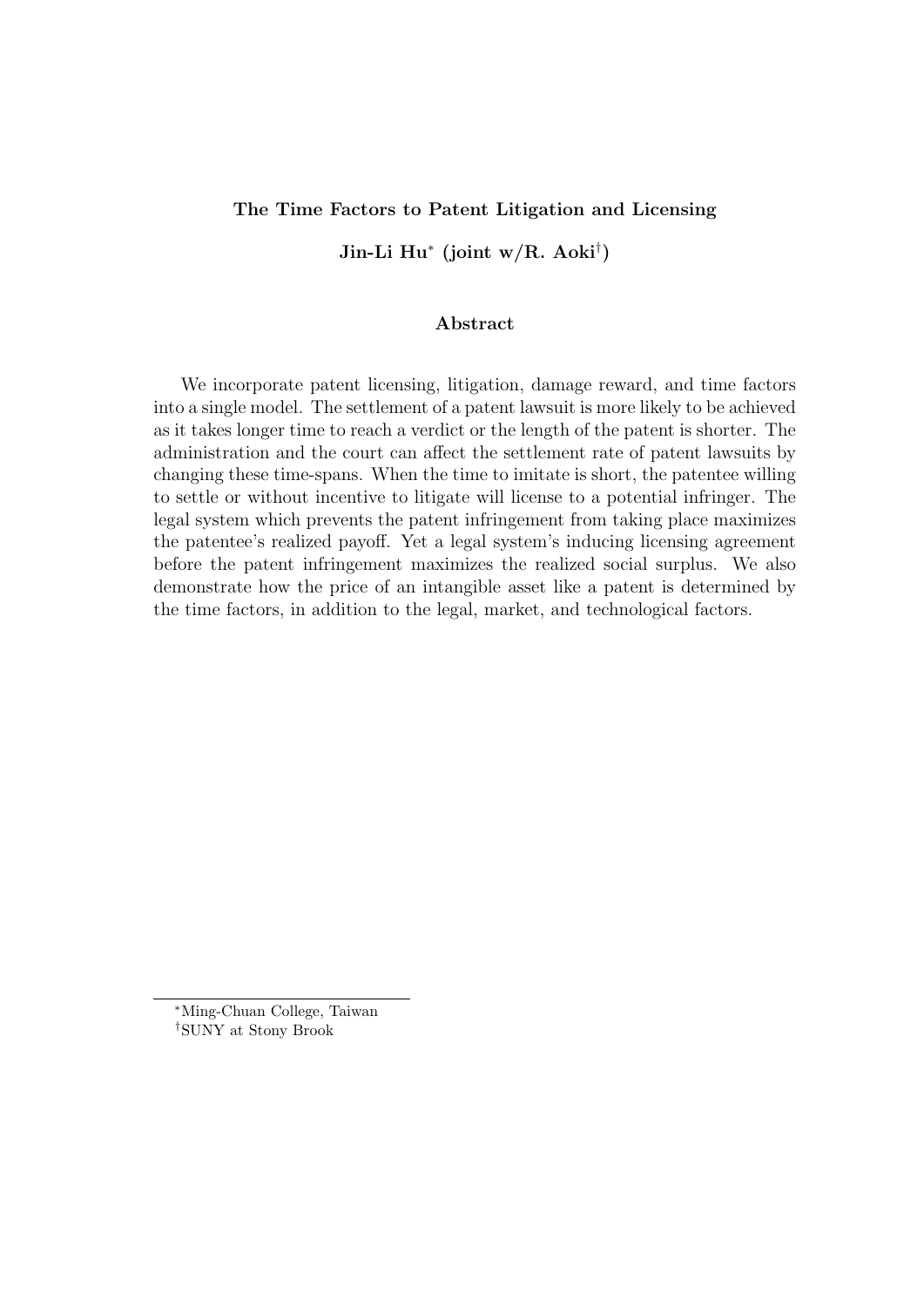# On Conpactness of the Core of Nonatomic Convex σ-Continuous Measure Games

### Zhengao Huang

# National University of Defense Technology, P.R. China

## Abstract

Let  $(\Omega, A)$  be a measurable space isomorphic to  $([O, 1], \beta)$ , where  $\beta$  is the collection of all Borel measurable sets in [0, 1]. By cooperative game we mean a nonnegative function on A, satisfying  $v(\Omega) = 0$ . v is convex if

$$
v(A) + v(B) \le v(A \cap B) + v(A \cup B)
$$

for all  $A, B \in \Omega$ , v is nonatomic if  $v(\Omega) = v(\Omega - w)$  for any  $w \in \Omega$ , and  $\sigma$ continuous if for any  $S \in A$  and any monotonic sequence  $S_n$  converging to S,  $v(S_n)$  converges monotonicly to  $v(S)$  as n goes to infinity.

The core of a game v, denoted by  $C(v)$  is defined as the set of measures on  $(\Omega, A)$  satisfying

$$
\mu(\Omega) = v(\Omega), \qquad \mu(S) \ge v(S), \qquad \forall S \in A
$$

The core of convex games has been extensively studied in the literature. Shapley (1971) proved that the core of any convex game with finite number of players is always not empty. Moreover, he obtained a representation of the all the vertices of the core. Soon after that Delbaen (1974) generalized the result to infinite games and studied the weak compactness and projection properties of the core, providing a theoretical basis for the study of infinite convex games. Recently, Sharky (1982) studied the core of finite convex games based on a new idea and found that the core of such games is not only nonempty but also large in some sense. The result has been generalized to the infinite case by the present author (1987). According to studies of Schmeidler (1973) and Delbaen (1974), the core of any nonatomic  $\sigma$ -continuous convex game is not empty and all measures in the core are nonatomic.

Let  $\mu$  be a nonatomic measure on  $(\Omega, A)$  and f be a continuous convex function over the interval  $[O, \mu(\Omega)]$ , satisfying  $f(0) = 0$ .  $f(\Omega)$  is obviously a nonatomic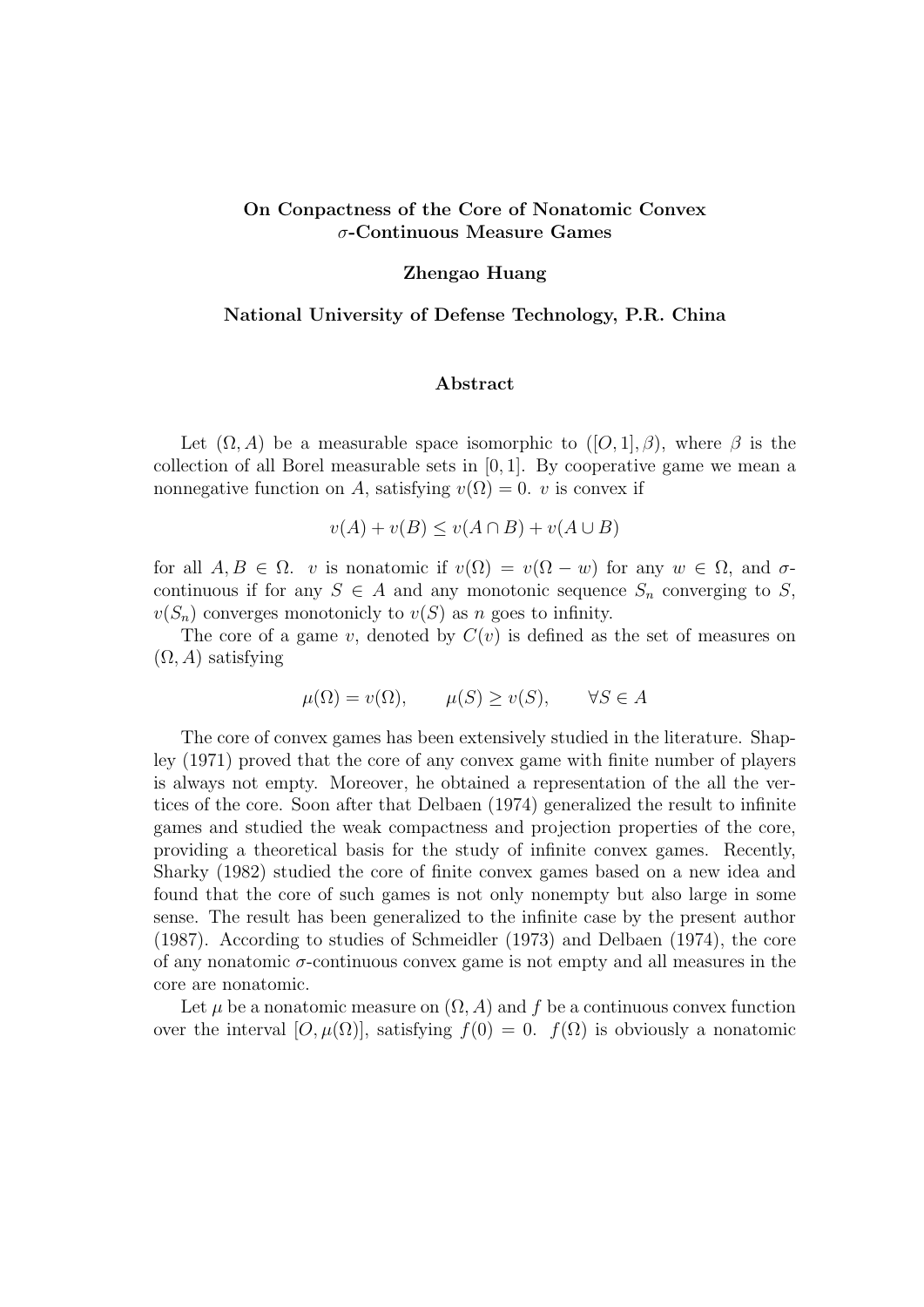$\sigma$ -continuous convex game, and is known as convex measure game, which plays an important role in the theory of nonatomic games.

The purpose of this paper is to consider the compactness of the core of convex measure games under the norm topology. It turns out that the core is not compact for nontrivial games, showing the largeness of the core of such games in a sense other than defined by Sharky for the finite case.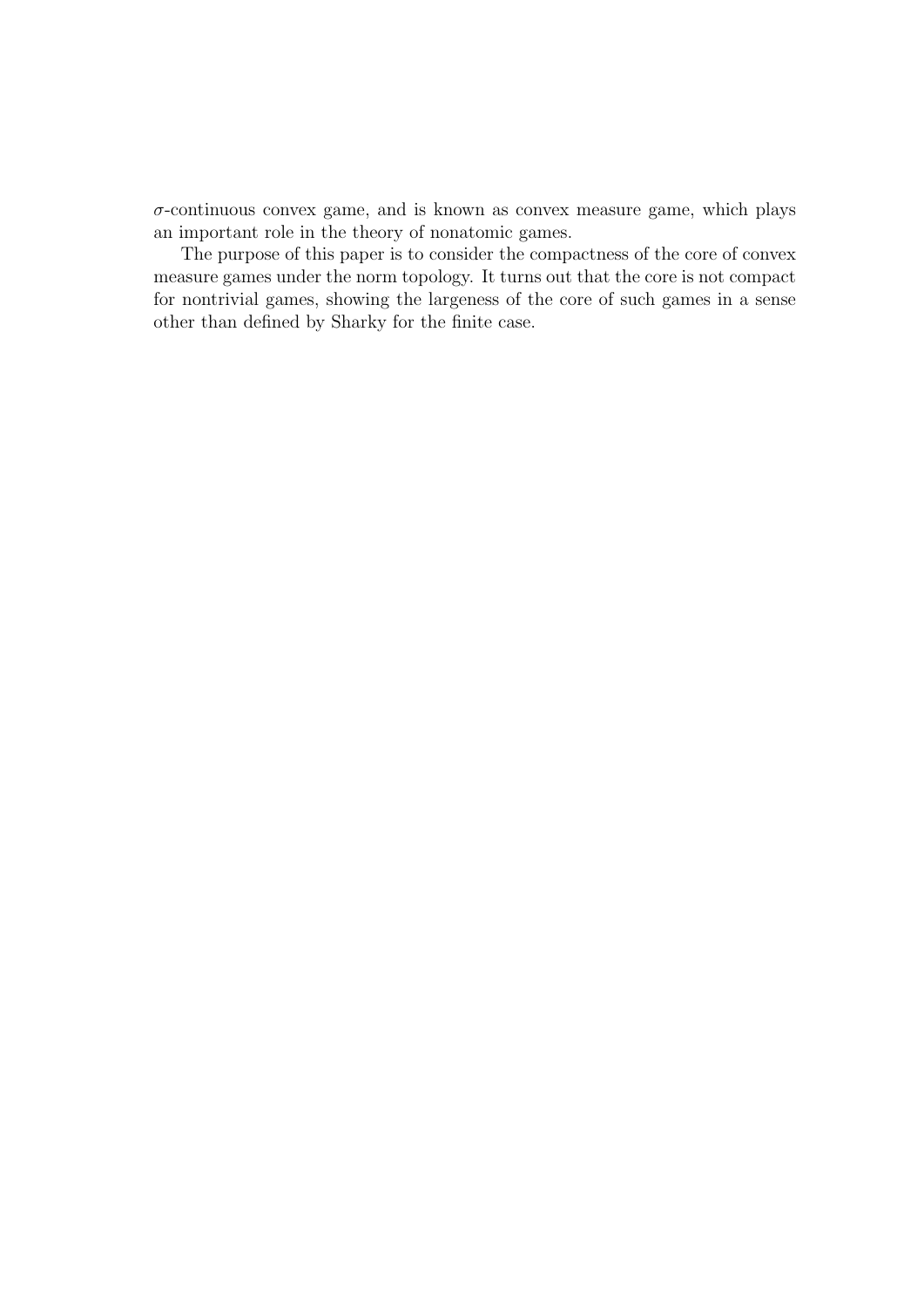Bounds to Memory Loss

### Hans Krogh Hvide

Stanford University

# Abstract

If we express our knowledge in sentences, we will find that these sentences are intertwined in complex patterns governed by our observations and our inferences from these observations. These inferences are to a large extent driven by logical rules. I ask whether the structure logic imposes on our knowledge may restrict what we forget and what we remember. The model is a two period  $S5$  logic, where I define a memory loss operator. It is true to say that the agent forgets a sentence p iff he knows p at time 1 and he does not know p at time 2. Equipped with the operator, I prove theorems on the relation between knowledge and memory loss. Then I show that there are some formulas an S5 rational agent must forget and there are some formulas he cannot forget. A welcomed feature is that the results also hold in the S4 logic. I interpret the results as illustrating bounds on memory loss, and thus on bounded rationality. I apply the model on single-agent conventions: conventions made between an agent and himself I show a sufficient condition for such conventions to be successful: 'commonly known' between former and future selves.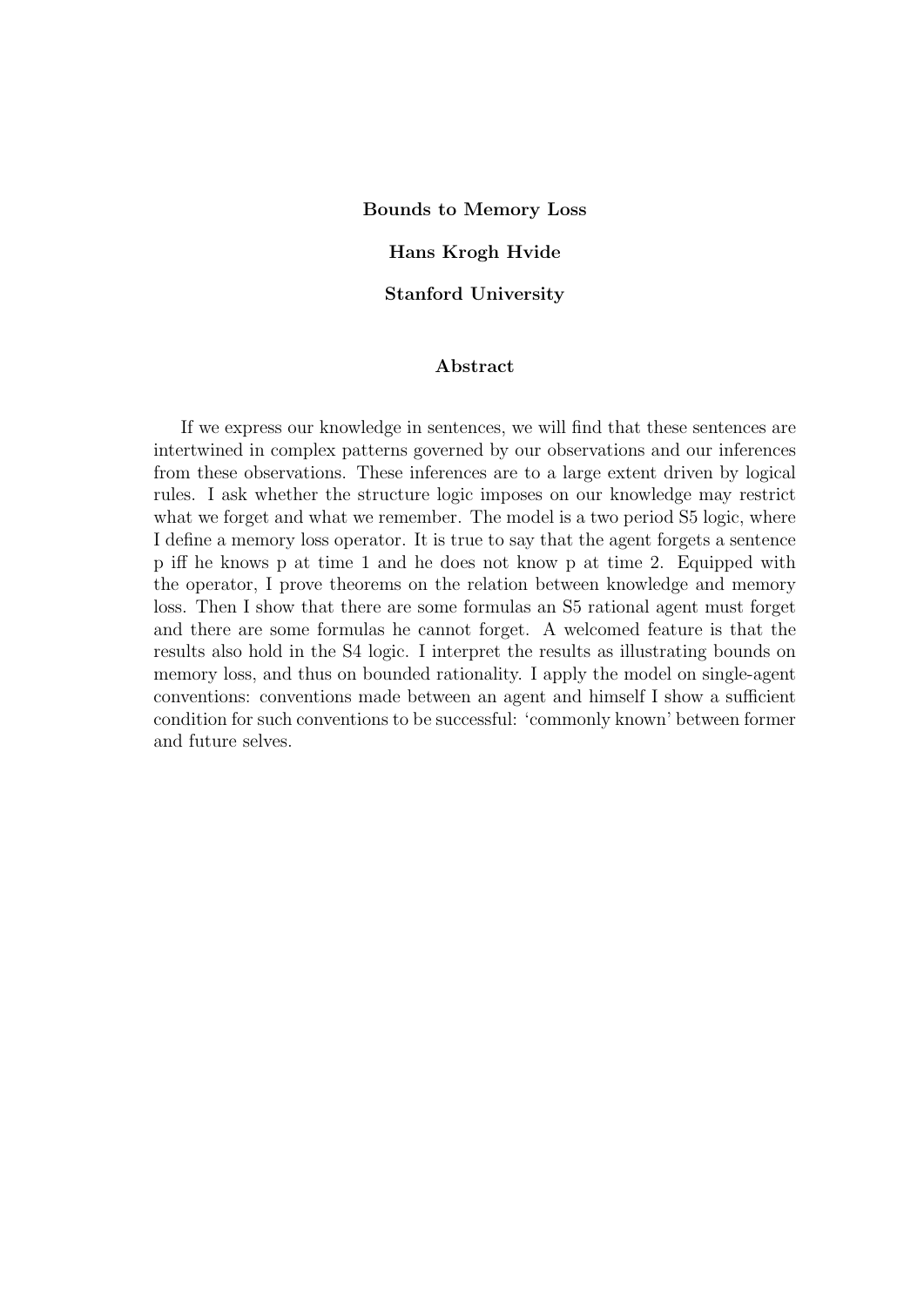# A Generalization of the Bankruptcy Game: Financial Cooperative Games

# Josep M. Izquierdo (joint w/C. Rafels)

# Universitat de Barcelona, Spain

# Abstract

A new class of games called Financial games is defined. These games are market games and it is showed that they become a generalization of Bankruptcy games. The algebraic structure of this class of games is studied and necessary conditions for a game to be financial are stated. The proportional distribution is analyzed and two different axiomatic characterizations of this solution are given.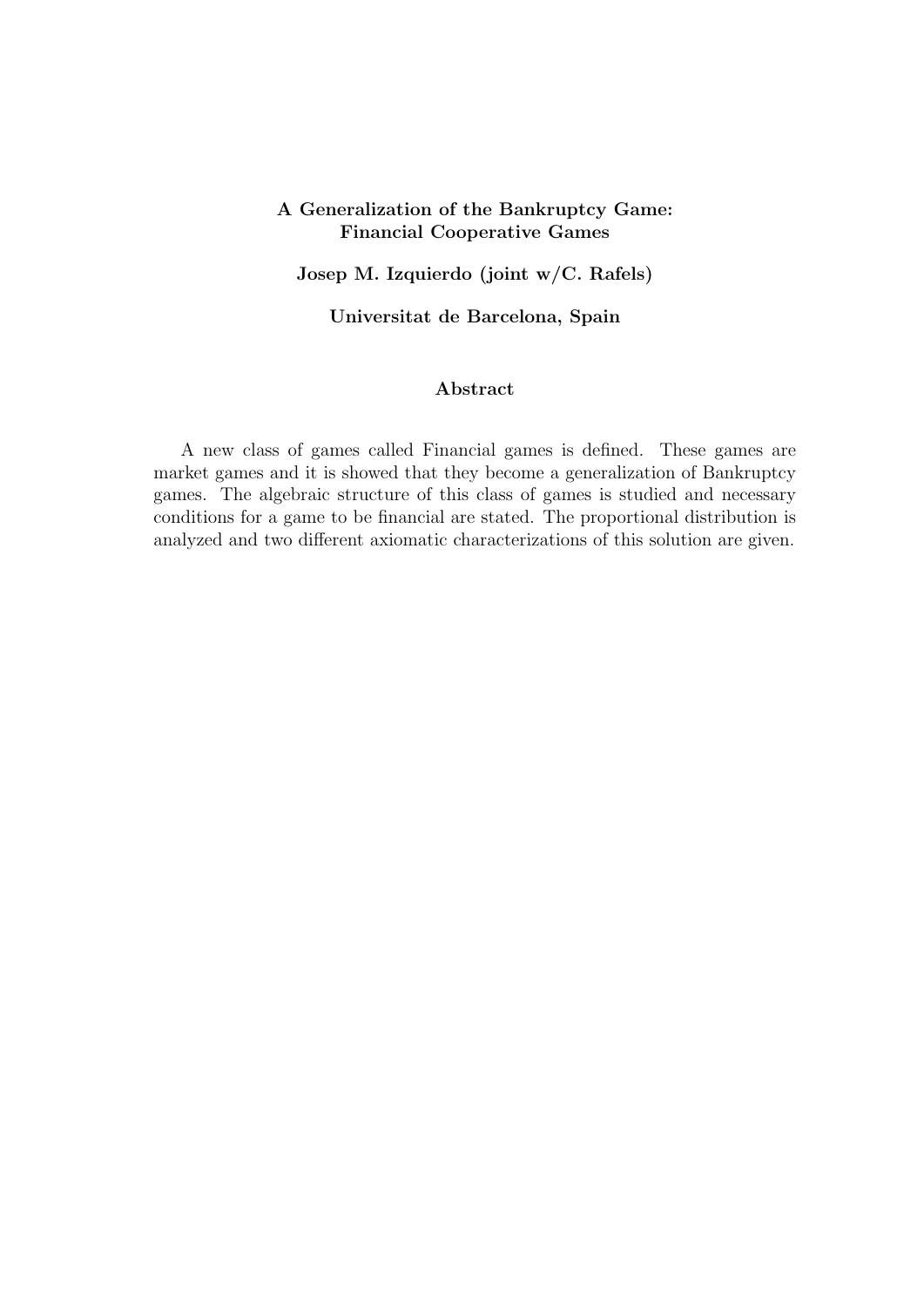# Dynamic Efficiency and Implementation in Markets with Repeated Pairwise Matching

Matthew 0. Jackson<sup>\*</sup> (joint w/T.R. Palfrey<sup>†</sup>)

# Abstract

We examine implementation in a simple bargaining setting, where heterogeneous buyers and sellers are repeatedly matched with each other. This places a natural "individual rationality" constraint on the implementation: no buyer or seller should consummate an agreement which leaves them worse off than the discounted expected value of their future rematching in the market. Buyers and Sellers are impatient, and in equilibrium trade off the value of current trades versus the potential of being rematched to someone with whom a more valuable trade could be arranged. We begin by characterizing the efficient allocations of a simple static world. We then examine the dynamic implementability of the efficient allocations, when mechanisms allow agents to opt for rematching.

<sup>∗</sup>Northwestern University

<sup>†</sup>California Institute of Technology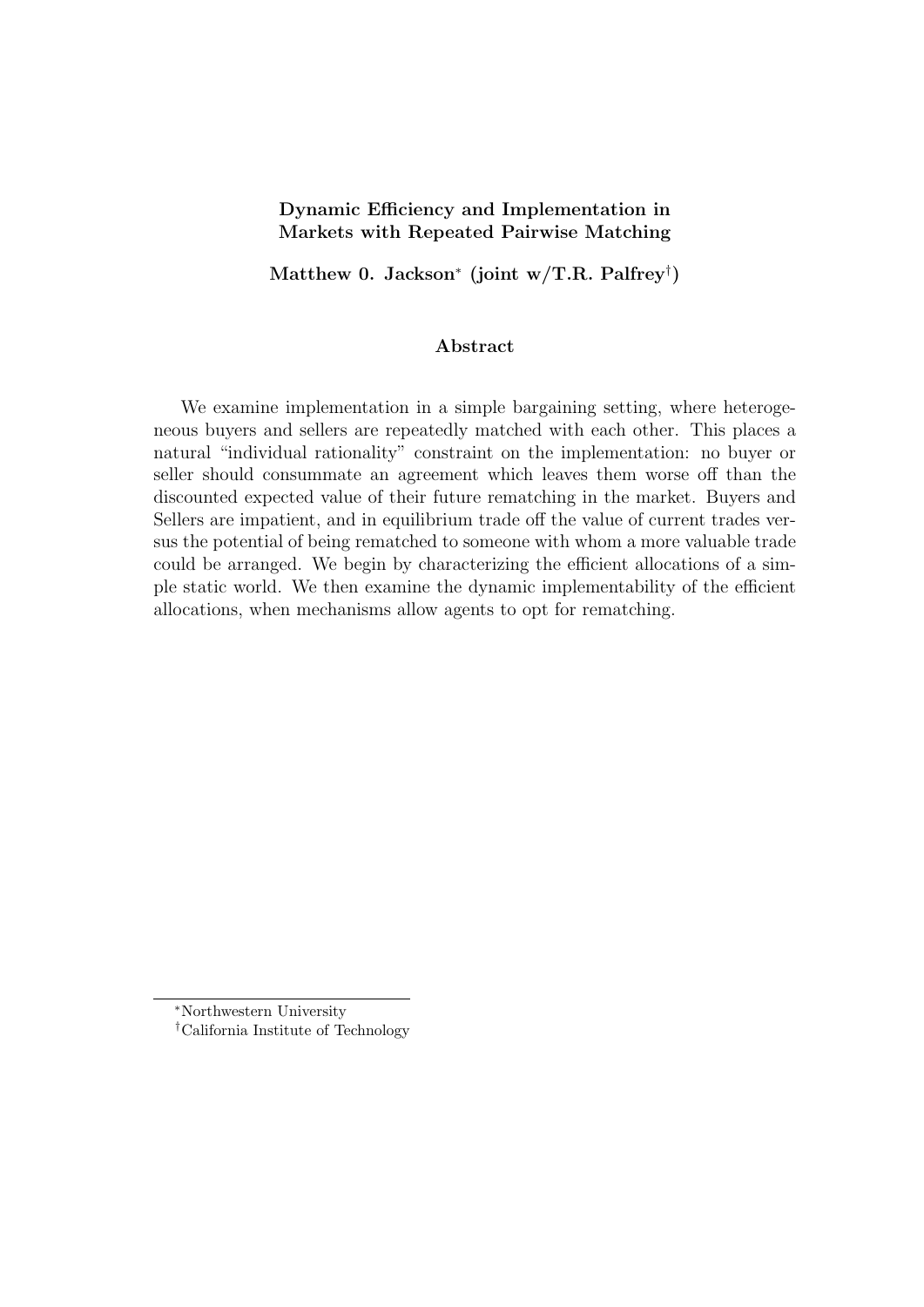### Learning in Sequential Auctions

# Thomas David Jeitschko

Texas A&M University

# Abstract

The importance of information is studied in a model of a sequential auction in which bidders have independent private values. In the course of the auction information about the bidders' values becomes available, as winning bids are revealed. From this bidders learn about their opponents' types. A more subtle effect of information is that bidders anticipate the generation of information and take this into account in the first auction.

The equilibrium in this model is contrasted to a scenario in which bidders are unaware of informational effects. It is shown that bidders who are aware of informational effects have higher payoffs. However, a static auction, in which informational effects are absent, yields the same expected final allocation as the equilibrium. Finally, properties of the equilibrium price path are studied. Regardless of the outcome of the first auction, the second price is expected to be equal to the first price. Despite this, the probability of a decreasing price sequence depends on the information generated in the first auction.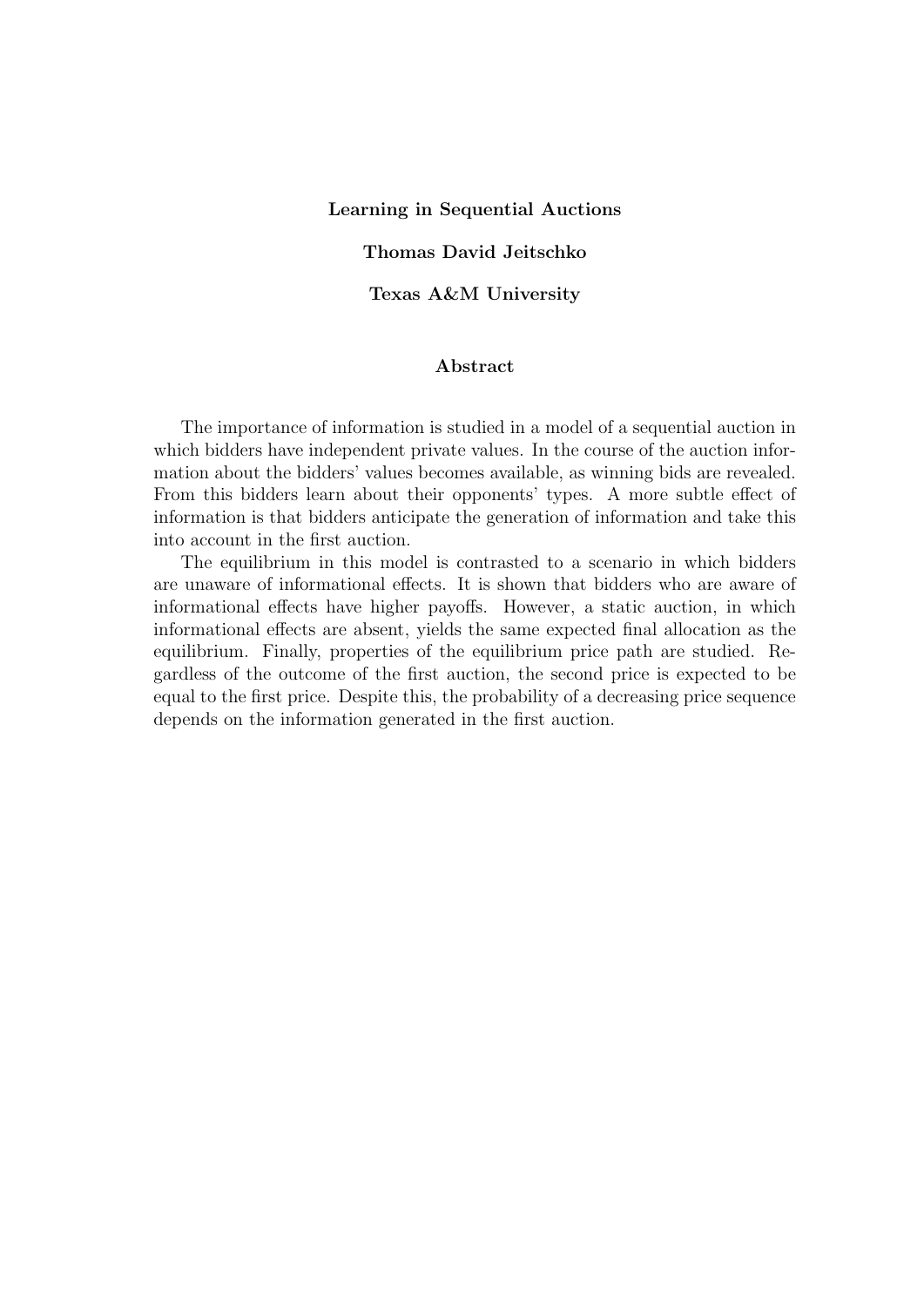# The Classification of Continuation Probabilities

# Michael A. Jones

U.S. Military Academy, West Point

# Abstract

The only subgame perfect equilibrium for finitely repeated Prisoner's Dilemma games consists of "defecting" in every round. Finitely repeated games are only representatives of a class of indefinitely repeated games where the sole subgame perfect equilibrium is noncooperative. This broader class of repeated games with "quasifinite" continuation probabilities is defined and examined.

A matrix inequality is recalled that when solved by a cooperation vector, induces a subgame perfect equilibrium. A condition for continuation probabilities indicates when this matrix inequality can be satisfied at equality by a cooperation vector. The associated strategy is a cooperative subgame perfect equilibrium.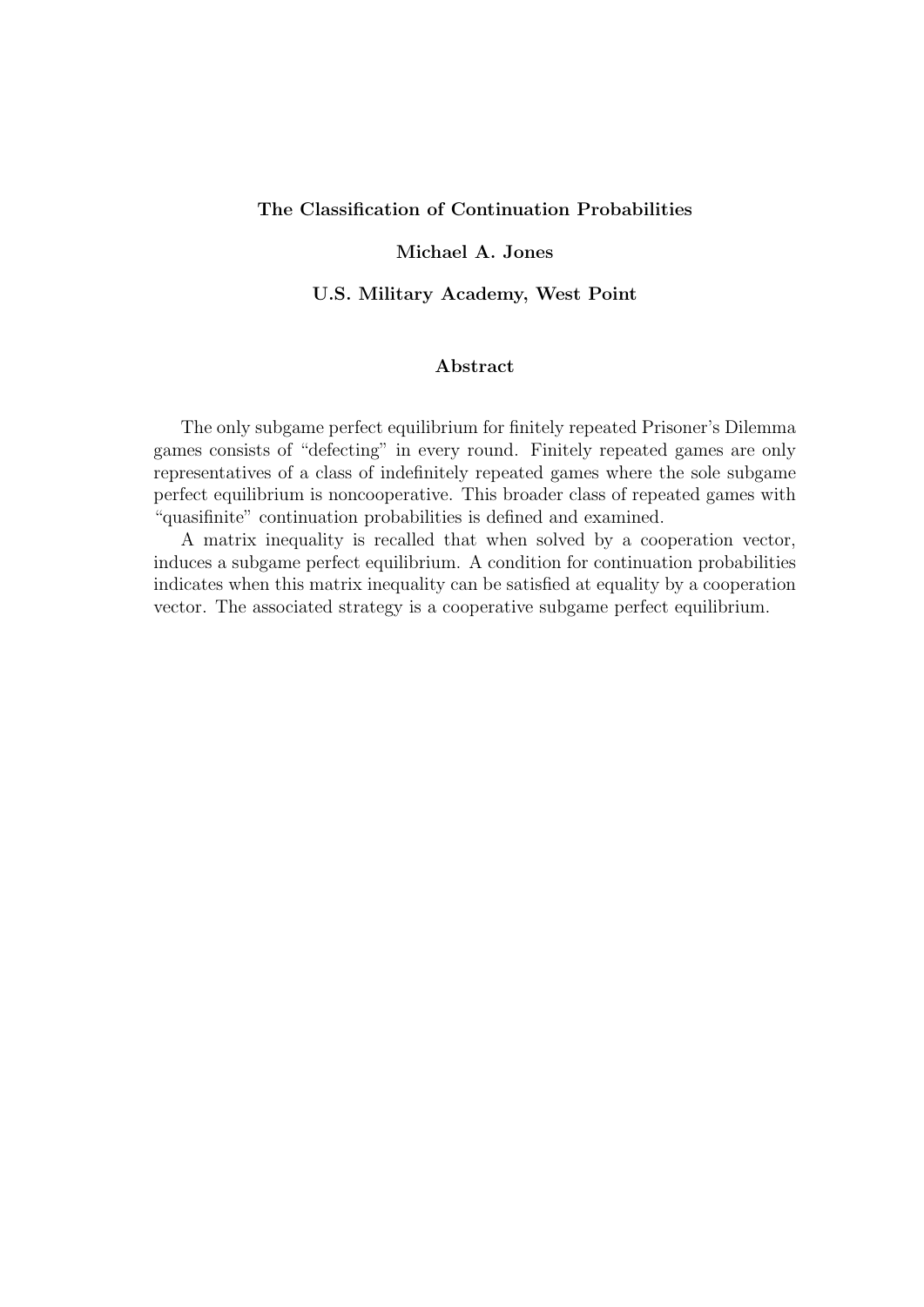# Repeated Games with Imperfect Private Monitoring: Recent Developments and Open Questions

# Michihiro Kandori

## University of Tokyo, Japan

# Abstract

A repeated game has imperfect private monitoring if (2) each player's action is not observable and (2) players privately observe different noisy signals about each other's actions. This class of games have important economic applications such as secret price cutting and exchange of goods with uncertain quality, but the structure of equilibria has not been fully characterized. I will survey the recent developments in this topic and point out some remaining open questions.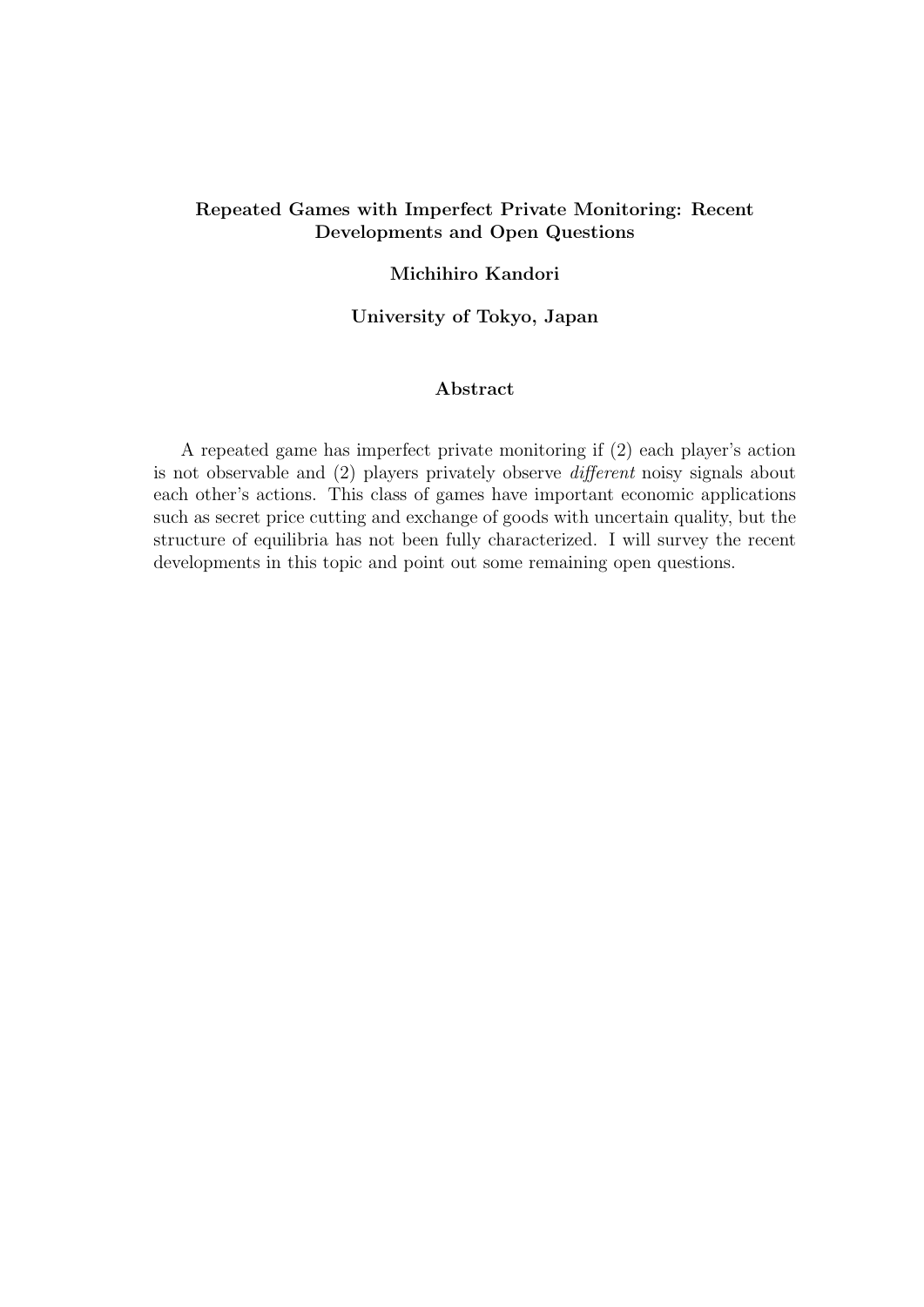# Defaults, Bidding, and Participation in the Rotating Credit Association: An Equilibrium Analysis

### Ping-Sing Kuo

### Academia Sinica, Taiwan

# Abstract

Rotating credit associations (RCAS) are a type of informal financial institution, they are very important in some countries. Their members finance each other in turn, and bidding is a conventional method for deciding the order of receiving finance. The financial gains and the default risks are two major concerns for a participant in an RCA, and this paper addresses the issues of default risks: What kinds of defaults are there? When do defaults occur? How do defaults alter the equilibrium bidding strategy? In what magnitude or direction can they change the expected payoff, and affect the participation decision?

To answer these questions, a game tree is given to depict the possible actions of players. The paper shows that a long-term relationship between organizer and other members is the key factor for the sustenance of an RCA. Equilibrium bidding strategies with and without risks are solved. They, show that members will bid higher in response to a higher perceived default risk. Interim and ex ante expected payoffs are also solved. The expected payoffs will be negative if the perceived risk is big enough, which hinders a candidate from joining; if the expected payoff is positive, the increase of risk will reduce the expected payoff.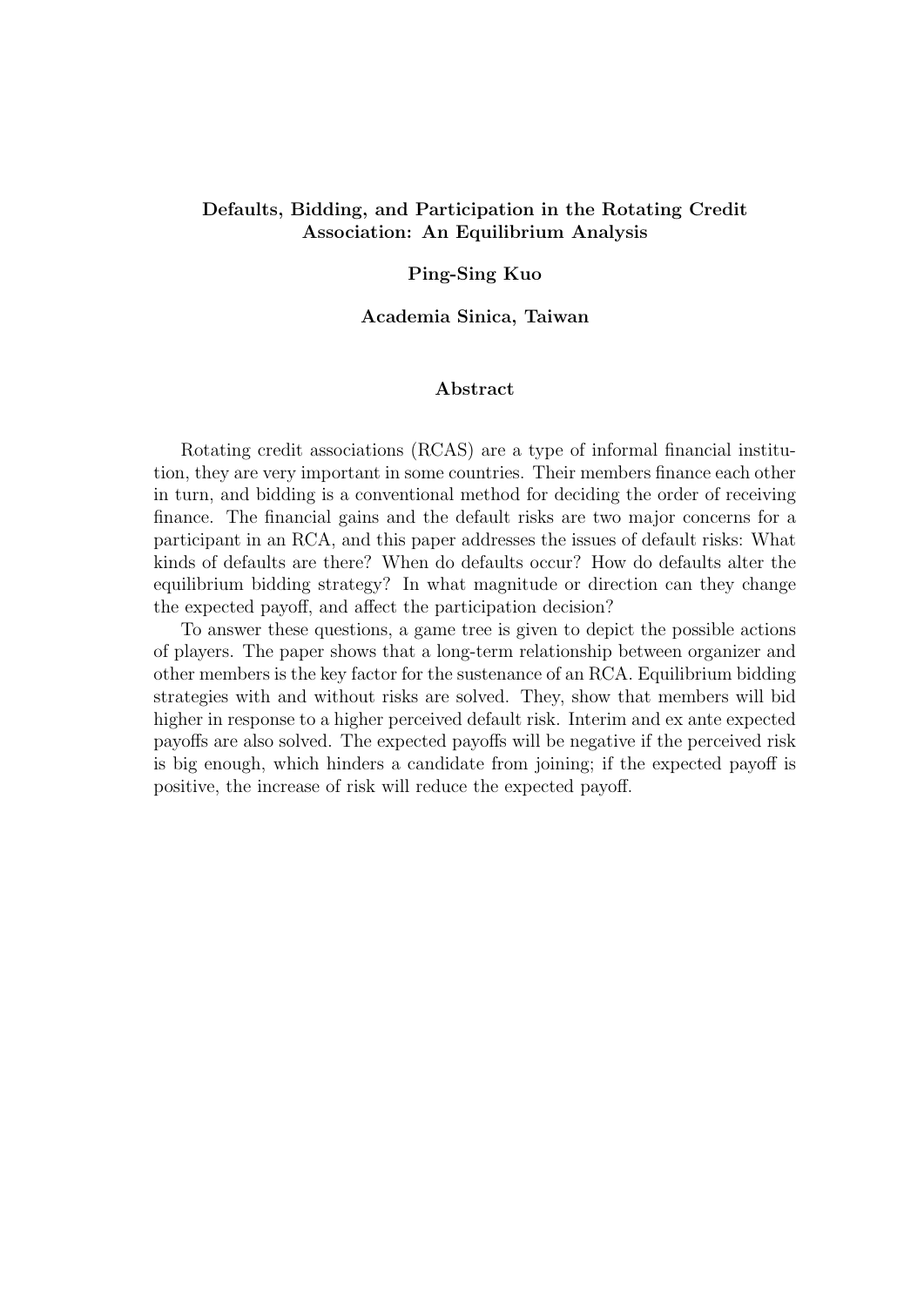# Price Competition in a Distorted Price System Leads to Output Collapse in Transition Economies

### Chun-wah Liu

## University of Wisconsin

### Abstract

I present a game-theoretic general equilibrium input-output model of economic transition based upon observed microscopic institutions in Central and East European Countries (CEECs), the former Soviet Union (FSU) and China. In socialist regimes goods are underpriced and in shortage, whereas at the beginning of transition, prices skyrocket and output collapses. I argue that these phenomena are closely related. I show that optimal planning with asymmetric information between the planner and state enterprises in a socialist economy results in underpricing and shortages. At official prices lower than the market clearing prices, a two-tier price system during transition without enforcing input delivery may lead to a diversion of inputs away from state firms. If, in addition, state enterprises compete in prices in consumption good markets and behave as Bertrand firms, the result must be a surge in market prices of consumption goods and a collapse in aggregate output with zero input. This set of institutional structures is critical and sufficient for the result obtained.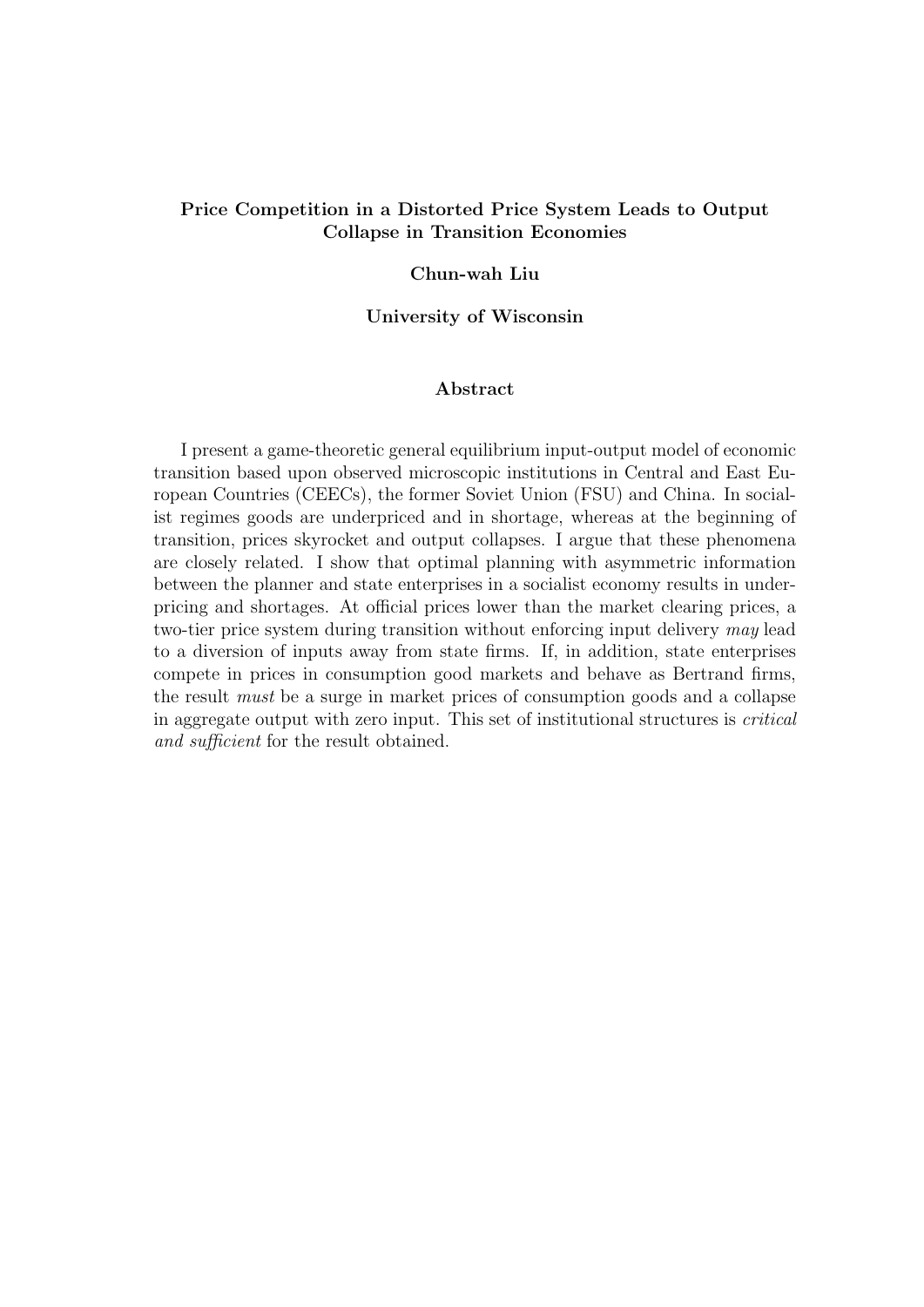# The Invariance of Best Reply Correspondences in Two-Player Games

# Luchuan Andy Liu

# City University of Hong Kong

# Abstract

In this paper the invariant properties of best reply correspondence in twoplayer games are studied. We demonstrate necessary and sufficient conditions for a pair of two-player games in strategic form to have the same best reply correspondence through characterizing transformation between those payoff functions.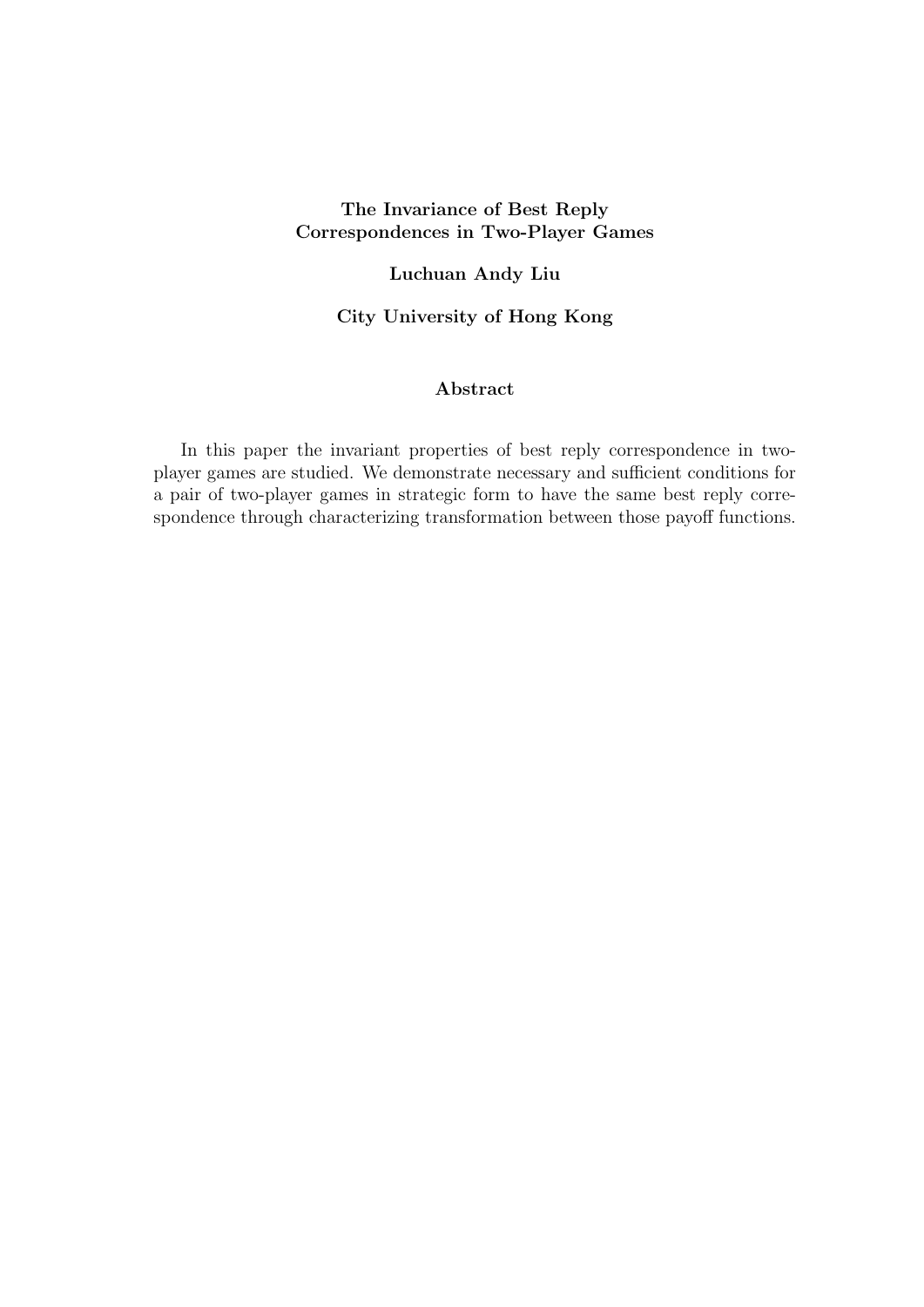# Economic Natural Selection and a Double Auction Market: The Market as a Filtering Process of Information

### Guo Ying Luo

#### The University of Western Ontario, Canada

# Abstract

Even when participants know very little about their environment, the market, itself, by serving as a filtering process of information, promotes an efficient aggregate outcome. This is illustrated using a double auction dynamic commodity futures market. To emphasize the role of the market and the importance of natural selection, rather than the strategic actions of participants, an evolutionary model is presented, in which there is a continual inflow of traders who are unresponsive to past market experiences. Futures contracts are one-period in length and the spot price consists of the fundamental value (predetermined at the beginning of each time period but unknown to all traders) plus a random shock (realized at the end of the time period). Two contrasting versions of this model are described. In the first version, where traders have no information about the fundamental value, the long run futures price does not converge to the fundamental value. In the second version, where differences in information are reflected in different predetermined distributions of prediction errors with respect to the fundamental value, the market does act as a filtering process, that constantly shifts wealth from traders with less accurate information to those with more accurate information. Consequently, with probability one, as the volatility of the random shock gets sufficiently small and as time gets sufficiently large, the proportion of time, that the futures price is arbitrarily close to the fundamental value, converges to one. Furthermore, the width of the interval containing the fundamental value, where the futures price eventually lies, increases as the volatility of the underlying spot market increases.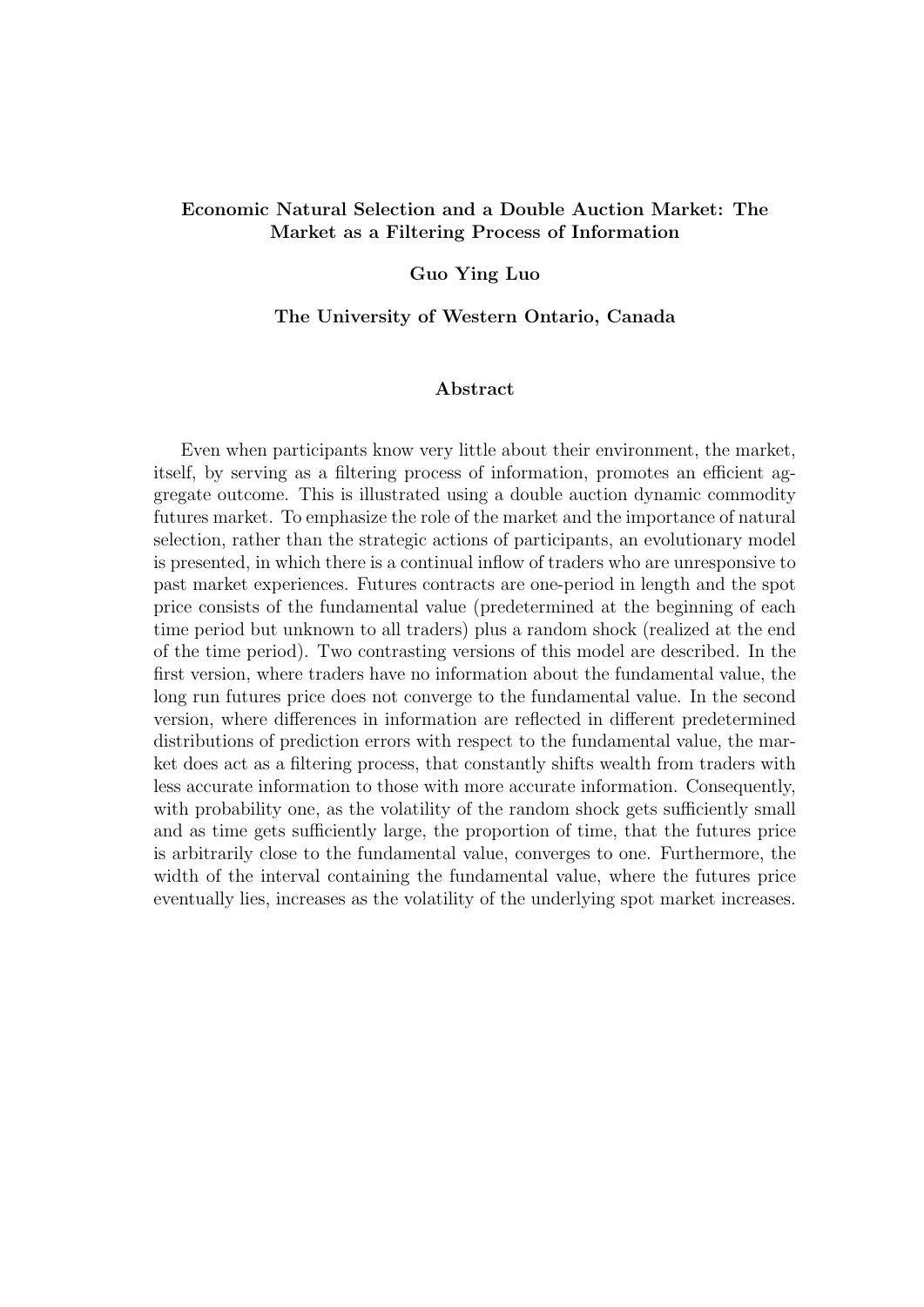# Relative Performance Evaluation and Collusion

# Annalisa Luporini

Universit`a di Trieste, Italy

# Abstract

This paper examines the consequences of collusion on the form of the optimal incentive scheme in a principal two-agent model in which the agents, who operate in correlated environments, have ex ante private information. In the absence of side contracting, the principal should insert in the contracts relative performance evaluation clauses that make the compensation of each agent depend not only on his own output but also on the output of the other. We analyze side contracting in the form of a collusion game in which an agent makes a take-it-or-leave-it offer to the other. We show that, if the agents can engage in side contracting, it is not possible to design an interdependent incentive scheme that is not dominated by independent contracts, i.e. relative performance evaluation is never optimal.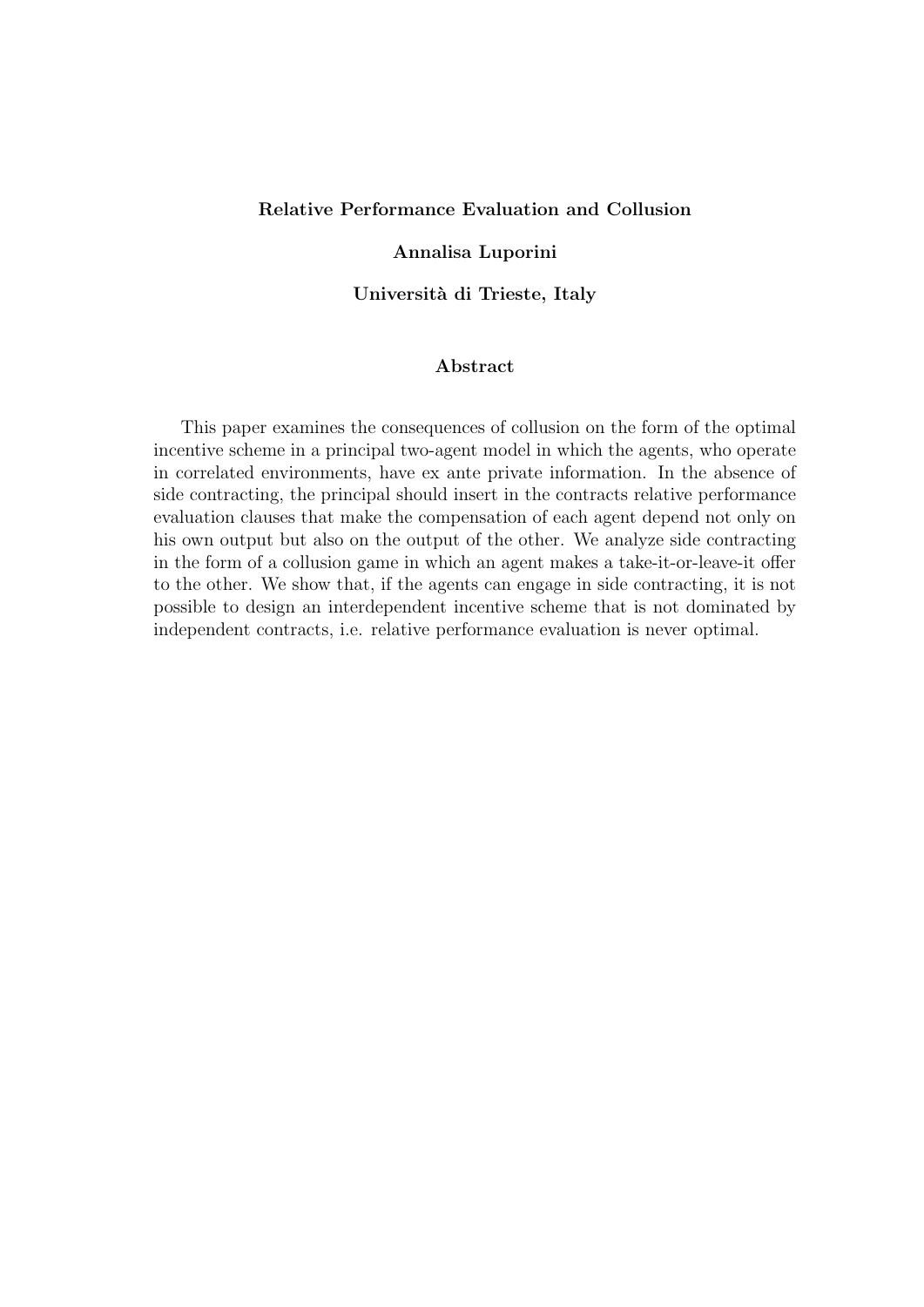# Competitive Equilibrium with Indivisibilities: Price Discrimination and Manipulation

### Jinpeng Ma

# Rutgers University

# Abstract

This paper studies an exchange economy with indivisibilities. Each agent is initially endowed with a finite number of indivisible commodities and has interdependent reservation values over bundles of indivisible commodities in the economy. In this broad framework, our major concern is the competitive equilibrium with price discrimination. Such a price system is common at auctions because different bidders often have different bids. It is shown that Kelso and Crawford's (1982) gross substitute condition is sufficient for the existence of competitive equilibrium with price discrimination in the bilateral exchange and the exchange economies. A necessary and sufficient condition on agents' preferences is derived for the existence in the bilateral exchange economy. A weaker sufficient condition is obtained for the exchange economy.

It is also shown that there does not exist any competitive mechanism that is also individually or coalitionally nonmanipulable, even if the reservation values satisfy the gross substitute condition and no side payments are allowed.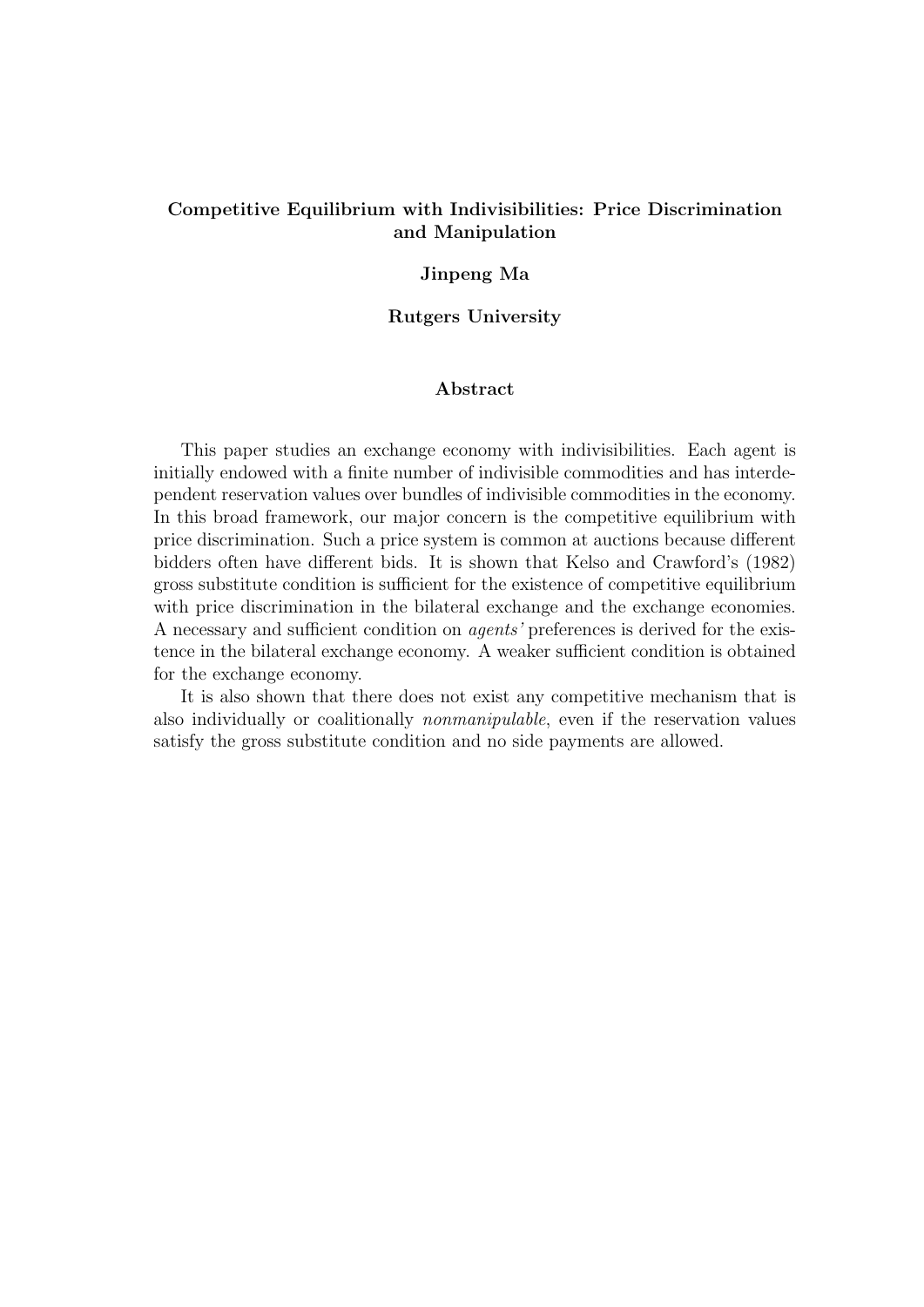# Monotonicity Properties of the Nucleolus of a Tree Game

Michael Maschler\* (joint w/J. Potters<sup>†</sup> and H. Reijnierse<sup>‡</sup>)

# Abstract

It is well known that the nucleolus of a game does not behave monotonically when some parameters of the game change. It is therefore of interest to know that monotonicity properties do hold for large classes of games.

We show that the nucleolus of a tree game has the PMAS property; namely that of a few players leave the game and the rest have still to cover the cost of the tree, then each of the remaining players has to pay more. This generalizes a result of Sönmez [1994], who recently proved a similar result for the airport game.

To get our result as well as other monotonicity properties of the nucleolus, we develop yet another algorithm for computing the nucleolus of a tree game. This algorithm has the advantage that it can be described in plain words. Comparison of this algorithm with those of Megiddo [1978] and Granot [1995] is given.

<sup>∗</sup>The Hebrew University, Israel

<sup>†</sup>University of Amsterdam, The Netherlands

<sup>‡</sup>University of Nijmegen, The Netherlands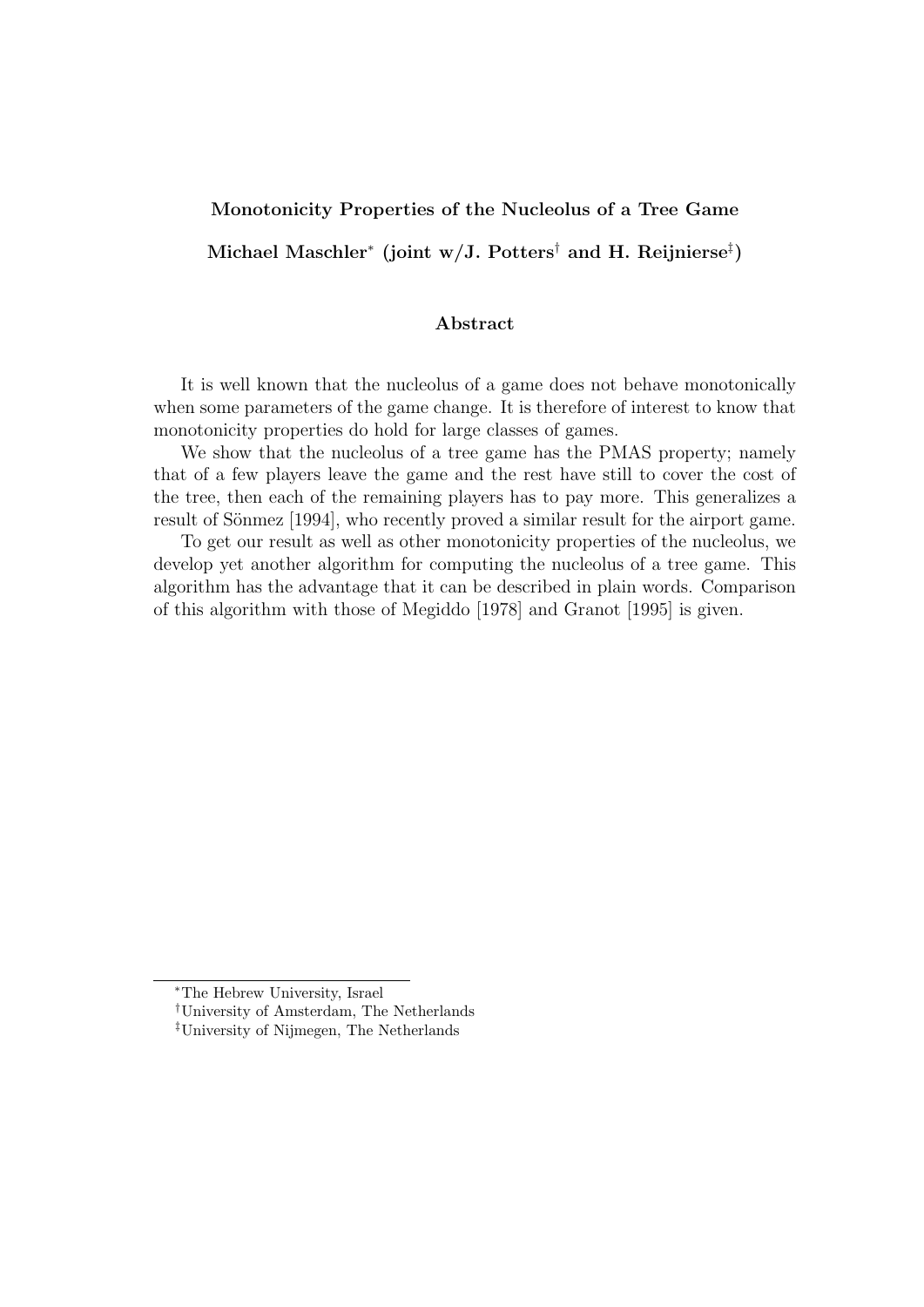### Semivalues of Nonatomic Games with Coalition Structures

# Richard P. McLean

### Rutgers University

### Abstract

Nonatomic games have proved to be a very powerful tool in the analysis of economic and political problems where large numbers of players are present. In this paper, we study games with coalition structures. A coalition structure is a partition of the player set that arises when players organize themselves into groups for the purpose of bargaining. A coalition structure (CS) value is a solution concept for TU games that resolves the bargaining problem at the "intercoalitional" level and the "intracoalitional" level. For finite games, the CS value was defined by Owen and alternative axiomatic characterizations have been provided by Owen and by Hart and Kurz. In a previous paper, the author extended the notion of CS value to nonatomic games with from the axiomatic and asymptotic viewpoints. In this paper, we study semivalues of nonatomic games with coalition structures. Semivalues are operators that satisfy all of the axioms characterizing the Shapley value except efficiency. The axiomatic treatment of semivalues on spaces of finite games and on PNA was presented in Dubey, Neyman, and Weber (1981).

We present the axioms that will characterize the coalition structure semivalues on certain subspaces of BV. In the statements of the axioms,  $\Pi = \{B_1, \ldots, B_m\}$ is a coalition structure, Q is a  $\Pi$ -symmetric subspace of BV and  $\psi: Q \to FA$  is a function.

- **A.1:** (Linearity)  $\psi$  is a linear mapping of Q into FA.
- **A.2:** (Monotonicity)  $\psi v$  is monotonic whenever v is monotonic.
- **A.3:** (Intracoalitional Symmetry) For all  $v \in Q$ ,  $\psi(\Theta_*v) = \Theta_*(\psi v)$  whenever  $\Theta \in \mathcal{G}_n$ .
- **A.4:** (Intercoalitional Symmetry) If  $B_k$  and  $B_\ell$  are substitutes in  $v_{\text{II}}$ , then  $\psi v(B_k) =$  $\psi v(B_\ell)$ .
- **A.5:** (Projection) If  $v \in Q \cap FA$ , then  $\psi v = v$ .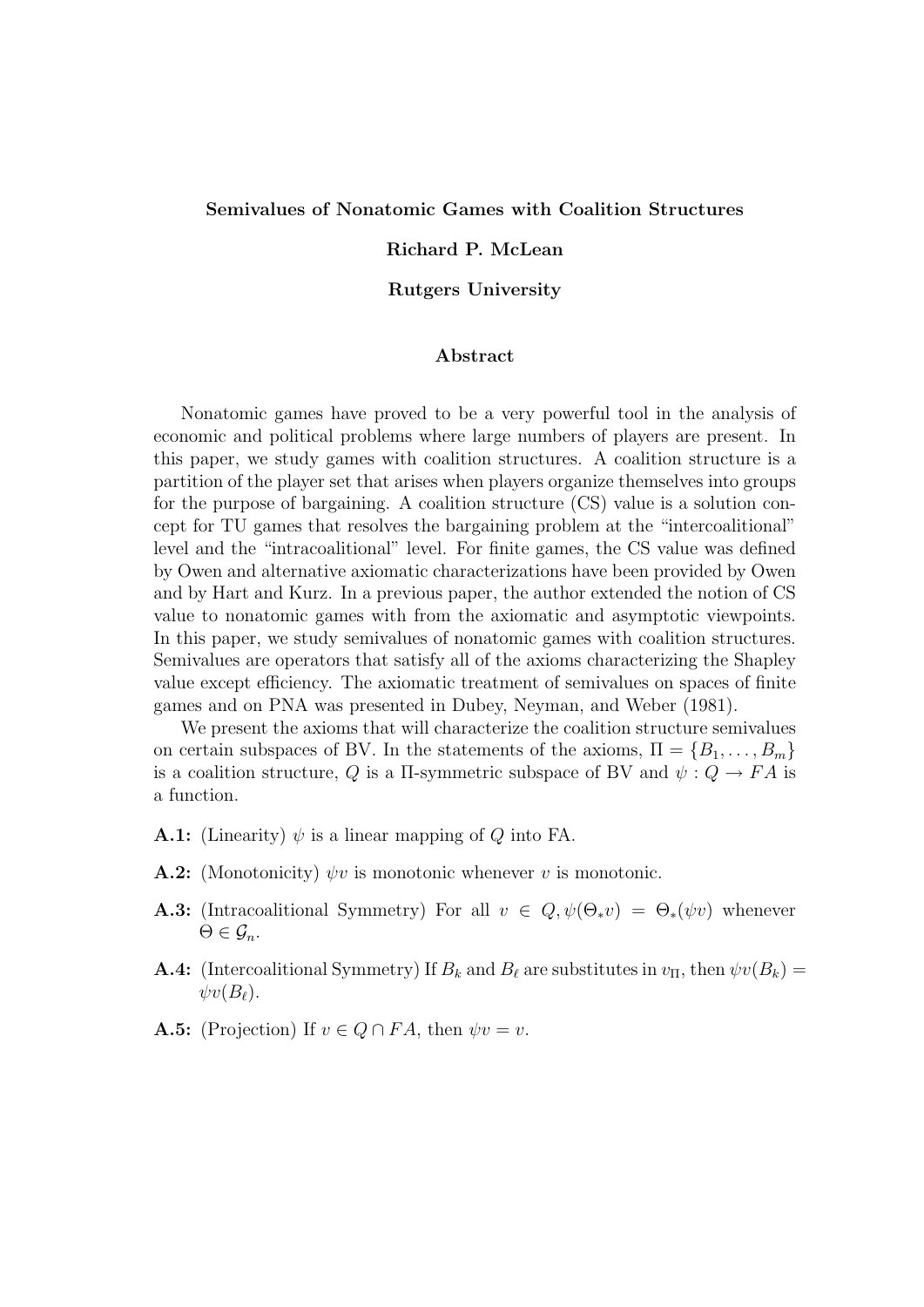**A.6:** (Efficiency) For each  $v \in Q$ ,  $(\psi v)(I) = v(I)$ .

Axioms A.1, A.2 and A.6 are standard in the value theory of nonatomic games of Aumann and Shapley. Axiom A.3 says that the names of players belonging to the same coalition in Π do not matter. If  $\Pi = \{I\}$  (so that  $\mathcal{G}_{\Pi} = \mathcal{G}$ ), then A.3 is precisely the symmetry axiom of Aumann and Shapley. Axiom A.4 states that two coalitions that affect the game between coalitions in the same way will receive the same coalitional payoff under  $\psi$  while A.5 is a weak form of the dummy player axiom. Given a coalition struction  $\Pi$  and a  $\Pi$ -symmetric subspace  $Q$  of BV, a  $\Pi$ -CS semivalue is a function  $ψ$  :  $Q$  →  $FA$  satisfying axioms A.1-A.5. A  $\Pi$ -CS semivalue satisfying A.6 is a Π-CS value. In a previous paper, we proved the following coalition structure extension of Theorem H in Aumann and Shapley.

In this paper, we also study  $\Pi - CS$  probabilistic values from the axiomatic viewpoint. In addition, we apply the machinery developed for the nonatomic case to the case of mixed games i.e. games with a player set consisting of a nonatomic "ocean" as well as atoms. These results allow us to treat coalition structure semivalues for finite and nonatomic games in a unified manner.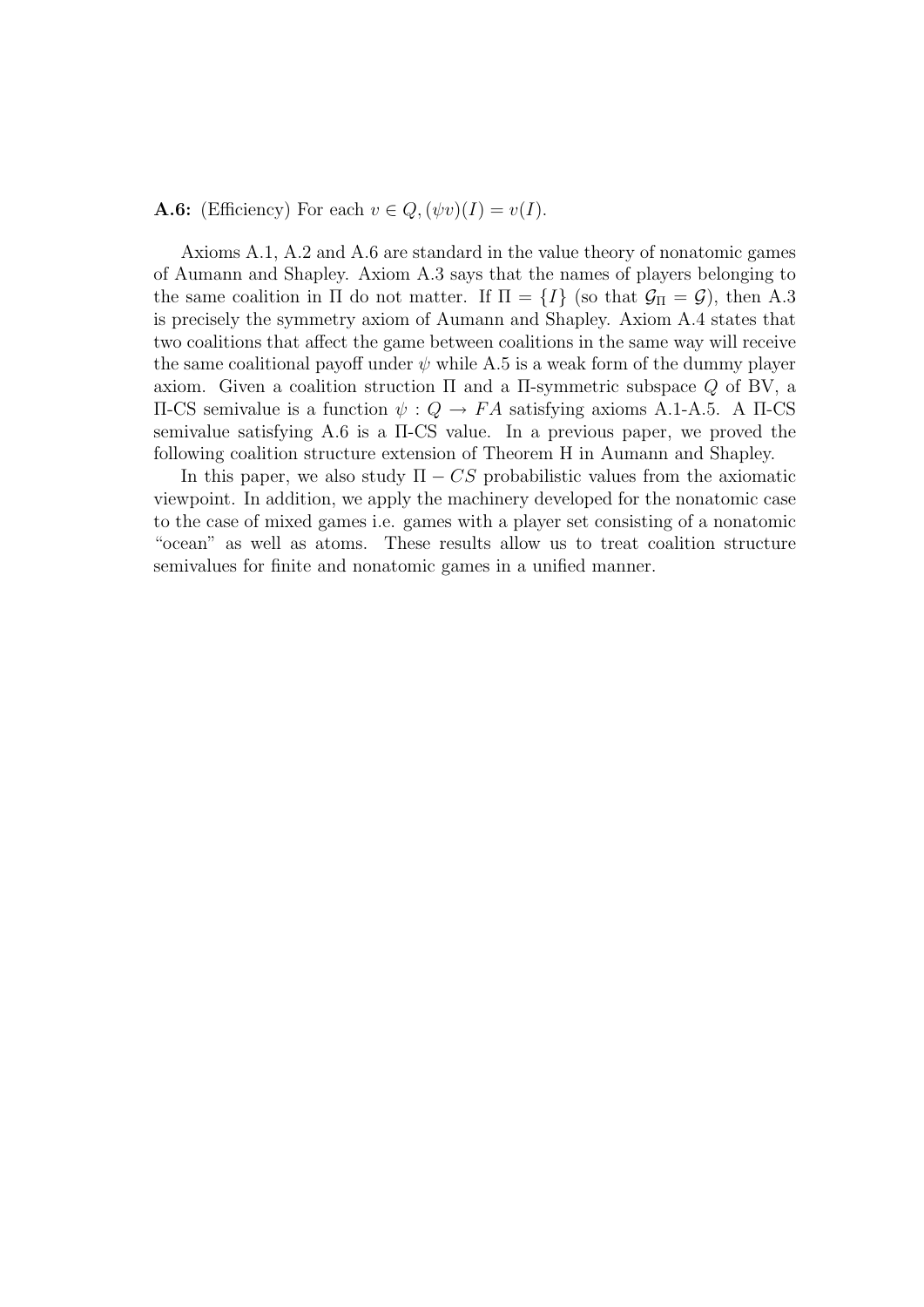# Dynamic Externalities and Policy Coordination

Len J. Mirman<sup>∗</sup> (joint w/M. Datta† )

# Abstract

We introduce the possibility of trade in dynamic models with externalities and evaluate the consequences on the capital accumulation process, the marketclearing prices and policy making. We consider mixed economies characterized by a blend of strategic and nonstrategic sectors. An equilibrium exists in the bilateral monopoly game because the strategic planner incorporates the future utility of the country and the presence of a nonstrategic sector in its decision making. Capital externality is one source of interdependence. Equilibrium price, a function of both outputs, is another. Policy coordination is advantageous only when preferences are dissimilar and an externality is present.

<sup>∗</sup>University of Virginia

<sup>†</sup>Arizona State University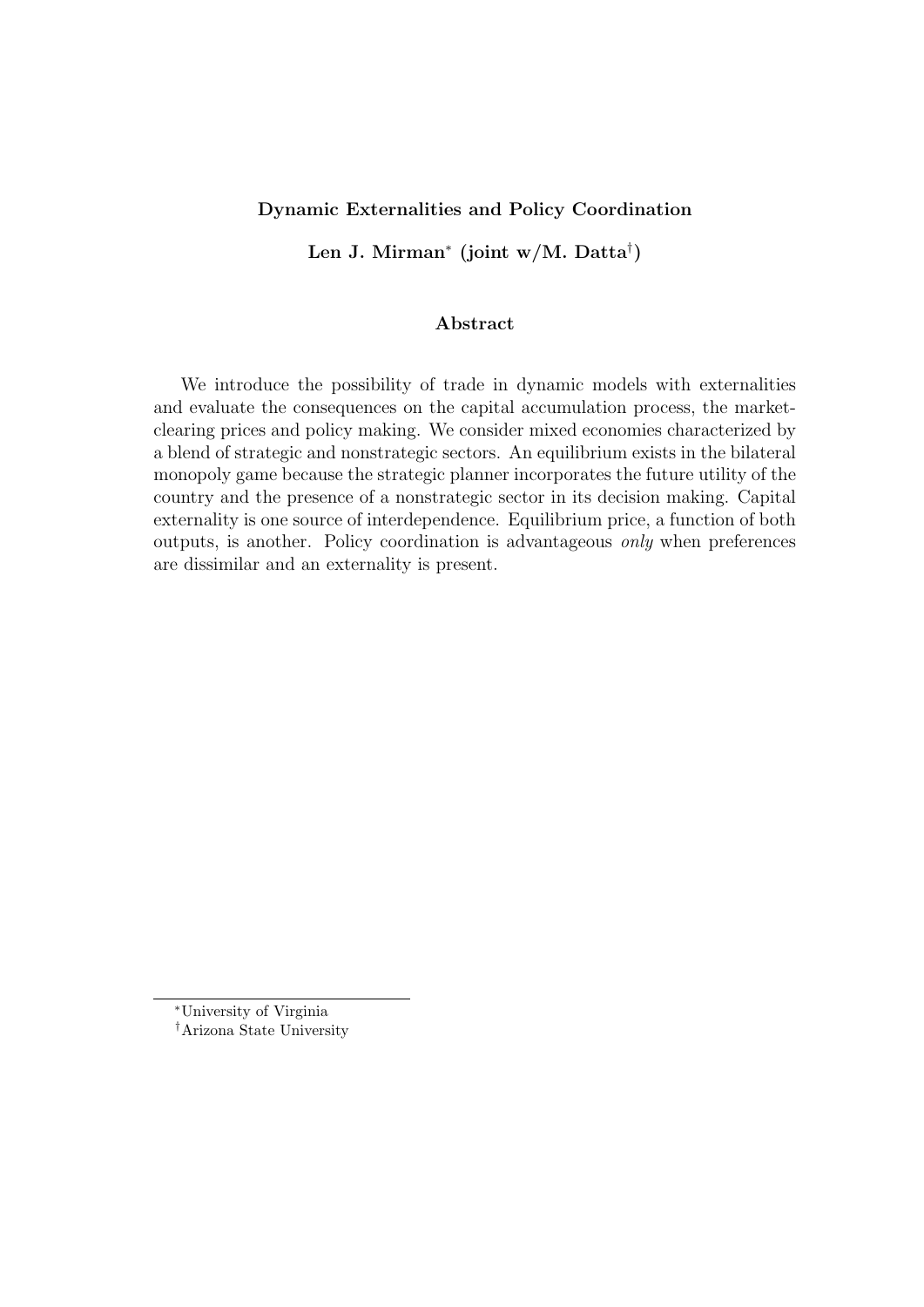### Evolving Aspirations and Cooperation

Dilip Mookherjee<sup>∗</sup> (joint w/R. Karandikar<sup>†</sup>, D. Ray<sup>‡</sup>, and F. Vega-Redondo<sup>§</sup>)

# Abstract

A model of "satisficing" behavior in the repeated Prisoners Dilemma is studied. Each player has an aspiration at each date, and takes an action. She switches from the action played in the previous period only if the achieved payoff fell below the aspiration level (with a probability that depends on the shortfall). Aspirations are updated in each period, according to payoff experience in the previous period. In addition, aspirations are subjected to random perturbations around the going level, with a small "tremble" probability. For sufficiently slow updating of aspirations, and small tremble probability it is shown that in the long run both players cooperate most of the time.

<sup>∗</sup>Boston University and Indian Statistical Institute

<sup>†</sup> Indian Statistical Institute

 ${}$ <sup>‡</sup>Boston University and Instituto de Análisis Económico (CSIC)

 $§$ Universidad de Alicante and Instituto Valenciano de Investigaciones Económicas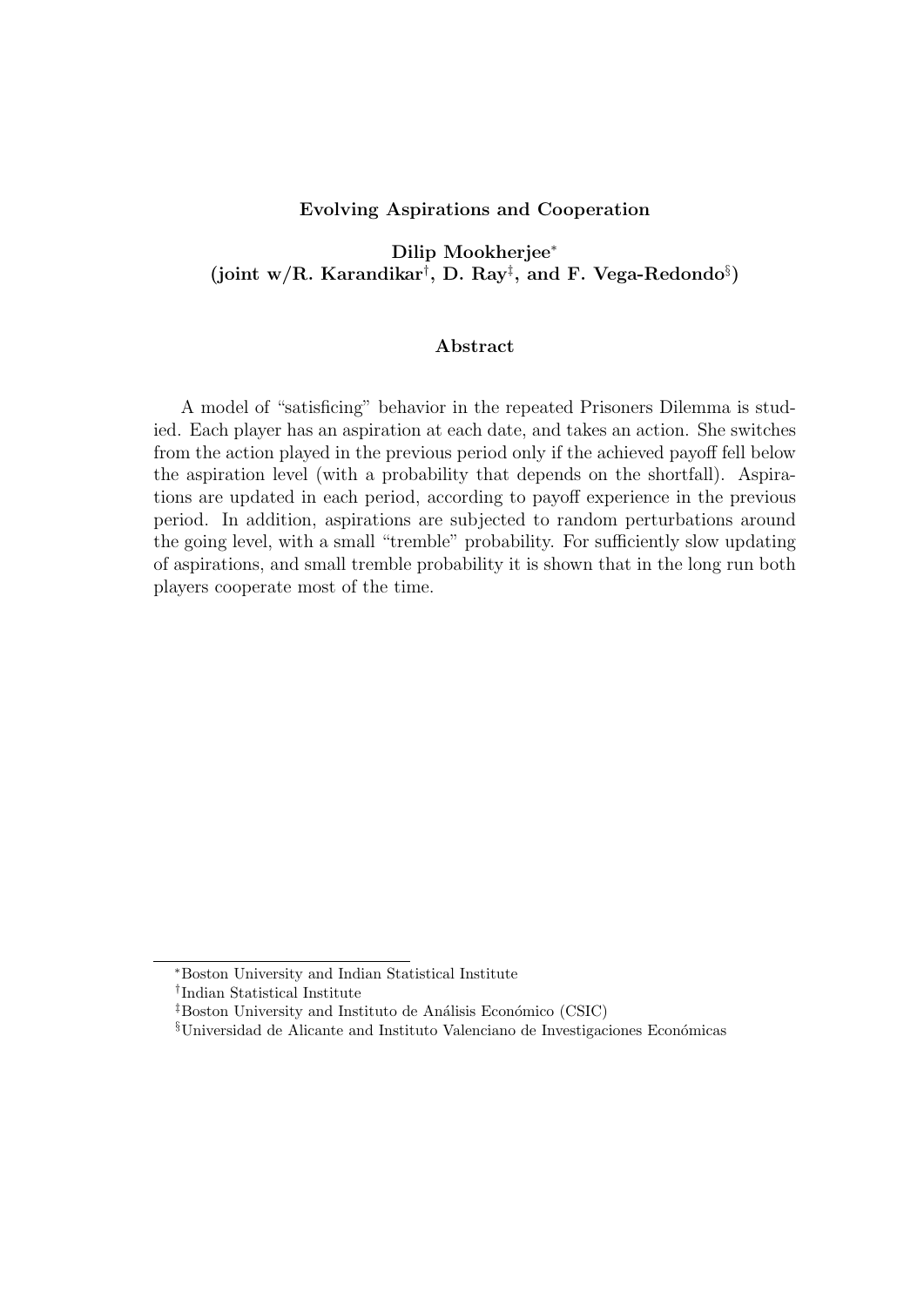### Payoff Distribution in Coalitional Games

# Massimo Morelli

### Harvard University

# Abstract

In this paper we modify Core Theory in order to form predictions about the distribution of payoffs in coalition formation games. Traditional Core Theory cannot be used directly, because many relevant distributive games have an empty Core. We propose a solution concept that keeps the spirit of Core-like competition (reflecting individual rationality as well as group rationality), but differs from the Core by restricting the admissibility of objections: objections where agents of the same type receive different treatment (when working in a productive coalition) are not considered admissible; a consistency requirement, derived from the one underlying the von-Neumann- Morgenstern Stable Set, is also imposed.

Our solution concept allows us to obtain a unique prediction about which payoff distribution must prevail in majority games. The prediction contrasts with the previous results in the literature, taking more explicitly into account the different bargaining power, or commitment power, that agents with different endowments have when they bargain on their share of the total coalitional outcome. Every agent should receive a payoff share equal to her relative contribution.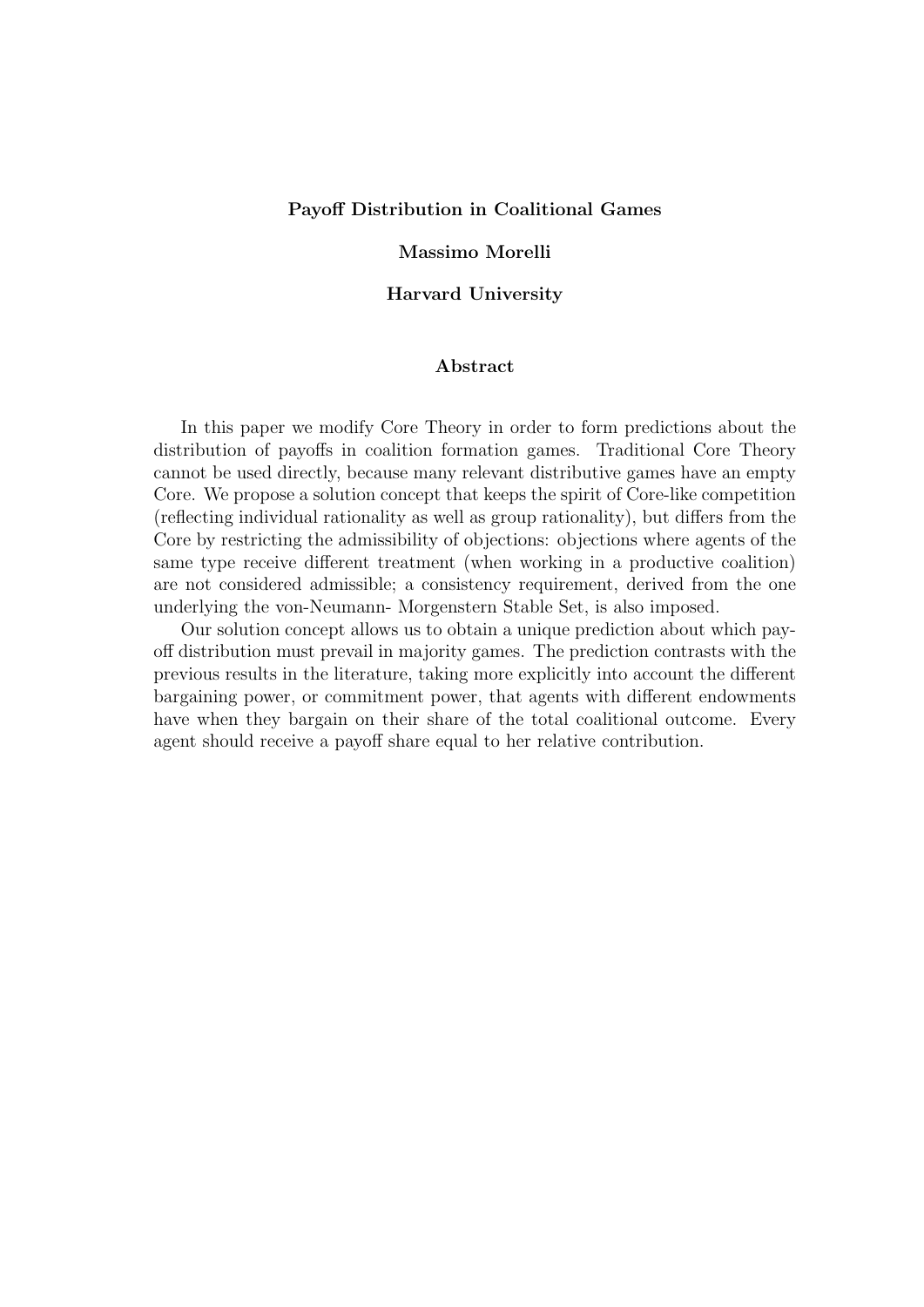# Higher Order Beliefs in Game Theory

# Stephen Morris

# University of Pennsylvania

# Abstract

The talk will survey recent research which relates players' higher order beliefs about payoffs and the equilibria of games. The relationship between refinements and higher order beliefs will be discussed.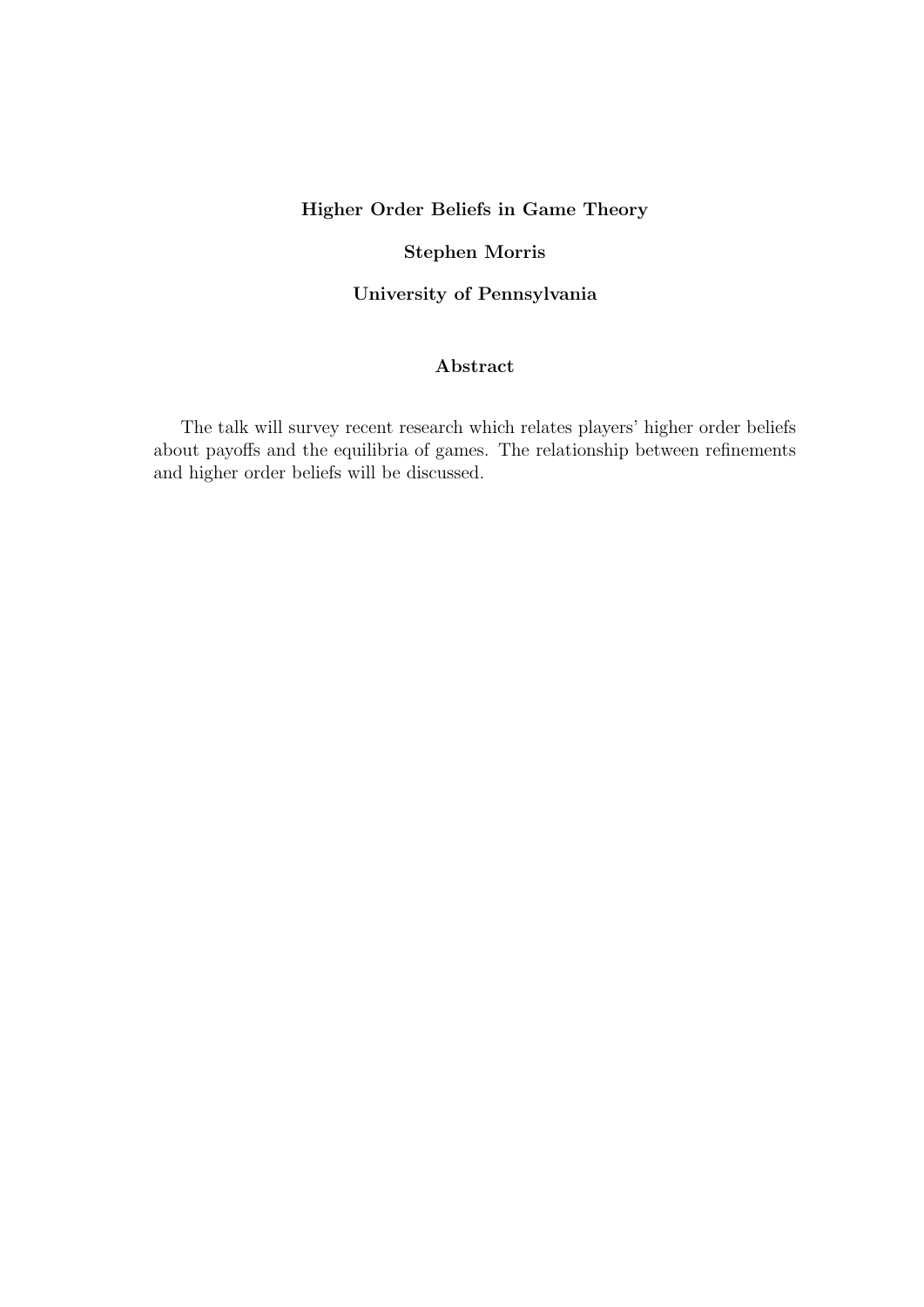# Strategy-Proof Cost (or Surplus) Sharing

# Hervé Moulin

## Duke University

# Abstract

Traditional Clarke Groves mechanisms achieve an efficient outcome at the cost of budget balance. An alternative, less traveled, route explores budget balanced and strategy-proof mechanisms (that do not choose the efficient production outcome). Several classes of these mechanisms have been recently uncovered, that offer palatable resolutions for a few important cases of the general cost sharing problem. Examples include submodular access charges, excludable public goods, and supermodular and increasing marginal costs.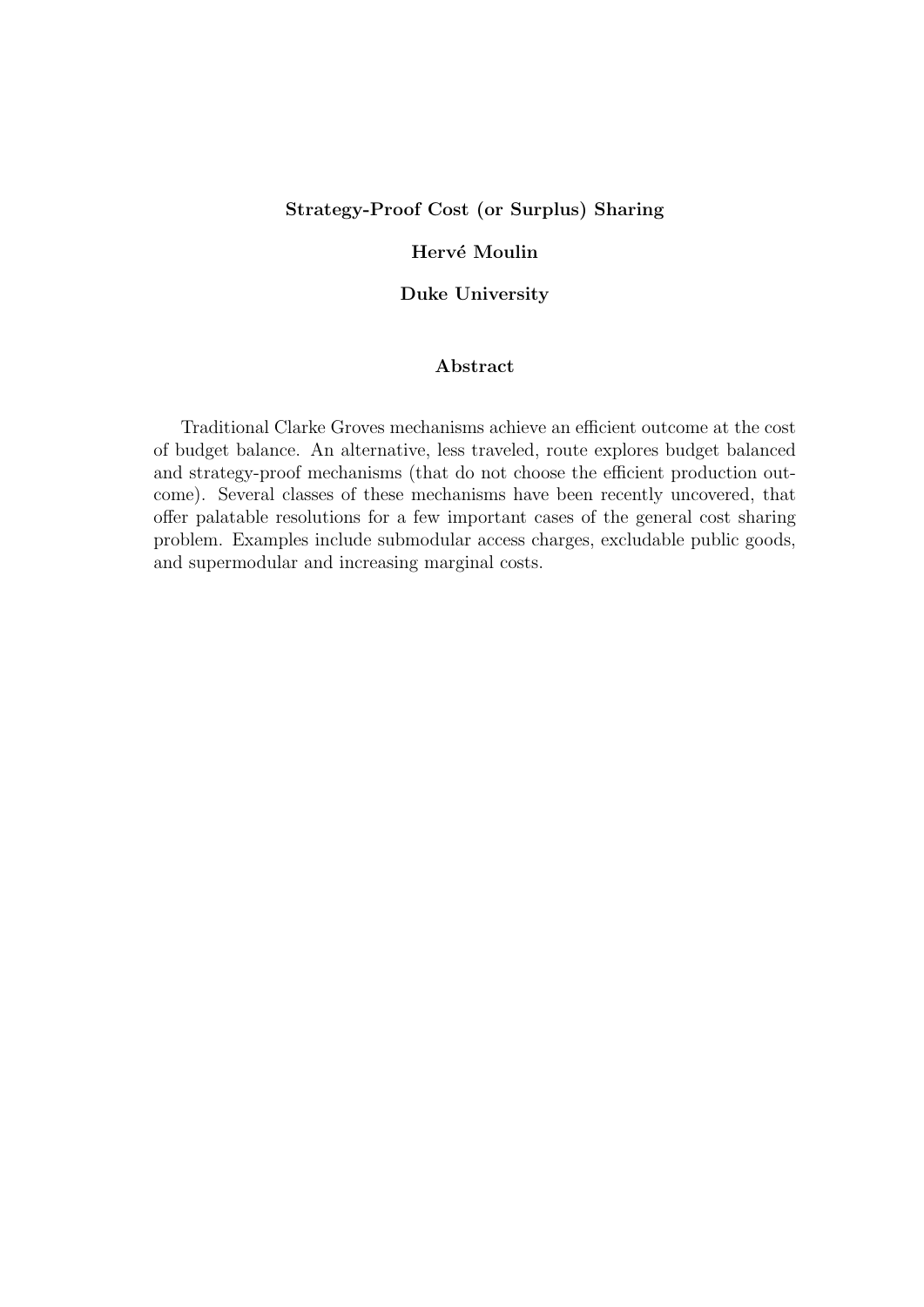# Cooperation in R & D: The Case of Patent Infringement Agreements

Arijit Mukherjee<sup>∗</sup> (joint w/S. Marjit† and H. Shi‡ )

# Abstract

The paper attempts to provide a strategic rationale behind patent infringement agreements (PIA), PIA is to be viewed as a form of "cooperation" in an otherwise noncooperative environment. In this paper, we develop a symmetric duopolistic structure where firms initially hold certain patents and invest for further  $R \& D$ . In the process of R  $\&$  D, firms face a positive probability of infringing the patents held by the other. Once infringement takes place, the infringing firm has to pay a compensation to the patent holder. The PIA scheme generates a binding contract suggesting that such infringements would go unpunished. We prove that (a) If the infringement probability is not too "low," firms would have incentives to sign a PIA and sacrifice the monopoly option. In case the infringement occurs with certainty, PIA dominates the non-cooperative outcome; (b) For relatively low and high probabilities of infringement, PIA dominates state-contingent PIA; and  $(c)$ The likelihood of signing PIA will also increase with the probability of failure in R & D.

<sup>∗</sup> Indian Statistical Institute, India

<sup>†</sup> Indian Statistical Institute, India

<sup>‡</sup>Monash University, Australia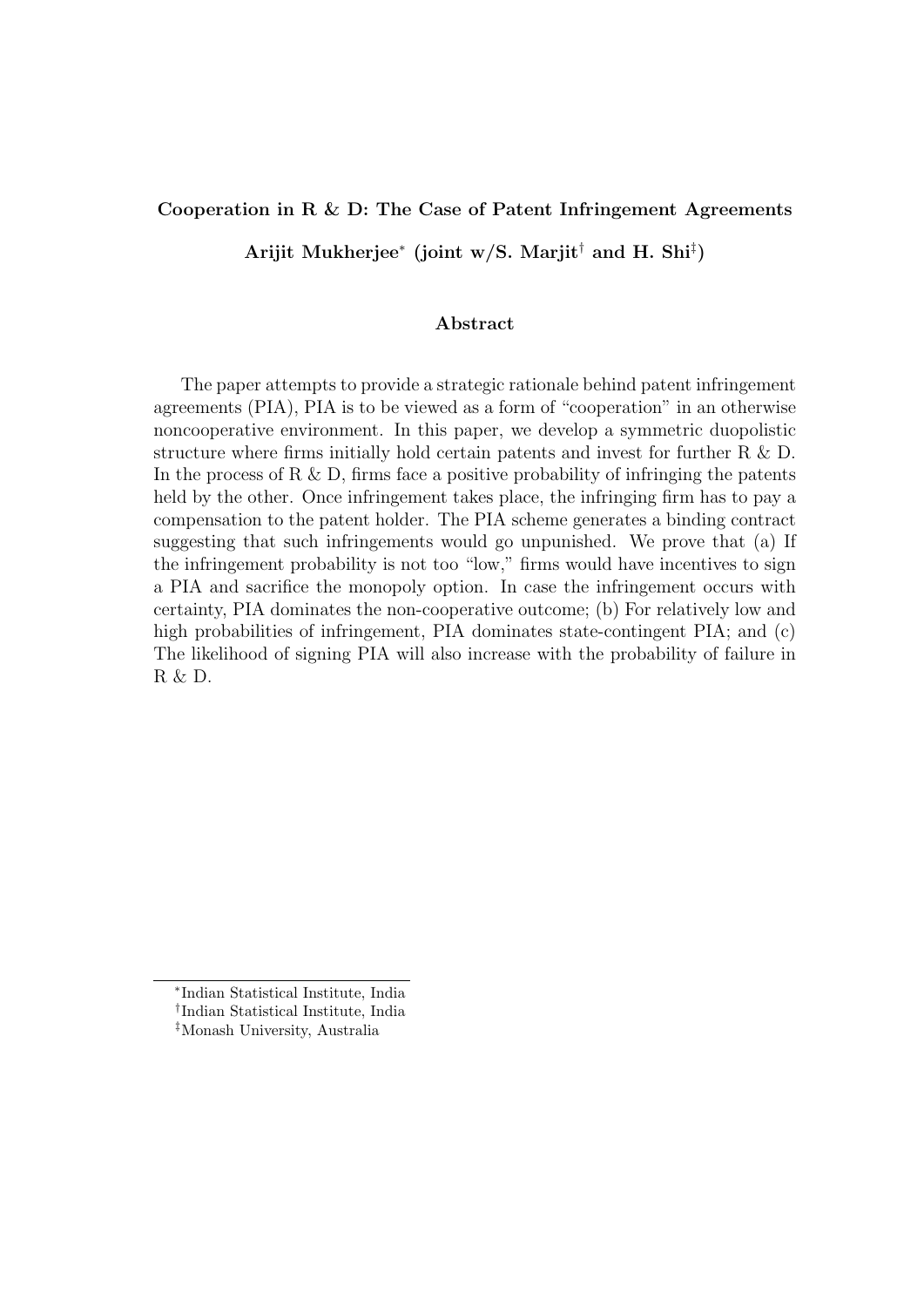# The Stable Standard of Behavior in the Prisoner's Dilemma

Shigeo Muto<sup>∗</sup> (joint w/A. Suzuki† )

### Abstract

This paper studies the stable standard of behavior or the von Neumann/Morgenstern stable set due to von Neumann/Morgenstern and Greenberg in the prisoner's dilemma. Using a two-person strategic form game, the authors introduce a chain (or indirect) domination due to Harsanyi to find  $vN-M$  stable sets. Conditions for inclusion in stable sets are found under various domination assumptions and a sort of folk theorem holds w.r.t. these stable sets. Further results include that to surely attain the cooperation-cooperation pair, the two players' joint moves are indispensable.

<sup>∗</sup>Tokyo Metropolitan University, Japan †Tohoku University, Japan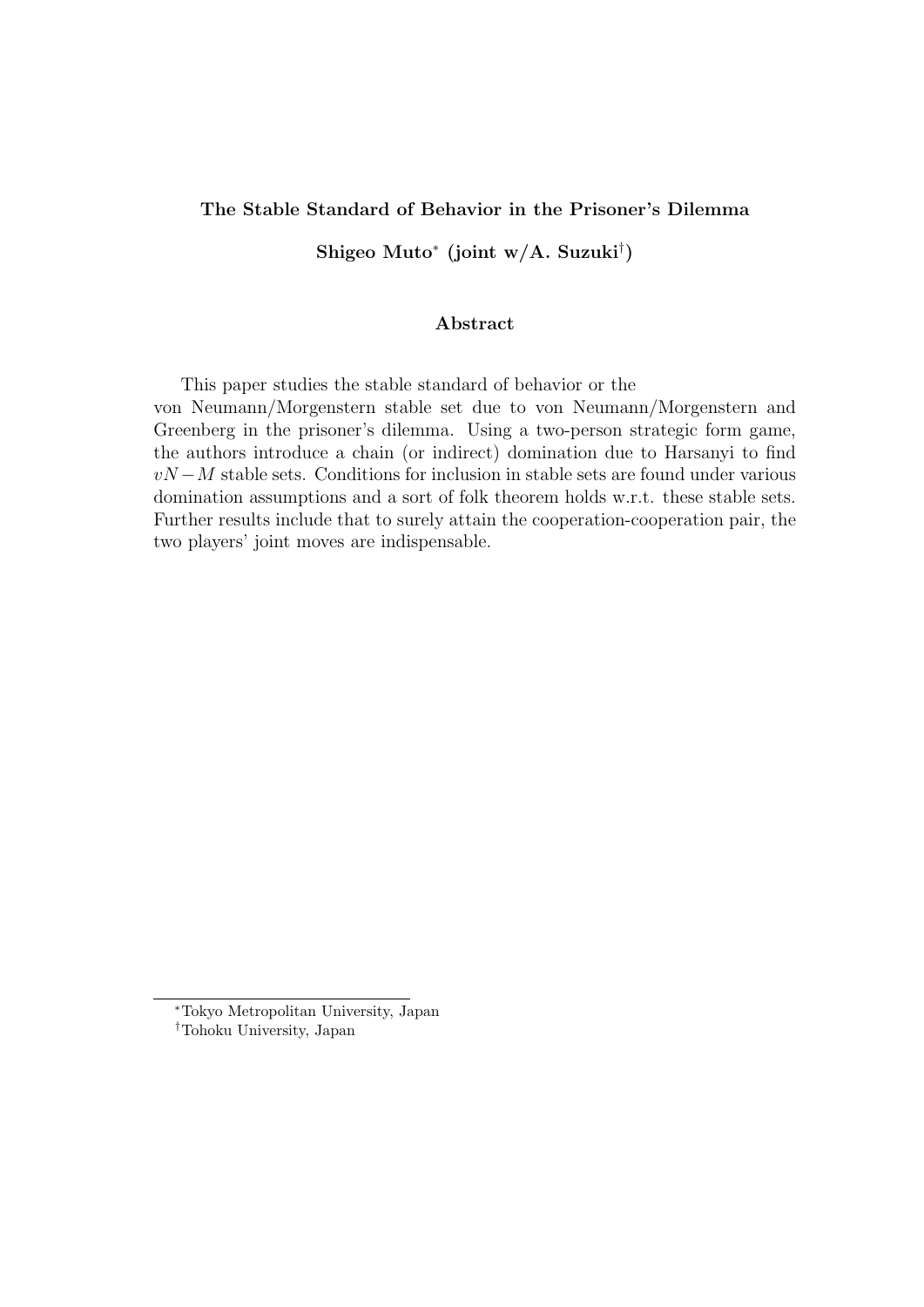### Strategic Entropy and Complexity in Repeated Games

Abraham Neyman<sup>∗</sup> (joint w/D. Okada† )

# Abstract

We study repeated two-person zero-sum games in which one of the players has a restricted set of strategies. Restriction is imposed directly on the set of mixed strategies. To this end, we introduce a notion of entropy for mixed and behavioral strategies as the means of bounding strategies available to a player.

We derive a relation between the two types of strategies in terms of entropy. Using this relation together with certain properties of entropy, we show that if the number of repetitions grows faster than the entropy bound, then an unrestricted player can asymptotically hold a restricted player's payoff down to his maximim level in pure actions of the stage game.

We consider implications of this result concerning the number of repetitions needed so that an unrestricted player can take full advantage of finite automata or bounded recall strategies.

<sup>∗</sup>The Hebrew University of Jerusalem, and SUNY at Stony Brook †SUNY at Stony Brook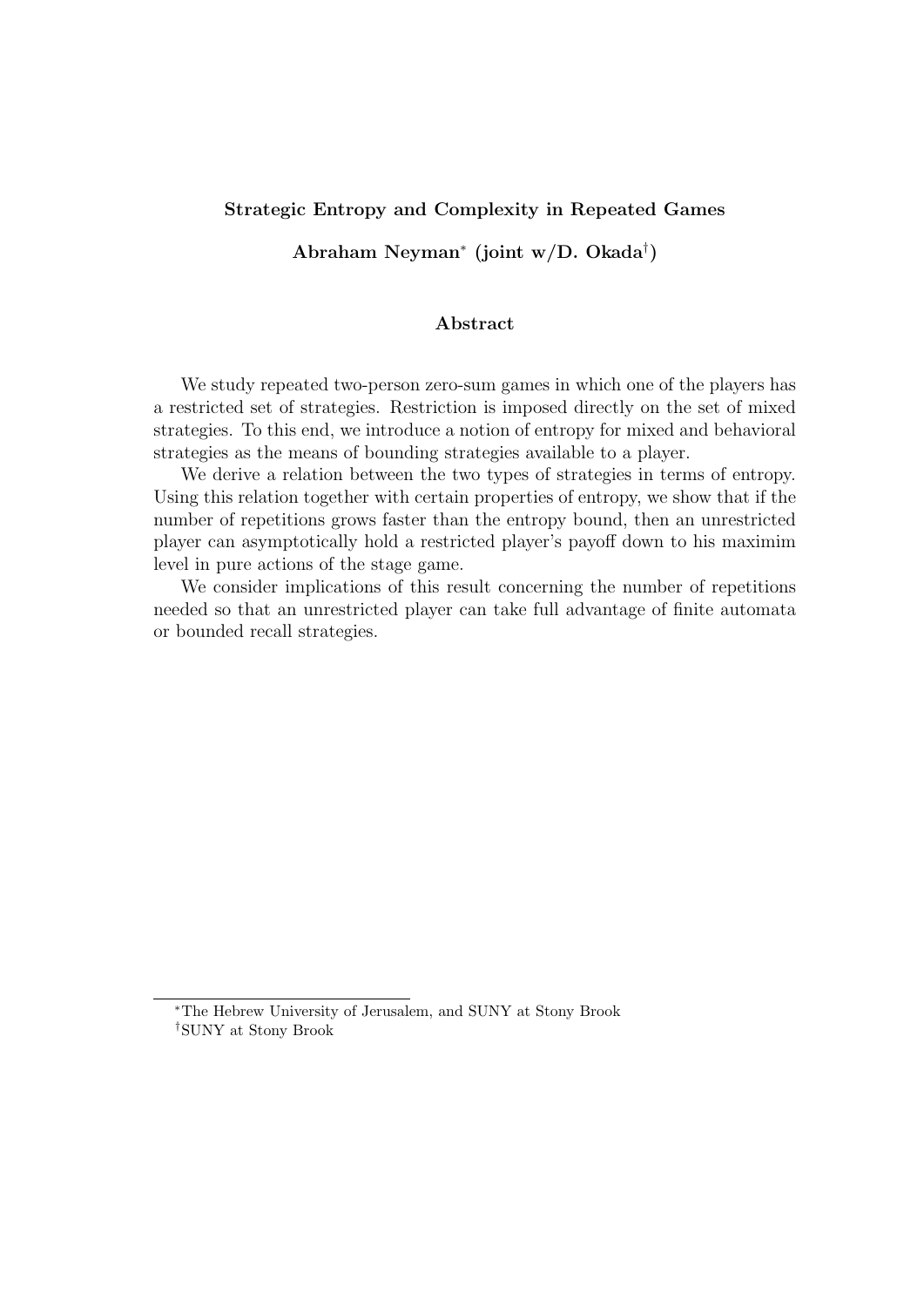# Potential Competition and Coordination in a Market Entry Game

# Kofi O. Nti

# Penn State University

# Abstract

When there are too many potential competitors available to exploit a new market opportunity, a problem arises regarding the effectiveness of potential competition. Competition may not be served if entry occurs spontaneously. This paper employs a contest or rent seeking game to coordinate entry and shows that some competitive benefits may be realized. Specifically, probability of entry and consumer surplus increase with potential competition but expected profit per firm decreases. Although welfare decreases with potential competition when the number of competitors is large, welfare can increase with potential competition for some contest designs if the number of competitors is small. Market performance deteriorates with increasing coordination failure when the number of competitors is fixed.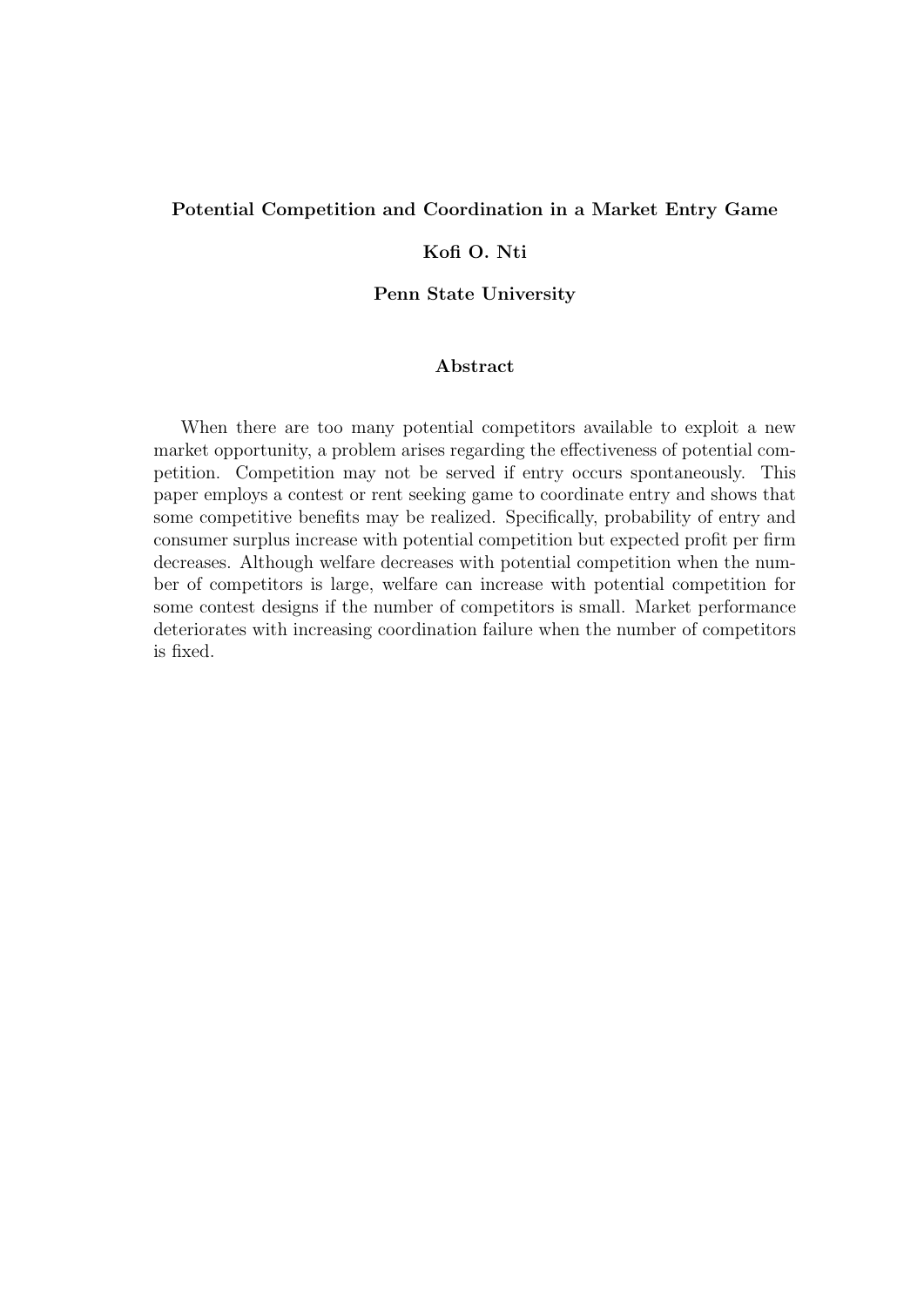### The Indirect Evolutionary Approach To Explaining Fair Allocations

# Jörg Oechssler (joint  $w/S$ . Huck)

Humboldt University, Berlin

# Abstract

Experimental results on the ultimatum game show clearly that (1) large fractions of players offer a 'fair' allocation and (2) that unfair (but positive) offers are systematically rejected. We offer an explanation of this behavior using the 'indirect evolutionary approach' which is based on the assumption that players behave rationally for given preferences but that their preferences change through an evolutionary process. We prove that despite anonymous interaction a preference for punishing unfair offers is an evolutionarily successful strategy if players interact in groups. This leads players to split the resource equally almost always. However, the equal split is not due to 'true fairness' (or 'altruism') but is entirely caused by the (justified) fear that unfair offers might be rejected. Our result can be interpreted as presenting an evolutionary foundation for the emergence of social norms.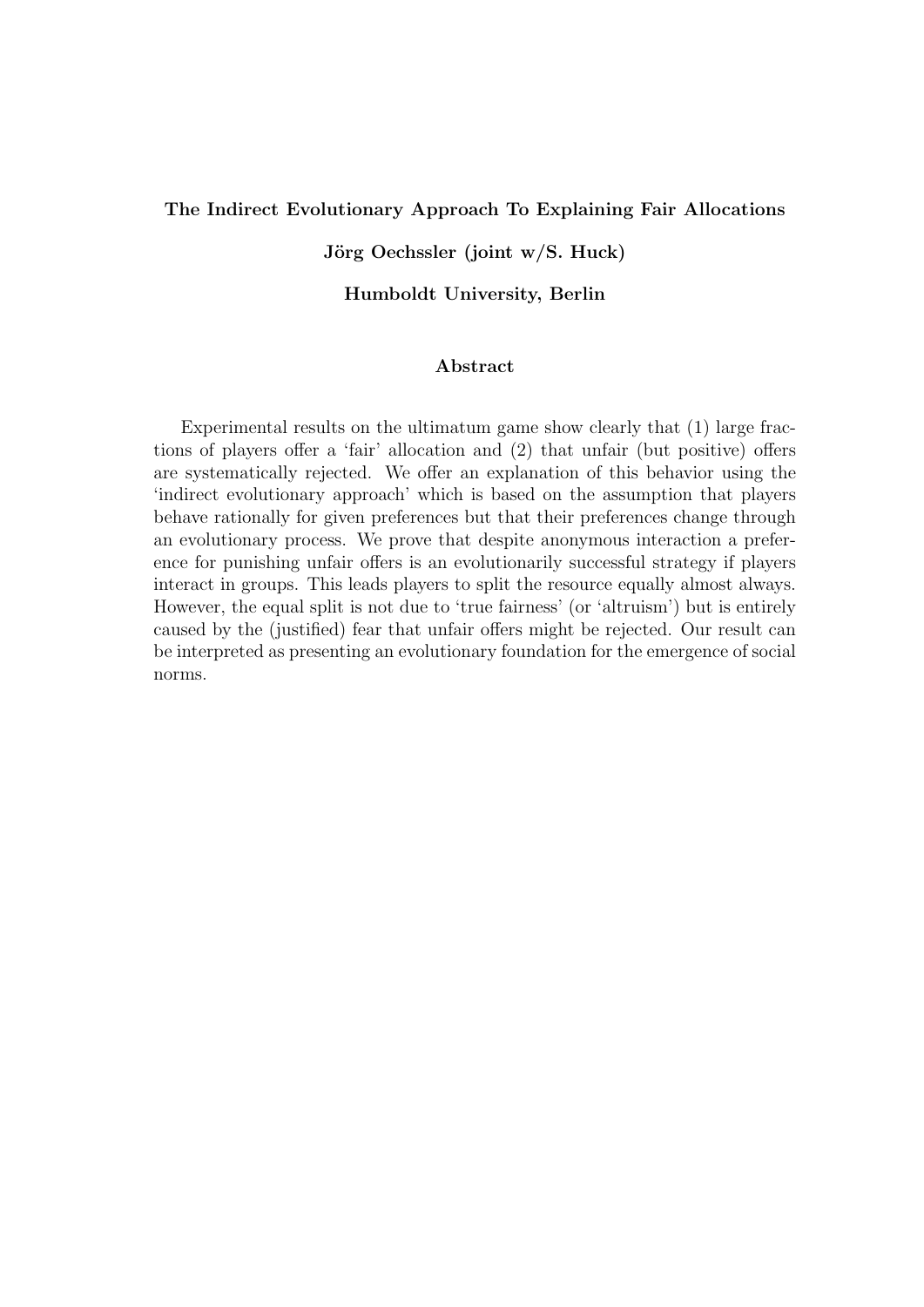# A New Approach of a Prekernel for NTU Games Gooni Orshan (joint w/J.M. Zarzuelo) The Basque Country University, Spain

# Abstract

The consistency property (reduced game property), with respect to the reduced games of Davis and Maschler (1965), stands as the main axiom in the characterization of the prekernel (Peleg 1986) in the following sense: of a solution concept coincides with the Nash solution for all 2-person TU games (as the prekernel does), the bilateral consistency (i.e., only the 2-person reduced games are taken into account) implies that its extension for each multi-peron TU game is contained in the prekernel. Generalizing this approach to the case of NTU games yields a solution concept that unfortunately specifies an empty set for too many games. Therefore, we use here a weaker version of bilateral consistency to obtain an NTU solution concept. This version, refers to the reduced game of Hart and Mas-Colell (1989), was used by Maschler and Owen (1989) to characterize the consistent Shapley value for the class of hyperplane games. In this work we study the properties of the new solution concept and provide existence theorems.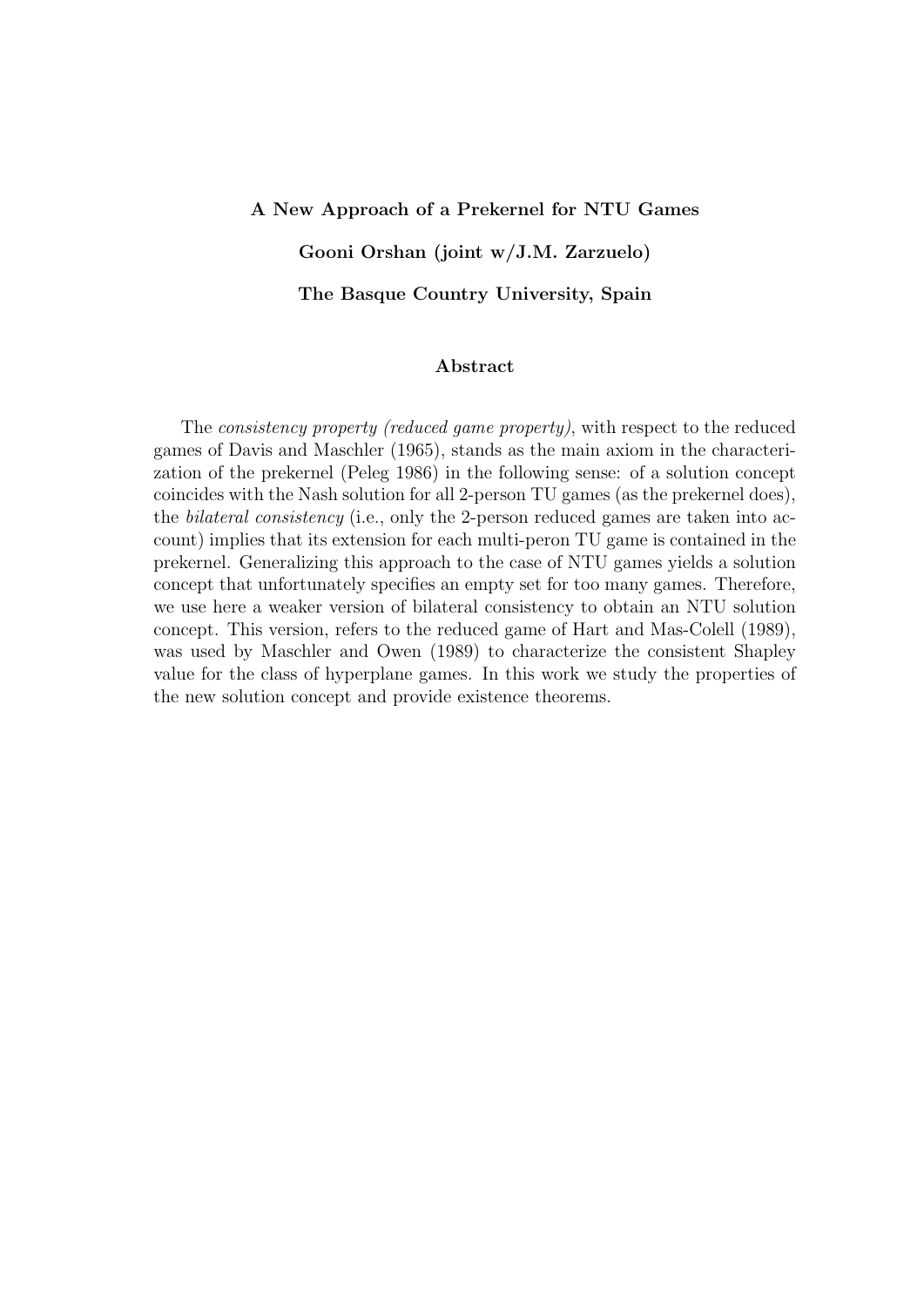# Social Learning and Competition Marco Ottaviani (joint w/G. Moscarini) Massachusetts Institute of Technology

# Abstract

This paper analyzes equilibrium prices in a model of quality differentiated duopoly, selling to a sequence of buyers who learn from each other. The introduction of competition between producers allows us to extend the theory of rational social learning to consider the effect of prices on the decisions of the buyers and the incentives of the sellers to induce herding of buyers on their own good. Competition is shown to reduce the occurrence of informational cascades.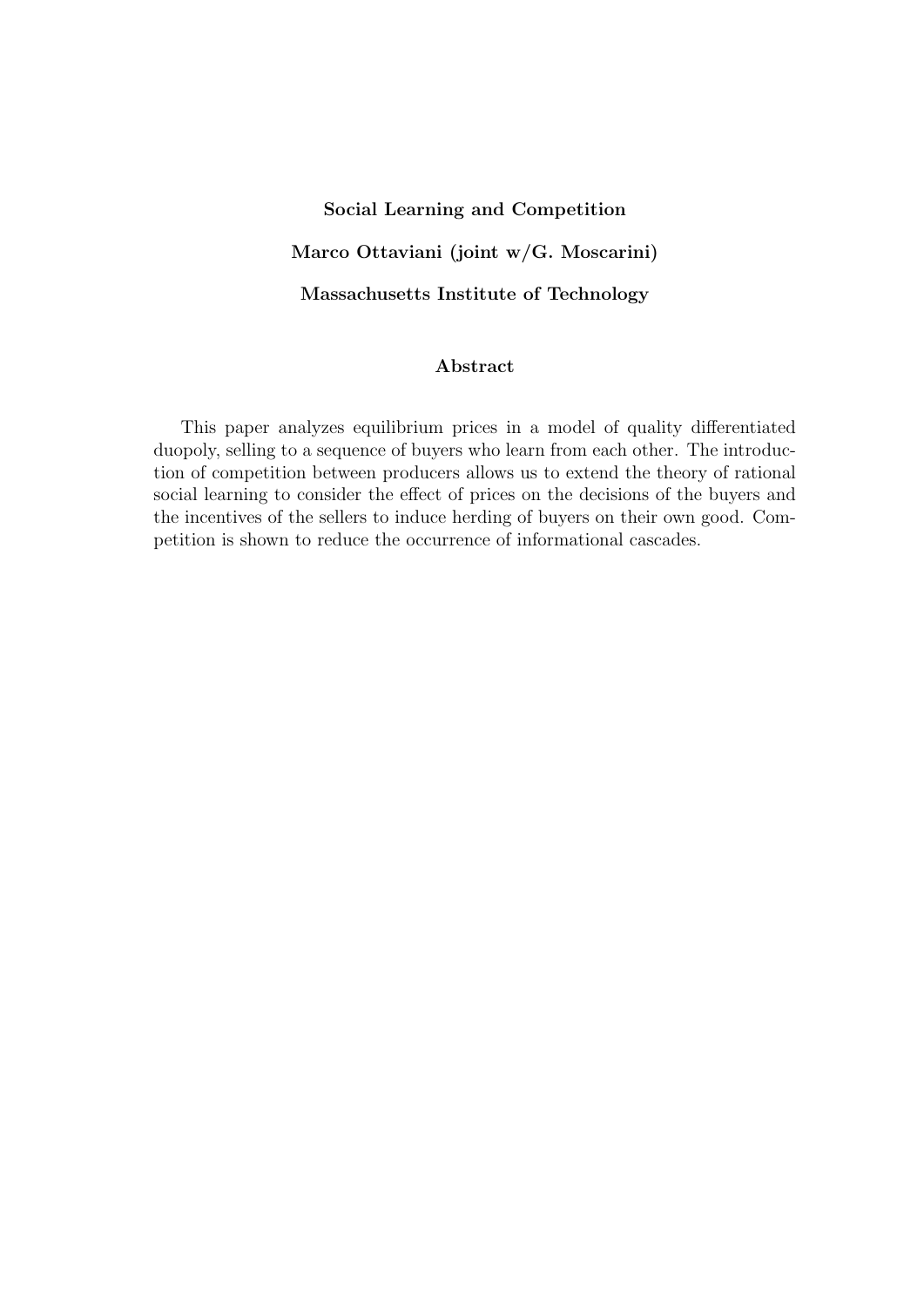# Simple Divide the Money Game with Bribing

# Vesna Pasetta

# Belgrade University

# Abstract

This paper addresses an extension of a well-known divide the money game due to externalities, that take the particular form of bribing transfers. Theory of operator algebras in dynamical systems and theory of unbounded derivations are applied to get an insight into economic phenomena, embodying a bribing process, that arise by this setting of the model.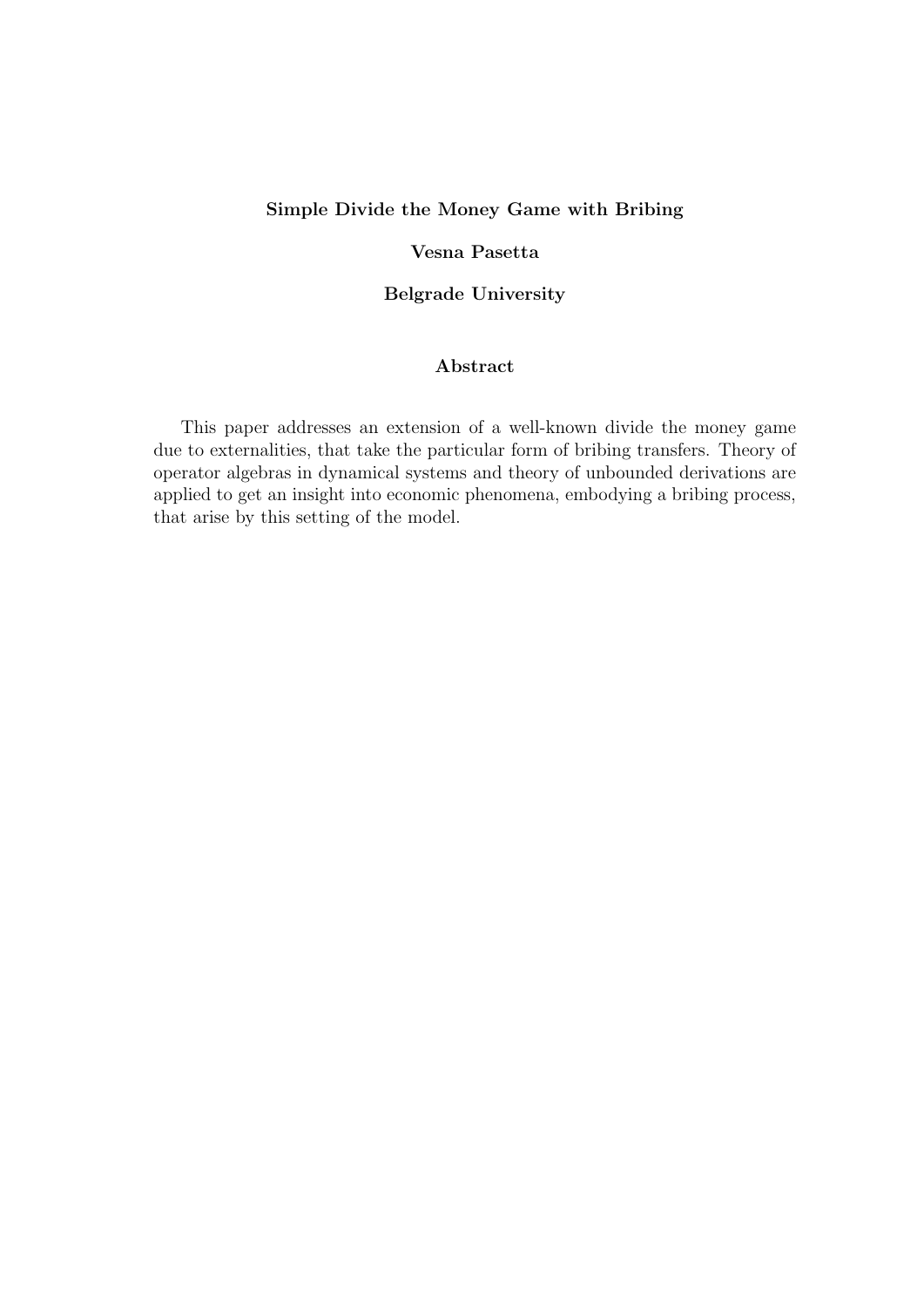# Note on Two Excess Functions for Cooperative Games Without Side Payments

### Sergei Pechersky

# St. Petersburg Institute of Economic and Mathematics, Russia

# Abstract

Michael Maschler (1992) noted that "Research concerning the extension of the kernel and the nucleolus to games without side payments is still scarce.... the main issue is to decide what the analogue of the excess functions should be." We introduce two more excess functions and discuss some of their properties.

The definitions depend on the specification of the excess function. Though there are several notions of excess function for NTU-games, there is no generally accepted notion of excess function for those games, and we define two more excess functions. It can be shown that both excess functions defined are excess functions in Kalai's sense (Kalai (1975)). Moreover both excess functions are continuous and concave, and we list some of their properties (for more properties see Kalai  $(1975)$ .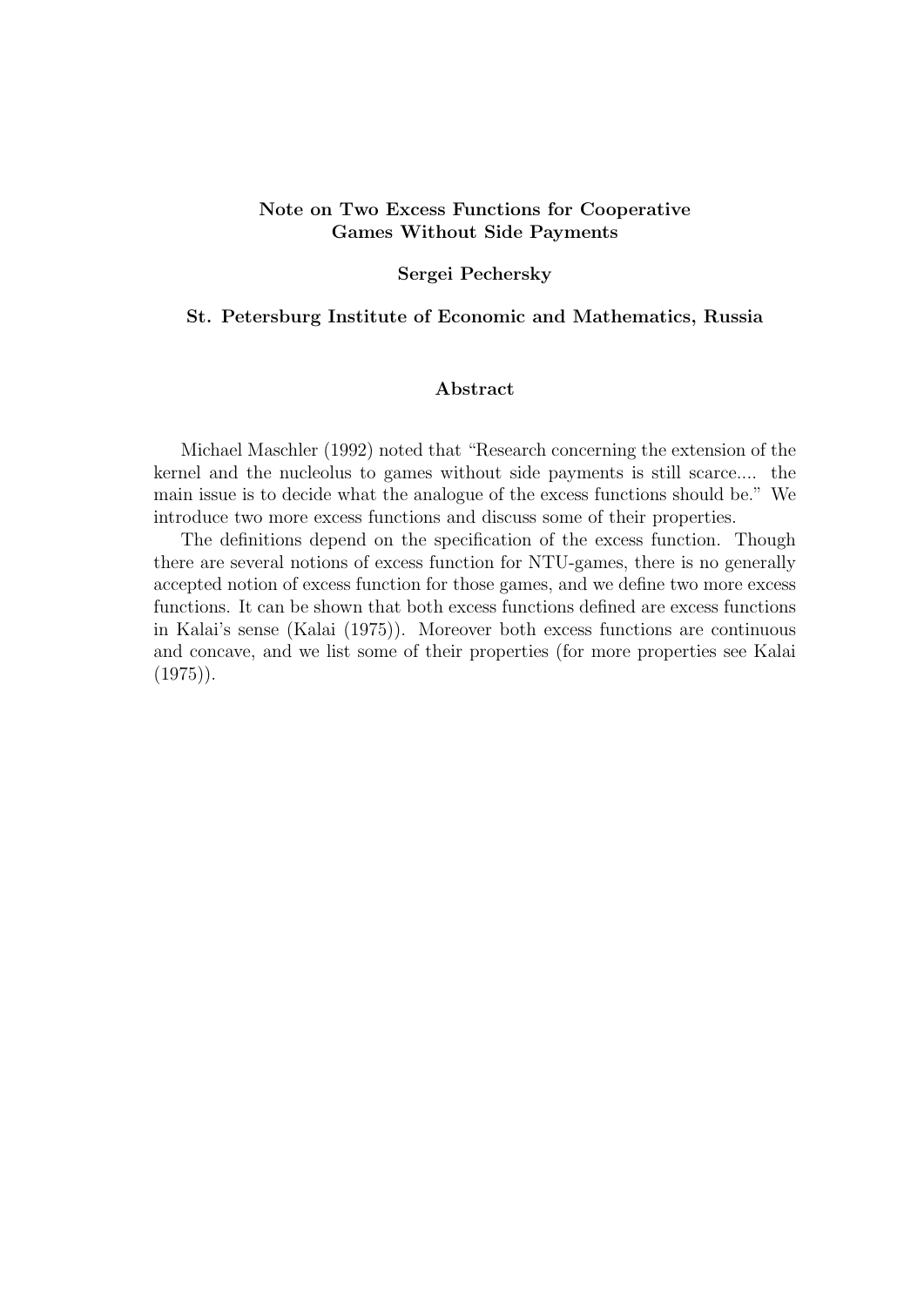### A Formal Approach to Nash's Program

### Bezalel Peleg

#### University of Bielefeld, Germany

# Abstract

We provide a formal framework which allows for a precise formulation of the Nash program for n-person decision problems (i.e., n-person cooperative games). Two classes of decision problems are investigated: Finite decision problems (i.e., decision problems that may be resolved by means of finite extensive games), and decision problems that lead to multistage games with observed actions. In both cases certain assumptions imply the rejection of Nash's program. We suggest to replace Nash's program by the following weaker assumption.

The weak program of Nash: Let  $N$  be a set of  $n$  rational decision makers,  $n \geq 2$ , and let  $\delta$  be a decision problem for N. Then there is a nonempty set Γ of n-person noncooperative extensive games that may resolve  $\delta$ . The choice of a game from  $\Gamma$ , in order to solve  $\delta$ , is left to nature.

We should emphasize that we only show that, in our model, there exist some families of cooperative games for which Nash's program fails. Certainly, other cooperative games may be resolved by the Nash Program.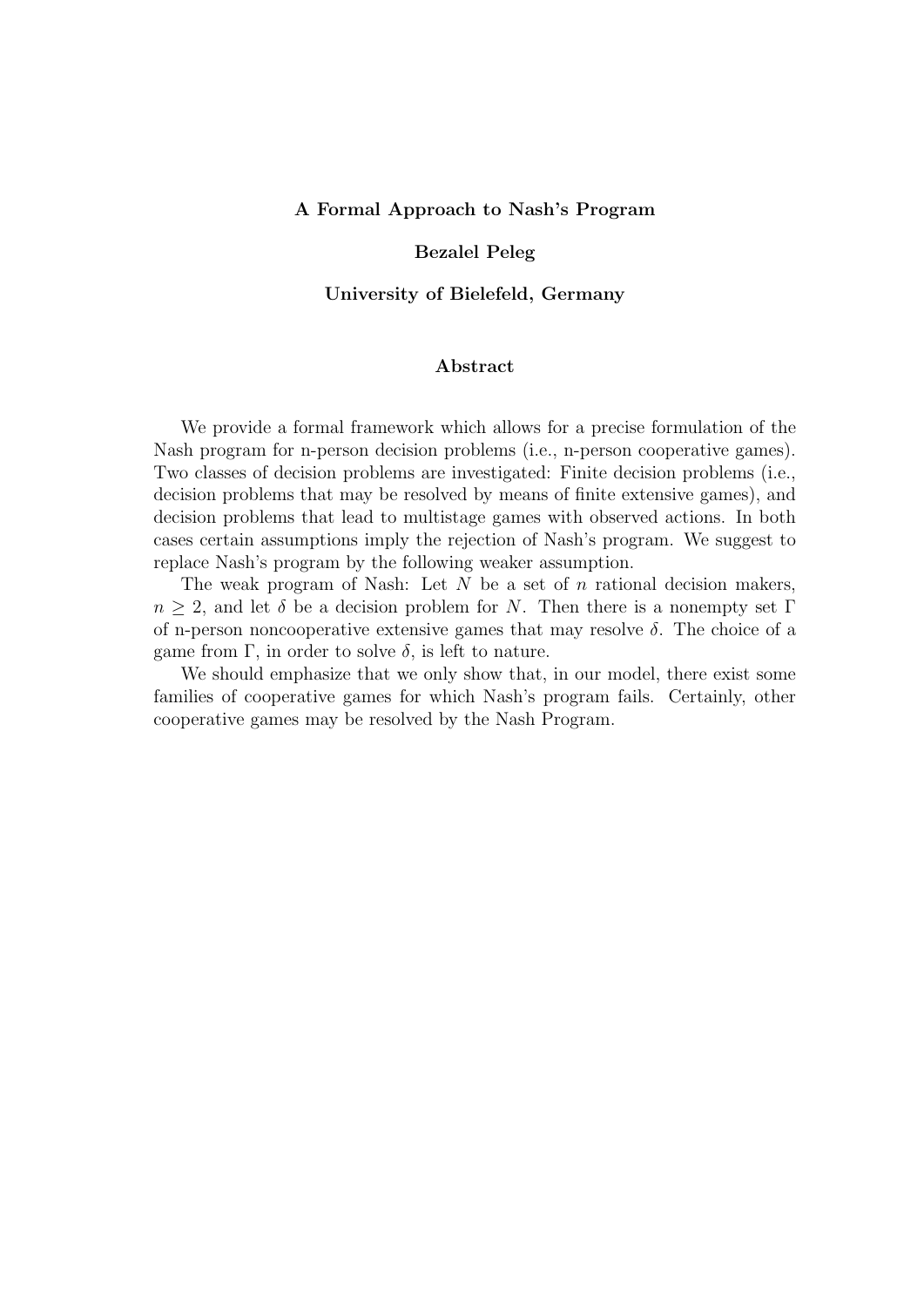# Characterization of Fully Consistent Assessments in Extensive Form Games

Andres Perea y Monsuwé (joint w/M. Jansen and H. Peters)

### University of Maastricht, The Netherlands

### Abstract

In an extensive form game, a combination of a behavior strategy profile and a belief system is called an assessment. Such an assessment is a sequential equilibrium if it satisfies sequential rationality and full consistency. The first condition means that at every information set the corresponding player maximizes his expected payoff, given his beliefs at this information set and given the local strategies at other information sets. This condition is equivalent to a system of polynomial inequalities and is therefore straightforward to check. Full consistency is a condition which relies totally on the graphical structure of the game. An assessment is called fully consistent if it can be approximated by a sequence of assessments in which every action is played with positive probability and the beliefs are obtained by Bayesian updating. In contrast to the first condition, full consistency is (in general) hard to check because the definition requires sequences of assessments.

In this paper we develop a purely algebraic characterization of fully consistent assessments without making use of sequences and limits. This characterization is used for three different purposes. (1) If the extensive form game is not too big, it enables us to check rather quickly whether a given assessment is fully consistent, or not. (2) The characterization can be used to develop an efficient algorithm which computes the set of fully consistent assessments in a given extensive form game. (3) The characterization makes it possible to give a geometrical description of the set of fully consistent assessments.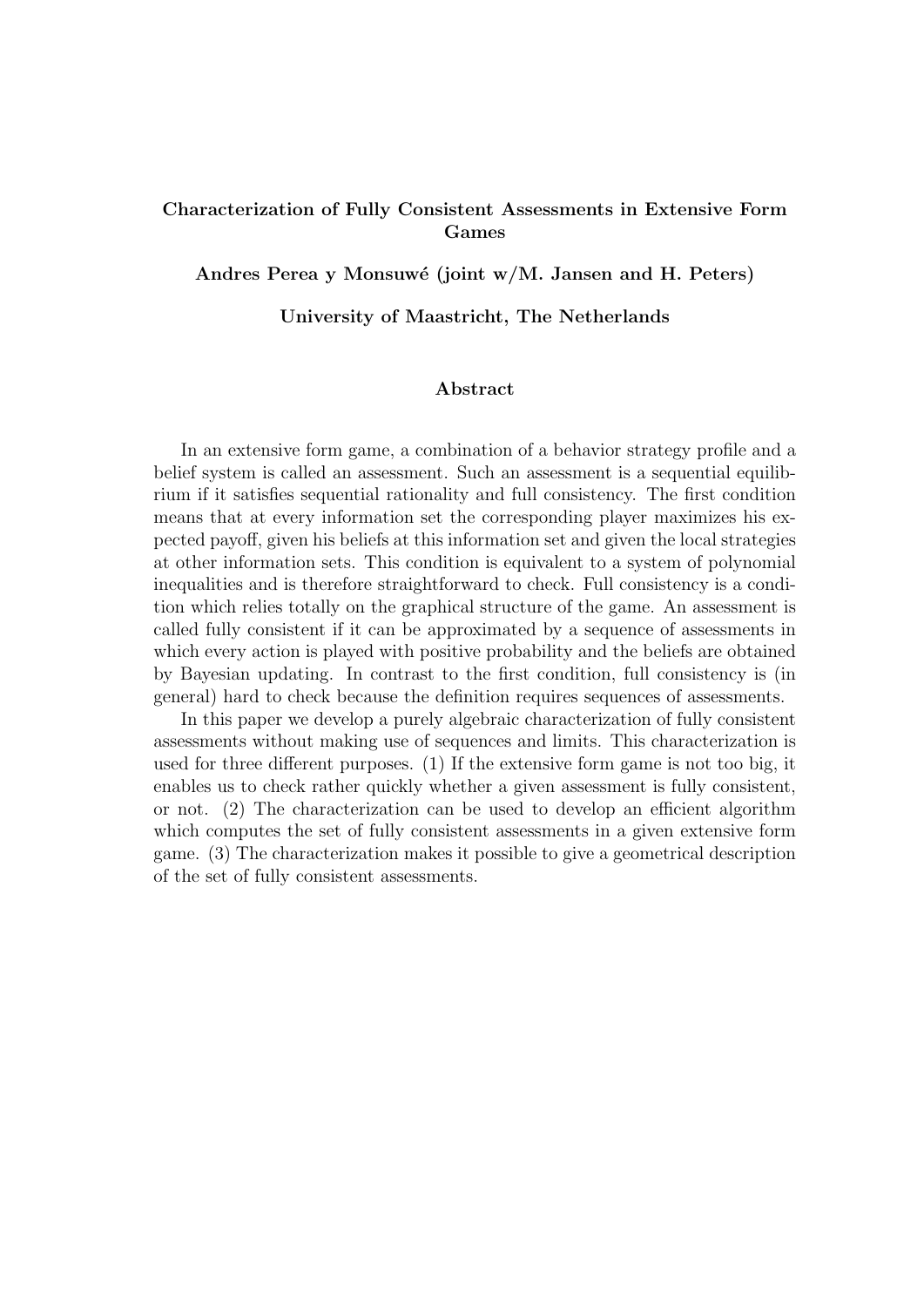# An Analysis of a Learning Dynamic: Learning to Play an "Egalitarian" Equilibrium

### Alexandre Possajennikov

# Tilburg University, The Netherlands

### Abstract

In the paper I analise the dynamics proposed in the paper of Roth and Erev (1995). The dynamics can be interpreted as a learning dynamics with a fixed aspiration level and all payoffs are more than this aspiration level, therefore all strategies are reinforcing. I start the analysis with the simple case of a one-agent decision problem and show that the dynamics converge in expectations to the optimal strategy. However, the convergence is very slow, so for economic relevant time period the results can differ from the very long run predictions. The analysis of the dynamics for games is more difficult and I present only the results of computer simulations for several simple games. The simulations show that the dynamics do not necessarily converge even to a Nash equilibrium in the medium run. The other feature of dynamics is that it converges to the perfect Nash equilibrium in games where the equilibria are "extreme" in the sense that one of the players receives almost all payoffs there. However, if the game possesses an (imperfect) equilibrium with more equal distribution of payoffs, such an equilibrium is chosen in the medium run more ofter than the perfect one.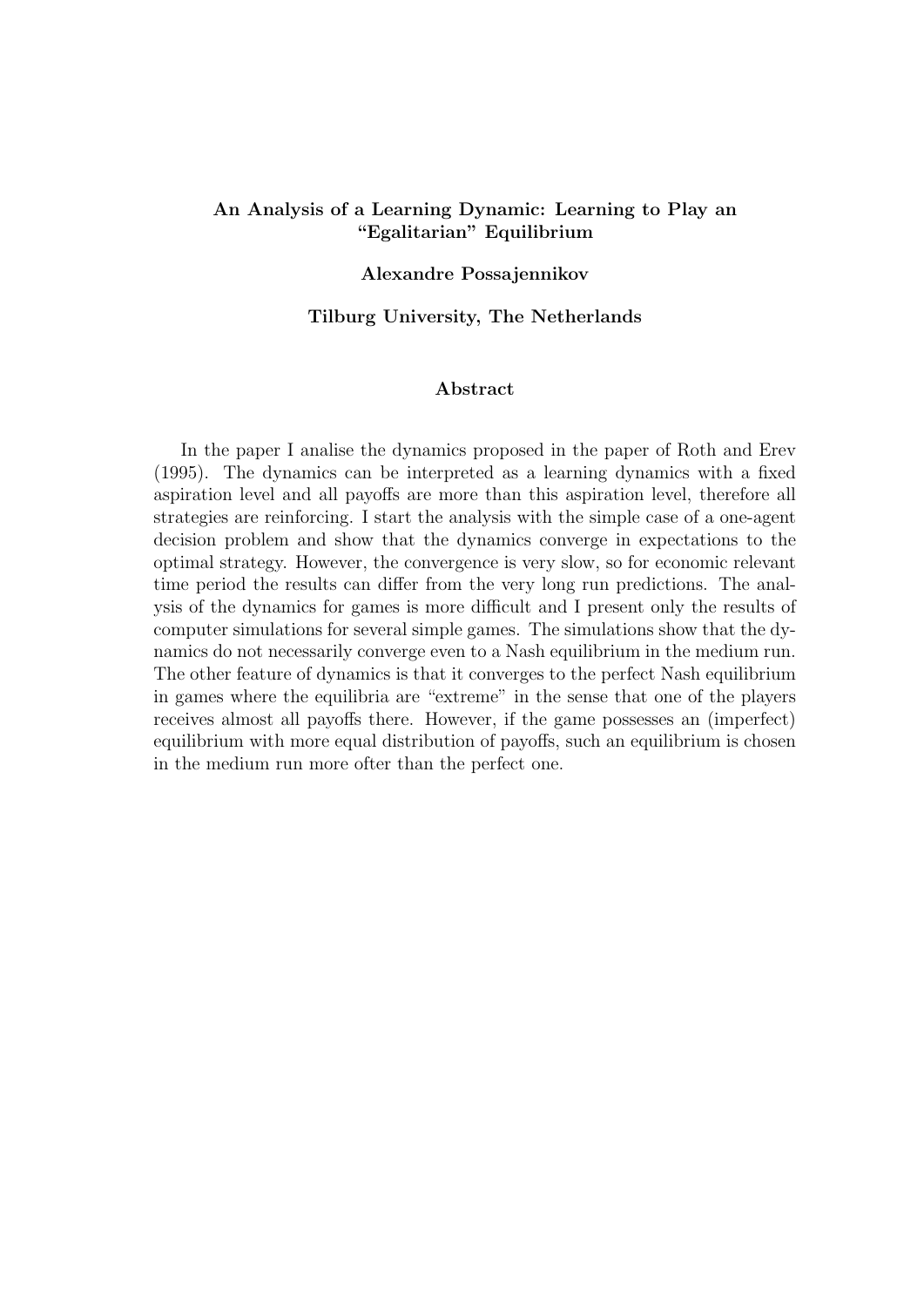# The Benefits From Digging Holes and Filling Them Up Rohit Prasad<sup>∗</sup> (joint w/P. Dubey<sup>†</sup> and J. Geanakopolos<sup>‡</sup>)

# Abstract

We consider a finite horizon general equilibrium economy, with fiat money, and public goods. The government finances its production of public goods, (i.e. fiscal policy), by printing money, (i.e. deficit financing), and issuing bonds/bank loans, (i.e. open market operations). Its debt on bonds/bank loans is repaid in full by levying taxes. Furthermore, it may raise the levels of bank money available in the economy, (i.e. undertake monetary policy). The government can choose its policy variables freely, with one of the variables determined residually by the condition that the government balance its budget. We show that for any policy of the government, competitive equilibria always exist, (in which private agents view the government actions as fixed), and are generically finite. This enables us to carry out comparative statics as government policy is varied. Certain qualitative features of optimal government policy are highlighted via robust examples.

- Using both deficit financing, and open market operations maybe better, (in the Pareto sense), than using just one or the other.
- Even in the absence of public goods, with the government therefore totally unproductive, fiscal policy may be beneficial. (The equilibrium without government intervention may be inefficient on account of positive interest rates). Indeed, situations can arise when the government can bring about a Pareto improvement by simply employing people to 'dig holes and fill them up'.
- If the initial level of bank money is low relative to privately held money, then the most efficient Pareto-improving trajectory involves the initial use of monetary policy, followed by fiscal policy.

We also pinpoint general circumstances under which hyperinflation can occur in the economy.

<sup>∗</sup>SUNY at Stony Brook, New York

<sup>†</sup>SUNY at Stony Brook, New York

<sup>‡</sup>Yale University, CT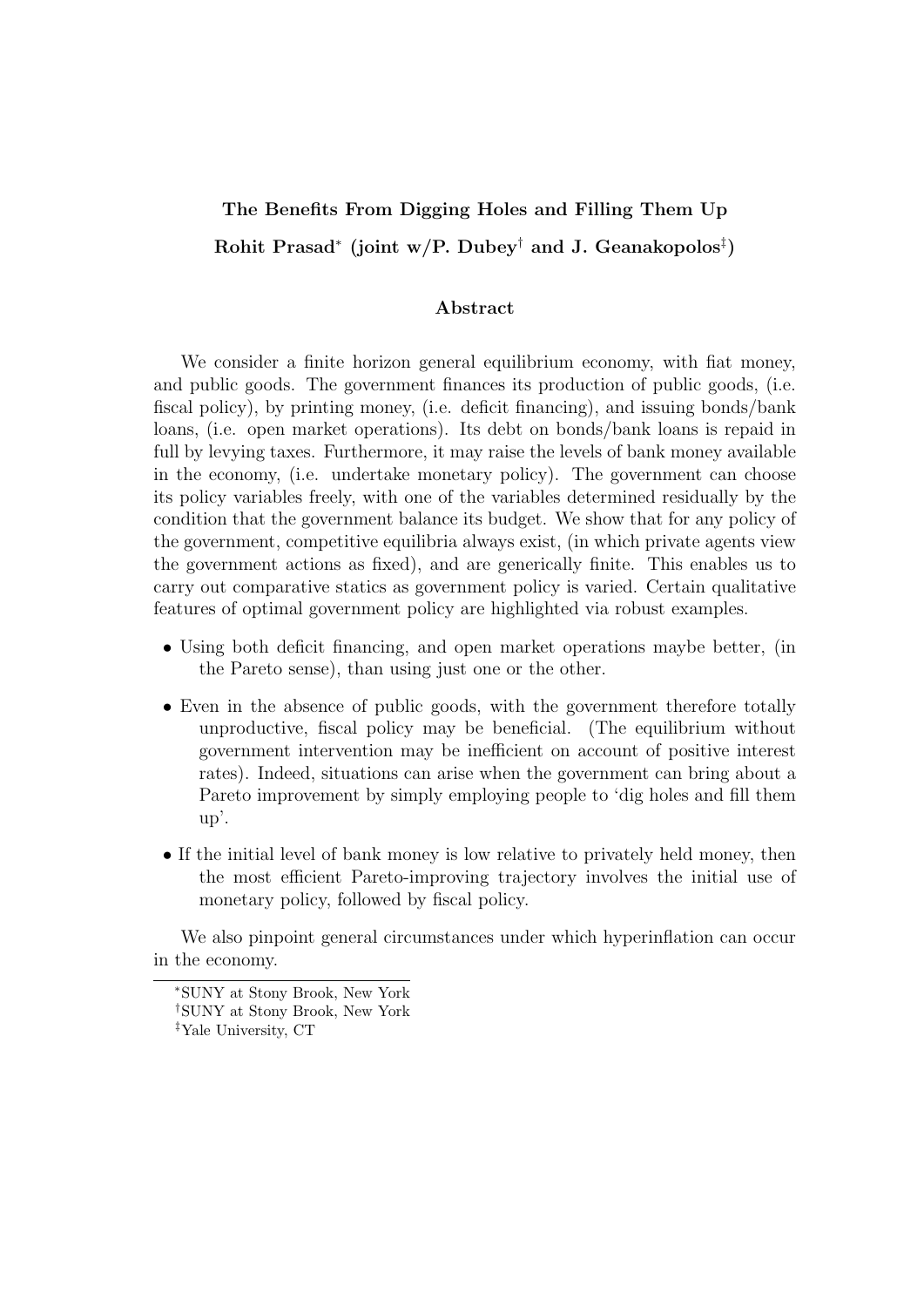### Efficient Mechanisms for Cooperation Games

### Roald Ramer

## University of Amsterdam, The Netherlands

# Abstract

G is a Cooperation Game if the utility of every player is a monotonous function of the strategies of other players. Such games are very prominent in economic theory. G is a Simple Cooperation Game if every player has only two actions available. Standard solutions of cooperation games in general will not be efficient. However economic and political conflicts usually are not one shot strictly noncooperative games. In this paper we shall study mechanisms leading to efficient outcomes for Simple Cooperation Games. An oral descending auction is a good candidate for such a mechanism. We define stable outcomes for such auctions and show that all stable solutions are indeed efficient. Interpretations in terms of extensive form games and those of the theory of social situations are also indicated.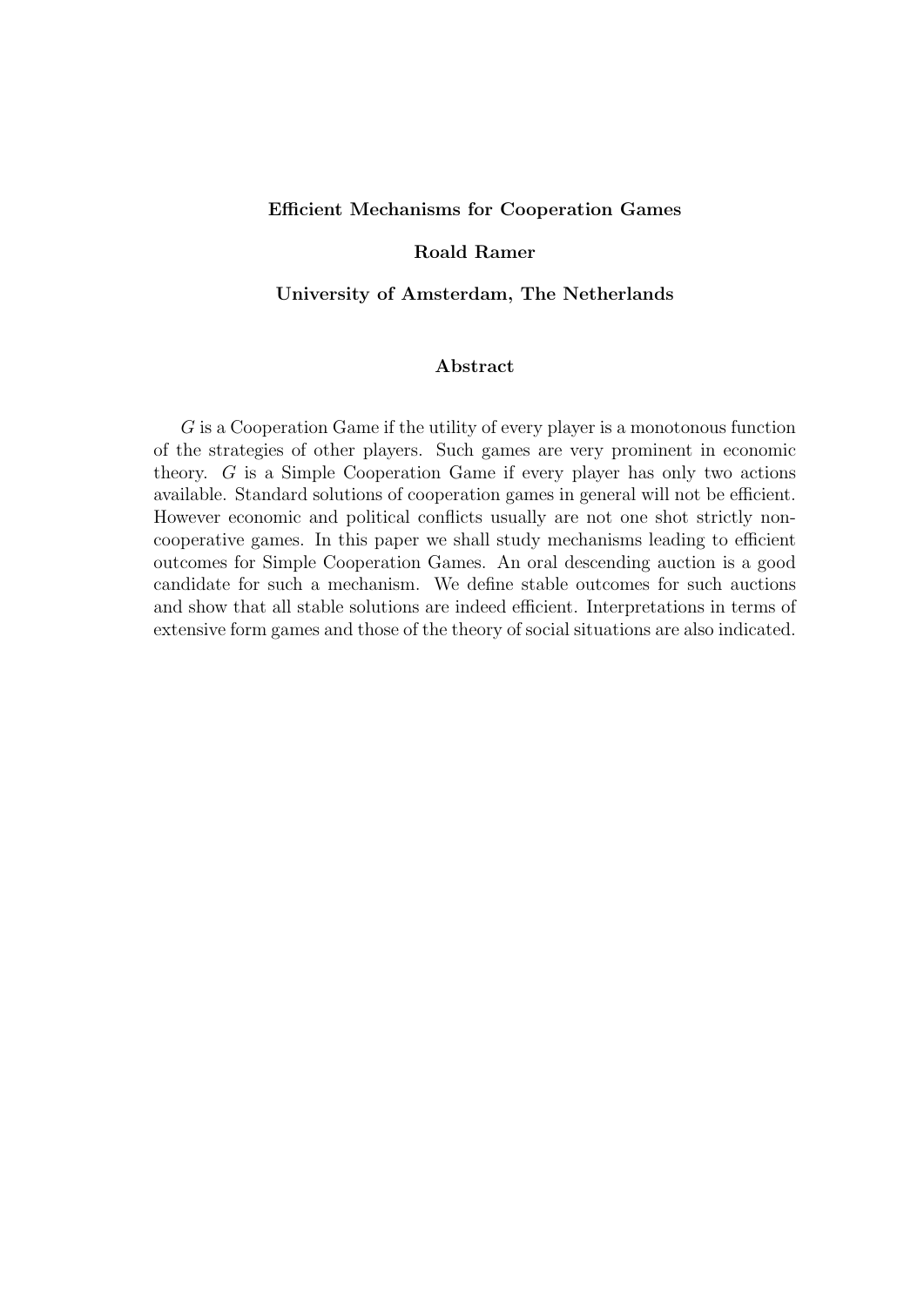### Equilibrium Play and Adaptive Learning in Two-Person Bargaining

#### Amnon Rapoport

The University of Arizona

# Abstract

Can the Bayesian-Nash equilibrium solution account for the experimental outcomes of bilateral bargaining under the sealed-bid double auction mechanism? In response to this question we report the results of two experiments on bilateral bargaining under the sealed-bid double auction mechanism where theory calls for decidedly strategic play. The observed individual sellers' ask functions and buyers' bid functions, each based on 50 rounds of bargaining, are shown to be in good agreement with the piecewise linear equilibrium solution of Chatterjee and Samuelson (1983). Although the game is played "against the field", with random matching of traders on each round, both sellers and buyers change their behavior over time. We propose a simple adaptive learning model postulating round-toround changes in the bid/ask functions which are proportional to the actual gain, if a deal was struck, or to the opportunity loss, if no agreement was reached on the previous round. The model incorporates major findings in the psychological study of learning. It captures the major features of the observed mean bid/ask functions and accounts for most of the variability in the individual choices.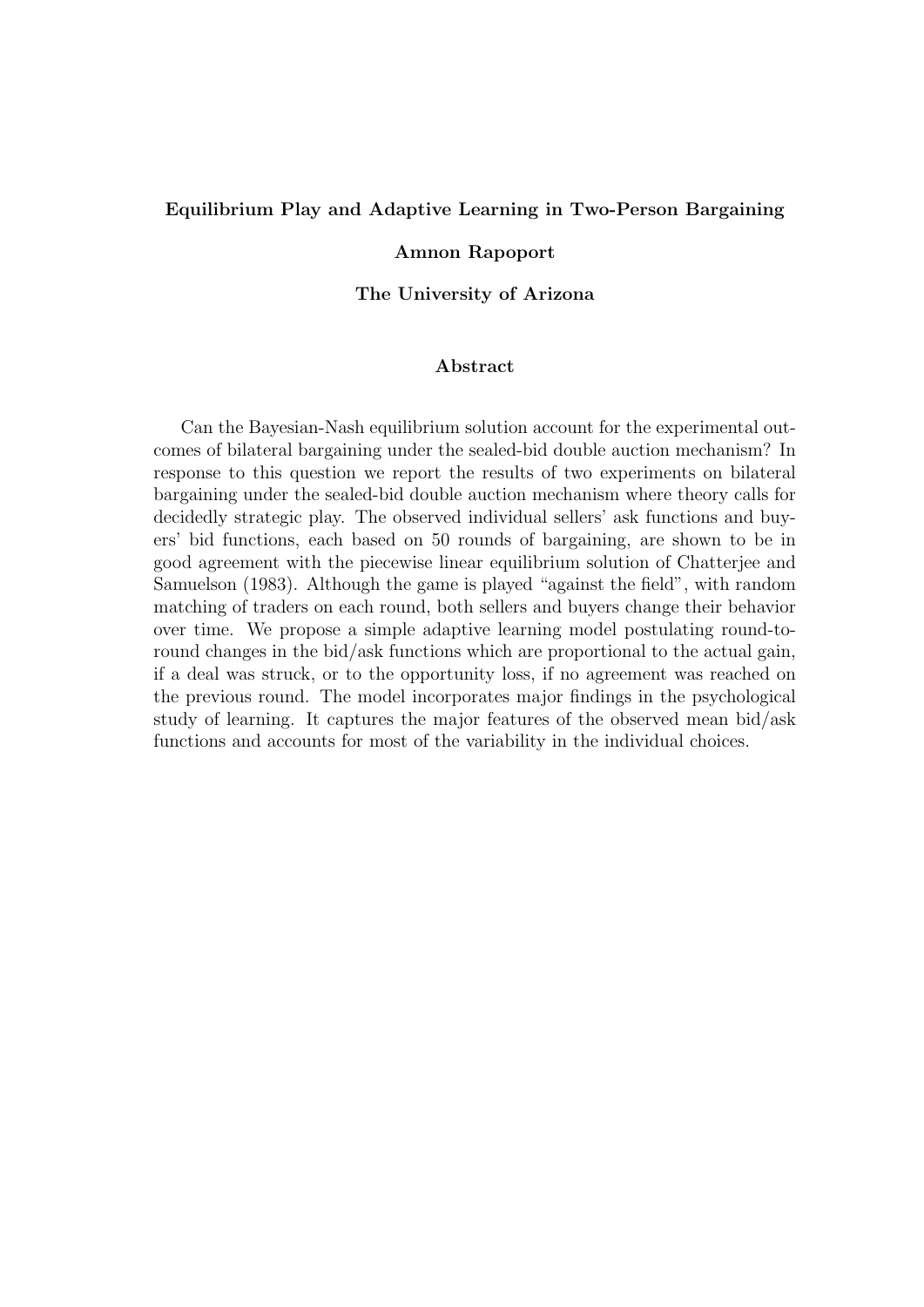# Wage Bargaining: "Voice" and Organization Costs May Lead to Social Partnership

#### Arno Riedl

#### Institute for Advanced Studies, Austria

### Abstract

This paper analyzes a wage bargaining situation where gains from cooperation – due to the so called "voice/response effects" of unionization – are possible. The workers have to bear organization costs. If the union is formed the bargaining power of the workers is increased in the sense that they are able to participate in a bargaining process with the firm. If workers don't organize they have to accept an ultimatum wage offer made by the firm. At a first stage the firm has the possibility to influence the unions organization costs directly, i.e. possible management opposition against unionization is explicitly taken into account. The bargaining part is modeled as a non cooperative bargaining game. Existence of subgame perfect equilibria in the bargaining subgame is derived. In general the equilibrium is not unique. For low organization costs multiplicity arises because of the non-(log)concavity of the firm's profit function. For higher cost levels multiple equilibria come into play because the workers have to decide after a rejection if they want to continue the bargaining process. The negotiated wage depends on the costs the workers have to bear and is, in general, higher than the workers reservation wage. At the first stage, the firm will not decide to choose prohibitively high costs, since in this case bargaining never takes place. But even if the firm sets cost levels in a range where the gains from cooperation are going to be exploited the firm does not always have an incentive to choose the highest possible costs within this range. This behavior is independent of the equilibrium played in the bargaining subgame. The result that the firm decides not to use an aggressive strategy can be interpreted as a kind of "social partnership". That is, firms do not try to prevent workers from organizing with all possible means.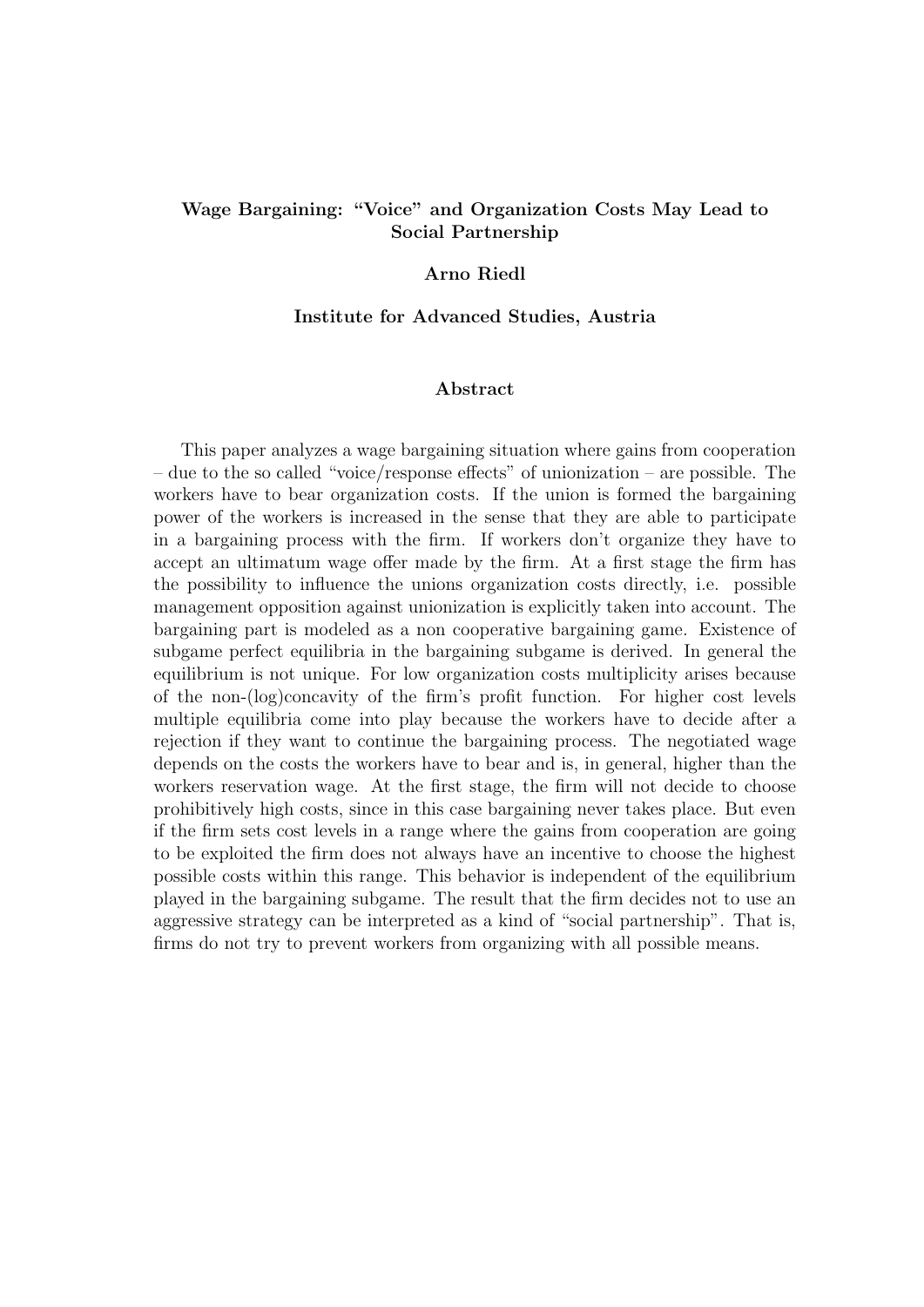#### A Principal-Agent Model with Incomplete Preferences and Inertia

#### Luca Rigotti

#### Yale University

# Abstract

In some principal-agent settings, the agent's preferences may be incomplete, and thus, he may have multiple, or 'imprecise,' beliefs. This imprecision arises because the agent is not confident in his assessments about the possible consequences of his actions, I find the optimal incentive scheme in such settings, and discuss its characteristics. Furthermore, I explore the implications of this model for the robustness and simplicity of optimal contracts.

The model illustrates principal-agent relationships where the agent is an outsider who is not familiar with all the details of the production process. In contrast, the principal is an insider, more familiar with these details. The principal is at an informational disadvantage because she cannot observe the agent's effort choice, but the agent is entering a new environment, and cannot ex-ante precisely evaluate the consequences of his work. The standard principal-agent model, however, neglects this possibility. It assumes both parties can precisely evaluate the stochastic consequences of the agent's action. In our setting, however, there is a natural candidate for the status quo, namely, the agent's outside option.

I consider a two-state, two-action moral hazard model. A risk-neutral principal has to design an incentive scheme for a risk-neutral agent who has imprecise beliefs over output outcomes. These beliefs are represented by sets of probability distributions, one set for each action. The principal cannot observe what action the agent chooses. She wants to implement, at the lowest possible cost, the action that makes the good state more likely. This action corresponds to high effort, and is relatively expensive for the agent.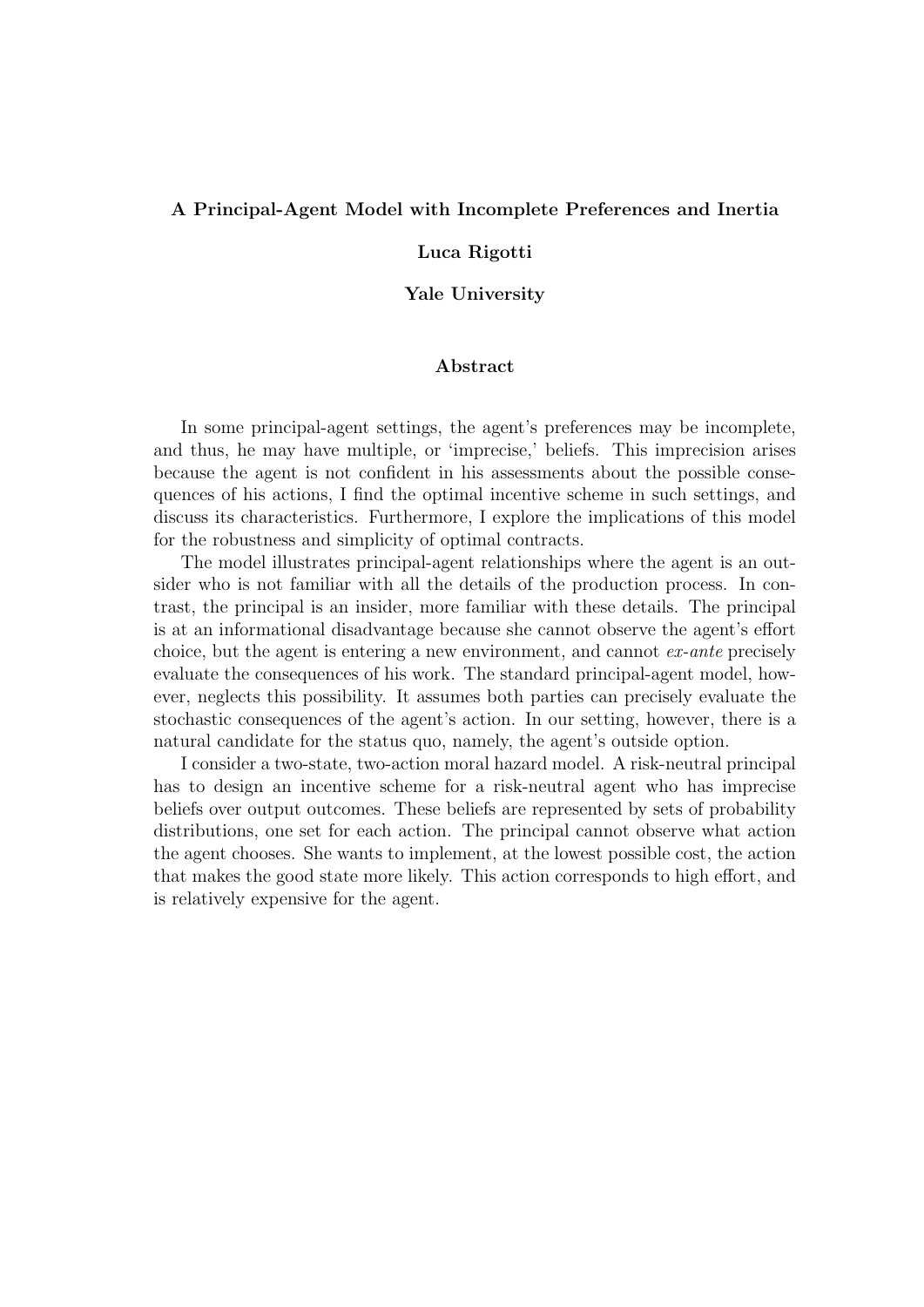# Cooperation, Corporate Culture, and Incentive lntensity in Organizations

Rafael Rob<sup>∗</sup> (joint w/P. Zemsky† )

### Abstract

We offer an alternative to the standard risk-sharing theory of incentive intensity and an exploration of culture-based performance differences across firms. We study a multi-agent, multi-task, multi-period principal-agent problem. Employees (agents) allocate their effort between individual production and tasks that involve cooperating with other employees. Employees have endogenously determined tastes for cooperating, which depend on past levels of cooperation in the organization. These history dependent preferences create a dynamic process in which the firm's control variable is the incentive intensity and the state variable is the level of cooperation among employees. We define corporate culture as the interdependent collection of behaviors, experiences, and values of a firm's workforce. We show that there may be multiple possible stable cultures for a given production technology. We also show that even with risk-neutral employees, the firm reduces incentive intensity below the first best level. It does this to encourage cooperation and to manage the evolution of its culture.

<sup>∗</sup>University of Pennsylvania † INSEAD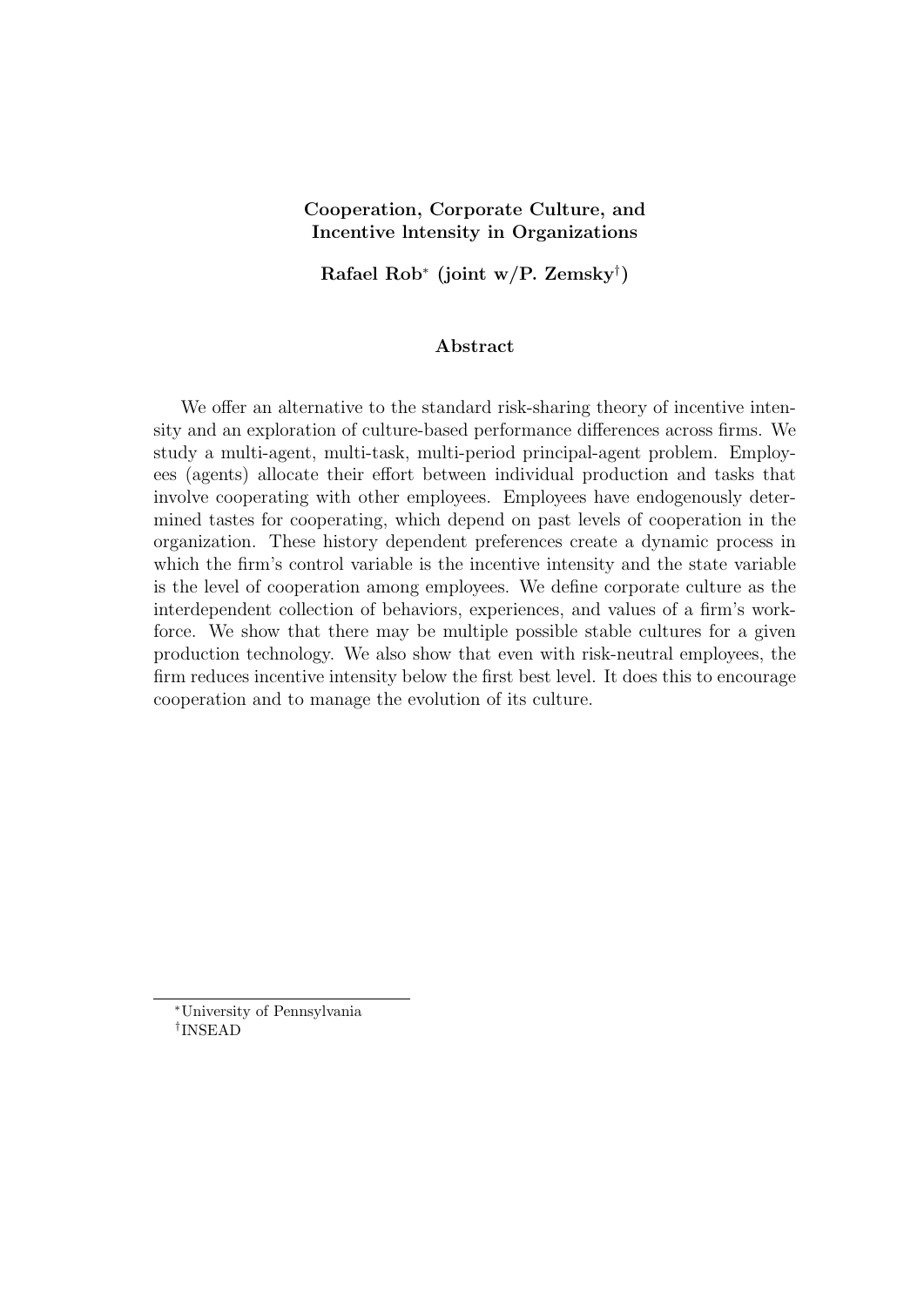### Experimentation, Imitation, and Stochastic Stability

Robert W. Rosenthal (joint w/D. Gale)

Boston University

### Abstract

In complex situations, substantive rationality is a very strong assumption; so it is interesting to ask whether boundedly rational agents could learn over time to play an equilibrium strategy. In this paper we model the dynamic interaction of two types of agents, experimenters and imitators, whose behavior is characterized by simple rules of thumb. The agents repeatedly play a one-shot game in which the agents' actions are strategic substitutes. The system is stable in the large: it converges globally and with probability one to a compact neighborhood of the unique and symmetric equilibrium. On the other hand, the equilibrium is unstable in the small: the system leaves a small neighborhood of the equilibrium with probability one in finite time. However, the equilibrium is not too unstable: the probability of the system being in any given neighborhood of the equilibrium at  $t$ converges to one as t approaches  $\infty$ . The properties of stability in the large and instability in the small appear to be robust and may be factors in macroeconomic cycles.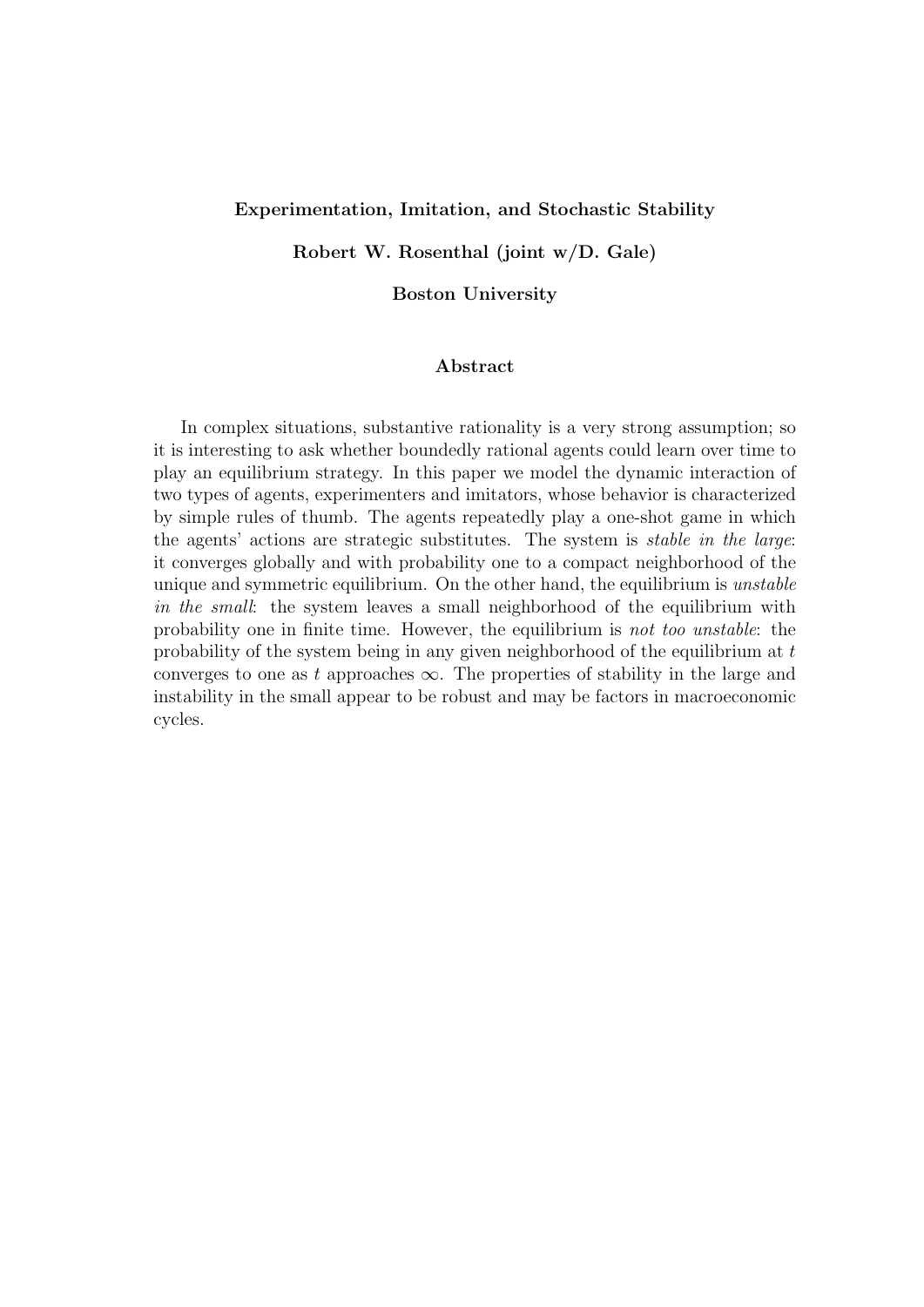# Imitation Dynamics in the Repeated Prisoners' Dilemma: An Exploratory Example

# Christopher S. Ruebeck

### The Johns Hopkins University

# Abstract

This paper investigates a deterministic evolutionary process governing the adoption of strategies for playing the infinitely repeated Prisoners' Dilemma. Agents playing unsuccessful strategies attempt to imitate the strategies of successful agents. However, agents' strategies are assumed not to be directly observable, so must instead be inferred from a memory of pairwise play and a knowledge of the strategy space. The result is that all agents adopt "always defect" in the long run.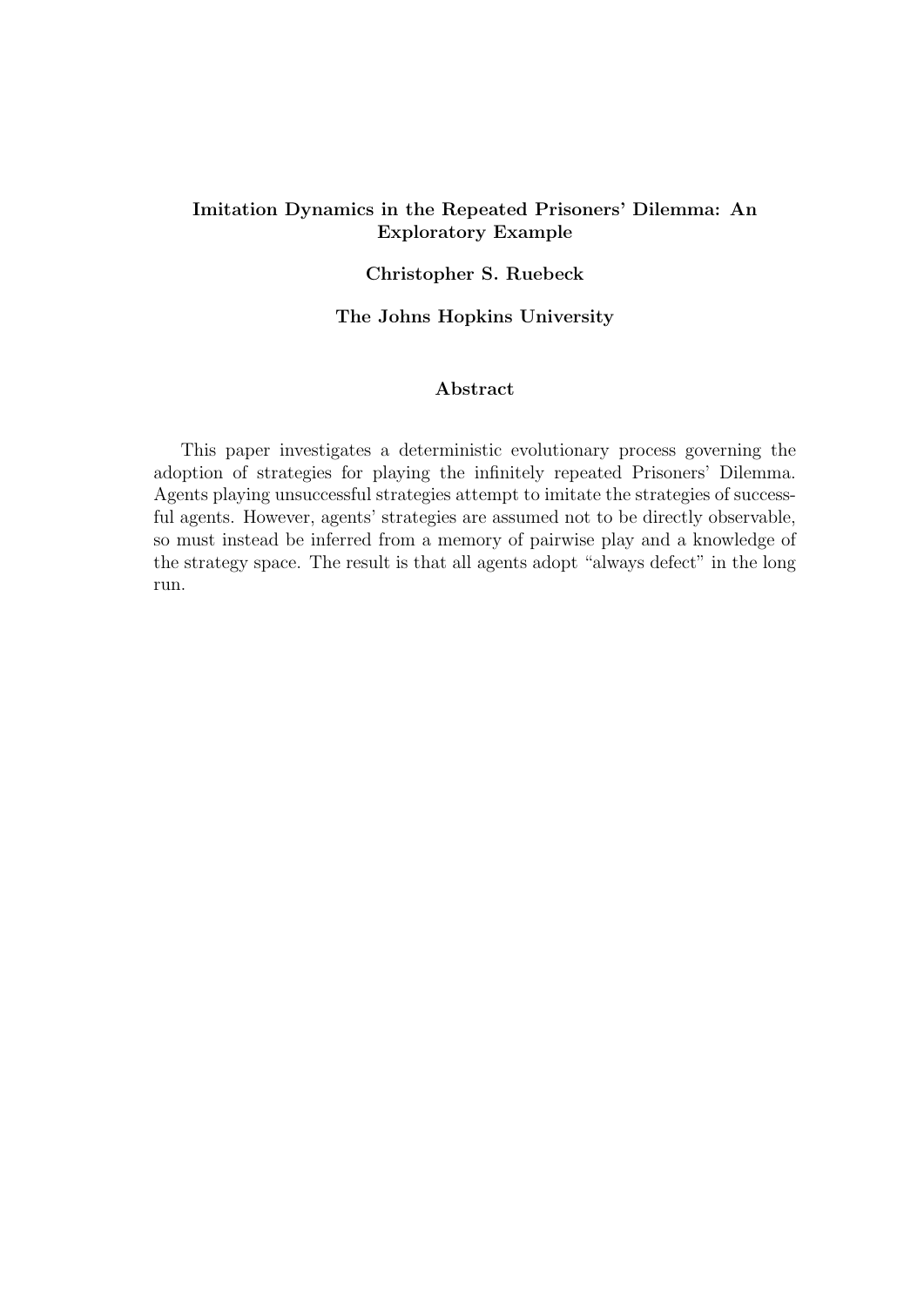#### Why Isn't It Enough to be Coherent?

Dov Samet (joint w/A. Heifetz)

Tel Aviv University, Israel

# Abstract

Players' beliefs, in a game with incomplete information, can be constructed explicitly: first, their beliefs about the parameters of the game, then their beliefs about these beliefs and so on. Such beliefs should be coherent in the sense that higher order beliefs should agree with lower order ones. Mertens and Zamir (1985) have shown that when the initial set of the parameters of the game sense that higher order beliefs should agree with lower order ones. Mertens and Zamir (1985) have shown that when the initial set of the parameters of the game is a topological compact space, then all coherent beliefs form a universal belief space. We show that this is not necessarily the case when the set of parameters of the game is a measurable space. Nevertheless, we show that even in such cases there exists a universal belief space.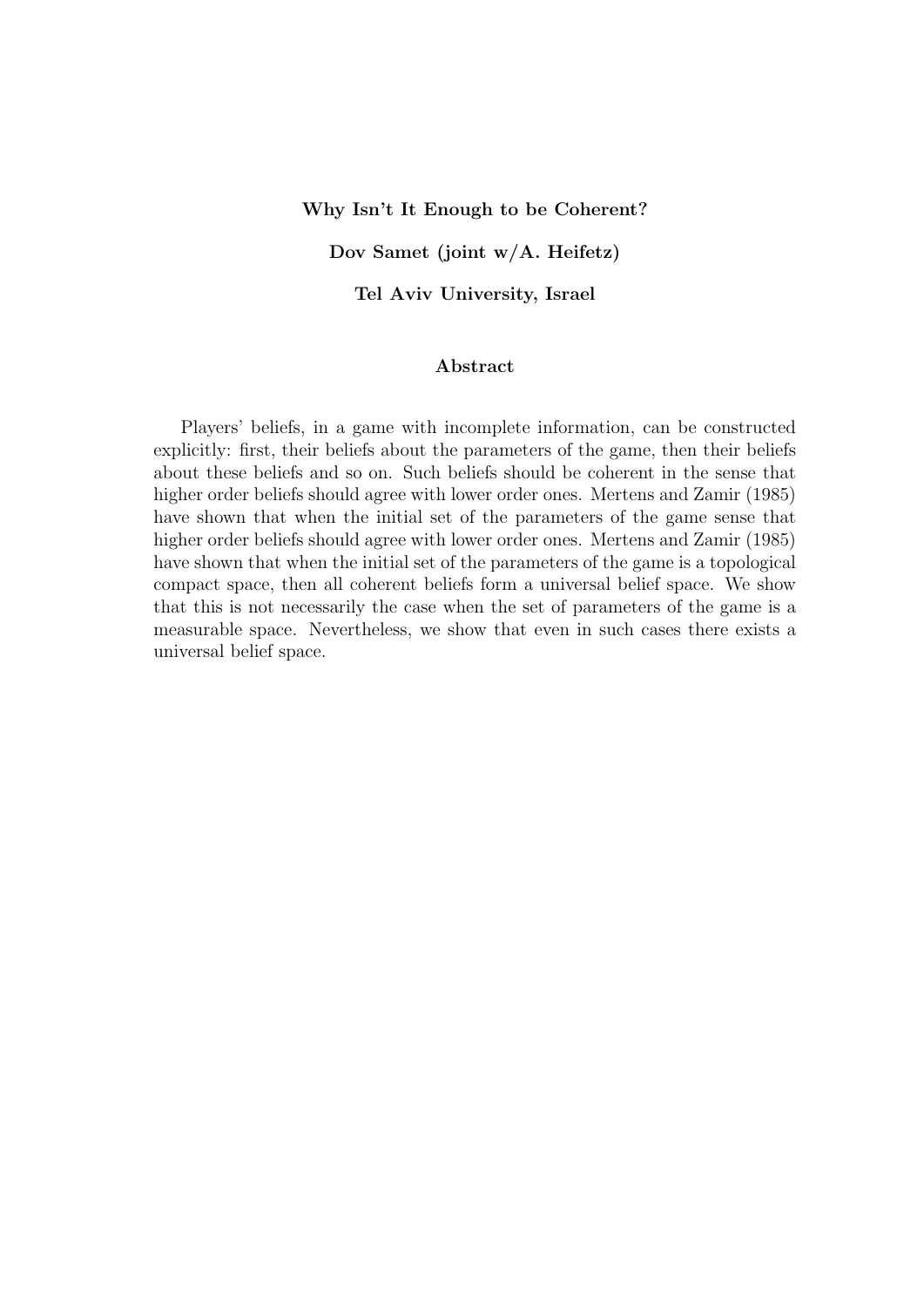### Aggregation of Preferences in Social Choice and Voting

#### Norman Schofield

Washington University, St. Louis

# Abstract

Suppose  $p$  is a smooth preference profile (for society  $N$ ) belonging to a domain P<sup>N</sup>. Let  $\sigma$  be a voting rule, and  $\sigma(p)(x)$  be the set of alternatives preferred to x. The equilibrium  $E(\sigma(p))$  is the set such that  $\sigma(p)(x)$  is empty. A sufficient condition for existence of  $E(\sigma(p))$  when p is convex is that a "dual", or generalized gradient,  $d\sigma(p)(x)$  is non-empty at all x. Under certain conditions  $d\sigma(p)$  admits a "social gradient"  $\Gamma(p)$ .  $\Gamma$  is called an "aggregator" on the domain  $P^N$  if  $\Gamma$  is continuous on  $P^N$ . The paper shows that the "minimax" voting rule,  $\sigma$ , admits an aggregator when  $P<sup>N</sup>$  is the set of convex preference profiles (on a compact, convex topological vector, W) and  $P<sup>N</sup>$  is endowed with a  $C<sup>1</sup>$ -topology. An aggregator can also be constructed on a domain of non-convex preferences when  $W$  is the compact interval. The construction of an aggregator for a general political economy is also discussed. Some remarks are addressed to the relationship between these results and the Chichilnisky-Heal theorem on the non-existence of a preference aggregator when  $P<sup>N</sup>$  is not contractible.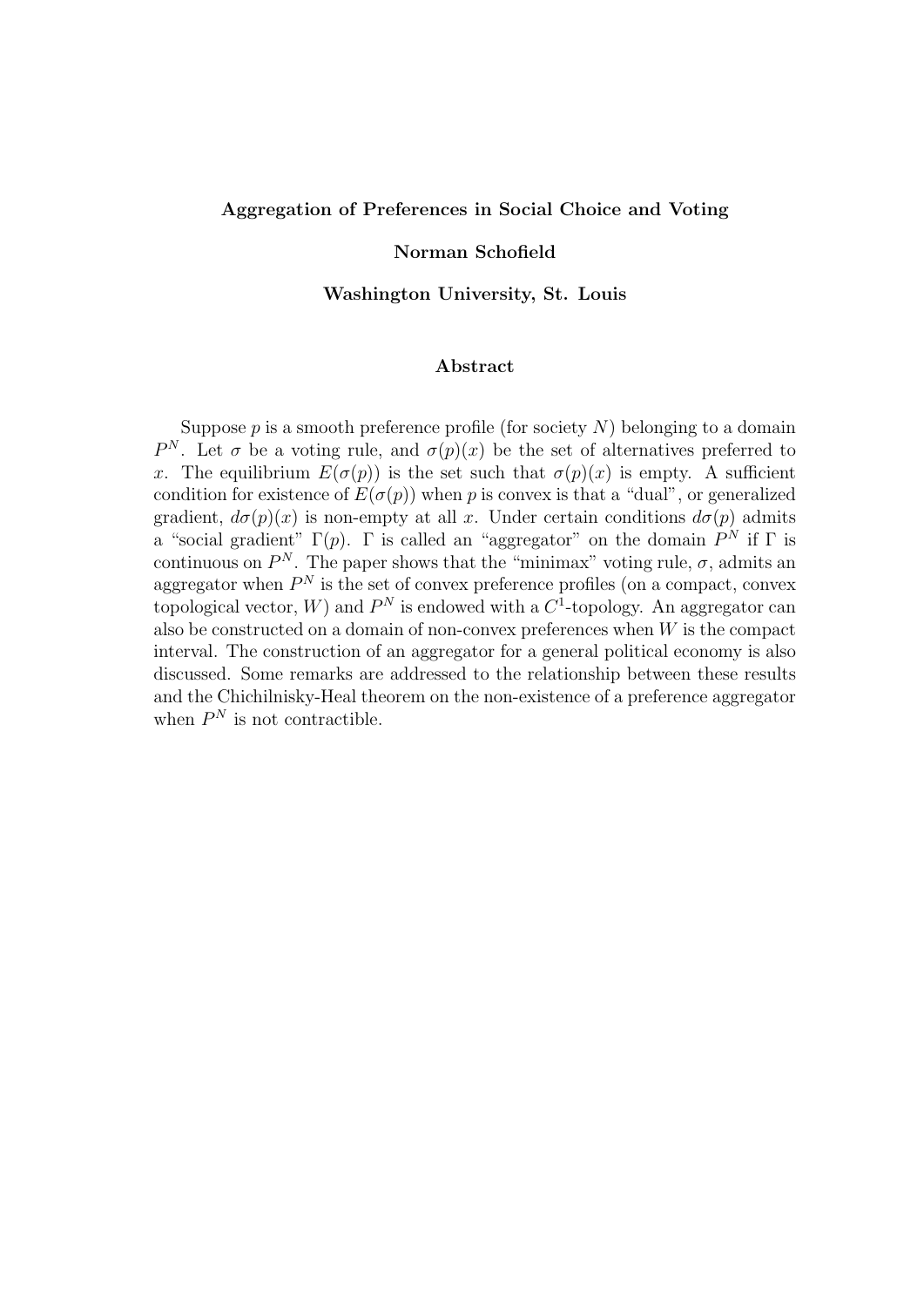#### The Core of a Production Economy with Asymmetric Information

#### Ulrich Schwalbe

#### University of Mannheim, Germany

# Abstract

This paper studies the core of a production economy with asymmetric information. The information of an agent is modeled as a partition of a finite set of states of nature. If the information is incomplete, it restricts the actions an agent can take: Only those transactions that are compatible with the information an agent has at his disposal can be carried out. However, if he joins a coalition, his information changes according to an exogenously given information rule, a concept introduced by Allen (1991). The transactions the members of a coalition can make depend on this modified information. In addition to a reallocation of its members endowments, a coalition is also able to produce. The production possibilities of a coalition are described by a technology set and an information that the coalition can employ in production. This information depends on the information of the coalition members and is also described by an information rule. Given that the technology sets satisfy some regularity conditions, a production economy with asymmetric information generates a well-defined cooperative game. It is shown that the core of this game and thus the core of the underlying economy is nonempty provided that the technology sets satisfy a balancedness condition. This result holds independently of the given information rules. This result is illustrated by a simple example that demonstrates that asymmetric information could be an incentive for the decentralization of production. Some possible extensions of the model are discussed.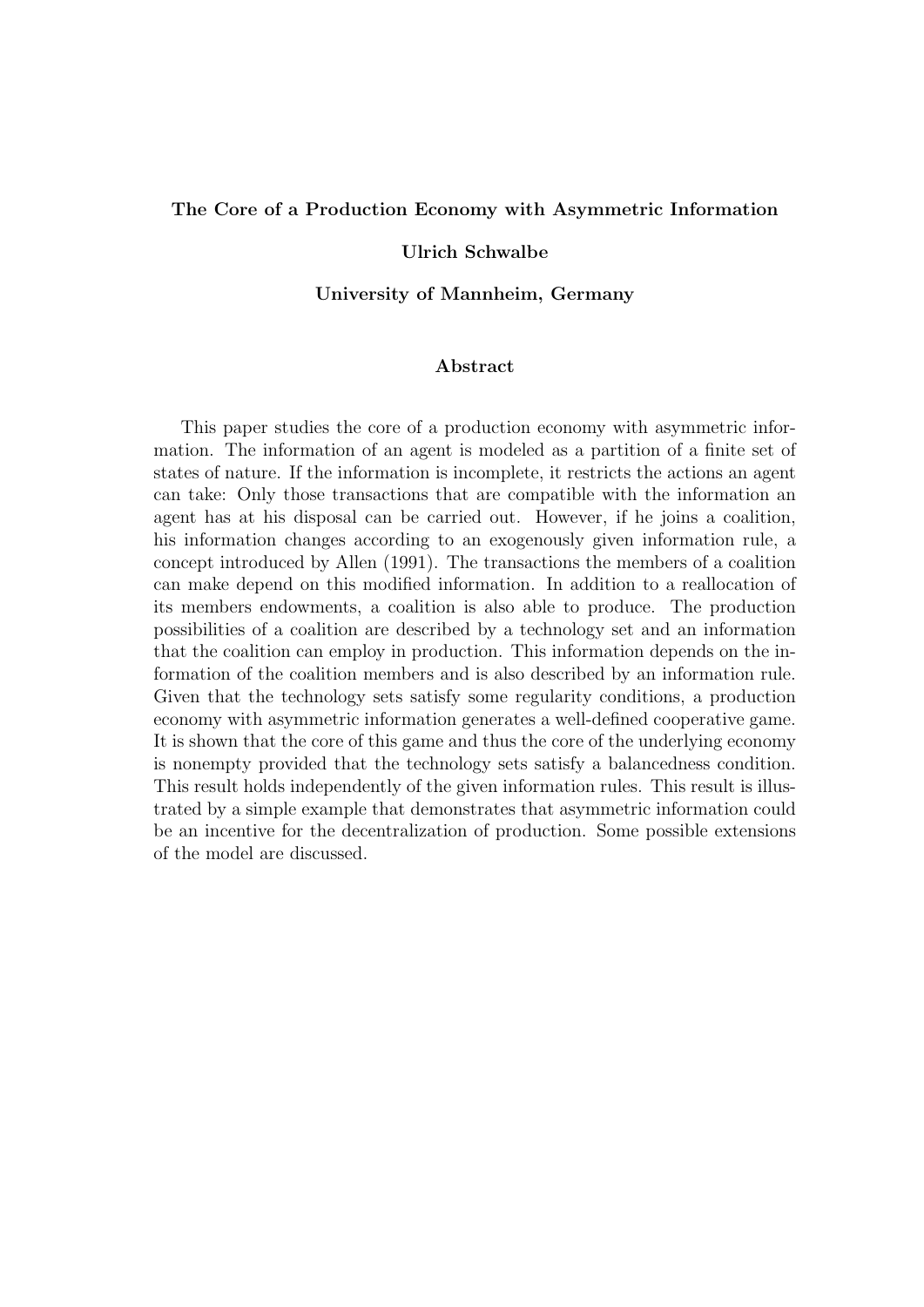# Efficiency in Repeated Prisoner's Dilemma with Private Monitoring

### Tadashi Sekiguchi

University of Tokyo, Japan

# Abstract

This paper analyzes repeated games with private monitoring, where in each period each player receives a signal of the other players' actions in the previous period, and that information is private information. Previous literature on repeated games with private monitoring has not shown whether or not (nearly) efficient equilibria exist. For a repeated prisoner's dilemma satisfying a certain assumption regarding stage game payoffs, we show that there exists a nearly efficient sequential equilibrium, provided that imperfectness of signals is small and players are patient.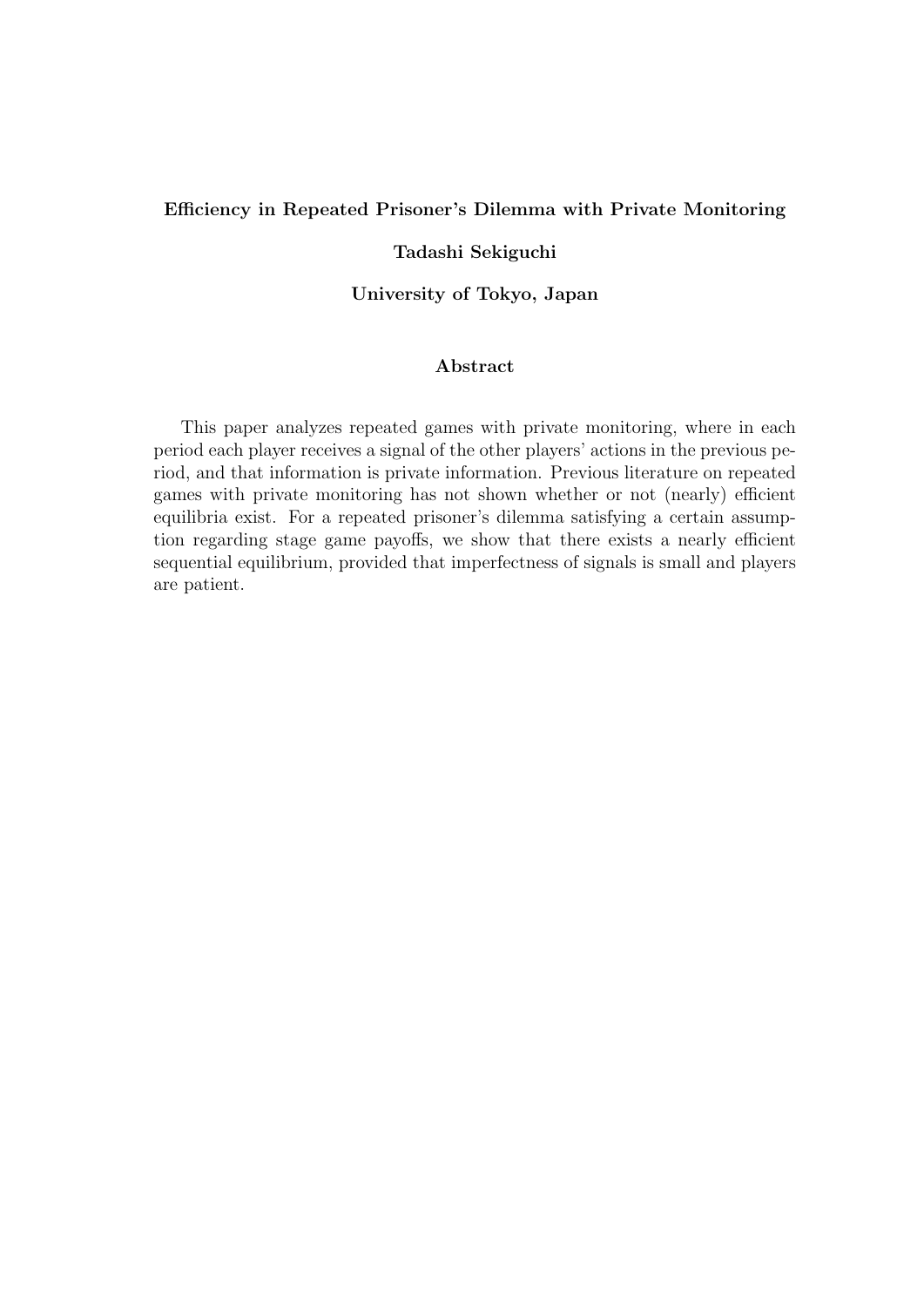#### Mixed Strategy Play and the Minimax Hypothesis

#### Jason Shachat

#### University of Arizona

# Abstract

This paper reports on a set of experiments designed to discriminate among the possible sources of the failure of the minimax hypothesis' predictions in the unique mixed strategy minimax equilibrium of the O'Neill (1987) game. First, the experimental design allows one to identify the causes of the serial correlation in subjects' action choices. Second, the design allows one to discriminate among, a set of mixed strategies which generate distributions over actions and wins similar to the distributions generated by the minimax strategy. This is accomplished by introducing a new methodology for eliciting mixed strategies, which overcomes some of the difficulties with previous experimental attempts to directly observe mixed strategies. The results clearly show that subjects' choices do not coincide with their minimax strategies, and that players' intended behavior is not minimax. Analysis of the data also reveals that subjects adopt a wide variety of strategies. It is shown that this heterogeneity can rationalize some of the features of the aggregate data that are consistent with the predictions made by the minimax hypothesis.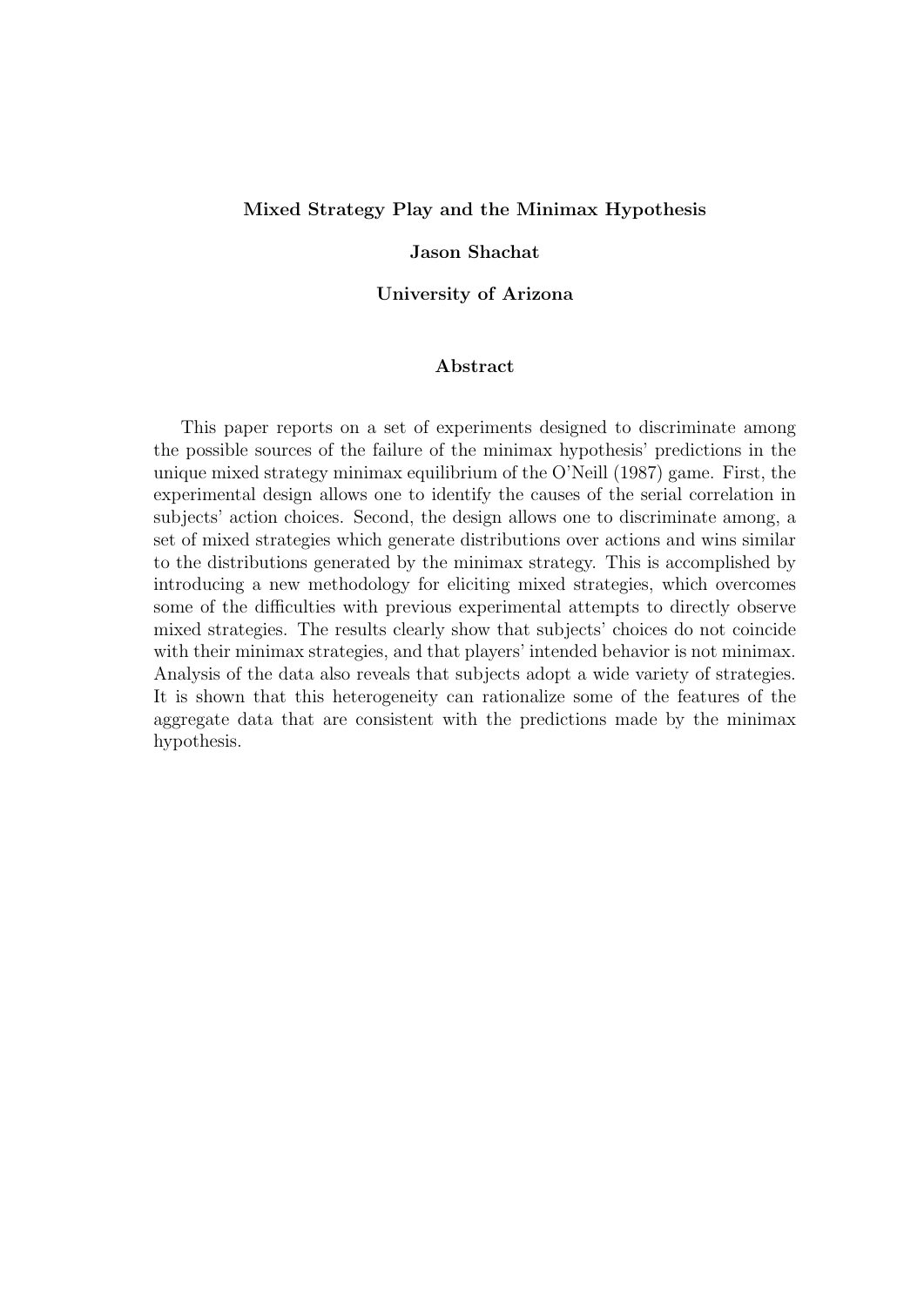# Nash-Equilibrium and Pareto Optimality

# Lloyd S. Shapley

# University of California at Los Angeles

# Abstract

An equivalence relation is defined on strategic-form n-person games, such that all or most of the apparatus of Nash equilibrium theory remains invariant. But the Pareto sets are not preserved. The implications of this observation for the study of the efficiency of Nash equilibria will be discussed.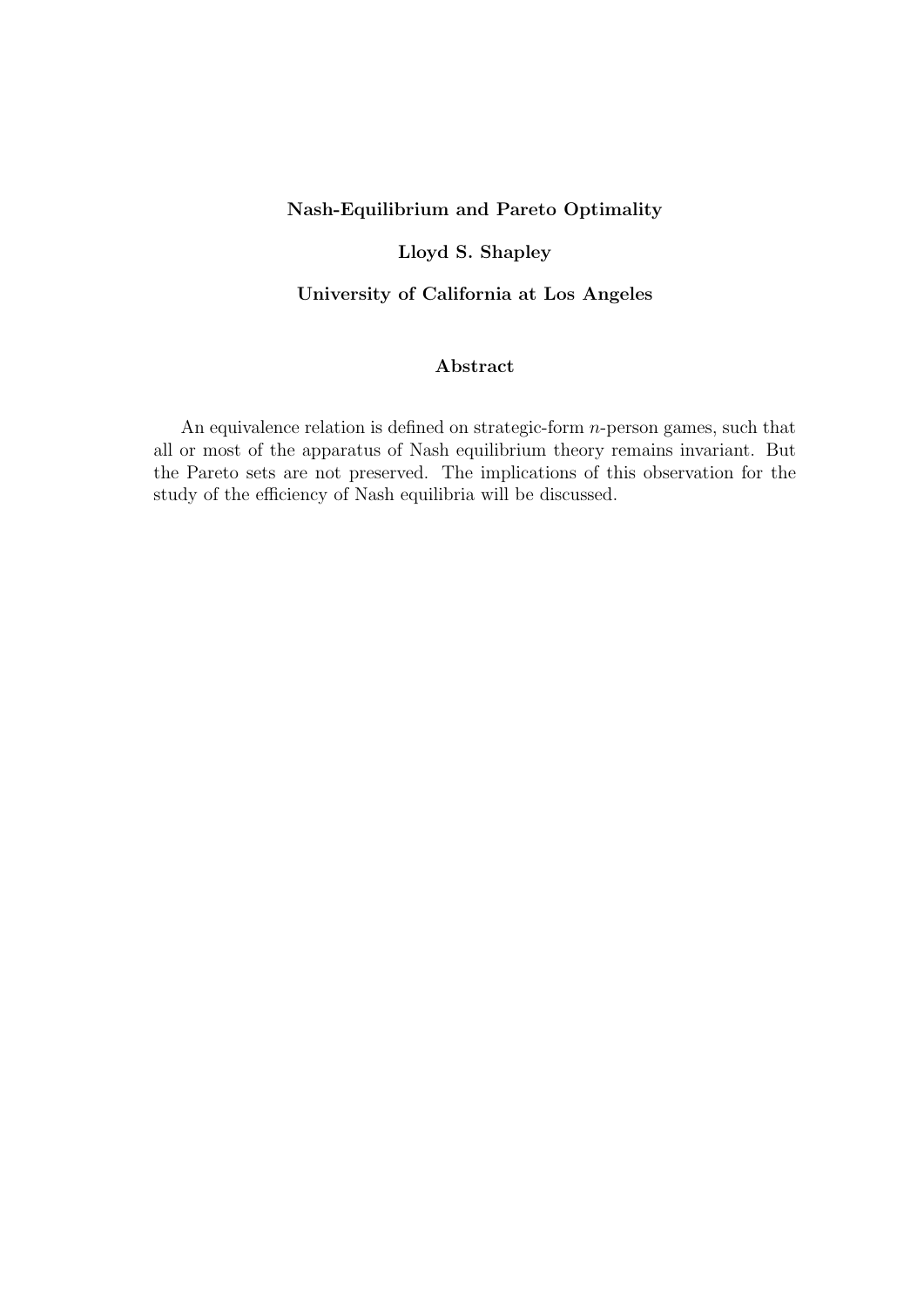# Can Pre-Arranged Matches be Avoided in Two-Sided Matching Markets?

### Tayfun Sonmez

### University of Michigan

#### Abstract

We study manipulation via pre-arranged matches in the context of two-sided matching markets. We show that the mechanism that is used to match the hospitals and medical residents in the U.S., namely the hospital-optimal stable rule is manipulable in this way. Unfortunately this is a more general problem and we show that there is no mechanism that is both stable and non-manipulable. We then analyze the conditions under which such manipulations are possible for stable mechanisms and show that it is more serious of a threat for the hospital-optimal stable rule than its main competitor, the student-optimal stable rule. Our results suggest that the market participation is likely to increase while the instabilities due to such manipulations are likely to decrease if the student-optimal stable rule is adopted.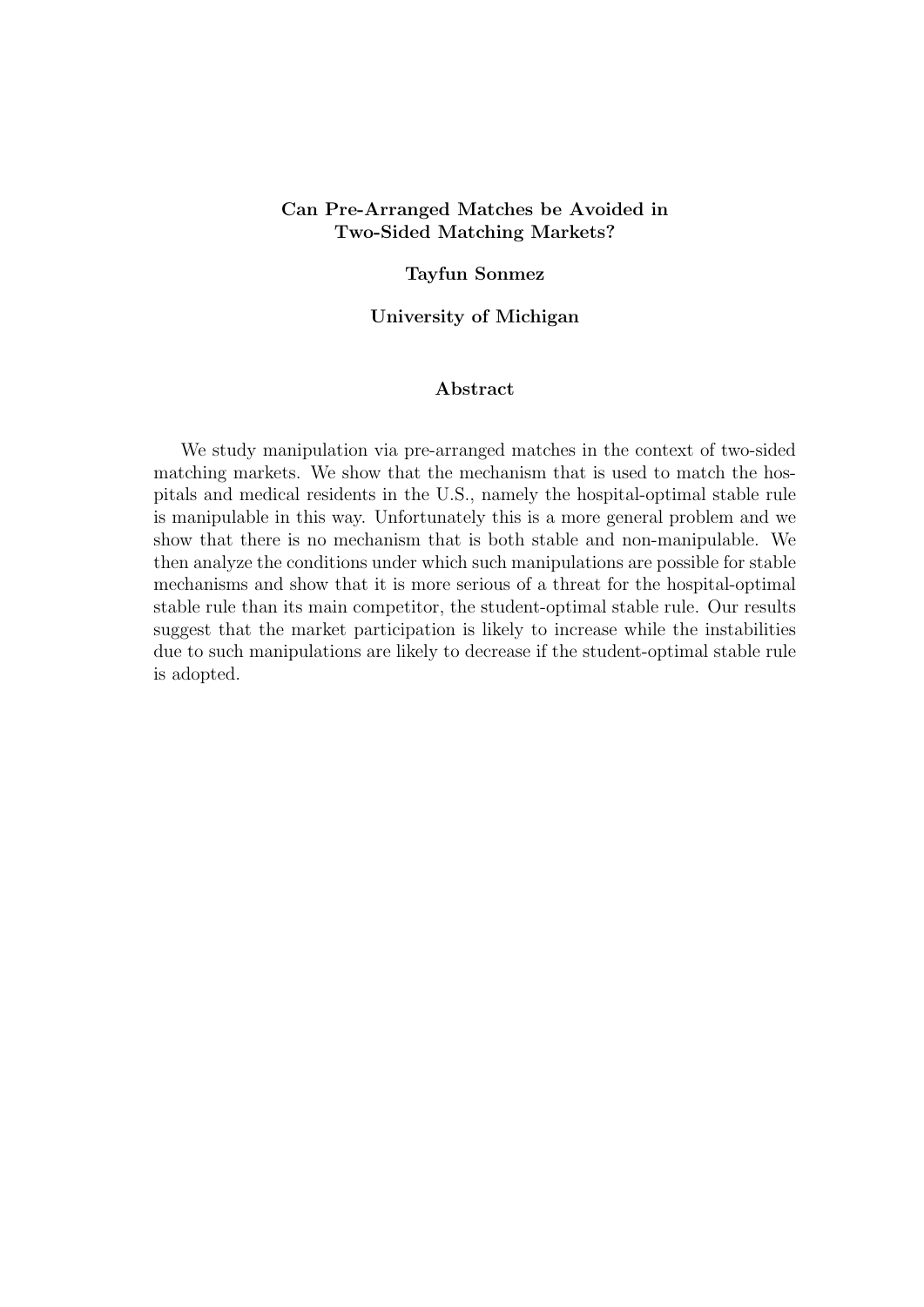### Herding as Experimentation Déjà Vu

Peter Sorensen<sup>∗</sup> (joint w/L. Smith† )

# Abstract

We prove that the recently proposed herding models are special cases of a standard single person experimentation model with myopia. Relying on this mapping, we interpret the pathological outcomes of observational learning as well-known pathological phenomena from the experimentation literature. Furthermore, we obtain a natural model for the analysis of social optima in social learning models. Results for that model are immediately obtained from the experimentation literature.

<sup>∗</sup>Nuffield College and M.I.T. †M.I.T.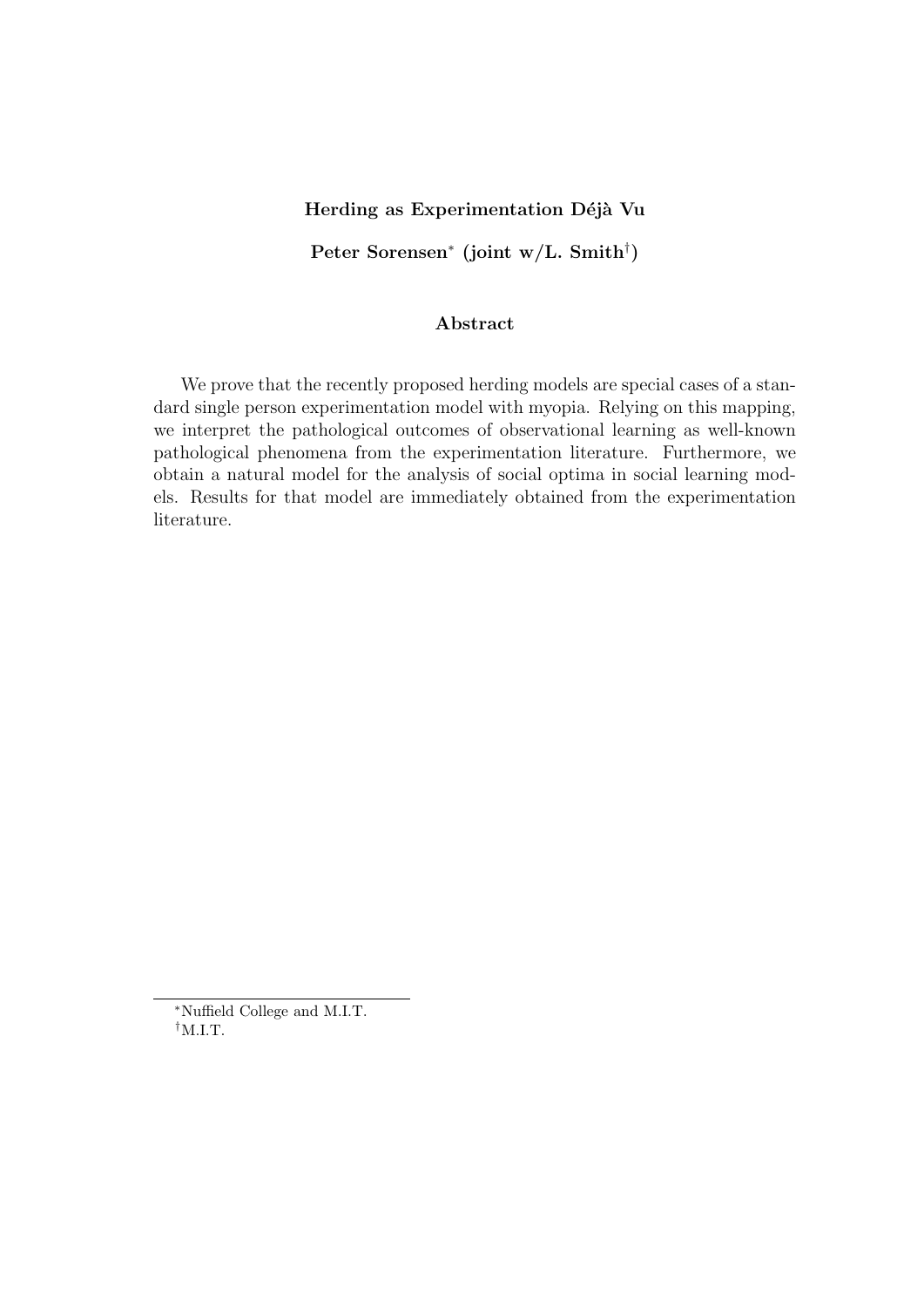#### Computation of Equilibria in Extensive and Normal Form Games

#### Bernhard von Stengel

# Theoretische Informatik, Zurich, Switzerland

# Abstract

Economists and game theorists using non-trivial games in their modeling should have good computational tools at their disposal for solving these games. We give a survey of algorithms for computing Nash equilibria in games that are specified in normal form or extensive form. Such a game is usually converted to an optimization problem, in the simplest case a linear program, which is then solved by iterative methods. For two-person games, 'combinatorial' algorithms suffice, which inspect only a finite number of possibilities. Pivoting methods, like the simplex algorithm for linear programming, are of this kind. In order to be practically feasible, the number of variables of the optimization problem should be kept small. For extensive games, this has recently been achieved by avoiding the conversion to normal form with its large (exponential) number of strategies, using sequences of moves instead of strategies. We will also discuss computational aspects of equilibrium refinements, like perfect or sequential Nash equilibria.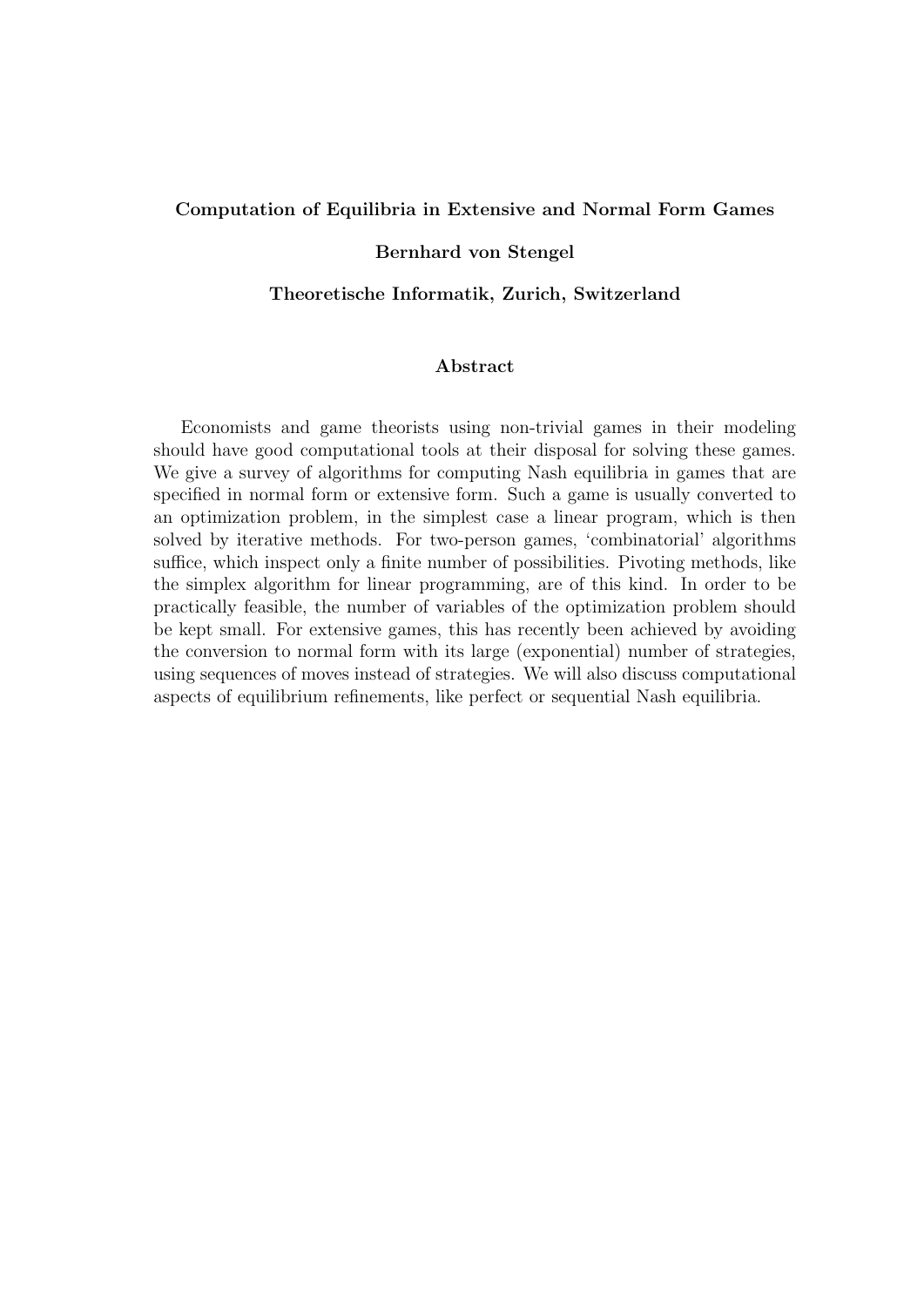# Tracing Equilibria in Extensive Games by Complementary Pivoting

Bernhard von Stengel<sup>∗</sup> (joint w/A. van den Elzen<sup>†</sup> and D. Talman<sup>‡</sup>)

#### Abstract

An algorithm for solving a game should be efficient, simple, robust, compute "useful" solutions, allow an interpretation if possible, and have the potential to be extendable to wider classes of games. We present an algorithm with all these properties for the following problem: Find an equilibrium of an extensive twoperson game with perfect recall.

Our algorithm is efficient and simple. Our method is robust and computes an equilibrium with many useful properties that allow a game-theoretic interpretation. It defines a piecewise linear path in the strategy space leading from a given prior to the equilibrium. Each strategy pair on that path is an equilibrium of a restricted game where the prior is played with some minimum probability that is initially one and decreased to zero (with possible intermittent increases). Up to projection, this mimics the tracing procedure by Harsanyi and Selten (1988) to determine an equilibrium starting from the given prior. As a drawback, this is the (linear) tracing procedure for the normal form of the game, not the extensive form.

Finally, the prior as an arbitrary starting point allows the method to be used as a subroutine for solving multiplayer games. This problem is intrinsically nonlinear, but an iterated approximation by linear methods is desirable. Such an iteration requires the possibility to restart the method at an arbitrary point. This is possible with our method, but not with the Lemke-Howson method, for example.

<sup>∗</sup>Theoretische Informatik, Zurich, Switzerland

<sup>†</sup>Tilburg University, The Netherlands

<sup>‡</sup>Tilburg University, The Netherlands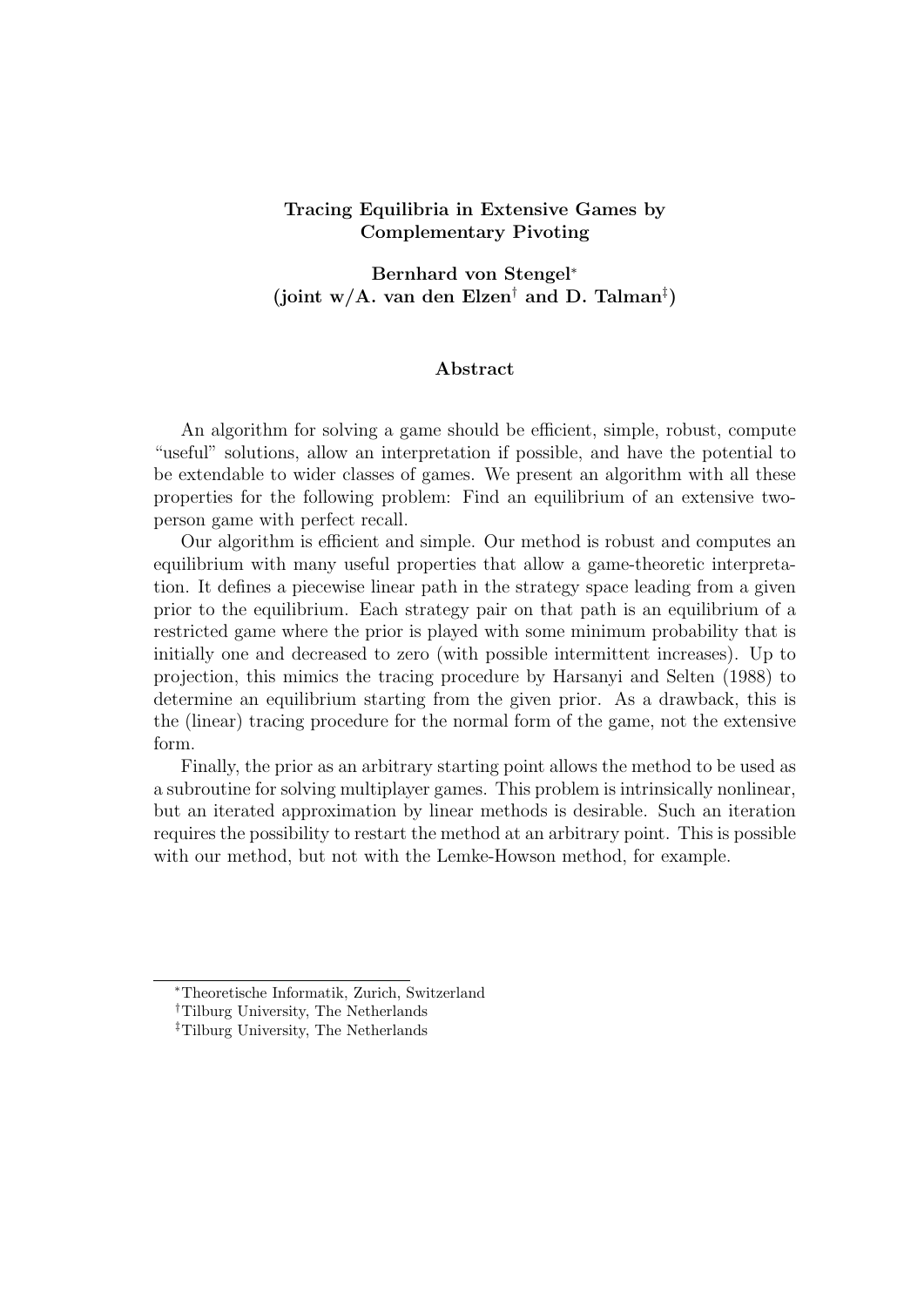# Equilibrium Existence for Infinite Games: The Nearly Compact and Continuous Case

Maxwell B. Stinchcombe $^*$  (joint w/C.J. Harris $^\dagger$  and W. Zame $^\ddagger)$ 

# Abstract

For games satisfying an algebraic condition on strategies and utilities, equilibria exist, depend upper hemicontinuously on the specification of the game, and are exactly the limits of approximate equilibria on large finite approximations. These games are called nearly compact and continuous (NCC) because they can be understood as dense subgames of larger, compact games with continuous payoffs. The equilibria of NCC games have equivalent representations as equilibria in finitely additive mixtures.

<sup>∗</sup>The University of Texas at Austin

<sup>†</sup>Oxford University, United Kingdom

<sup>‡</sup>University of California at Los Angeles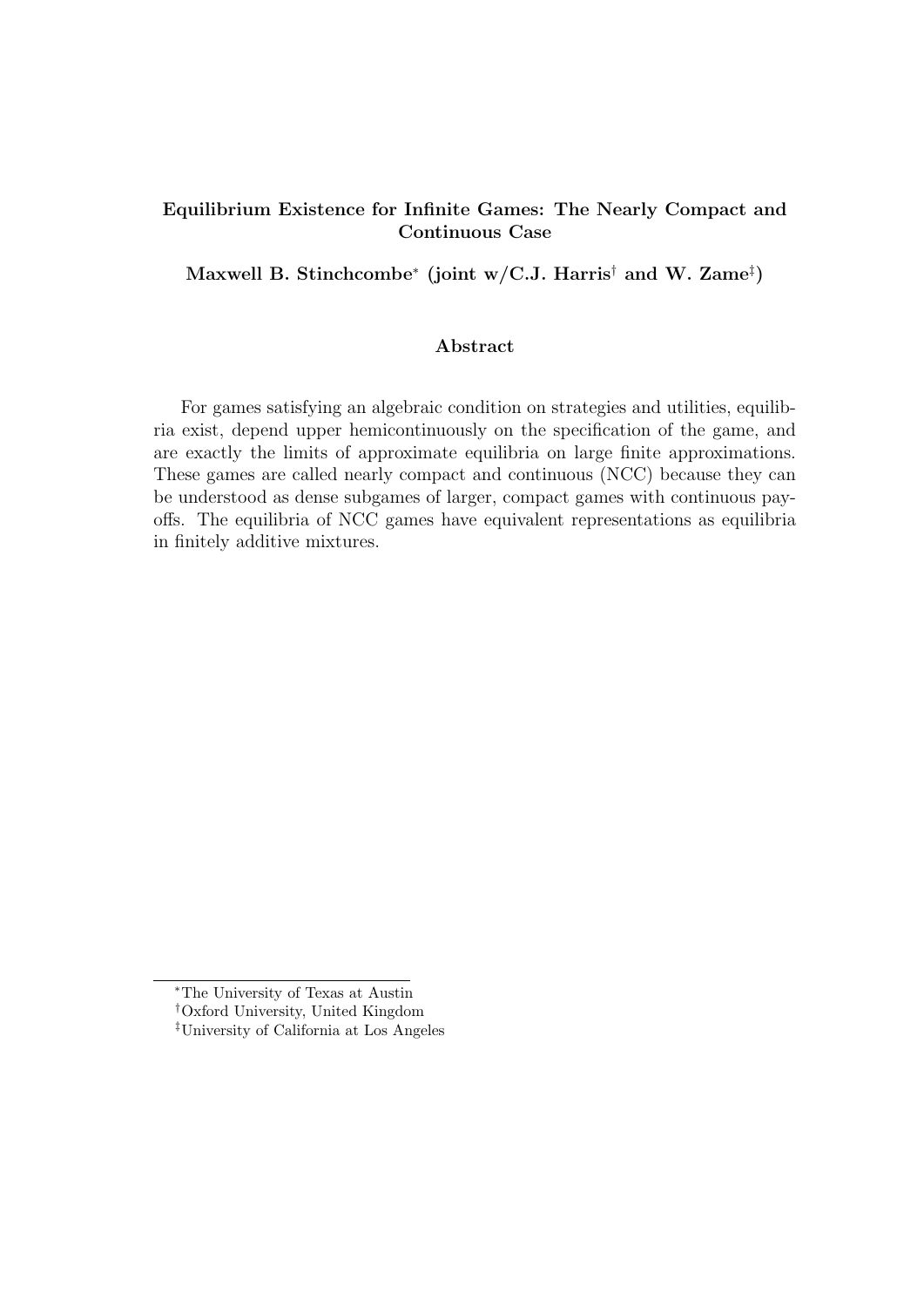### Beliefs, Competition, and Bank Runs

# Theodosios Temzelides<sup>∗</sup> (joint w/B. Adao† )

### Abstract

Within the framework of Diamond-Dybvig, the optimal (run free) outcome is shown to be the unique forward induction equilibrium. In a version of the model that posits Bertrand competition among banks, there are sequential equilibria that imply positive profits. However, the zero-profit contract is supported as the unique equilibrium outcome if the agents' beliefs are restricted to the space of beliefs consistent with the forward induction refinement.

<sup>∗</sup>Federal Reserve Bank of Philadelphia †Banco De Portugal, Lisboa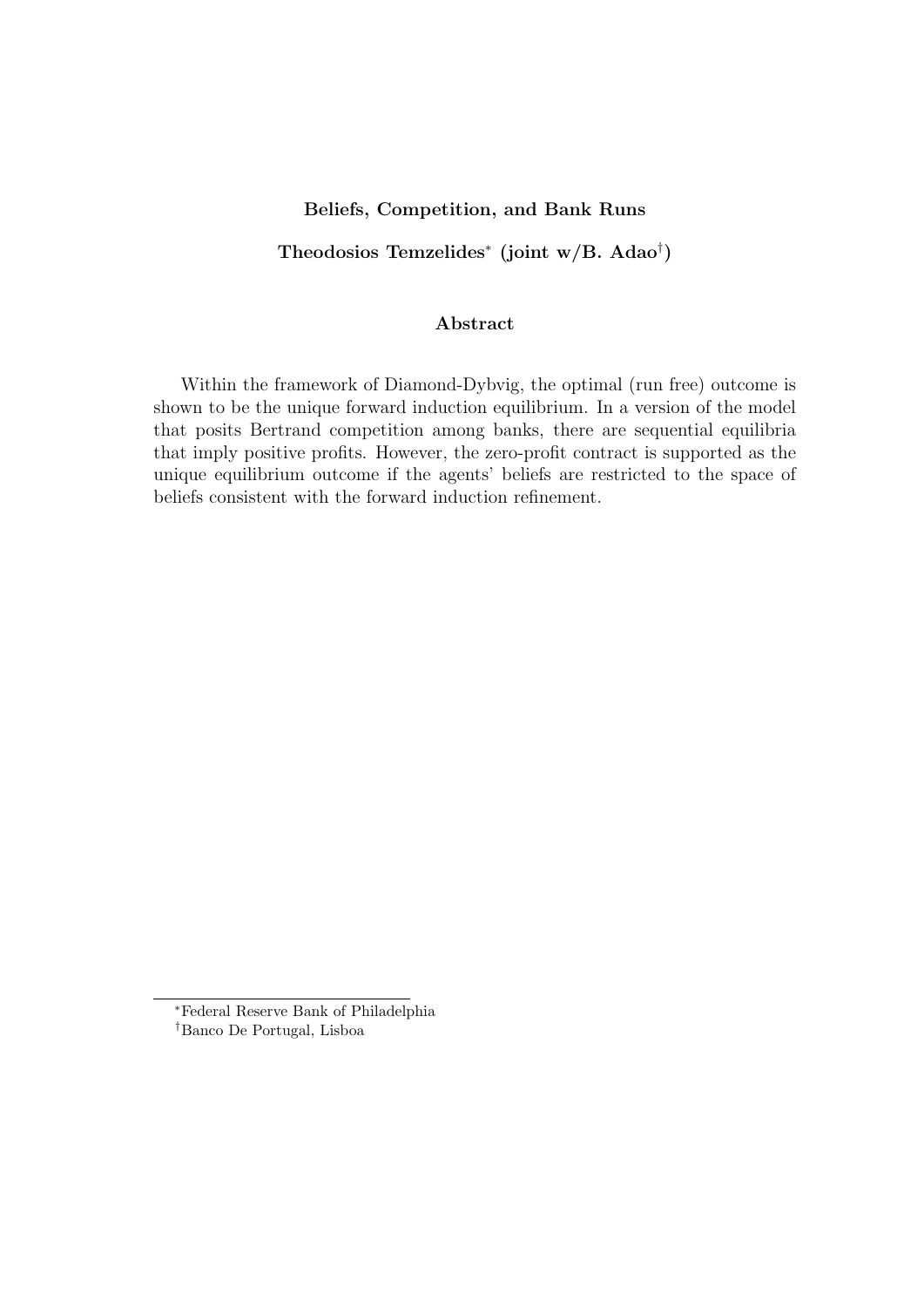#### Bertrand Price Competition in a Social Environment

### Alexander F. Tieman

#### Free University, The Netherlands

# Abstract

We consider the behavior of agents in a social environment. In most papers on this subject these kind of economic problems are dealt with from a pure economic perspective (e.g. Young, Kandori, Ellison). In this paper we look at the problem from a more sociological point of view. We drop the assumption that the agents are rational and replace this assumption by specifying an adaption process for the strategies played by the agents, taken from the sociological literature (e.g. Liebrand & Messick). By specifying such an adaption process, we prescribe the agents what to do in every situation they might encounter. In this way an evolutionary process is specified. This leads to results that differ substan- tially from the results achieved by, for instance, Young & Foster.

The social environment is constructed as a torus of agents. Each agent has a limited set of agents with whom he can interact, his set of neighbors. We make the (common) assumption that the set of neighbors is much smaller than the total population. An agent doesn't perceive what is going on outside his set of neighbors. The agents are producers of a heterogeneous product and their other features (market opportunities, size and so on) are all equal. They play a symmetric Bertrand-price competition game with heterogeneous products. In this context a strategy consists of a price at which an agent sells his product. The agents can only name a fixed number of prices varying from the pure Nashequilibrium price to the pure cooperative-equilibrium (cartel) price of the game. In every stage of the model an agent from the social environment is randomly selected. The agent will compete against the agent in his set of neighbors with the lowest price at that moment. Since the cartel-price is always higher than the Nash-price, this will be the agent with the most 'Nashlike' price, the agent playing the strategy with the lowest degree of cooperation of all neighbors. Since the opponent with the lowest price is bound to draw away the most consumers from the producer, this 'matching rule' implies that a producer always plays Bertrandcompetition with his most aggressive opponent.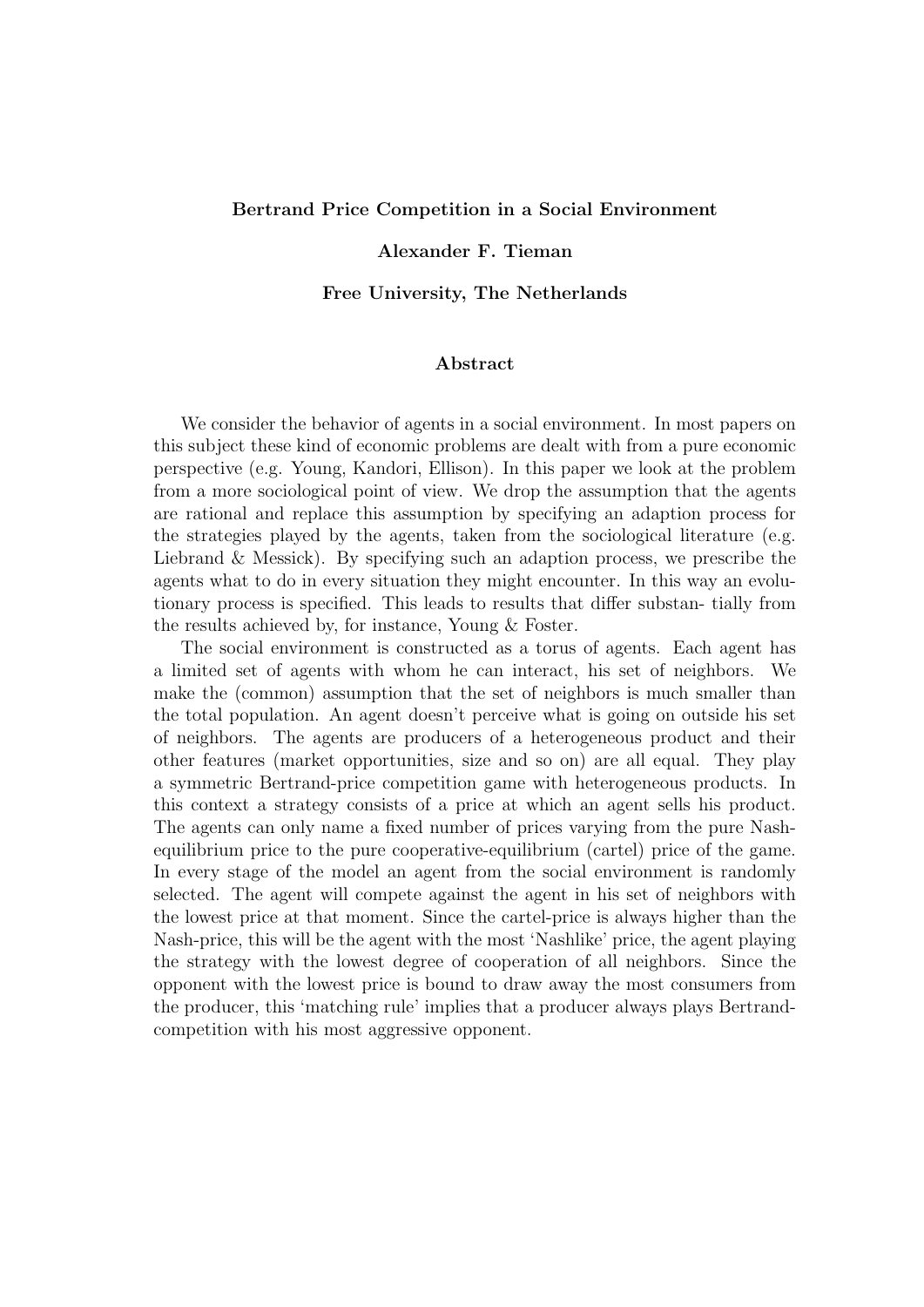In our model it is shown that the population of agents converges to a quasistable state. In this state the individual agents still change their strategy, but the fraction of agents that plays a certain strategy is fixed. In the quasi-stable state of the population a great deal of cooperative behavior is observed. When the population is in the quasi-stable state, after a stochastic time a trigger event will occur, after which the quasi-stable state will be left. More competitive ('Nash-like') behavior evolves rapidly. After some time however there will again be convergence to the same quasi-stable state of the population. We show that (and why) the occurrence of the trigger event is very rare.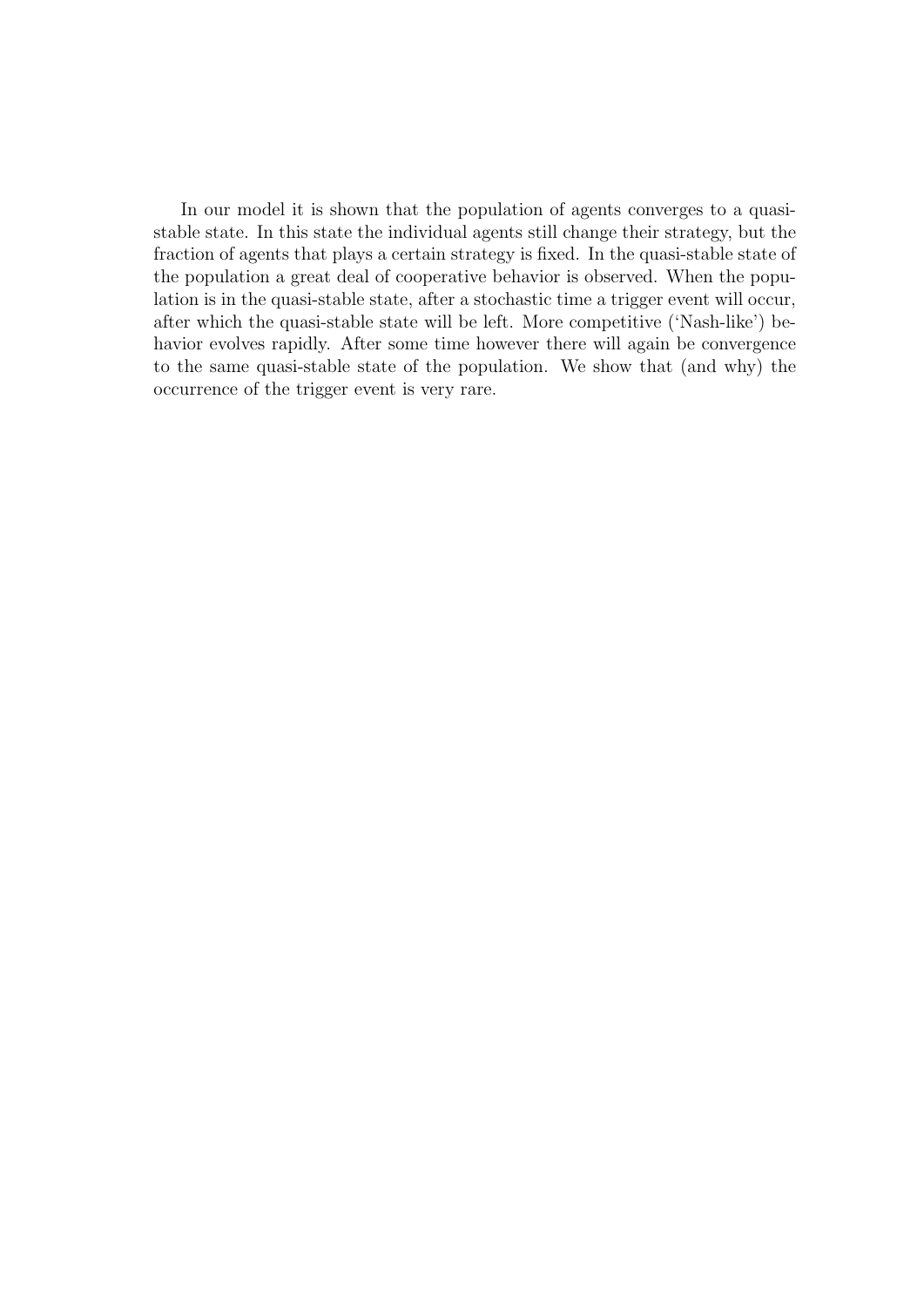### Corruption and Political Institution

# Shyh-Fang Ueng

### Academia Sinica, Taiwan

# Abstract

This paper uses a model of two-stage bargaining with coalition structure value allocation to show that, given the same culture, a political institution with veto players to its multi-party legislature is more corruptible than the one without veto players to its multi-party legislature. Corruption is defined as the amount of bribe which a legislative coalition can extract from an interest group in exchange for passing the law desired by the interest group. The political institution with veto players to its legislature represents the presidential system; while the one without represents the parliamentary system.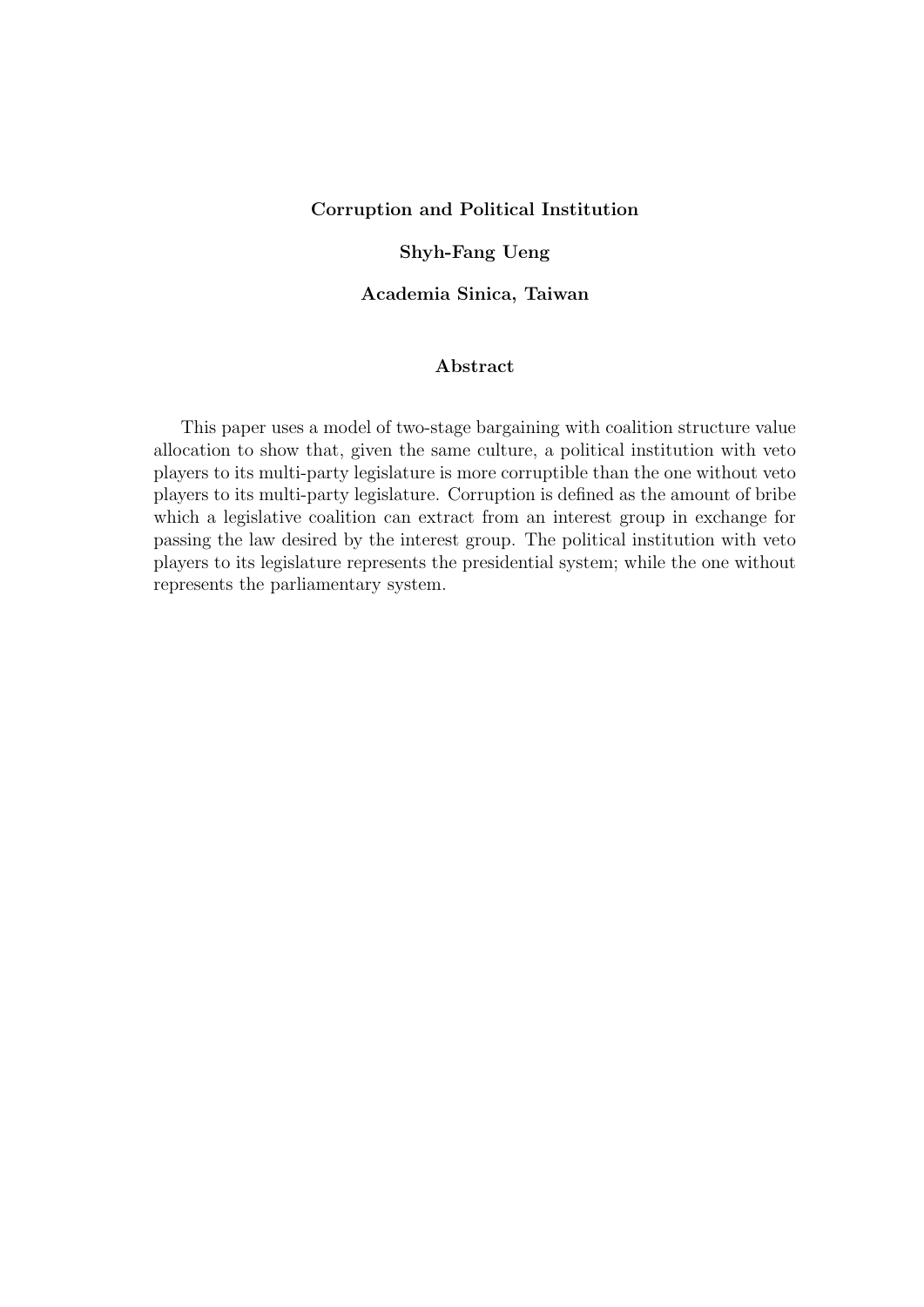# A Shapley Value Representation of Potential Games

### Takashi Ui

Stanford University

### Abstract

Potential games, considered by Monderer and Shapley, are games with potentials, functions of strategy profiles such that the difference induced by a single deviation is equal to that of the deviator's payoff function. We provide a representation theorem for potential games in terms of the Shapley value. Our result states that a game has a potential if and only if its payoff functions coincide with the Shapley value of a particular class of cooperative games indexed by the set of strategy profiles, and that its potential also coincides with a potential of the cooperative game that is defined by Hart and Mas-Colell.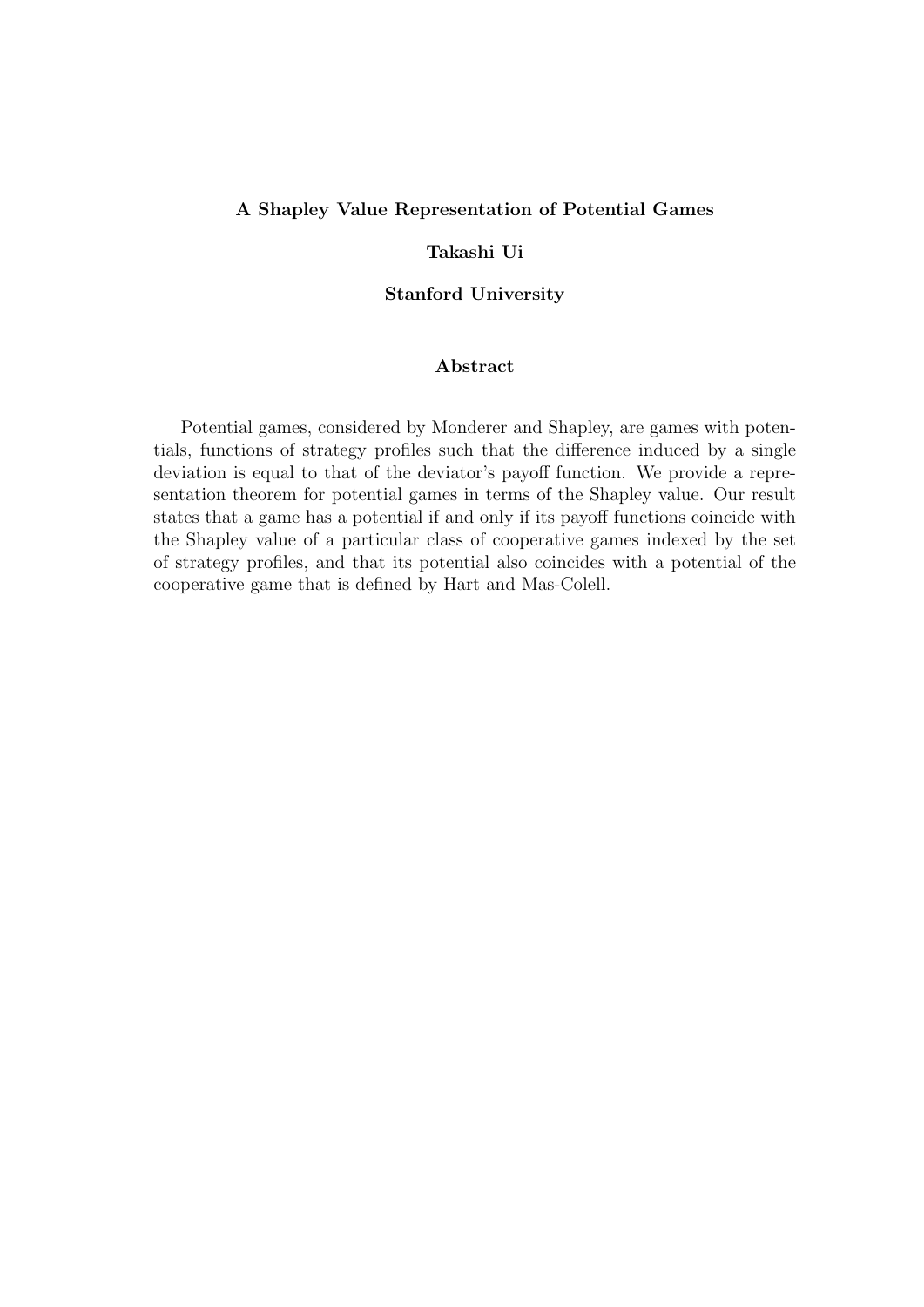#### Output Communication and Leadership

# Amparo Urbano (joint w/D. Alepuz and R. Moner)

University of València, Spain

# Abstract

We investigate whether, in a homogeneous market, duopolists have an incentive for sharing information about their equilibrium outputs. We isolate the conditions under which the exchange of information among firms is the subgame perfect equilibrium of a three stage noncooperative game.

Our game consists of two production stages preceded by an initial one in which the duopolists decide on whether or not to communicate their equilibrium outputs in the first production stage. This comprises two potential production periods, with the proviso that a firm can produce in either period but not in both. Thus, the decision for each firm in this subgame consists of whether to produce in period one (specifying the quantity to be produced) or to wait. Finally, the second production stage, where firms play Cournot, provides the incentive for information manipulation (signal-jamming). Two effects are in play: an incentive to communicate when the rival does not, if communicating involves a "first mover advantage," and a threat of not being better off if it is the rival who communicates instead.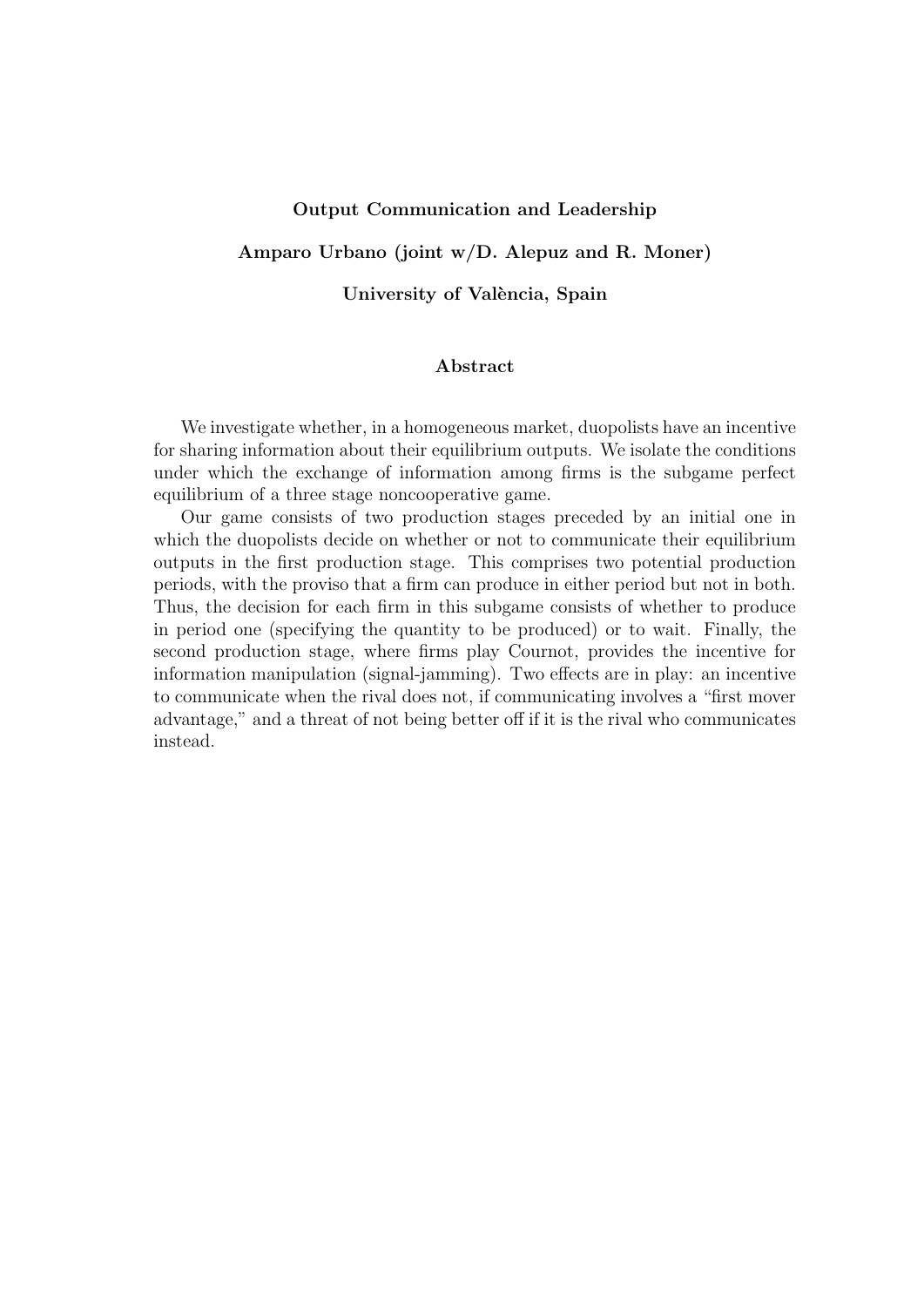### The Leximin Stable Allocation

# José Ramón Uriarte<sup>\*</sup> (joint w/J. Arin and E. Iñarra)<sup>†</sup>)

#### Abstract

We shall be dealing with a society in which every member believes to a certain extent in equality as a social value. Those personal beliefs are not neatly represented by a profile of individual inequality preorders as in Lebreton, Trannoy, and Uriarte (1985). But somehow, the aggregation of ethical beliefs has already been done and we face an equality oriented society. Nevertheless, the selfish preferences or "the preferences as they actually are" generate a social conflict that is studied by a means of a cooperative n-person transferable utility game in characteristic function form. Thus, our framework is similar to that of Dutta and Ray (1989), although there are some differences that should be mentioned. We shall be dealing with an allocation rule that satisfies: fairness, universality, and core stability.

<sup>∗</sup>Universidad P´ublica de Navarra

<sup>†</sup>Universidad del Pais Vasco, Basque Country, Spain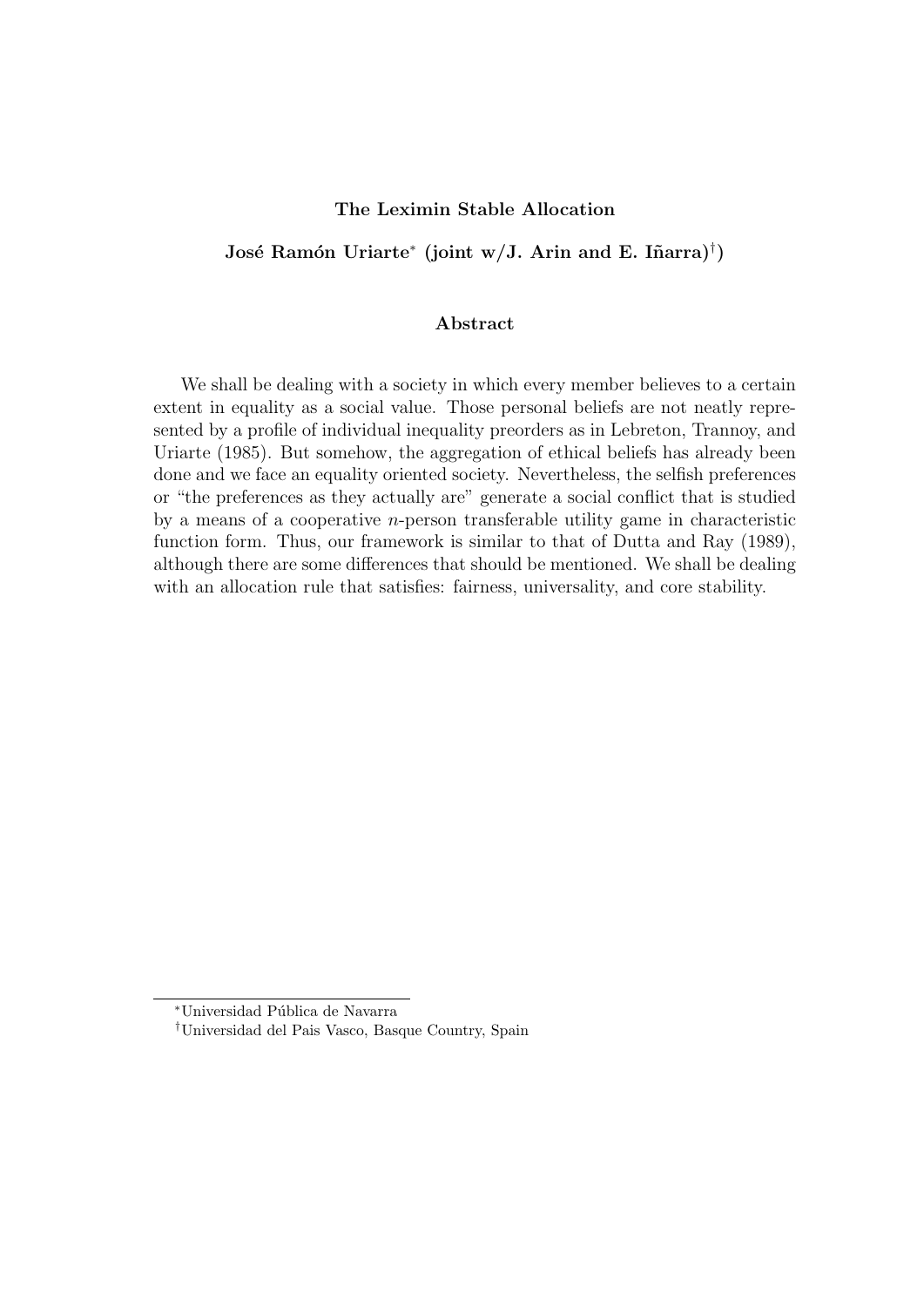#### Inductive Belief Updating, Mutual Knowledge and Equilibrium

### Peter Vanderschraaf

#### California Institute of Technology

### Abstract

This paper explores the properties of certain rules for *inductive belief updating* in noncooperative games, which one can use to account for both Nash equilibrium play and elements of the mutual knowledge implicit in the Nash equilibrium concept. Standard models of fictitious play dynamics in noncooperative game theory have players update their beliefs, quantified as probability distributions, over each others' strategies recursively, until these beliefs converge. The usual interpretation of the fictitious play process is that the players mentally simulate a sequence of successive plays by computing one another's expected utilities at each stage of deliberation, noting which strategy maximizes expected utility for each player, and updating their probabilities as a function of the relative frequencies that their opponents would have followed a particular strategy profile. If the players' belief distributions satisfy probabilistic independence over their opponents' strategies, then the limit of a sequence of fictitious plays is a Nash equilibrium of the game (Brown 1951).

This paper considers models of dynamic belief updating which, while closely related to fictitious play, have a different underlying interpretation. In these models of matched player inductive dynamics, a finite population of individuals update their probabilities over their opponents' strategies over time. In an n-player game, at each stage of the updating process  $n$  individuals in the population are selected and assigned one-to-one at random to the pure strategy sets and payoff vectors which define the game. Each selected individual players plays a strategy which is a best response, given her current beliefs regarding her opponents. At the end of a round of play, all members of the population revise their beliefs given what they can observe, and then new individuals are selected who repeat the process given their updated beliefs. As in fictitious play, in matched player inductive dynamics, each player's beliefs are a mixture of his priors and the relative frequency of observed plays. However, the assumptions needed to justify matched player inductive dynamics regarding the players' knowledge of their situation are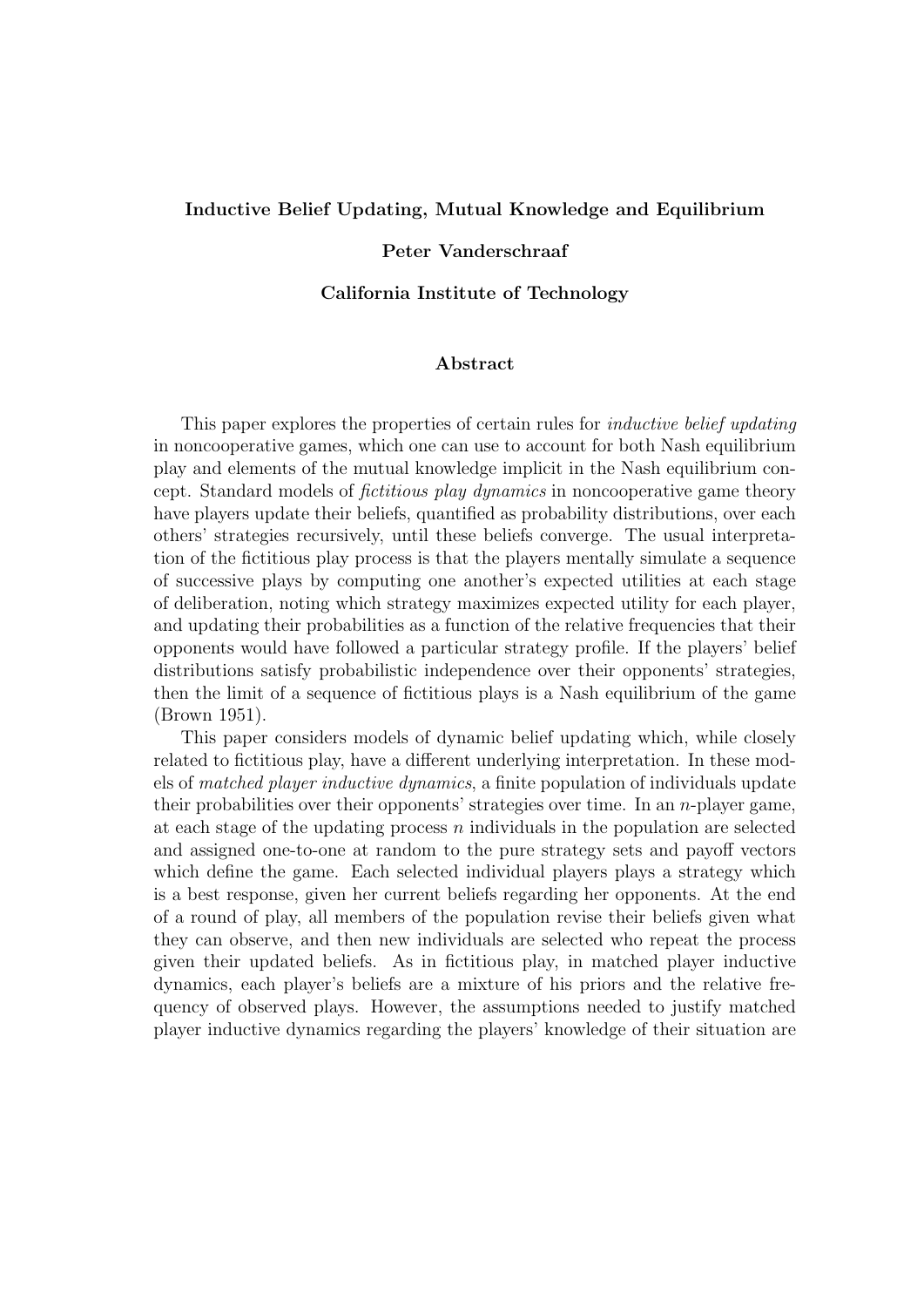much weaker than those of the standard interpretation of fictitious play. Given the interpretation of fictitious play as a sequence of mentally simulated plays, the players are assumed to have common knowledge of the payoff structure of the game, of their Bayesian rationality, of their prior probability distributions and of the fact that they all update their beliefs according to the recursive fictitious play formula. In matched player inductive dynamics, at the start of the updating process each player is assumed at the onset to know only the game and her private prior over her opponents' strategies. Assuming that the players' probability distributions are uncorrelated, the limit of this process is a Nash equilibrium of the game. It is shown that for a class of coordination games, this dynamics converges almost surely to a strict Nash equilibrium of the game. This dynamical adjustment process might be facetiously called "nonfictitious fictitious play", because it is a mathematical generalization of the fictitious play process but is best interpreted as a sequence of actual repeated plays of a game.

The motivation for introducing matched player inductive dynamics is twofold: (1) Like most of the dynamical adjustment process in the literature, this process gives an account of how players starting at an initial state of indecision can settle upon a Nash equilibrium of a game. However, as hinted already, matched player inductive dynamics gives an explanation of the "spontaneous" emergence of equilibrium play which relies upon weaker assumptions than fictitious play and most of the generalizations of fictitious play. In particular, matched player inductive dynamics does not presuppose that all agents engaged in the game have a common prior, or even that they can deduce the priors of their opponents. (2) Matched player inductive dynamics can be used to account for players' having the mutual knowledge which justifies their following a particular Nash equilibrium. In a set of remarkable results, Aumann and Brandenburger (1995) show that mutual knowledge of the game, of Bayesian rationality and of players' beliefs regarding each other is in general a necessary condition for justifying Nash equilibrium play, and that in the 2-player case, such mutual knowledge is also a sufficient condition. However, one cannot explain all cases of such mutual knowledge as the result of pre-play communication without making the explanation circular, since the ability to communicate successfully presupposes certain higher order mutual knowledge, such as mutual knowledge of the meanings of linguistic expressions. It is argued in this paper that players who initially have no mutual knowledge can come to have the mutual knowledge which underpins the Nash equilibrium concept for the 2-player case, and which is required for the *n*-player case, if they learn inductively about each other according to a process such as the matched player inductive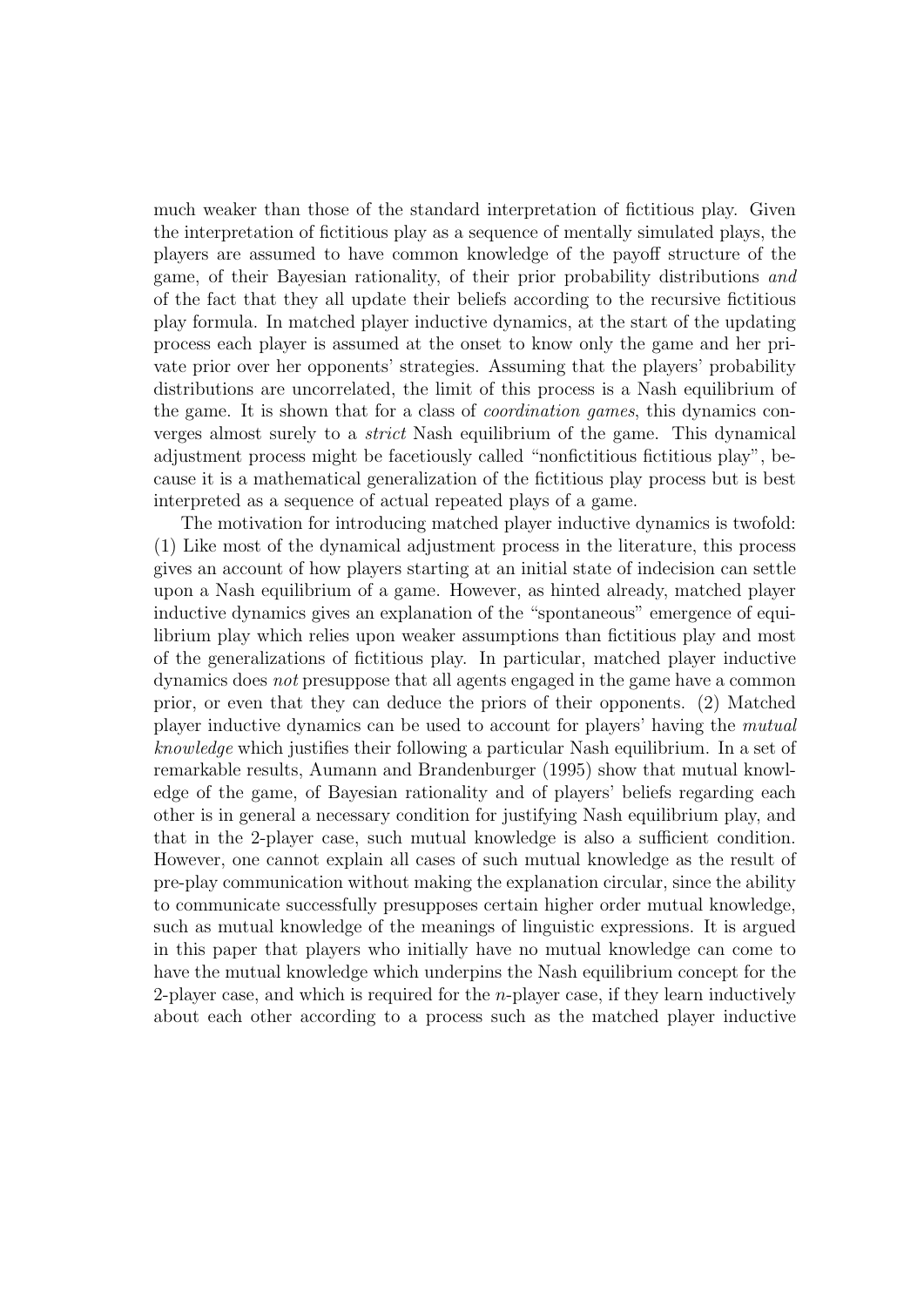dynamics.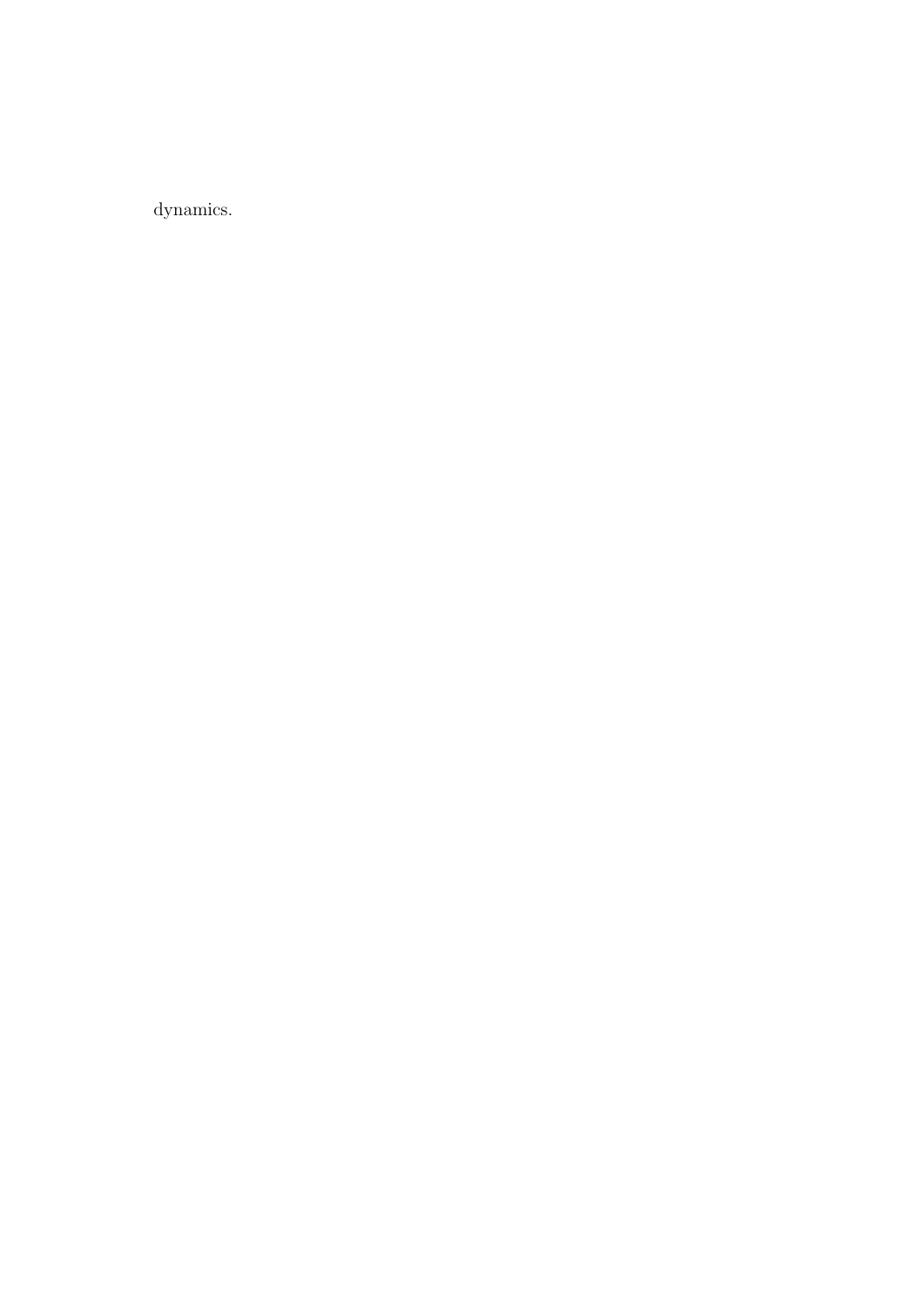#### Bargaining with an Endogenous Deadline

### Vincent Vannetelbosch

#### University of Louvain, Belgium

### Abstract

We study a sequential bargaining game with a deadline from which the size of the cake decays. Two bargaining procedures are considered a model with alternating-offers and a model with iterated simultaneous demands. We show that the bargaining game with alternating-offers has a unique SPE outcome, while the game with iterated demands possesses a unique Pareto *robust*-SPE outcome. Then, we endogenize the choice of the deadline: the bargaining game with alternating-offers is characterized by a deadline effect, whereas the other game is not. That is, once we endogenize the deadline, the occurrence of a deadline effect depends on the bargaining procedure used. But as the bargaining period goes to zero, the unique SPE outcome of the game with alternating-offers approaches the unique Pareto robust-SPE outcome of the game with iterated demands.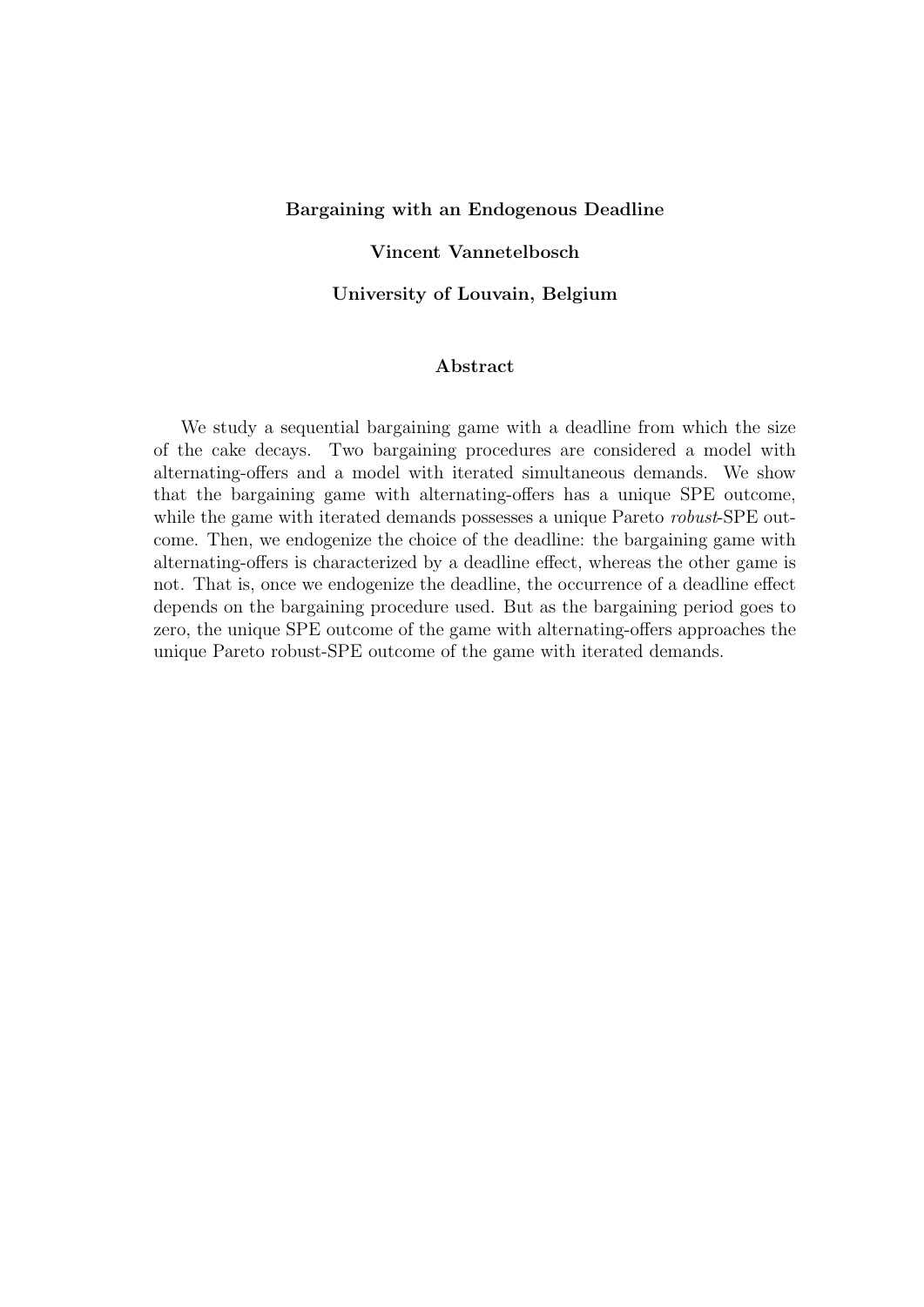### Ex-ante Communication and Nash Equilibrium

Jose E. Vila (joint w/A. Urbano)

University of Valéncia, Spain

# Abstract

A model is presented where players communicate prior to the play of a two player, complete information game. We, show the role of ex-ante, plain conversation as a coordination mechanism.

Our main result is formulated in terms of the correlated equilibrium concept. In particular, if Go is a 2-person game and  $x$  is a correlated equilibrium payoff of G0 with rational valued underlying probability distribution, then there exists a direct communication game G extending G0 (i.e. one where plain conversation is allowed before moving) such that  $x$  is a Nash equilibrium payoff of  $G$ . In other words, that no mediator in needed for the actual realization of a correlated equilibrium (when the distribution is rational).

Our scheme of plain conversation (protocol) assumes finite messages, but uses a different approach than that of Barany. In particular, it entails public messages with private keys (for coding and decoding), following the Pohling-Hellman methodology. Also, we do not look for built-in checking protocols, or sure protocols, but for those protocols for which deviations are not ex-ante profitable.

A by-product of the analysis is that under our protocol any unilateral deviation from the rules is detected with probability  $1-\epsilon$ . And also, any unilateral deviation by a player does not change the other player's marginal probability to play any given strategy.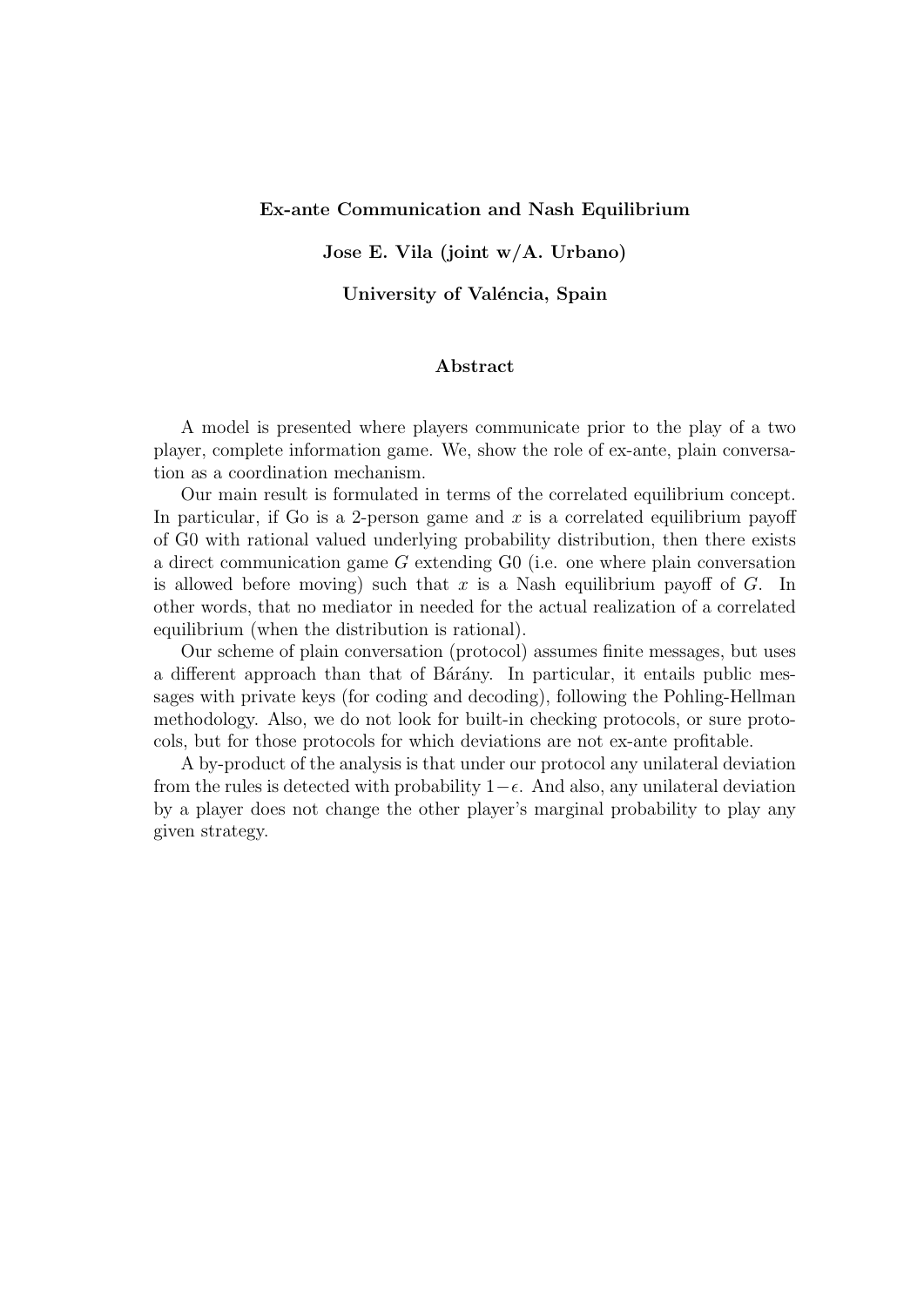# An Experimental Test of Bayesian vs. Adaptive Learning in Normal Form Games

Mark Walker (joint w/J.C. Cox and J. Shachat)

### University of Arizona

### Abstract

This paper reports on an experiment designed to test whether Bayesian models of learning or adaptive models such as best response and fictitious play provide a better description of actual disequilibrium behavior in strategic situations. The experiment is designed to make specific path predictions under each model, thus avoiding the need to estimate values of the models' parameters, and it is designed to maximize the separation between the two models' path predictions. Maximumlikelihood analysis of the resulting panel data set reveals that (a) subjects overwhelmingly used a few simple, cognitively coherent "rules of thumb," often even simpler than best response, and almost never Bayesian; (b) there was substantial heterogeneity across individual subjects in their use of these few rules; and  $(c)$ the heterogeneity is described remarkably well by a simple model of population equilibrium in the use of these rules.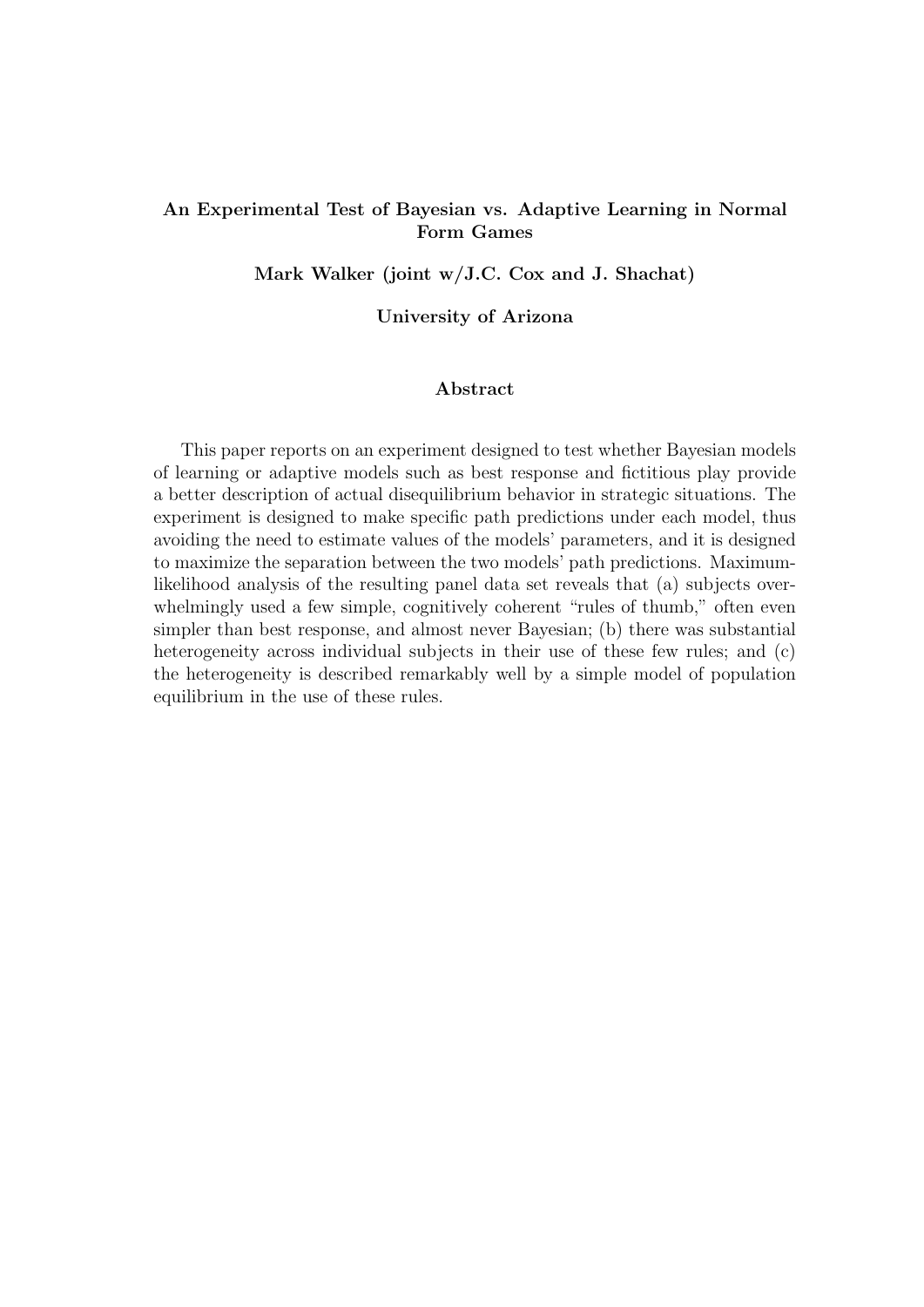#### Uniqueness of Equilibrium in Cost Sharing Games

#### Alison Watts

#### Vanderbilt University

# Abstract

A group of agents share a common production process transforming a given input into a given output. In a cost sharing game, each agent simultaneously demands an amount of output; the cost of producing this output is then divided by a given cost sharing mechanism. Examples of cost sharing games include: division of a common cost among different branches within a firm (Shubik [1962]); shared use of a service facility with user delay (Dewan and Mendelson [1990], Friedman [1996], and McLean, Pazgan, and Sharkey [1995]); shared use of a telephone system (Billers, Heath, and Raanan [1978]), computer network (Moulin and Shenker [1992]), or airport runway (Littlechild and Thompson [1977]).

Most of the literature on cost sharing games seeks to determine which cost sharing mechanisms meet certain axioms. However, one important property of such mechanisms is usually overlooked: that is which mechanisms generate a unique equilibrium for cost sharing games.

Uniqueness is needed for predicting a game's outcome; this knowledge is crucial for comparative analysis which allows one to find qualitative results without the use of an empirical study. In this paper, we seek to find the minimum restrictions that must be placed on a cost sharing mechanism in order to generate a unique equilibrium, given that each player's preferences meet certain assumptions (namely, preferences must be convex and bi-normal, meaning both the input and output are normal goods).

The current paper differs significantly from the previous general uniqueness results of Rosen [1965], Katarnardian [1969], and Gabay and Moulin [1980] in three ways. First, these previous papers prove uniqueness by way of a contraction argument, while we prove uniqueness by a method similar to a revealed preference argument. Second, these previous theorems give sufficient conditions for uniqueness, while we give both necessary and sufficient conditions for uniqueness in the two player case. Third, when these general results are applied to cost sharing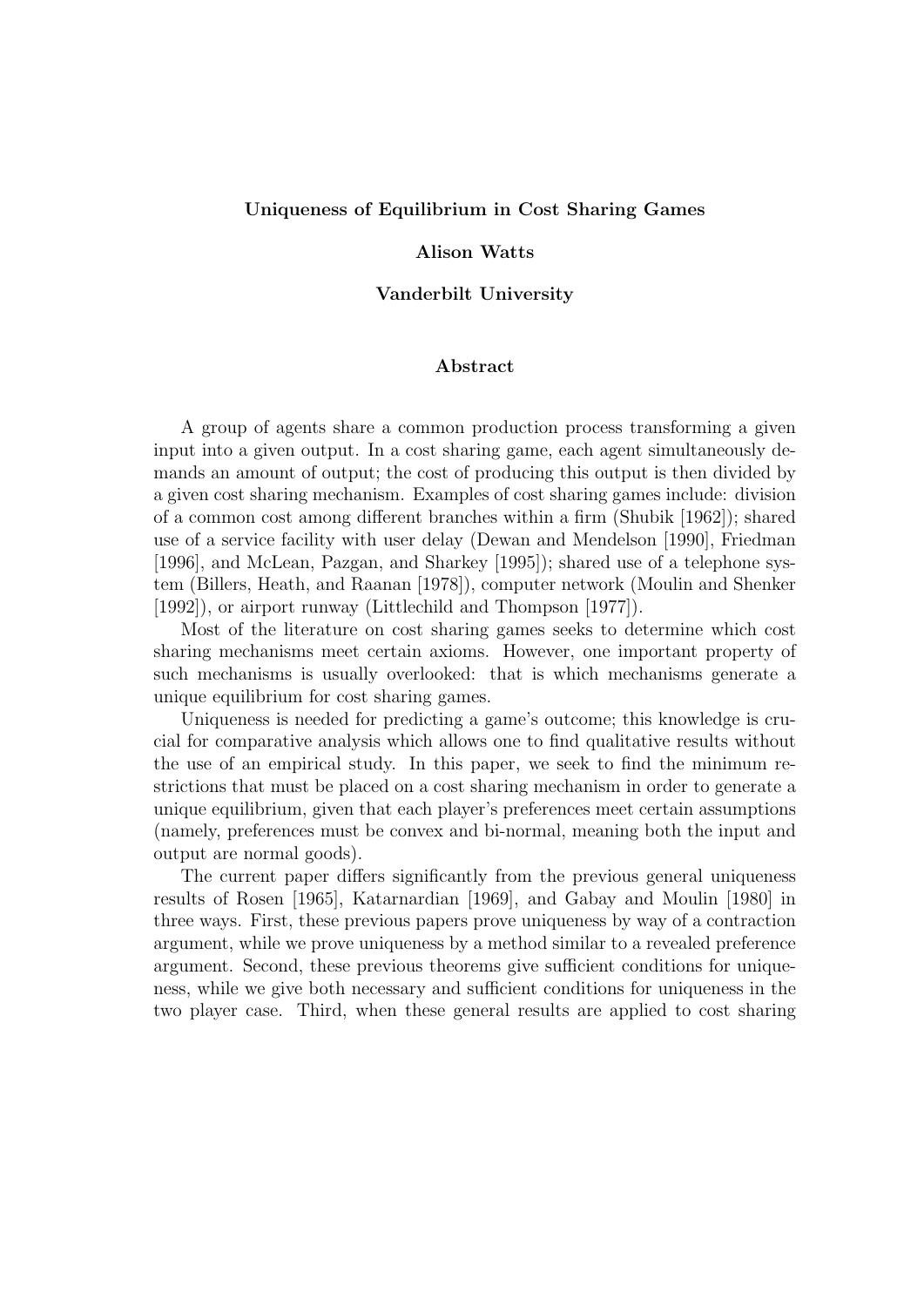games, they place joint restrictions on preferences and the cost sharing mechanism, which makes the restrictions difficult to interpret. Alternatively, Theorem I places distinct conditions on preferences and the cost sharing mechanism. Theorem I gives the conditions necessary and sufficient for uniqueness for a two-player game.

The conditions necessary and sufficient for uniqueness are applied to five wellknown cost sharing mechanisms: the average cost sharing mechanism of Mirman and Neyman [1982], Tauman [1988], and Watts [1996]; the serial cost sharing mechanism of Moulin and Shenker [1992] and Friedman and Moulin [1995]; the equal split mechanism; the Shapley-Shubik mechanism developed by Shapley [1953] and Shubik [1962]; and the marginal cost pricing mechanism with a break even requirement, see Samet and Tauman [1982] and Friedman and Moulin [1995]. Conditions are also given which are sufficient for uniqueness of the equilibrium in the n-player case.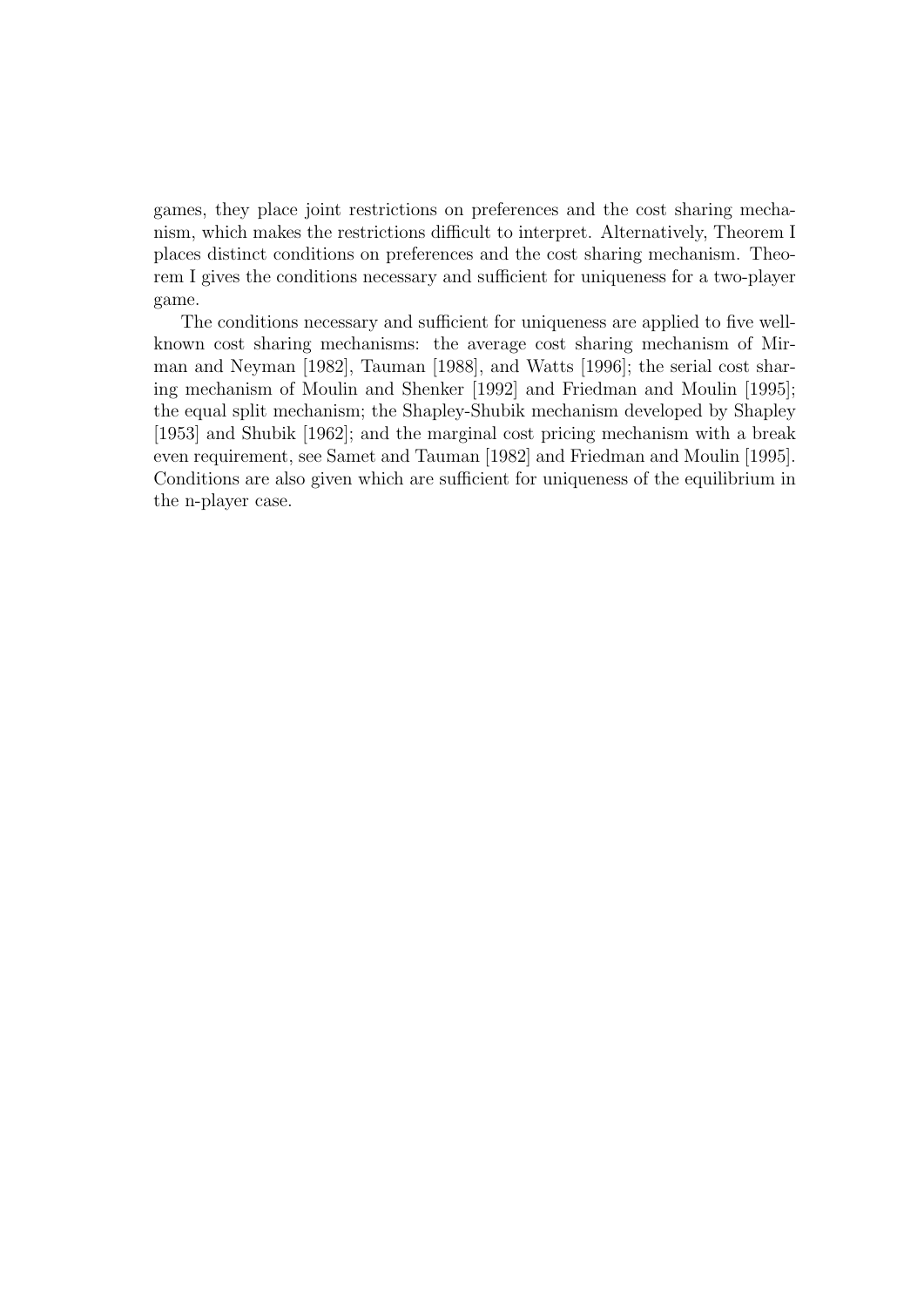#### Cost Sharing - Efficiency and Implementation

# David Wettstein (joint w/T. Kaplan)

#### Ben-Gurion University of the Negev, Israel

# Abstract

We study an environment where a production process is jointly shared by a finite group of agents. Both the input and output of the process are private goods that are desired by the agents. The agents start with positive endowments of the input good. The social decision involves the determination of input contribution and output distribution.

We show that a competitive specification of the ownership shares and consumption decisions leads to a Pareto optimal outcome. Since there is a finite number of agents, the competitive process is prone to manipulation. We construct a game form for which the set of Nash equilibria coincides with the set of competitive outcomes.

We discuss the differences between our game form and various cost sharing methods suggested in the literature: average cost sharing, marginal cost sharing, and serial cost sharing (Moulin and Shenker, 1992).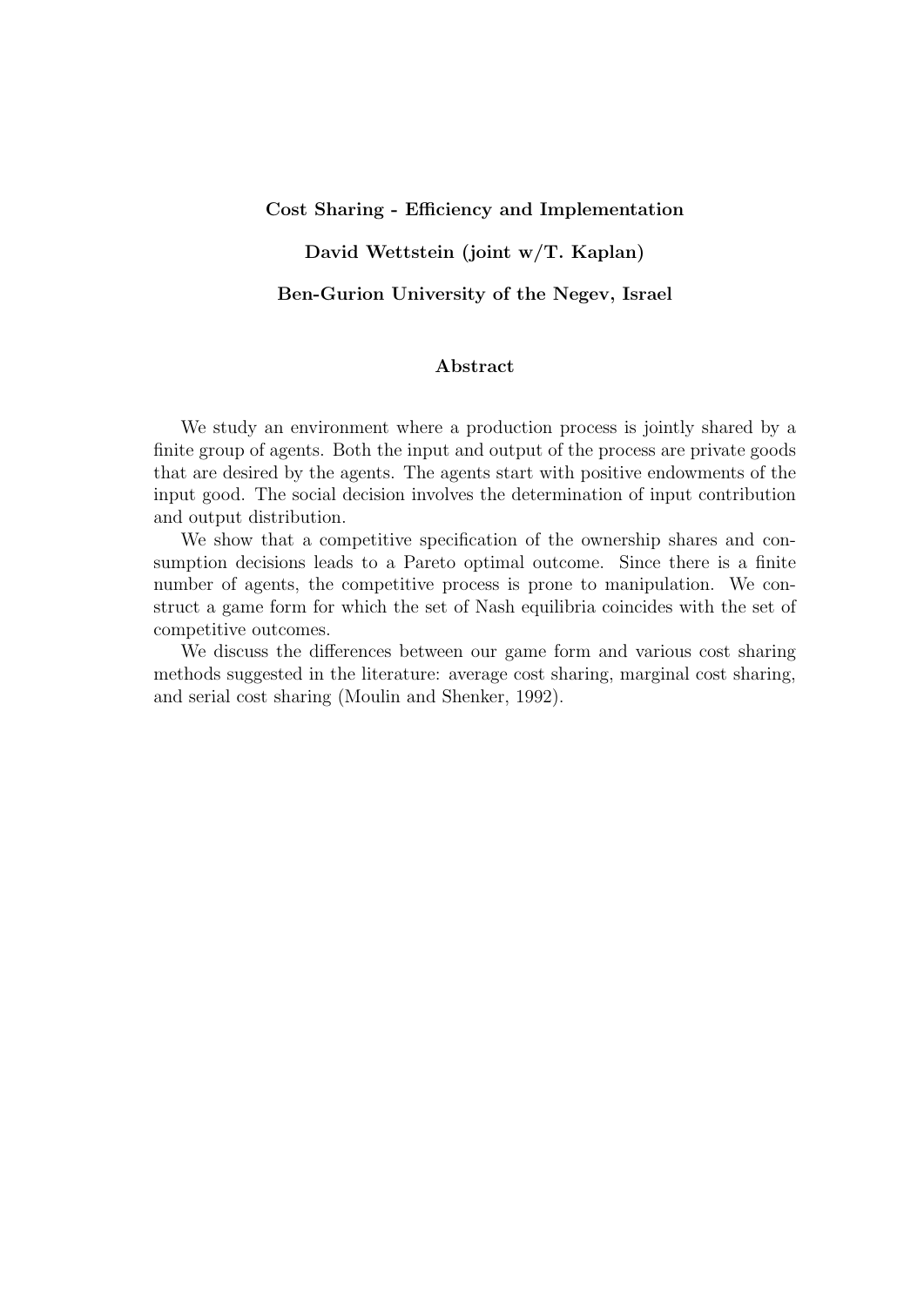# About Selectors of the Core in Dynamic Games

# Victor V. Zakharov

### St. Petersburg University, Russia

# Abstract

We consider cooperative games in characteristic function form where the players control a dynamic system and maximize integral payoff functions. Two problems are investigated here:

- What are sufficient conditions for the core, to be nonempty along the optimal path?
- What are sufficient conditions for the selector of the core to be time consistent?

Also we describe the sufficient conditions when vector Shapley, Kalai-Smorodinsky and Nash bargaining solutions are selectors of the core and time consistent.

We prove theorems that show conditions which guarantee nonemptiness and determine a selector of the core.

Furthermore, we will define conditions on IDP which yield dynamic stability and time consistency of the selectors mentioned above.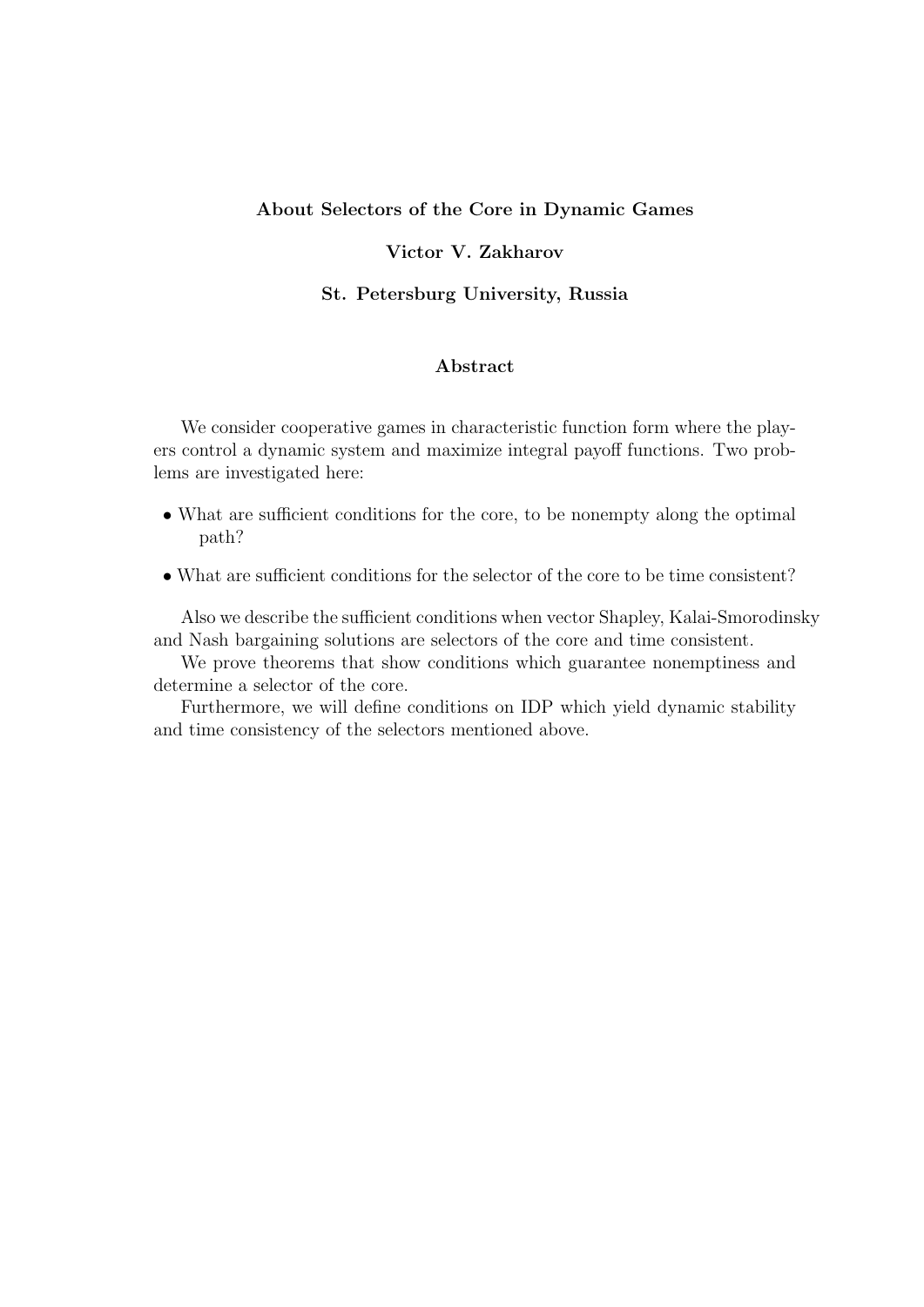# The Asymptotic Competitiveness in an Oligopolistic Market with Incomplete Information

Jianbo Zhang<sup>∗</sup> (joint w/Z. Zhang† )

### Abstract

This paper examines the asymptotic competitiveness of an oligopolistic market in the classical Cournot and Stackelberg framework with incomplete information about the market demand. We find that if firms could pool their private information first, the asymptotic outcome of the oligopolistic market is always ex post efficient in terms of marginal cost pricing no matter what conjecture forms they have. However, if agents could not pool their private information, and private information could only be revealed through publicly observable actions, i.e. with information externality, then both Cournot and Stackelberg competition will be asymptotically inefficient with probability 1. That is, oligopolistic market asymptotically deviates from the competitive market outcome even as the number of firms go to infinity.

<sup>∗</sup>University of Kansas †Social Science Center at Berlin